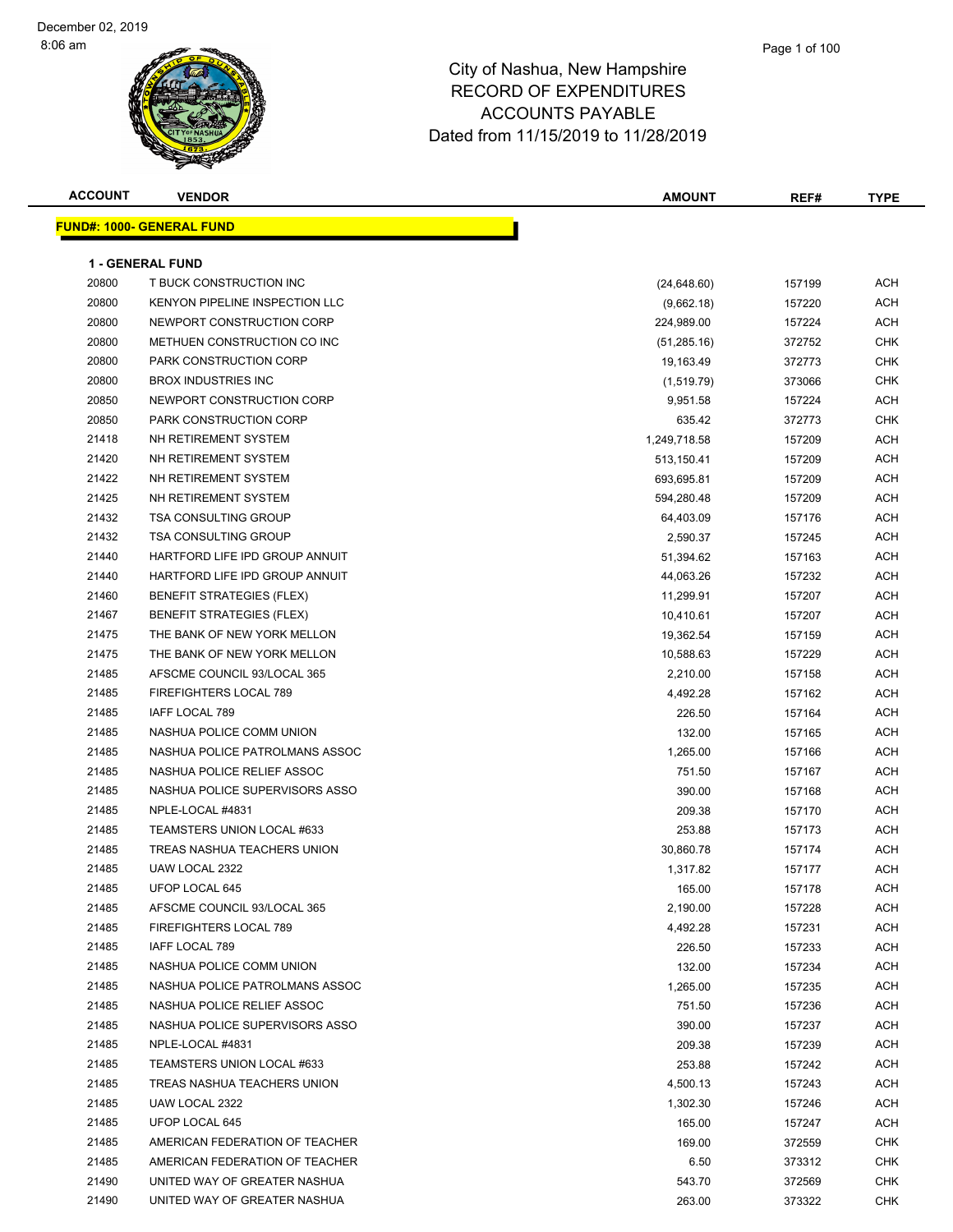| <b>ACCOUNT</b> | <b>VENDOR</b>                    | <b>AMOUNT</b> | REF#   | <b>TYPE</b> |
|----------------|----------------------------------|---------------|--------|-------------|
|                | <b>FUND#: 1000- GENERAL FUND</b> |               |        |             |
|                |                                  |               |        |             |
|                | <b>1 - GENERAL FUND</b>          |               |        |             |
| 21495          | <b>WAGE ASSIGNMENT</b>           | 250.00        | 157161 | ACH         |
| 21495          | <b>WAGE ASSIGNMENT</b>           | 311.88        | 157171 | <b>ACH</b>  |
| 21495          | <b>WAGE ASSIGNMENT</b>           | 259.00        | 157172 | ACH         |
| 21495          | <b>WAGE ASSIGNMENT</b>           | 300.00        | 157175 | <b>ACH</b>  |
| 21495          | <b>WAGE ASSIGNMENT</b>           | 311.88        | 157240 | <b>ACH</b>  |
| 21495          | <b>WAGE ASSIGNMENT</b>           | 259.00        | 157241 | <b>ACH</b>  |
| 21495          | <b>WAGE ASSIGNMENT</b>           | 300.00        | 157244 | ACH         |
| 21495          | <b>WAGE ASSIGNMENT</b>           | 824.00        | 372560 | <b>CHK</b>  |
| 21495          | <b>WAGE ASSIGNMENT</b>           | 100.00        | 372561 | <b>CHK</b>  |
| 21495          | <b>WAGE ASSIGNMENT</b>           | 149.76        | 372562 | <b>CHK</b>  |
| 21495          | <b>WAGE ASSIGNMENT</b>           | 155.00        | 372563 | <b>CHK</b>  |
| 21495          | <b>WAGE ASSIGNMENT</b>           | 104.00        | 372564 | <b>CHK</b>  |
| 21495          | <b>WAGE ASSIGNMENT</b>           | 75.00         | 372565 | <b>CHK</b>  |
| 21495          | <b>WAGE ASSIGNMENT</b>           | 1,426.39      | 372566 | <b>CHK</b>  |
| 21495          | <b>WAGE ASSIGNMENT</b>           | 11.54         | 372567 | <b>CHK</b>  |
| 21495          | <b>WAGE ASSIGNMENT</b>           | 110.79        | 372568 | <b>CHK</b>  |
| 21495          | <b>WAGE ASSIGNMENT</b>           | 94.83         | 372570 | <b>CHK</b>  |
| 21495          | <b>WAGE ASSIGNMENT</b>           | 867.45        | 372571 | <b>CHK</b>  |
| 21495          | <b>WAGE ASSIGNMENT</b>           | 199.12        | 372572 | <b>CHK</b>  |
| 21495          | <b>WAGE ASSIGNMENT</b>           | 673.66        | 373313 | <b>CHK</b>  |
| 21495          | <b>WAGE ASSIGNMENT</b>           | 100.00        | 373314 | <b>CHK</b>  |
| 21495          | <b>WAGE ASSIGNMENT</b>           | 155.00        | 373315 | <b>CHK</b>  |
| 21495          | <b>WAGE ASSIGNMENT</b>           | 104.00        | 373316 | <b>CHK</b>  |
| 21495          | <b>WAGE ASSIGNMENT</b>           | 25.00         | 373317 | <b>CHK</b>  |
| 21495          | <b>WAGE ASSIGNMENT</b>           | 25.00         | 373318 | <b>CHK</b>  |
| 21495          | <b>WAGE ASSIGNMENT</b>           | 1,326.39      | 373319 | <b>CHK</b>  |
| 21495          | <b>WAGE ASSIGNMENT</b>           | 11.54         | 373320 | <b>CHK</b>  |
| 21495          | <b>WAGE ASSIGNMENT</b>           | 110.80        | 373321 | <b>CHK</b>  |
| 21495          | <b>WAGE ASSIGNMENT</b>           | 95.72         | 373323 | <b>CHK</b>  |
| 21495          | <b>WAGE ASSIGNMENT</b>           | 374.29        | 373324 | <b>CHK</b>  |
| 21538          | NASHUA TEACHERS UNION            | 2,883.80      | 157169 | <b>ACH</b>  |
| 21538          | NASHUA TEACHERS UNION            | 73.62         | 157238 | <b>ACH</b>  |
| 21780          | CANAWAY, ROBERT H II & TARA C    | 4,015.39      | 373004 | <b>CHK</b>  |
| 21780          | CANNER FAMILY REV TRUST          | 2,582.32      | 373005 | CHK         |
| 21780          | HEWETT, SHARON K                 | 2,089.95      | 373006 | <b>CHK</b>  |
| 21780          | KATHLEEN BLOUIN                  | 1,907.06      | 373007 | CHK         |
| 21780          | MICHAEL & KAY CHRISSIS           | 2,657.61      | 373008 | <b>CHK</b>  |
| 21780          | 8-20 STRAWBERRY IRR TRUST        | 1,294.87      | 373222 | <b>CHK</b>  |
| 21780          | AUER, MARY L                     | 1,965.11      | 373223 | CHK         |
| 21780          | BELL, MARGARET M LIVING TRUST    | 1,373.63      | 373224 | CHK         |
| 21780          | BRAGA, ROBERT E &                | 1,495.16      | 373225 | <b>CHK</b>  |
| 21780          | CONNOLLY, BARBARA D              | 1,962.92      | 373226 | CHK         |
| 21780          | <b>CURRAN, STEPHEN</b>           | 1,449.98      | 373227 | CHK         |
| 21780          | DESMARAIS, HELEN M REV TRUST     | 2,964.42      | 373228 | <b>CHK</b>  |
| 21780          | DUMAIS, DEBORAH A &              | 1,313.86      | 373229 | CHK         |
| 21780          | FAUTEUX, LILIANE                 | 2,857.85      | 373230 | <b>CHK</b>  |
| 21780          | FRATTALLONE, JOAN &              | 517.52        | 373231 | <b>CHK</b>  |
| 21780          | GABRIELSON, ANN LYN              | 1,686.20      | 373232 | <b>CHK</b>  |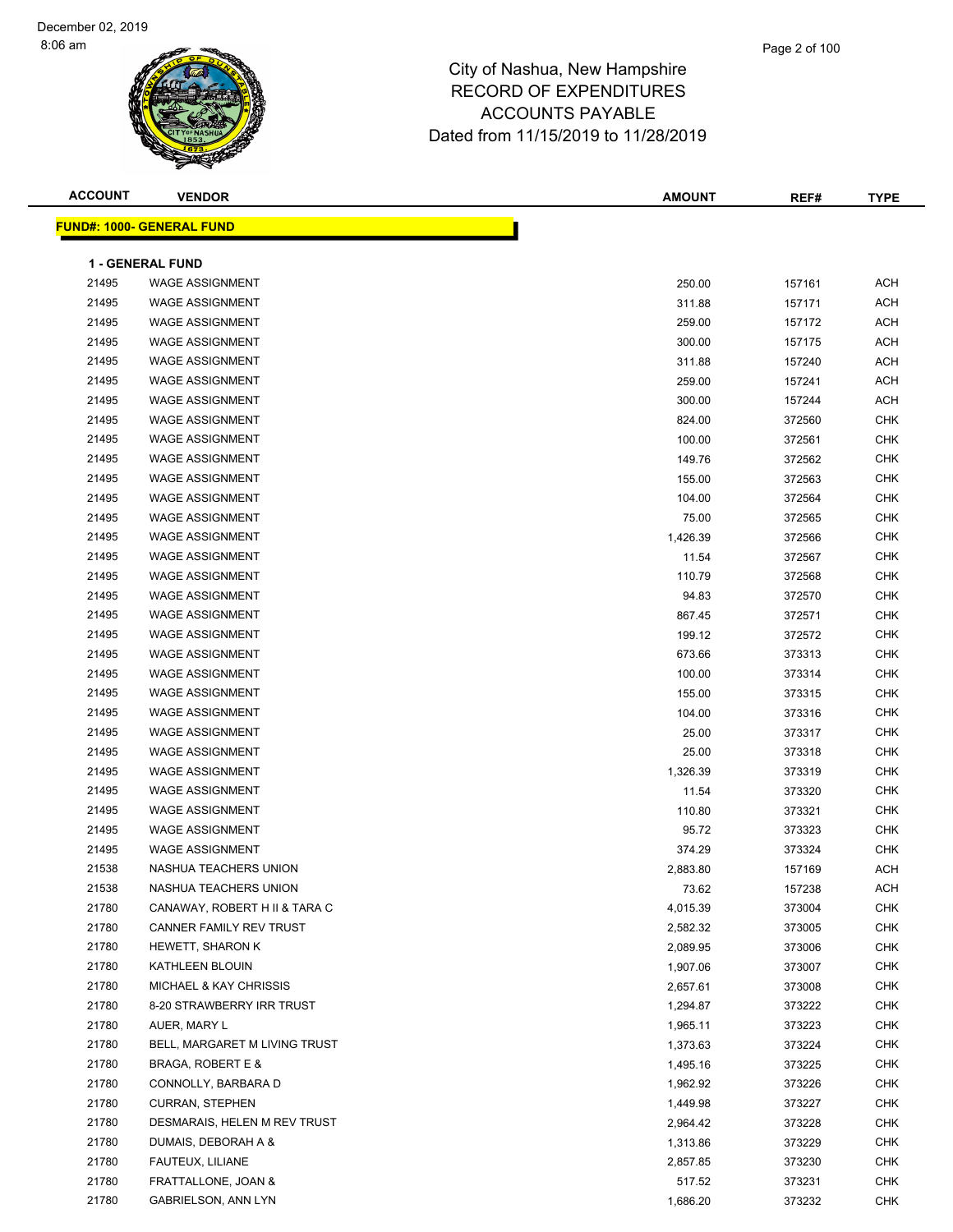#### Page 3 of 100

### City of Nashua, New Hampshire RECORD OF EXPENDITURES ACCOUNTS PAYABLE Dated from 11/15/2019 to 11/28/2019

| <b>ACCOUNT</b> | <b>VENDOR</b>                    | <b>AMOUNT</b> | REF#   | <b>TYPE</b> |
|----------------|----------------------------------|---------------|--------|-------------|
|                | <b>FUND#: 1000- GENERAL FUND</b> |               |        |             |
|                | <b>1 - GENERAL FUND</b>          |               |        |             |
| 21780          | <b>GEREKOS, CHRYSANTHI F</b>     | 1,661.80      | 373233 | <b>CHK</b>  |
| 21780          | <b>GILMAN, WARREN F</b>          | 1,255.31      | 373234 | <b>CHK</b>  |
| 21780          | HART, SHAWN D &                  | 1,711.57      | 373235 | <b>CHK</b>  |
| 21780          | HOLCOMB, NANCY E                 | 4,021.01      | 373236 | CHK         |
| 21780          | JOHNSON, T & M FAMILY REV TRST   | 2,223.87      | 373237 | <b>CHK</b>  |
| 21780          | KEANEY, WILLIAM J REV TRUST      | 1,480.64      | 373238 | <b>CHK</b>  |
| 21780          | KEELER, ERNEST ARDENNA &         | 2,304.74      | 373239 | <b>CHK</b>  |
| 21780          | KRAY, ALBERT R JR                | 844.94        | 373240 | <b>CHK</b>  |
| 21780          | LACHANCE, DONALD H &             | 2,532.05      | 373241 | <b>CHK</b>  |
| 21780          | LAMONTAGNE, LISA MAE             | 2,110.40      | 373242 | <b>CHK</b>  |
| 21780          | LANDRY, G & D FAMILY TRUST       | 1,977.04      | 373243 | <b>CHK</b>  |
| 21780          | LARSON, ROBERT H                 | 1,184.58      | 373244 | <b>CHK</b>  |
| 21780          | LAURIN, ANDREW C                 | 386.02        | 373245 | <b>CHK</b>  |
| 21780          | LAVOIE, ROSALIE A &              | 517.52        | 373246 | <b>CHK</b>  |
| 21780          | LEGENC, PATRICIA A               | 1,846.33      | 373247 | CHK         |
| 21780          | LYON, SHARON J REVOCABLE TRUST   | 1,050.06      | 373248 | <b>CHK</b>  |
| 21780          | MARRAMA, LOUISE D                | 489.95        | 373249 | <b>CHK</b>  |
| 21780          | NEWMAN, CHARLES D                | 1,942.70      | 373250 | <b>CHK</b>  |
| 21780          | NOLLET, CURT E                   | 3,180.93      | 373251 | <b>CHK</b>  |
| 21780          | O'BRIEN REVOCABLE TRUST          | 2,251.72      | 373252 | <b>CHK</b>  |
| 21780          | PATNOE, GENEVIEVE &              | 908.07        | 373253 | <b>CHK</b>  |
| 21780          | PEDERSEN, MICHAEL P              | 1,423.19      | 373254 | <b>CHK</b>  |
| 21780          | PODLOZNY, MATTHEW S &            | 1,757.29      | 373255 | <b>CHK</b>  |
| 21780          | ROYCE, EVA I &                   | 518.58        | 373256 | <b>CHK</b>  |
| 21780          | SANFORD, YOSHIKO                 | 2,937.59      | 373257 | <b>CHK</b>  |
| 21780          | SLAUGHENHAUPT, ERIC &            | 895.12        | 373258 | CHK         |
| 21780          | SMITH, LEA D                     | 1,994.80      | 373259 | <b>CHK</b>  |
| 21780          | TEP, CHIM                        | 1,334.51      | 373260 | <b>CHK</b>  |
| 21780          | WATKINS, MARGARET A REV TRUST    | 1,824.06      | 373261 | <b>CHK</b>  |
| 21780          | WINKLER, ROBERT &                | 1,571.94      | 373262 | <b>CHK</b>  |
| 21780          | WOODWARD, ROBERT W               | 2,673.80      | 373263 | <b>CHK</b>  |
| 21921          | STATE OF NH-MV                   | 15,336.83     | 157148 | <b>ACH</b>  |
| 21921          | STATE OF NH-MV                   | 27,947.02     | 157149 | <b>ACH</b>  |
| 21921          | STATE OF NH-MV                   | 28,546.36     | 157151 | ACH         |
| 21921          | STATE OF NH-MV                   | 21,609.45     | 157155 | <b>ACH</b>  |
| 21921          | STATE OF NH-MV                   | 18,785.71     | 157179 | <b>ACH</b>  |
| 21921          | STATE OF NH-MV                   | 21,130.18     | 157206 | <b>ACH</b>  |
| 21921          | STATE OF NH-MV                   | 24,313.64     | 157208 | <b>ACH</b>  |
| 21921          | STATE OF NH-MV                   | 29,205.04     | 157210 | <b>ACH</b>  |
| 21921          | STATE OF NH-MV                   | 24,284.94     | 157248 | <b>ACH</b>  |
|                |                                  |               |        |             |

#### **101 - MAYOR**

| 55400 | CHERYL LINDNER | 8.00  | 373030 | CHK. |
|-------|----------------|-------|--------|------|
| 61100 | CHERYL LINDNER | 56.73 | 373030 | CHK. |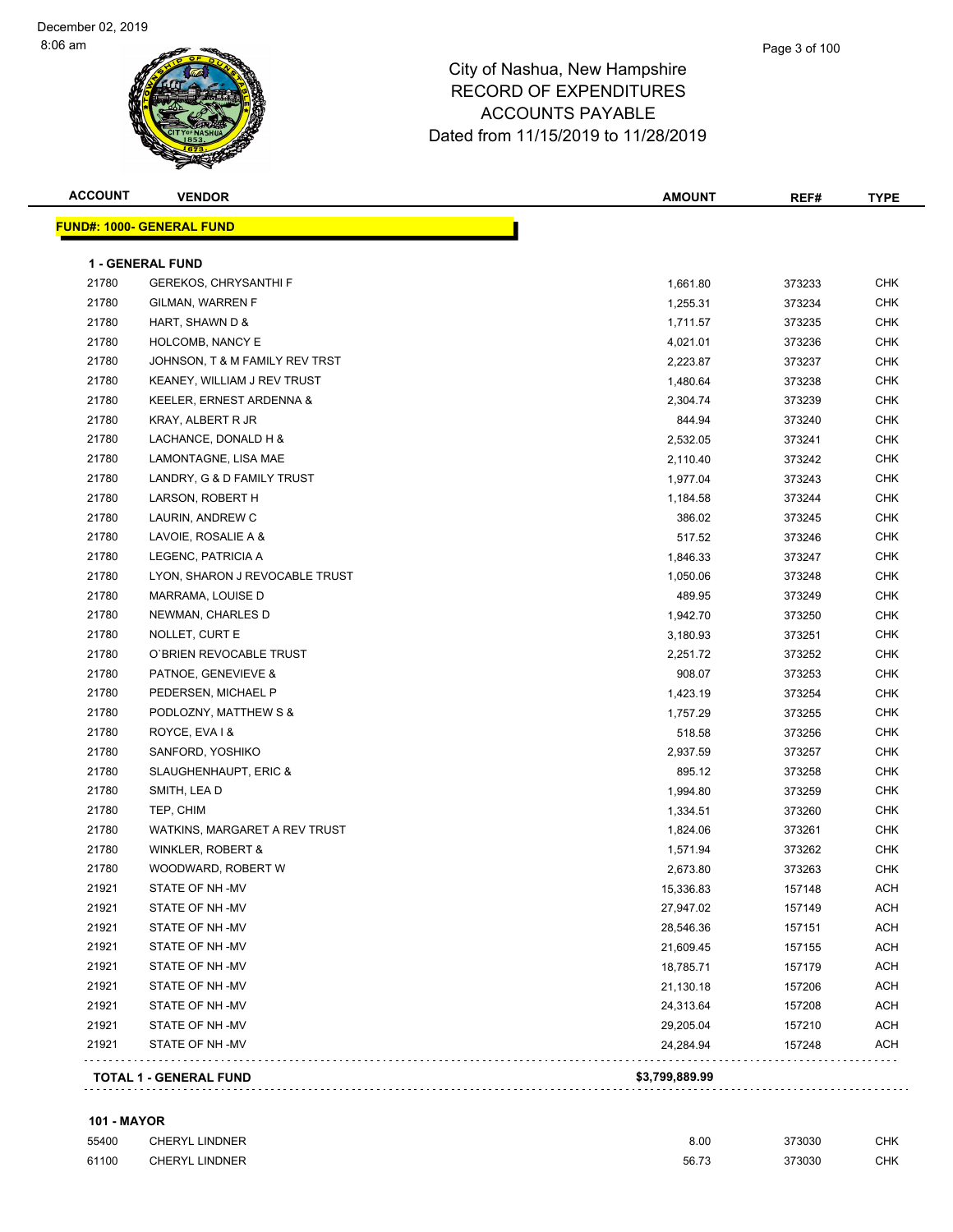| <b>ACCOUNT</b>     | <b>VENDOR</b>                                       | <b>AMOUNT</b> | REF#   | <b>TYPE</b> |
|--------------------|-----------------------------------------------------|---------------|--------|-------------|
|                    | <b>FUND#: 1000- GENERAL FUND</b>                    |               |        |             |
|                    | TOTAL 101 - MAYOR                                   | \$64.73       |        |             |
|                    |                                                     |               |        |             |
| <b>103 - LEGAL</b> |                                                     |               |        |             |
| 55300              | <b>STEVEN A BOLTON</b>                              | 181.20        | 372578 | <b>CHK</b>  |
| 61807              | MATTHEW BENDER & CO INC                             | 85.33         | 373097 | CHK         |
|                    | <b>TOTAL 103 - LEGAL</b>                            | \$266.53      |        |             |
|                    | <b>106 - ADMINISTRATIVE SERVICES</b>                |               |        |             |
| 55200              | MUNICIPAL MGMT ASSOC OF NH                          | 50.00         | 372639 | CHK         |
|                    | <b>TOTAL 106 - ADMINISTRATIVE SERVICES</b>          | \$50.00       |        |             |
|                    | 107 - CITY CLERK                                    |               |        |             |
| 55118              | <b>SPRINT</b>                                       | 46.70         | 373054 | <b>CHK</b>  |
| 55600              | RYDIN DECAL                                         | 393.45        | 372787 | <b>CHK</b>  |
| 55699              | OCCUPATIONAL DRUG TESTING LLC                       | 65.00         | 372769 | <b>CHK</b>  |
| 61100              | (CITY ACH) AMAZON CAPITAL SERV                      | 325.14        | 157180 | <b>ACH</b>  |
| 61100              | AMAZON CAPITAL SERV (CITY ACH)                      | 32.98         | 157213 | <b>ACH</b>  |
| 61100              | ANCO SIGNS & STAMPS INC                             | 114.00        | 372660 | <b>CHK</b>  |
| 61100              | WB MASON CO INC                                     | 773.22        | 372824 | <b>CHK</b>  |
|                    | <b>TOTAL 107 - CITY CLERK</b>                       | \$1,750.49    |        |             |
|                    | <b>109 - CIVIC &amp; COMMUNITY ACTIVITIES</b>       |               |        |             |
| 56214              | HUMANE SOCIETY FOR GREATER                          | 8,256.75      | 372734 | CHK         |
|                    | <b>TOTAL 109 - CIVIC &amp; COMMUNITY ACTIVITIES</b> | \$8,256.75    |        |             |
|                    | <b>111 - HUMAN RESOURCES</b>                        |               |        |             |
| 55425              | SPORTSENGINE                                        | 2,856.00      | 372799 | <b>CHK</b>  |
| 61100              | CONWAY TECHNOLOGY GROUP                             | 70.00         | 372693 | <b>CHK</b>  |
| 61100              | WB MASON CO INC                                     | 134.00        | 372824 | CHK         |
|                    | <b>TOTAL 111 - HUMAN RESOURCES</b>                  | \$3,060.00    |        |             |
|                    | <b>120 - TELECOMMUNICATIONS</b>                     |               |        |             |
| 55109              | CONSOLIDATED COMMUNICATIONS                         | 135.72        | 372613 | <b>CHK</b>  |
| 55109              | <b>FIRSTLIGHT</b>                                   | 2,017.80      | 372621 | <b>CHK</b>  |
| 55109              | LANGUAGE LINE SERVICES                              | 246.25        | 372742 | <b>CHK</b>  |
| 55109              | CONSOLIDATED COMMUNICATIONS                         | 1,929.42      | 373045 | <b>CHK</b>  |
| 55118              | AT & T MOBILITY                                     | 129.69        | 373043 | CHK         |
|                    | <b>TOTAL 120 - TELECOMMUNICATIONS</b>               | \$4,458.88    |        |             |
|                    | <b>122 - INFORMATION TECHNOLOGY</b>                 |               |        |             |
| 54421              | CONWAY TECHNOLOGY GROUP                             | 110.25        | 372693 | <b>CHK</b>  |
| 54487              | COMPUTER CABLE CO INC                               | 150.00        | 372691 | <b>CHK</b>  |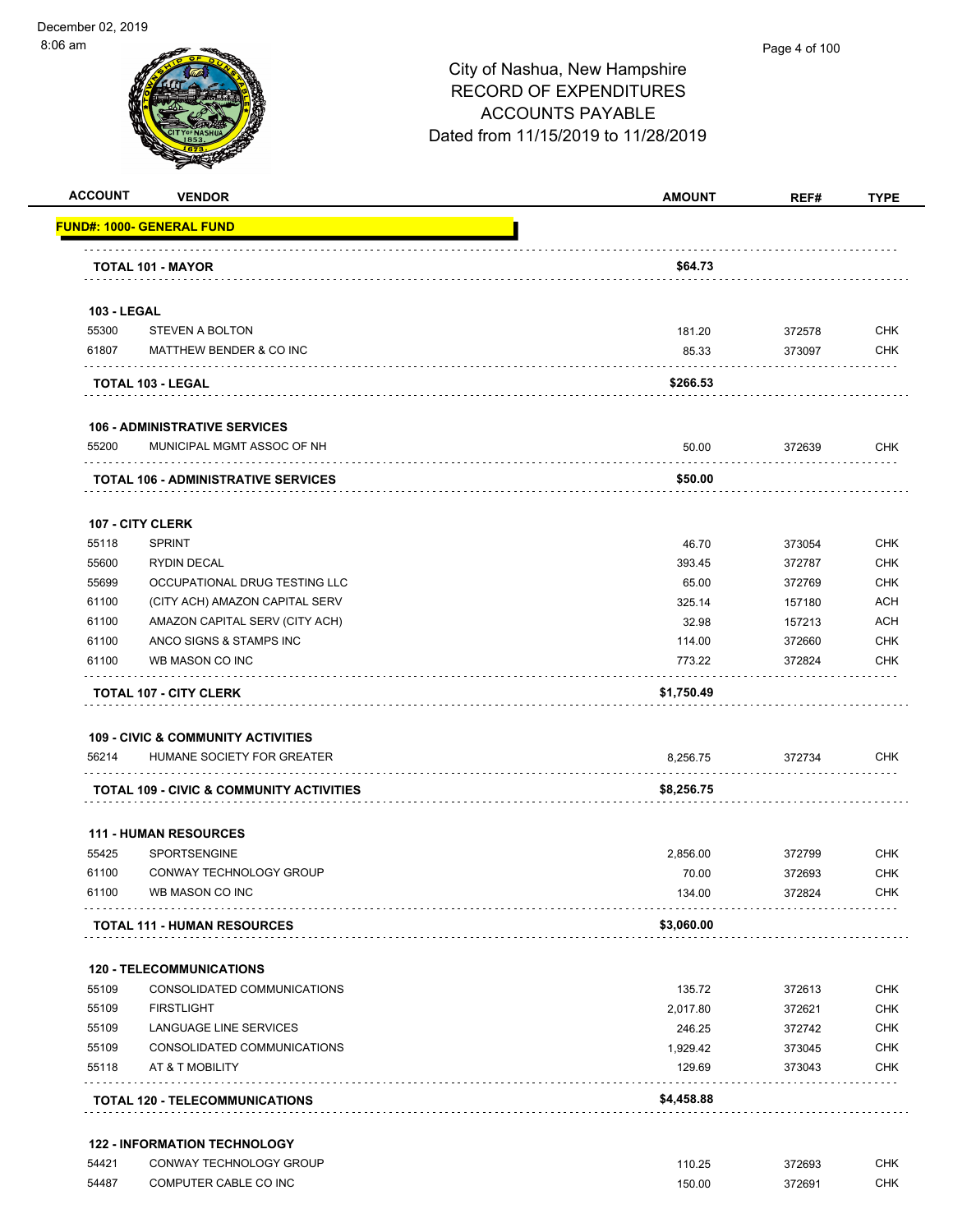

| <b>ACCOUNT</b> | <b>VENDOR</b>                             | <b>AMOUNT</b> | REF#   | <b>TYPE</b> |
|----------------|-------------------------------------------|---------------|--------|-------------|
|                | <u> FUND#: 1000- GENERAL FUND</u>         |               |        |             |
|                | <b>122 - INFORMATION TECHNOLOGY</b>       |               |        |             |
| 55118          | <b>SPRINT</b>                             | 16.79         | 373054 | CHK         |
| 71221          | (CITY ACH) AMAZON CAPITAL SERV            | 571.39        | 157180 | <b>ACH</b>  |
| 71221          | AMAZON CAPITAL SERV (CITY ACH)            | 125.88        | 157213 | <b>ACH</b>  |
|                | <b>TOTAL 122 - INFORMATION TECHNOLOGY</b> | \$974.31      |        |             |
|                | <b>126 - FINANCIAL SERVICES</b>           |               |        |             |
| 42200          | <b>INTERSTATE TITLE SOLUTIONS</b>         | 37.20         | 372736 | CHK         |
| 42200          | RICHARD ANDREW MOUSHEGIAN                 | 15.00         | 372757 | <b>CHK</b>  |
| 42200          | <b>ANDREW SCALZI</b>                      | 317.20        | 372793 | <b>CHK</b>  |
| 42200          | <b>WHEELS</b>                             | 9.00          | 372826 | <b>CHK</b>  |
| 53467          | <b>MAILINGS UNLIMITED</b>                 | 4,988.73      | 372746 | <b>CHK</b>  |
| 55607          | <b>MAILINGS UNLIMITED</b>                 | (99.26)       | 372746 | CHK         |
| 61100          | WB MASON CO INC                           | 454.57        | 372824 | CHK         |
|                | <b>TOTAL 126 - FINANCIAL SERVICES</b>     | \$5,722.44    |        |             |
|                | <b>129 - CITY BUILDINGS</b>               |               |        |             |
| 54100          | <b>EVERSOURCE</b>                         | 926.00        | 372558 | <b>CHK</b>  |
| 54100          | <b>EVERSOURCE</b>                         | 3,143.38      | 373046 | <b>CHK</b>  |
| 54114          | <b>DIRECT ENERGY BUSINESS</b>             | 245.73        | 157183 | <b>ACH</b>  |
| 54114          | LIBERTY UTILITIES - NH                    | 120.17        | 372623 | <b>CHK</b>  |
| 54141          | PENNICHUCK WATER WORKS INC                | 937.33        | 372643 | <b>CHK</b>  |
| 54243          | <b>HAJOCA CORPORATION</b>                 | 11.33         | 372722 | <b>CHK</b>  |
| 54280          | M & M ELECTRICAL SUPPLY CO INC            | 43.50         | 157192 | ACH         |
| 54280          | AMAZON CAPITAL SERV (CITY ACH)            | 33.42         | 157213 | <b>ACH</b>  |
| 54280          | HOME DEPOT CREDIT SERVICE 3065            | 89.49         | 372730 | <b>CHK</b>  |
| 54280          | HOME DEPOT CREDIT SERVICE 3065            | 26.96         | 373087 | <b>CHK</b>  |
| 54487          | NEVERETTS SEW & VAC INC                   | 97.90         | 372761 | <b>CHK</b>  |
| 55118          | <b>SPRINT</b>                             | 70.07         | 373054 | CHK         |
|                | <b>TOTAL 129 - CITY BUILDINGS</b>         | \$5,745.28    |        |             |
|                | <b>130 - PURCHASING</b>                   |               |        |             |
| 55500          | MASSACHUSETTS MUNICIPAL ASSOC             | 375.00        | 372755 | CHK         |
|                | <b>TOTAL 130 - PURCHASING</b>             | \$375.00      |        |             |
|                | <b>132 - ASSESSING</b>                    |               |        |             |
| 55307          | <b>LYNN CAMERON</b>                       | 30.41         | 372580 | <b>CHK</b>  |
| 55307          | PAUL BERGERON                             | 51.04         | 372675 | <b>CHK</b>  |
| 55307          | DANIEL HANSBERRY                          | 67.04         | 373086 | <b>CHK</b>  |
| 55421          | LEMAY SCHOOL OF REAL ESTATE               | 220.00        | 372595 | <b>CHK</b>  |
| 71000          | <b>CDW GOVERNMENT</b>                     | 1,662.38      | 372688 | CHK         |
|                |                                           | \$2,030.87    |        |             |
|                | <b>TOTAL 132 - ASSESSING</b>              |               |        |             |

**142 - WOODLAWN CEMETERY**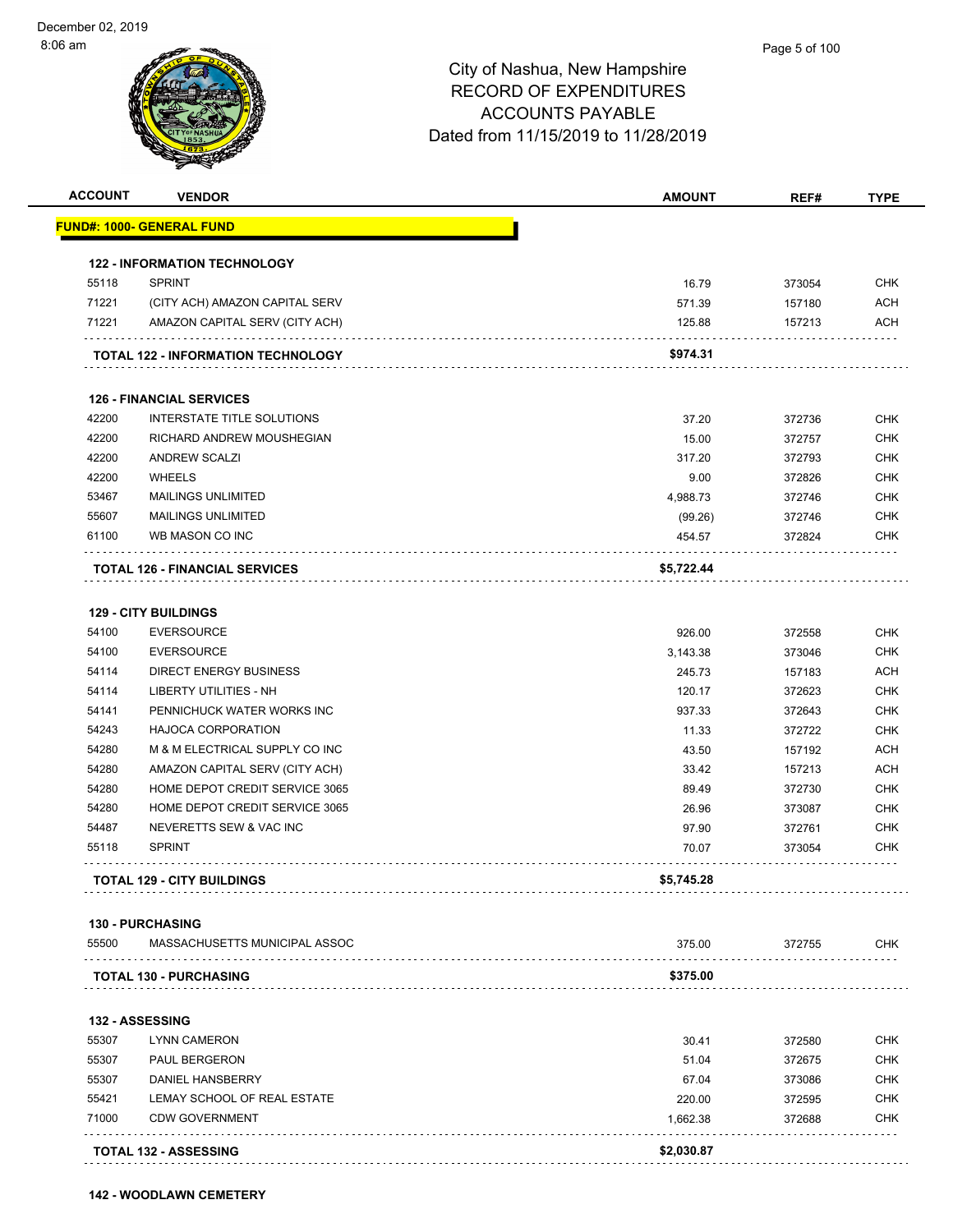| <b>ACCOUNT</b> | <b>VENDOR</b>                                   | <b>AMOUNT</b> | REF#             | <b>TYPE</b> |
|----------------|-------------------------------------------------|---------------|------------------|-------------|
|                | <u> FUND#: 1000- GENERAL FUND</u>               |               |                  |             |
|                |                                                 |               |                  |             |
|                | <b>142 - WOODLAWN CEMETERY</b>                  |               |                  |             |
| 54100          | <b>EVERSOURCE</b>                               | 218.40        | 373046           | <b>CHK</b>  |
| 54114          | LIBERTY UTILITIES - NH                          | 84.64         | 372627           | <b>CHK</b>  |
| 54243          | J LAWRENCE HALL INC                             | 1,900.00      | 372738           | <b>CHK</b>  |
| 54280          | PHILIP J STYLIANOS INC                          | 88.00         | 372803           | <b>CHK</b>  |
| 54280          | HOME DEPOT CREDIT SERVICE 3065                  | 178.00        | 373087           | <b>CHK</b>  |
| 54399          | <b>VIKING ROOFING INC</b>                       | 216.75        | 372820           | <b>CHK</b>  |
| 54487          | NITCO LLC                                       | 375.64        | 157198           | <b>ACH</b>  |
| 61300          | DENNIS K BURKE INC                              | 316.35        | 373075           | <b>CHK</b>  |
| 61499          | <b>BELLETETES INC</b>                           | 11.68         | 372673           | <b>CHK</b>  |
|                | <b>TOTAL 142 - WOODLAWN CEMETERY</b>            | \$3,389.46    |                  |             |
|                |                                                 |               |                  |             |
|                | <b>144 - EDGEWOOD &amp; SUBURBAN CEMETERIES</b> |               |                  |             |
| 54100          | <b>EVERSOURCE</b>                               | 107.38        | 373046           | <b>CHK</b>  |
| 54141          | PENNICHUCK WATER WORKS INC                      | 118.63        | 372643           | <b>CHK</b>  |
| 61300          | DENNIS K BURKE INC                              | 544.70        | 372696           | <b>CHK</b>  |
|                | TOTAL 144 - EDGEWOOD & SUBURBAN CEMETERIES      | \$770.71      |                  |             |
| 150 - POLICE   |                                                 |               |                  |             |
| 44198          | <b>JOSEPH ALFORD</b>                            | 15.00         | 373059           | <b>CHK</b>  |
| 44198          | <b>LEAH BARTHOL</b>                             | 15.00         | 373063           | <b>CHK</b>  |
| 44198          | <b>LINDSEY DURANT</b>                           | 15.00         |                  | <b>CHK</b>  |
| 44198          | <b>VICTORIA MANNING</b>                         | 15.00         | 373078<br>373096 | <b>CHK</b>  |
| 45999          | <b>CHERIE LEAVITT</b>                           | 200.00        | 372594           | <b>CHK</b>  |
| 53135          | WARREN D FITZGERALD PHD                         | 475.00        | 372708           | <b>CHK</b>  |
| 53135          | OCCUPATIONAL DRUG TESTING LLC                   | 60.00         | 372769           | <b>CHK</b>  |
| 54100          | <b>EVERSOURCE</b>                               | 504.11        | 372620           | <b>CHK</b>  |
| 54100          | <b>EVERSOURCE</b>                               | 124.45        | 373046           | <b>CHK</b>  |
| 54107          | SHATTUCK MALONE OIL-NASHUA                      | 121.29        | 373053           | <b>CHK</b>  |
| 54114          | LIBERTY UTILITIES - NH                          | 63.17         | 372626           | <b>CHK</b>  |
| 54114          | LIBERTY UTILITIES - NH                          | 62.82         | 372635           | <b>CHK</b>  |
| 54141          | PENNICHUCK WATER WORKS INC                      | 26.68         | 372643           | <b>CHK</b>  |
| 54280          | NORMAN E DAY INC                                | 625.00        | 372766           | <b>CHK</b>  |
| 54280          | THE METRO GROUP INC                             | 258.00        | 372810           | <b>CHK</b>  |
| 54600          | <b>BEST FORD</b>                                | 136.77        | 372677           | <b>CHK</b>  |
| 54600          | SULLIVAN TIRE COMPANY                           | 168.00        | 372804           | <b>CHK</b>  |
| 54600          | TMDE CALIBRATION LABS INC                       | 1,990.00      | 372811           | <b>CHK</b>  |
| 54600          | <b>GRANITE STATE GLASS</b>                      | 770.00        | 373085           | <b>CHK</b>  |
| 54600          | TMDE CALIBRATION LABS INC                       | 165.10        | 373111           | <b>CHK</b>  |
| 54828          | US BANK EQUIPMENT FINANCE                       | 1,349.31      | 372648           | <b>CHK</b>  |
| 54849          | <b>COMCAST</b>                                  | 289.85        | 372612           | <b>CHK</b>  |
| 54849          | <b>COMCAST</b>                                  | 184.85        | 373044           | <b>CHK</b>  |
| 54849          | CONSOLIDATED COMMUNICATIONS                     | 65.00         | 373045           | <b>CHK</b>  |
| 55200          | TREASURER STATE OF NH                           | 225.00        | 372647           | <b>CHK</b>  |
| 55200          | APA                                             | 300.00        | 373042           | <b>CHK</b>  |
| 55307          | <b>ANDREW KIBARIAN</b>                          | 46.40         | 372592           | <b>CHK</b>  |
| 55307          | ADAM FISHER                                     | 46.40         | 373035           | <b>CHK</b>  |
|                |                                                 |               |                  |             |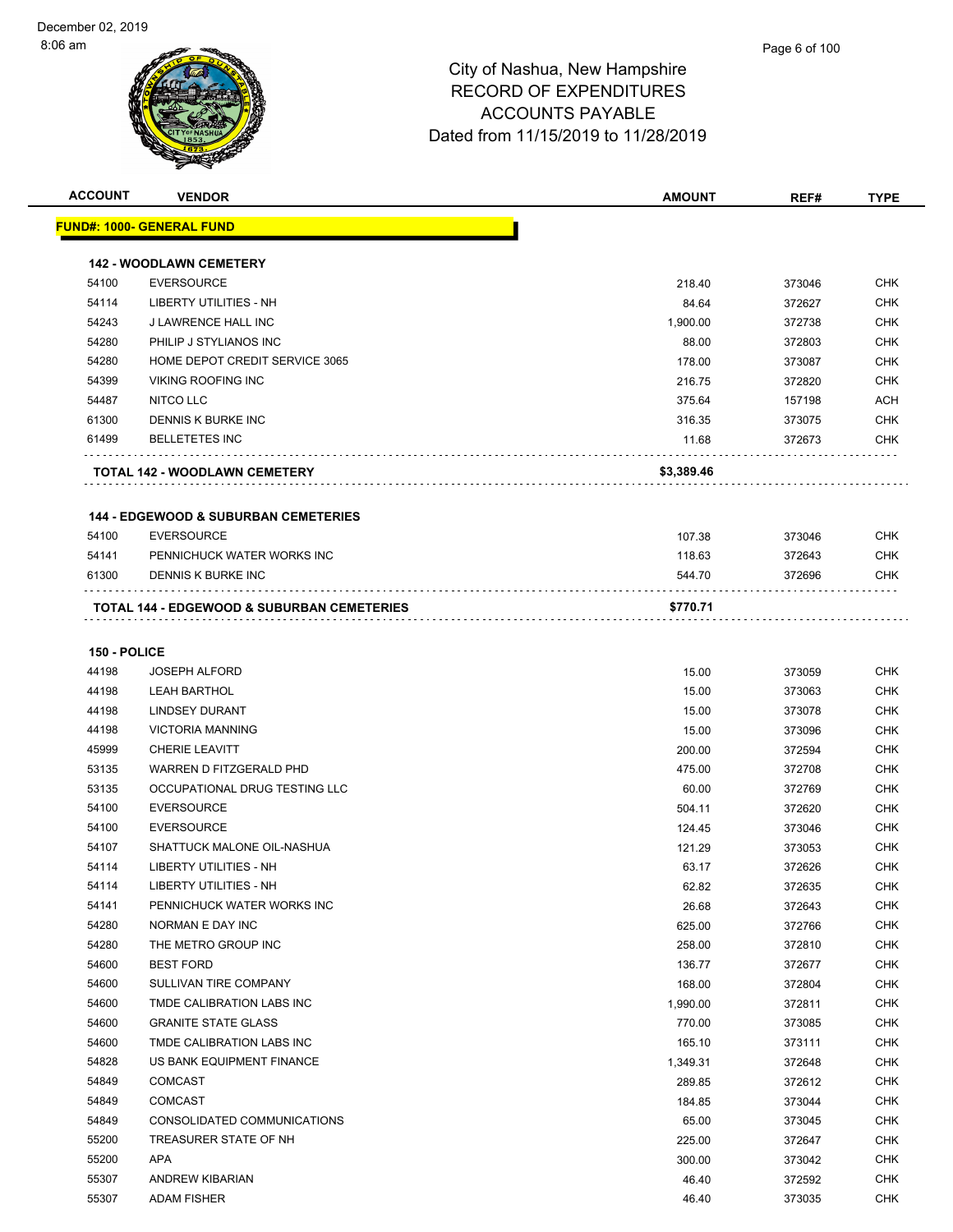| <b>ACCOUNT</b> | <b>VENDOR</b>                     | <b>AMOUNT</b> | REF#   | <b>TYPE</b> |
|----------------|-----------------------------------|---------------|--------|-------------|
|                | <u> FUND#: 1000- GENERAL FUND</u> |               |        |             |
|                |                                   |               |        |             |
| 150 - POLICE   |                                   |               |        |             |
| 55307          | <b>COLIN FLANAGAN</b>             | 46.40         | 373036 | CHK         |
| 55400          | RYAN MACDONALD                    | 215.00        | 372596 | CHK         |
| 55400          | PAT MCCARTHY PRODUCTIONS INC      | 598.00        | 372775 | <b>CHK</b>  |
| 55400          | <b>ERIC BOUTWELL</b>              | 105.00        | 373029 | <b>CHK</b>  |
| 55699          | JP PEST SERVICES INC              | 34.30         | 157191 | ACH         |
| 55699          | <b>JOSHUA TREFRY</b>              | 310.00        | 372607 | CHK         |
| 55699          | ABSOLUTE DATA DESTRUCTION         | 227.90        | 372651 | <b>CHK</b>  |
| 61100          | EMPLOYEE DATA FORMS OF MO LLC     | 113.75        | 372703 | <b>CHK</b>  |
| 61100          | <b>OWLSTAMP VISUAL SOLUTIONS</b>  | 45.80         | 372771 | <b>CHK</b>  |
| 61100          | WB MASON CO INC                   | 132.42        | 372824 | <b>CHK</b>  |
| 61107          | ALECS SHOE STORE INC              | 284.95        | 372656 | CHK         |
| 61107          | <b>BEN'S UNIFORMS</b>             | 736.50        | 372674 | CHK         |
| 61107          | <b>GEORGE'S APPAREL</b>           | 78.00         | 372713 | CHK         |
| 61107          | <b>BEN'S UNIFORMS</b>             | 1,125.00      | 373064 | <b>CHK</b>  |
| 61110          | <b>BEN'S UNIFORMS</b>             | 879.00        | 373064 | CHK         |
| 61121          | ATLANTIC TACTICAL INC             | 232.50        | 372664 | CHK         |
| 61121          | ATLANTIC TACTICAL INC             | 1,946.95      | 373061 | CHK         |
| 61121          | SIG SAUER INC                     | 32.50         | 373108 | <b>CHK</b>  |
| 61185          | TRITECH FORENSICS INC             | 110.12        | 372814 | CHK         |
| 61185          | <b>TRITECH FORENSICS INC</b>      | 149.71        | 373113 | <b>CHK</b>  |
| 61299          | <b>GUIDO MARCHIONDA</b>           | 87.38         | 372598 | <b>CHK</b>  |
| 61299          | SAM'S CLUB DIRECT-0860            | 68.94         | 372790 | <b>CHK</b>  |
| 61428          | <b>IMPERIAL DADE</b>              | 942.97        | 373090 | <b>CHK</b>  |
| 61615          | CONWAY TECHNOLOGY GROUP           | 1,806.00      | 372693 | <b>CHK</b>  |
| 61650          | WB MASON CO INC                   | 94.65         | 372824 | <b>CHK</b>  |
| 61799          | <b>FACTORY MOTOR PARTS</b>        | 416.49        | 157185 | ACH         |
| 61799          | <b>BELLETETES INC</b>             | 13.11         | 372673 | CHK         |
| 61799          | <b>BEST FORD</b>                  | 111.02        | 372677 | <b>CHK</b>  |
| 61799          | CARPARTS DISTRIBUTION CENTER,     | 206.63        | 372687 | <b>CHK</b>  |
| 61799          | DEPENDABLE LOCK SERVICE INC       | 163.89        | 372698 | <b>CHK</b>  |
| 61799          | MACMULKIN CHEVROLET INC           | 51.24         | 372745 | <b>CHK</b>  |
| 61799          | NORTHERN FOREIGN CAR PARTS INC    | 1,891.51      | 372767 | CHK         |
| 61799          | NYTECH SUPPLY CO                  | 30.01         | 372768 | <b>CHK</b>  |
| 61799          | QUIRK GM PARTS DEPOT              | 849.82        | 372780 | <b>CHK</b>  |
| 61799          | SAM'S CLUB DIRECT-0860            | 124.92        | 372790 | <b>CHK</b>  |
| 61799          | SNAP-ON CREDIT LLC                | 124.91        | 372797 | <b>CHK</b>  |
| 61799          | <b>STADIUM GRAPHICS</b>           | 988.00        | 372800 | <b>CHK</b>  |
| 61799          | ADAMSON INDUSTRIES CORP           | 1,297.85      | 373058 | <b>CHK</b>  |
| 61799          | <b>BEST FORD</b>                  | 284.59        | 373065 | <b>CHK</b>  |
| 61799          | CARPARTS DISTRIBUTION CENTER,     | 77.91         | 373068 | <b>CHK</b>  |
| 61799          | DEPENDABLE LOCK SERVICE INC       | 43.00         | 373076 | <b>CHK</b>  |
| 61907          | SAM'S CLUB DIRECT-0860            | 235.00        | 372790 | <b>CHK</b>  |
| 71025          | SNAP ON TOOLS                     | 471.95        | 372796 | <b>CHK</b>  |
| 71221          | AXIS BUSINESS SOLUTIONS           | 3,871.20      | 372666 | CHK         |
| 71221          | GOVCONNECTION INC                 | 4,494.00      | 372716 | <b>CHK</b>  |
| 71221          | <b>GOVCONNECTION INC</b>          | 345.92        | 373082 | <b>CHK</b>  |
| 71407          | MERRIMACK FIREARMS LLC            | 990.00        | 372751 | <b>CHK</b>  |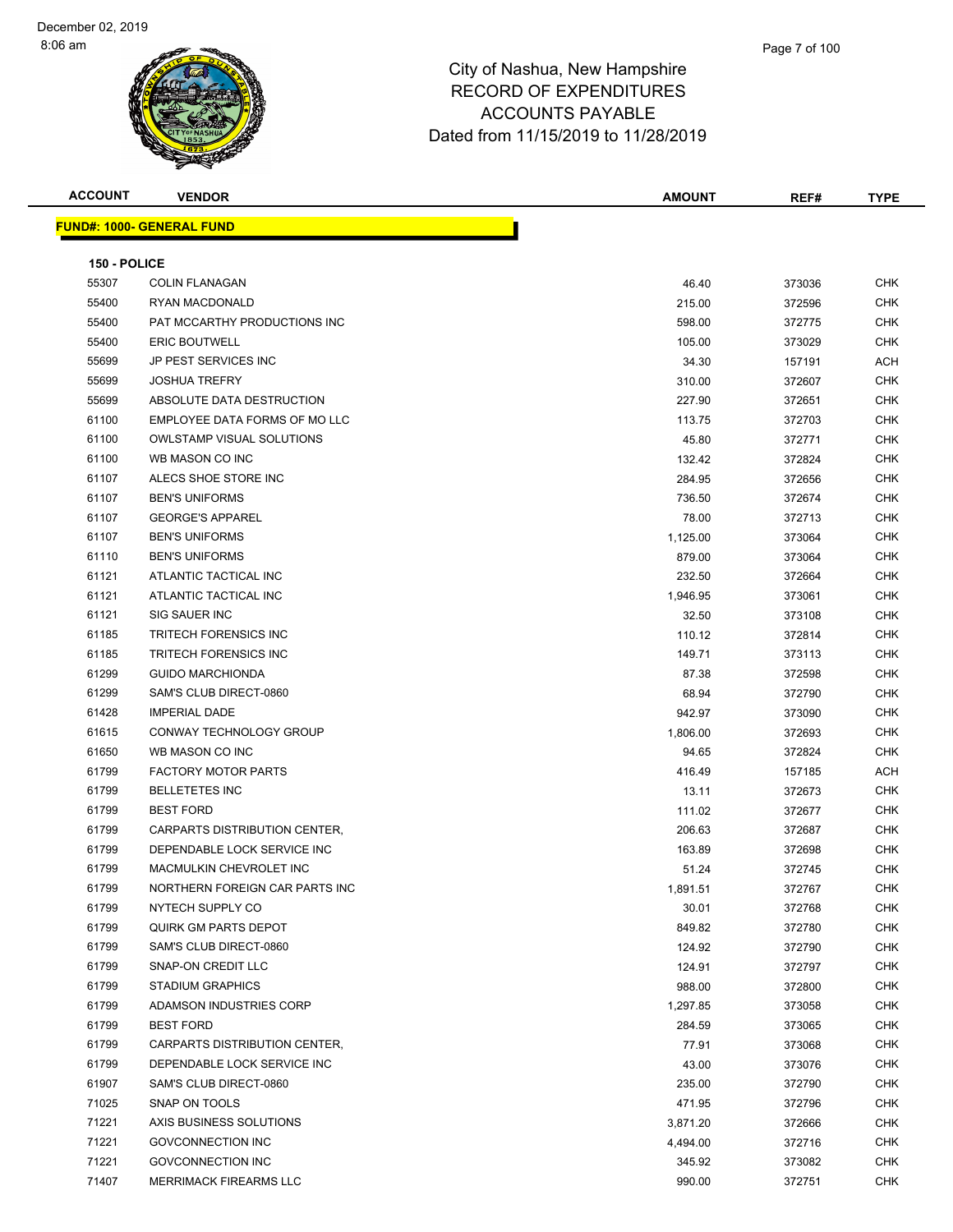

**FUND#: 1000- GENERAL FUND**

# City of Nashua, New Hampshire RECORD OF EXPENDITURES ACCOUNTS PAYABLE

|                   | CITYOF NASHUA                    | Dated from 11/15/2019 to 11/28/2019 |               |        |             |
|-------------------|----------------------------------|-------------------------------------|---------------|--------|-------------|
| ACCOUNT           | <b>VENDOR</b>                    |                                     | <b>AMOUNT</b> | REF#   | <b>TYPE</b> |
|                   | <u> IND#: 1000- GENERAL FUND</u> |                                     |               |        |             |
|                   | <b>TOTAL 150 - POLICE</b>        |                                     | \$35,803.91   |        |             |
| <b>152 - FIRE</b> |                                  |                                     |               |        |             |
| 53455             | <b>IPMA-HR</b>                   |                                     | 213.00        | 372737 | <b>CHK</b>  |
| 54100             | <b>EVERSOURCE</b>                |                                     | 34.56         | 372620 | <b>CHK</b>  |
| 54100             | <b>EVERSOURCE</b>                |                                     | 7,573.06      | 373046 | <b>CHK</b>  |
| 54114             | <b>DIRECT ENERGY BUSINESS</b>    |                                     | 312.95        | 157183 | ACH         |
| 54114             | LIBERTY UTILITIES - NH           |                                     | 448.41        | 372624 | <b>CHK</b>  |
| 54114             | LIBERTY UTILITIES - NH           |                                     | 224.49        | 372625 | <b>CHK</b>  |
| 54141             | PENNICHLICK WATER WORKS INC.     |                                     | 1 028 54      | 372643 | <b>CHK</b>  |

|       | <b>TOTAL 152 - FIRE</b>          | \$32,723.79 |        |            |
|-------|----------------------------------|-------------|--------|------------|
| 71999 | LIFEGUARD SYSTEMS INC            | 1,028.50    | 372744 | <b>CHK</b> |
| 71432 | HOME DEPOT CREDIT SERVICE 3065   | 378.88      | 372730 | <b>CHK</b> |
| 71432 | AIR CLEANING SPECIALISTS OF NE   | 756.96      | 372652 | <b>CHK</b> |
| 68337 | OCCUPATIONAL DRUG TESTING LLC    | 60.00       | 372769 | <b>CHK</b> |
| 61799 | NEW ENGLAND KENWORTH             | 102.26      | 373103 | <b>CHK</b> |
| 61799 | NEW ENGLAND KENWORTH             | 49.56       | 372762 | <b>CHK</b> |
| 61799 | <b>BATTERIES PLUS</b>            | 10.95       | 372670 | <b>CHK</b> |
| 61705 | <b>MAYNARD &amp; LESIEUR INC</b> | 11,953.38   | 372749 | <b>CHK</b> |
| 61538 | ROCKINGHAM TURF CARE INC         | 474.00      | 372786 | <b>CHK</b> |
| 61428 | WB MASON CO INC                  | 88.46       | 372824 | <b>CHK</b> |
| 61428 | AMAZON CAPITAL SERV (CITY ACH)   | 133.18      | 157213 | ACH        |
| 61166 | <b>MAINE OXY</b>                 | 40.00       | 372747 | <b>CHK</b> |
| 61142 | <b>BOUND TREE MEDICAL, LLC</b>   | 18.18       | 372680 | <b>CHK</b> |
| 61110 | BERGERON PROTECTIVE CLOTHING     | 4,960.88    | 372676 | <b>CHK</b> |
| 61100 | WB MASON CO INC                  | (38.78)     | 372824 | <b>CHK</b> |
| 61100 | AMAZON CAPITAL SERV (CITY ACH)   | 31.94       | 157213 | ACH        |
| 55699 | TRUE BLUE CLEANERS               | 79.80       | 373114 | <b>CHK</b> |
| 55699 | TRUE BLUE CLEANERS               | 38.90       | 372815 | <b>CHK</b> |
| 55400 | DR NICOLE SAWYER PSYD PLLC       | 800.00      | 372792 | <b>CHK</b> |
| 55200 | APCO INTERNATIONAL INC           | 94.00       | 372609 | <b>CHK</b> |
| 55118 | <b>SPRINT</b>                    | 71.57       | 373054 | <b>CHK</b> |
| 54600 | LIBERTY INTNL TRUCKS OF NH LLC   | 611.50      | 372743 | <b>CHK</b> |
| 54487 | <b>BATTERIES PLUS</b>            | 81.88       | 372670 | <b>CHK</b> |
| 54487 | AMAZON CAPITAL SERV (CITY ACH)   | 779.79      | 157213 | ACH        |
| 54280 | HOME DEPOT CREDIT SERVICE 3065   | 58.94       | 372730 | <b>CHK</b> |
| 54280 | <b>BELLETETES INC</b>            | 16.53       | 372673 | <b>CHK</b> |
| 54280 | AMAZON CAPITAL SERV (CITY ACH)   | 29.52       | 157213 | ACH        |
| 54228 | JP PEST SERVICES INC             | 89.00       | 157219 | ACH        |
| 54228 | JP PEST SERVICES INC             | 89.00       | 157191 | ACH        |
| 54141 | PENNICHUCK WATER WORKS INC       | 1,028.54    | 372643 | <b>CHK</b> |
| 54114 | <b>LIBERTY UTILITIES - NH</b>    | 224.49      | 372625 | <b>CHK</b> |
| 54114 | <b>LIBERTY UTILITIES - NH</b>    | 448.41      | 372624 | <b>CHK</b> |
| 54114 | <b>DIRECT ENERGY BUSINESS</b>    | 312.95      | 157183 | ACH        |
|       |                                  |             |        |            |

#### **153 - BUILDING INSPECTION**

| 55200 | NH BUILDING OFFICIALS ASSOC | 390.00  | 372642 | CHK |
|-------|-----------------------------|---------|--------|-----|
| 55421 | NH BUILDING OFFICIALS ASSOC | .055.00 | 372642 | CHK |
| 55421 | NH BUILDING OFFICIALS ASSOC | 75.00   | 373105 | CHK |
| 61830 | JLC                         | 49.95   | 373048 | CHK |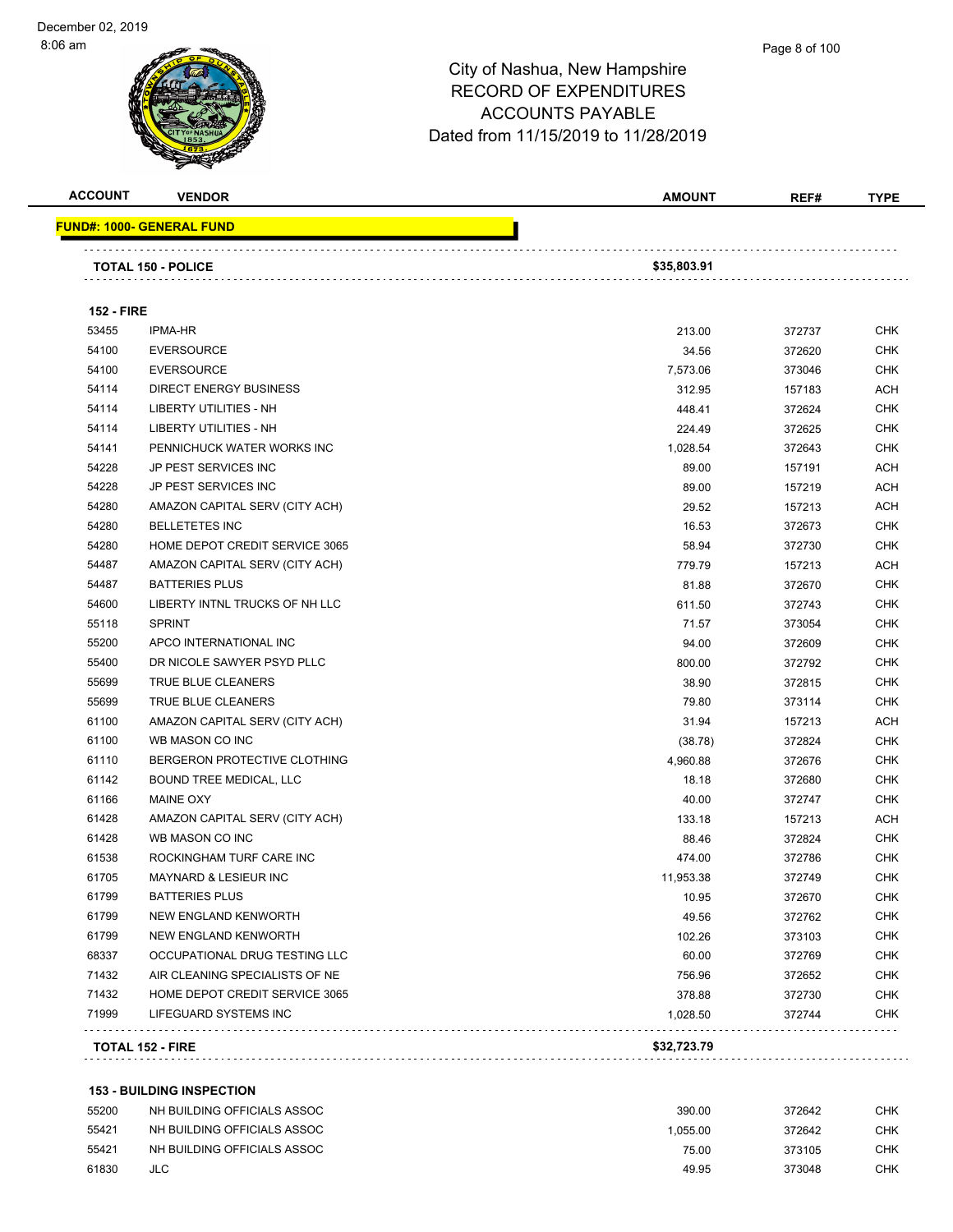#### Page 9 of 100

### City of Nashua, New Hampshire RECORD OF EXPENDITURES ACCOUNTS PAYABLE Dated from 11/15/2019 to 11/28/2019

| <b>ACCOUNT</b> | <b>VENDOR</b>                                                    | <b>AMOUNT</b>   | REF#             | <b>TYPE</b>              |
|----------------|------------------------------------------------------------------|-----------------|------------------|--------------------------|
|                | <b>FUND#: 1000- GENERAL FUND</b>                                 |                 |                  |                          |
|                |                                                                  |                 |                  |                          |
|                | <b>TOTAL 153 - BUILDING INSPECTION</b>                           | \$1,569.95      |                  |                          |
|                | <b>155 - CODE ENFORCEMENT</b>                                    |                 |                  |                          |
| 55307          | <b>KYLE METCALF</b>                                              | 329.44          | 373039           | <b>CHK</b>               |
| 55307          | ROBERT SOUSA                                                     | 308.56          | 373040           | <b>CHK</b>               |
| 61299          | <b>GALLS LLC</b>                                                 | 177.92          | 372711           | CHK                      |
|                | <b>TOTAL 155 - CODE ENFORCEMENT</b>                              | \$815.92        |                  |                          |
|                | <b>157 - CITYWIDE COMMUNICATIONS</b>                             |                 |                  |                          |
| 54100          | <b>EVERSOURCE</b>                                                | 463.42          | 372558           | <b>CHK</b>               |
| 54100          | <b>EVERSOURCE</b>                                                | 311.63          | 372620           | <b>CHK</b>               |
| 54435          | <b>TESSCO INC</b>                                                | 147.91          | 372808           | <b>CHK</b>               |
| 55100          | <b>COMCAST</b>                                                   | 151.85          | 372612           | <b>CHK</b>               |
| 61799          | <b>BEST FORD</b>                                                 | 73.04           | 372677           | <b>CHK</b>               |
|                | TOTAL 157 - CITYWIDE COMMUNICATIONS                              | \$1,147.85      |                  |                          |
|                |                                                                  |                 |                  |                          |
|                | <b>160 - PW-ADMIN &amp; ENGINEERING</b>                          |                 |                  |                          |
| 54100          | <b>EVERSOURCE</b><br><b>EVERSOURCE</b>                           | 3,639.41        | 372558           | <b>CHK</b>               |
| 54100          |                                                                  | 805.19          | 372620           | <b>CHK</b><br><b>CHK</b> |
| 54141<br>54487 | PENNICHUCK WATER WORKS INC                                       | 81.35<br>45.68  | 372643           | <b>ACH</b>               |
| 54487          | (CITY ACH) AMAZON CAPITAL SERV<br><b>AIR GRAPHICS</b>            | 371.36          | 157180<br>372653 | <b>CHK</b>               |
| 55118          | <b>SPRINT</b>                                                    | 118.19          | 373054           | <b>CHK</b>               |
|                |                                                                  | 367.72          |                  | <b>CHK</b>               |
| 55307          | <b>WILLIAM TOOMEY</b>                                            |                 | 372606           |                          |
| 55699<br>55699 | JP PEST SERVICES INC<br>PATRICIA A GEDZIUN                       | 92.46           | 157191           | <b>ACH</b>               |
|                |                                                                  | 125.00          | 372712           | <b>CHK</b>               |
| 61100<br>61100 | (CITY ACH) AMAZON CAPITAL SERV<br>AMAZON CAPITAL SERV (CITY ACH) | 68.78           | 157180           | <b>ACH</b><br><b>ACH</b> |
| 61100          | WB MASON CO INC                                                  | 33.59           | 157213           | <b>CHK</b>               |
| 61310          | ALTERNATIVE VEHICLE SERVICE GR                                   | 417.53<br>71.27 | 372824<br>157214 | ACH                      |
|                |                                                                  | \$6,237.53      |                  |                          |
|                | <b>TOTAL 160 - PW-ADMIN &amp; ENGINEERING</b>                    |                 |                  |                          |
| 161 - STREETS  |                                                                  |                 |                  |                          |
| 54100          | <b>EVERSOURCE</b>                                                | 2,064.81        | 372558           | <b>CHK</b>               |
| 54100          | <b>EVERSOURCE</b>                                                | 4,798.33        | 372620           | <b>CHK</b>               |
| 54100          | <b>EVERSOURCE</b>                                                | 63.04           | 373046           | <b>CHK</b>               |
| 54114          | <b>ENERGY NORTH PROPANE</b>                                      | 900.01          | 372618           | <b>CHK</b>               |
| 54228          | JP PEST SERVICES INC                                             | 68.00           | 157191           | <b>ACH</b>               |
| 54236          | <b>CALLOGIX INC</b>                                              | 125.20          | 372686           | <b>CHK</b>               |
| 54280          | J LAWRENCE HALL INC                                              | 170.00          | 373091           | <b>CHK</b>               |
| 54492          | <b>SPRINT</b>                                                    | 1,969.55        | 373054           | CHK                      |
| 54600          | <b>FACTORY MOTOR PARTS</b>                                       | 531.04          | 157185           | <b>ACH</b>               |
| 54600          | MHQ INC                                                          | 445.00          | 157196           | ACH                      |

 AUTO ELECTRIC WAREHOUSE INC 195.00 372665 CHK CARPARTS DISTRIBUTION CENTER, 42.89 372687 CHK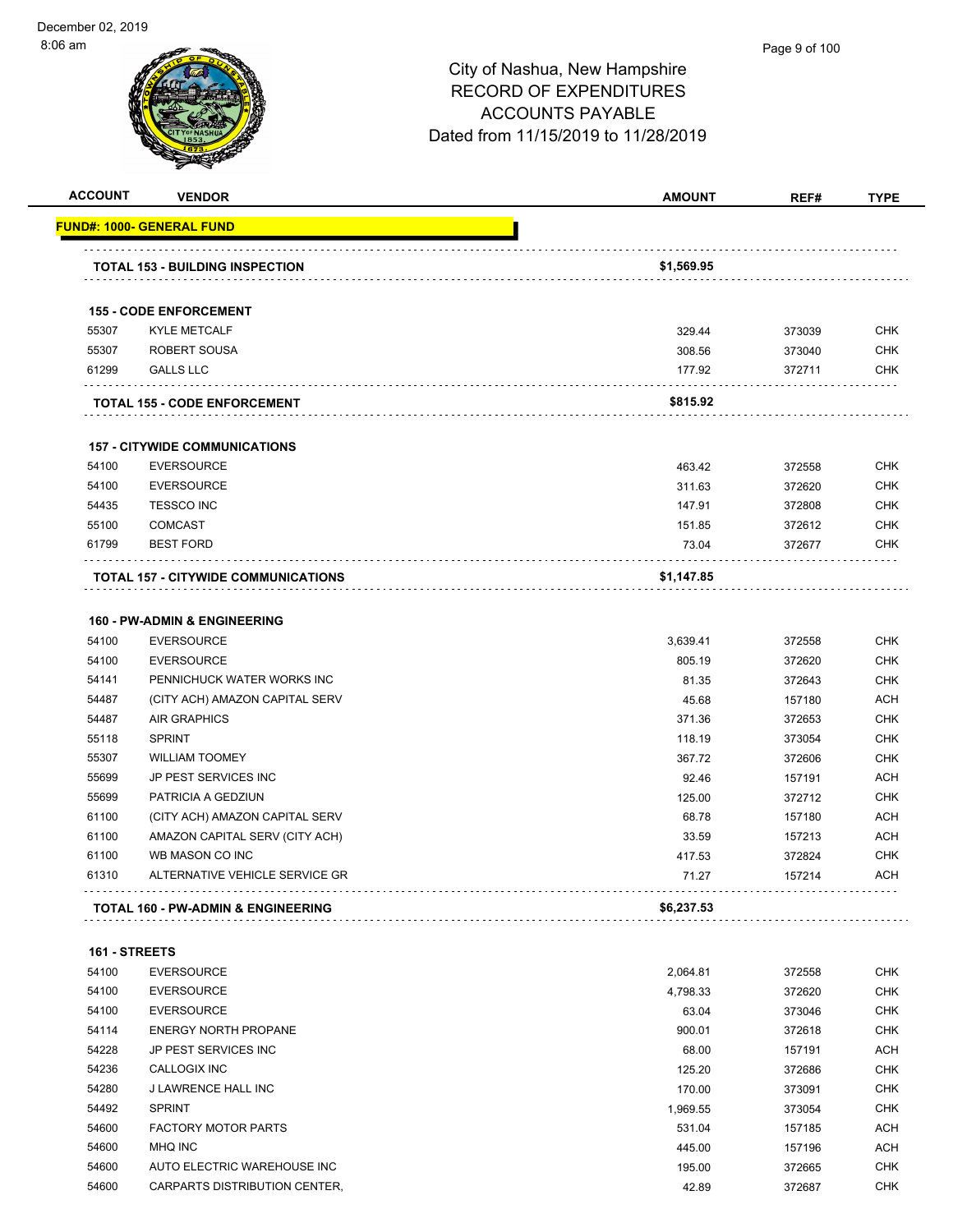| <b>ACCOUNT</b> | <b>VENDOR</b>                          | <b>AMOUNT</b>   | REF#   | <b>TYPE</b> |
|----------------|----------------------------------------|-----------------|--------|-------------|
|                | <b>FUND#: 1000- GENERAL FUND</b>       |                 |        |             |
| 161 - STREETS  |                                        |                 |        |             |
| 54600          | DONOVAN EQUIPMENT CO INC               | 174.00          | 372699 | <b>CHK</b>  |
| 54600          | DONOVAN SPRING CO INC                  | 88.80           | 372700 | <b>CHK</b>  |
| 54600          | F W WEBB COMPANY                       | 41.24           | 372706 | CHK         |
| 54600          | <b>FASTENAL CO</b>                     | 230.95          | 372707 | <b>CHK</b>  |
| 54600          | <b>JOE GRAFIX LLC</b>                  | 170.00          | 372740 | <b>CHK</b>  |
| 54600          | RELIABLE EQUIPMENT LLC                 | 1,244.76        | 372783 | CHK         |
| 54600          | CARPARTS DISTRIBUTION CENTER.          | 1,381.60        | 373068 | <b>CHK</b>  |
| 54600          | <b>CARPARTS OF NASHUA</b>              | 261.28          | 373069 | <b>CHK</b>  |
| 54600          | CHAPPELL TRACTOR SALES INC             | 163.50          | 373071 | <b>CHK</b>  |
| 54600          | <b>FASTENAL CO</b>                     |                 |        | <b>CHK</b>  |
| 54600          | HOWARD P FAIRFIELD LLC                 | 168.13          | 373079 | CHK         |
|                | MACMULKIN CHEVROLET INC                | 534.85<br>66.73 | 373088 | <b>CHK</b>  |
| 54600<br>54600 | MERRIMACK AUTO CENTER-NASHUA           |                 | 373094 | <b>CHK</b>  |
|                |                                        | 79.00           | 373100 |             |
| 55118          | <b>SPRINT</b>                          | 50.37           | 373054 | <b>CHK</b>  |
| 55699          | AMERICAN TANK MANAGEMENT INC           | 850.00          | 372659 | <b>CHK</b>  |
| 55699          | <b>TOOL &amp; EQUIPMENT CONNECTION</b> | 1,570.00        | 373112 | CHK         |
| 61107          | MAGID GLOVE & SAFETY MFG CO.           | 116.48          | 157193 | ACH         |
| 61107          | ALECS SHOE STORE INC                   | 110.00          | 372656 | <b>CHK</b>  |
| 61107          | UNIFIRST CORPORATION                   | 516.10          | 372816 | <b>CHK</b>  |
| 61107          | UNIFIRST CORPORATION                   | 404.30          | 373115 | <b>CHK</b>  |
| 61299          | <b>CRYSTAL ROCK</b>                    | 30.00           | 372614 | CHK         |
| 61299          | <b>BELLETETES INC</b>                  | 426.23          | 372673 | CHK         |
| 61300          | DENNIS K BURKE INC                     | 12,565.81       | 372697 | <b>CHK</b>  |
| 61300          | DENNIS K BURKE INC                     | 11,522.50       | 373075 | CHK         |
| 61307          | SHATTUCK MALONE OIL CO                 | 10,621.37       | 372644 | <b>CHK</b>  |
| 61310          | ALTERNATIVE VEHICLE SERVICE GR         | 1,267.46        | 157214 | ACH         |
| 61428          | NEW ENGLAND PAPER & SUPPLY             | 291.40          | 372765 | <b>CHK</b>  |
| 61507          | <b>BROX INDUSTRIES INC</b>             | 967.64          | 372682 | <b>CHK</b>  |
| 61507          | CONTINENTAL PAVING INC                 | 2,393.19        | 372692 | <b>CHK</b>  |
| 61521          | <b>LEIGHTON A WHITE</b>                | 768.80          | 373092 | CHK         |
| 61535          | <b>BROX INDUSTRIES INC</b>             | 64.19           | 372682 | CHK         |
| 61542          | PERMA LINE CORP OF NEW ENGLAND         | 2,333.70        | 372777 | <b>CHK</b>  |
| 61556          | M & M ELECTRICAL SUPPLY CO INC         | 53.24           | 157192 | ACH         |
| 61556          | OCEAN STATE SIGNAL CO                  | 3,850.00        | 372770 | <b>CHK</b>  |
| 61560          | <b>BELLETETES INC</b>                  | 121.47          | 372673 | <b>CHK</b>  |
| 61560          | <b>HUDSON QUARRY CORP</b>              | 570.00          | 372733 | <b>CHK</b>  |
| 61562          | <b>BELLETETES INC</b>                  | 21.78           | 372673 | <b>CHK</b>  |
| 61705          | MAYNARD & LESIEUR INC                  | 1,678.46        | 372750 | <b>CHK</b>  |
| 61705          | MAYNARD & LESIEUR INC                  | 407.04          | 373098 | <b>CHK</b>  |
| 61709          | BRENNTAG LUBRICANTS NORTHEAST          | 1,619.27        | 372681 | <b>CHK</b>  |
| 61799          | MCDEVITT TRUCKS INC                    | (27.00)         | 157194 | <b>ACH</b>  |
| 61799          | AIRGAS USA LLC                         | 256.15          | 372654 | <b>CHK</b>  |
|                | <b>BELLETETES INC</b>                  | 65.96           | 372673 | <b>CHK</b>  |
| 61799          |                                        |                 |        |             |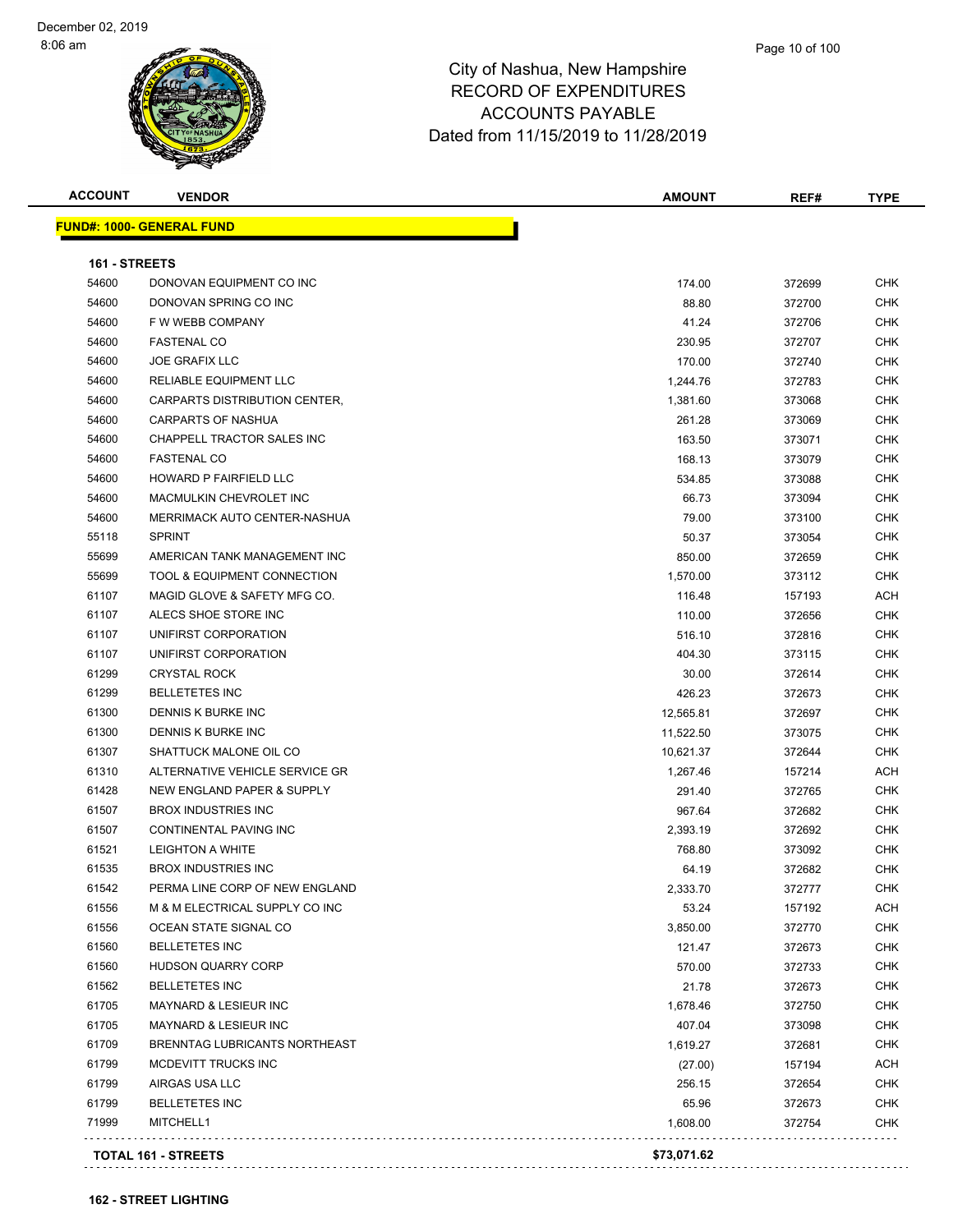|                | <b>VENDOR</b>                                                           | <b>AMOUNT</b>     | REF#             | <b>TYPE</b>                                                                                    |
|----------------|-------------------------------------------------------------------------|-------------------|------------------|------------------------------------------------------------------------------------------------|
|                | <b>FUND#: 1000- GENERAL FUND</b>                                        |                   |                  |                                                                                                |
|                | <b>162 - STREET LIGHTING</b>                                            |                   |                  |                                                                                                |
| 54100          | <b>EVERSOURCE</b>                                                       | 868.44            | 372558           | <b>CHK</b>                                                                                     |
| 54100          | <b>EVERSOURCE</b>                                                       | 80.94             | 372620           | <b>CHK</b>                                                                                     |
| 54100          | <b>EVERSOURCE</b>                                                       | 79.51             | 373046           | <b>CHK</b>                                                                                     |
|                | <b>TOTAL 162 - STREET LIGHTING</b>                                      | \$1,028.89        |                  |                                                                                                |
|                | <b>166 - PARKING OPERATIONS</b>                                         |                   |                  |                                                                                                |
| 44521          | <b>RAKESH SOOD</b>                                                      | 10.00             | 373109           | <b>CHK</b>                                                                                     |
| 54100          | <b>EVERSOURCE</b>                                                       |                   | 372558           | <b>CHK</b>                                                                                     |
| 54487          | NASHUA OUTDOOR POWER EQUIPMENT                                          | 1,686.85          |                  | <b>CHK</b>                                                                                     |
| 55100          | CALE AMERICA INC                                                        | 43.07             | 372760           | <b>CHK</b>                                                                                     |
| 61100          | WB MASON CO INC                                                         | 400.00<br>100.09  | 372685<br>372824 | <b>CHK</b>                                                                                     |
|                | <b>TOTAL 166 - PARKING OPERATIONS</b>                                   | \$2,240.01        |                  |                                                                                                |
|                |                                                                         |                   |                  |                                                                                                |
|                | <b>170 - HYDROELECTRIC OPERATIONS</b>                                   |                   |                  |                                                                                                |
| 54100          | <b>EVERSOURCE</b>                                                       | 27.24             | 372620           | <b>CHK</b>                                                                                     |
|                | <b>TOTAL 170 - HYDROELECTRIC OPERATIONS</b>                             | \$27.24           |                  |                                                                                                |
|                |                                                                         |                   |                  |                                                                                                |
|                | <b>171 - COMMUNITY SERVICES</b>                                         |                   |                  |                                                                                                |
| 54100          | <b>EVERSOURCE</b>                                                       | 1,133.07          | 372558           | <b>CHK</b>                                                                                     |
| 54107          | SHATTUCK MALONE OIL CO                                                  | 1,027.63          | 372644           | <b>CHK</b>                                                                                     |
| 55699          | <b>BARTIS RUSSELL BROADCASTING</b>                                      | 250.00            | 372669           | <b>CHK</b>                                                                                     |
| 61100          | WB MASON CO INC                                                         | 112.85            | 372824           | <b>CHK</b>                                                                                     |
| 68318          | ALPHAGRAPHICS                                                           | 332.65            | 372658           | <b>CHK</b>                                                                                     |
|                | <b>TOTAL 171 - COMMUNITY SERVICES</b>                                   |                   |                  |                                                                                                |
|                |                                                                         | \$2,856.20        |                  |                                                                                                |
|                |                                                                         |                   |                  |                                                                                                |
| 55307          | <b>172 - COMMUNITY HEALTH</b><br>PATRICIA GLASTETTER                    | 8.12              | 372590           |                                                                                                |
|                |                                                                         |                   |                  |                                                                                                |
| 55400<br>61144 | GREATER NASHUA CHAMBER OF                                               | 625.00            | 373047           |                                                                                                |
| 61299          | <b>GLAXOSMITHKLINE PHARMACEUTICAL</b><br>(CITY ACH) AMAZON CAPITAL SERV | 1,440.60<br>65.11 | 372715<br>157180 |                                                                                                |
|                | <b>TOTAL 172 - COMMUNITY HEALTH</b>                                     | \$2,138.83        |                  |                                                                                                |
|                |                                                                         |                   |                  |                                                                                                |
|                | <b>173 - ENVIRONMENTAL HEALTH</b>                                       |                   |                  |                                                                                                |
| 55307          | <b>APRIL TORHAN</b>                                                     | 24.36             | 372812           |                                                                                                |
|                | <b>MARCO</b>                                                            | 400.18            | 372748           |                                                                                                |
| 61135<br>61299 | <b>MARCO</b>                                                            | 290.00            | 372748           | <b>CHK</b><br><b>CHK</b><br><b>CHK</b><br><b>ACH</b><br><b>CHK</b><br><b>CHK</b><br><b>CHK</b> |

55307 SANDRA DELOSA 44.56 372588 CHK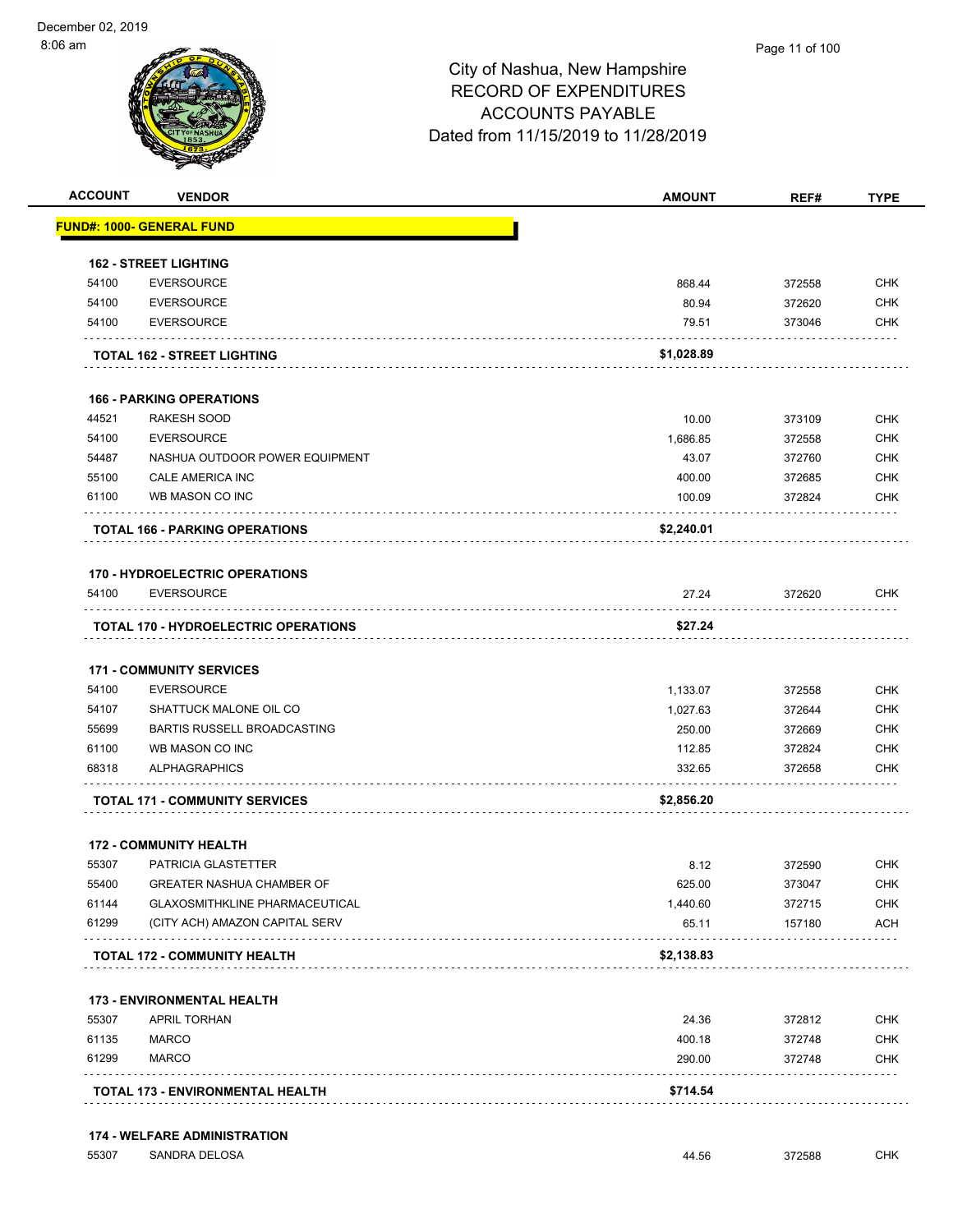#### Page 12 of 100

| <b>ACCOUNT</b> | <b>VENDOR</b>                         | <b>AMOUNT</b>    | REF#   | <b>TYPE</b>              |
|----------------|---------------------------------------|------------------|--------|--------------------------|
|                | <b>FUND#: 1000- GENERAL FUND</b>      |                  |        |                          |
|                | TOTAL 174 - WELFARE ADMINISTRATION    | \$44.56          |        |                          |
|                | <b>175 - WELFARE ASSISTANCE</b>       |                  |        |                          |
| 55810          | 188 CONCORD ST LLC                    | 777.06           | 373011 | <b>CHK</b>               |
| 55810          | 22 MARSHALL STREET LLC                | 1,250.00         | 373012 | <b>CHK</b>               |
| 55810          | 23-25 TEMPLE ST REALTY LLC            | 290.00           | 373013 | <b>CHK</b>               |
| 55810          | <b>BCAD PROPERTIES</b>                | 850.00           | 373014 | <b>CHK</b>               |
| 55810          | HAMMERHEAD RENTAL PROP LLC            | 428.00           | 373015 | <b>CHK</b>               |
| 55810          | J2RP LLC                              | 728.95           | 373016 | <b>CHK</b>               |
| 55810          | MWH HOLDINGS LLC                      | 1,250.00         | 373018 | <b>CHK</b>               |
| 55810          | NASHUA HOUSING AND                    | 512.00           | 373019 | <b>CHK</b>               |
| 55810          | <b>WEST HOLLIS TRUST</b>              | 191.00           | 373020 | <b>CHK</b>               |
| 55810          | 188 CONCORD ST LLC                    | 1,181.64         | 373265 | <b>CHK</b>               |
| 55810          | 23-25 TEMPLE ST REALTY LLC            | 1,595.00         | 373266 | <b>CHK</b>               |
| 55810          | 75-77 PINE STREET LLC                 | 720.00           | 373267 | <b>CHK</b>               |
| 55810          | <b>BCAD PROPERTIES</b>                | 900.00           | 373268 | <b>CHK</b>               |
| 55810          | <b>ALVIN BONNETTE</b>                 | 750.00           | 373269 | <b>CHK</b>               |
| 55810          | CENTRAL REALTY INC                    | 499.00           | 373270 | <b>CHK</b>               |
| 55810          | <b>COUNTRY BARN MOTEL</b>             | 442.54           | 373271 | <b>CHK</b>               |
| 55810          | DANA DRURY                            | 925.00           | 373274 | <b>CHK</b>               |
| 55810          | <b>INTERTECH REAL ESTATE</b>          | 1,250.00         | 373275 | <b>CHK</b>               |
| 55810          | <b>NALPATHU LLC</b>                   | 740.00           | 373276 | <b>CHK</b>               |
| 55810          | <b>ERIC PARENT</b>                    | 1,400.00         | 373277 | <b>CHK</b>               |
| 55810          | RND LLC                               | 1,547.00         | 373278 | <b>CHK</b>               |
| 55810          | THC INVESTMENTS                       | 1,095.00         | 373279 | <b>CHK</b>               |
| 55810          | THOMAS W LEVESQUE SR                  | 840.00           | 373280 | <b>CHK</b>               |
| 55814          | <b>EVERSOURCE</b>                     | 353.84           | 373009 | <b>CHK</b>               |
| 55814          | <b>LIBERTY UTILITIES</b>              | 259.29           | 373010 | <b>CHK</b>               |
| 55814          | <b>EVERSOURCE</b>                     | 190.68           | 373264 | <b>CHK</b>               |
| 55816          | MARKET BASKET ACCT 2589096            | 1,415.11         | 373017 | <b>CHK</b>               |
| 55818          | MARKET BASKET ACCT 2589096            | 154.45           | 373017 | <b>CHK</b>               |
| 55820          | CREMATION SOCIETY OF NH               | 750.00           | 373272 | <b>CHK</b>               |
| 55820          | DAVIS FUNERAL HOME                    | 750.00           | 373273 | <b>CHK</b>               |
|                | <b>TOTAL 175 - WELFARE ASSISTANCE</b> | \$24,035.56      |        |                          |
|                | <b>177 - PARKS &amp; RECREATION</b>   |                  |        |                          |
| 53999          | <b>EXTRA DUTY SOLUTIONS</b>           |                  |        | ACH                      |
| 54100          | <b>EVERSOURCE</b>                     | 270.12           | 157184 |                          |
|                | <b>EVERSOURCE</b>                     | 588.01<br>648367 | 372558 | <b>CHK</b><br><b>CHK</b> |
| 54100          |                                       |                  | 372620 |                          |

|       |                                | ------   |        | ----       |
|-------|--------------------------------|----------|--------|------------|
| 54100 | <b>EVERSOURCE</b>              | 6.483.67 | 372620 | <b>CHK</b> |
| 54114 | <b>DIRECT ENERGY BUSINESS</b>  | 81.73    | 157183 | <b>ACH</b> |
| 54114 | LIBERTY UTILITIES - NH         | 135.11   | 372636 | <b>CHK</b> |
| 54141 | PENNICHUCK WATER WORKS INC     | 1.228.65 | 372643 | <b>CHK</b> |
| 54141 | PENNICHUCK WATER WORKS INC     | 2.520.33 | 373050 | <b>CHK</b> |
| 54280 | (CITY ACH) AMAZON CAPITAL SERV | 229.99   | 157180 | <b>ACH</b> |
| 54280 | M & M ELECTRICAL SUPPLY CO INC | 11.70    | 157192 | <b>ACH</b> |
| 54280 | AIRGAS USA LLC                 | 34.19    | 372654 | <b>CHK</b> |
| 54280 | ALECS SHOE STORE INC           | 109.95   | 372656 | <b>CHK</b> |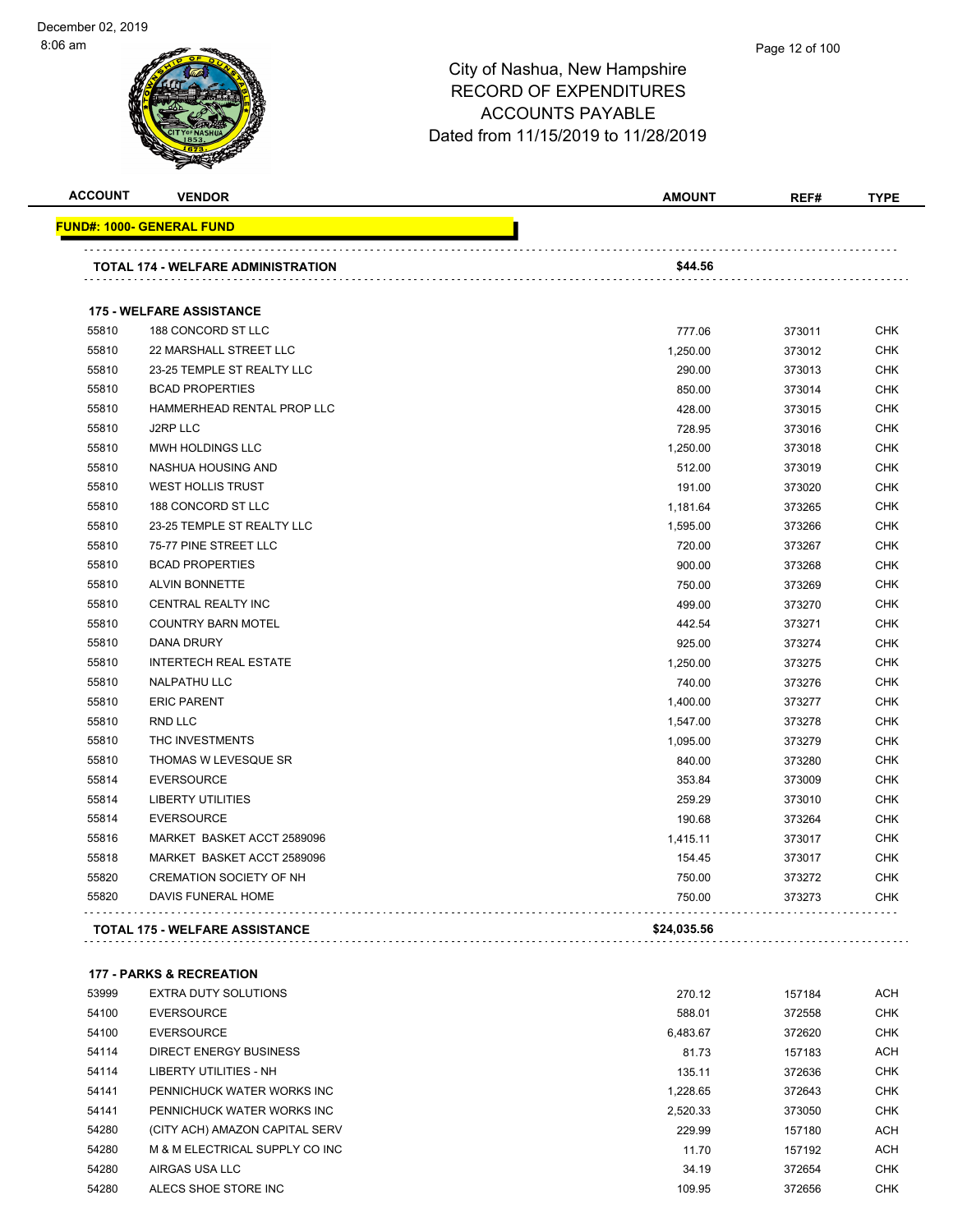

|       | <b>VENDOR</b>                             | <b>AMOUNT</b> | REF#   | <b>TYPE</b> |
|-------|-------------------------------------------|---------------|--------|-------------|
|       | <b>FUND#: 1000- GENERAL FUND</b>          |               |        |             |
|       | <b>177 - PARKS &amp; RECREATION</b>       |               |        |             |
| 54280 | ASAP FIRE & SAFETY CORP                   | 2,405.00      | 372662 | <b>CHK</b>  |
| 54280 | <b>BELLETETES INC</b>                     | 420.72        | 372673 | <b>CHK</b>  |
| 54280 | <b>FASTENAL CO</b>                        | 106.03        | 372707 | <b>CHK</b>  |
| 54280 | HOME DEPOT CREDIT SERVICE 3065            | 371.34        | 372730 | <b>CHK</b>  |
| 54280 | <b>MICHIE CORP</b>                        | 14,085.00     | 372753 | <b>CHK</b>  |
| 54280 | NASHUA FARMERS EXCHANGE INC               | 856.05        | 372758 | <b>CHK</b>  |
| 54280 | <b>READ CUSTOM SOILS LLC</b>              | 1,550.00      | 372781 | <b>CHK</b>  |
| 54280 | SITEONE LANDSCAPE SUPPLY LLC              | 22.29         | 372795 | <b>CHK</b>  |
| 54280 | THE COLLINS GROUP INC                     | 316.08        | 372809 | <b>CHK</b>  |
| 54280 | HOME DEPOT CREDIT SERVICE 3065            | 683.61        | 373087 | <b>CHK</b>  |
| 54487 | NASHUA OUTDOOR POWER EQUIPMENT            | 38.25         | 373102 | <b>CHK</b>  |
| 54821 | UNITED SITE SERVICES NORTHEAST            | 1,539.16      | 372818 | <b>CHK</b>  |
| 55118 | <b>SPRINT</b>                             | 80.36         | 373054 | <b>CHK</b>  |
| 55200 | <b>NESTMA</b>                             | 95.00         | 372640 | <b>CHK</b>  |
| 55307 | <b>JEFFREY DISALVO</b>                    | 56.52         | 373034 | CHK         |
| 55400 | <b>RED JACKET MOUNTAIN VIEW</b>           | 1,034.00      | 373051 | <b>CHK</b>  |
| 55658 | COURTYARD BY MARRIOTT NASHUA              | 6,544.56      | 373074 | <b>CHK</b>  |
| 61299 | <b>LAUREN BYERS</b>                       | 268.66        | 373037 | <b>CHK</b>  |
| 61300 | DENNIS K BURKE INC                        | 1,794.37      | 372697 | <b>CHK</b>  |
| 61310 | ALTERNATIVE VEHICLE SERVICE GR            | 346.59        | 157214 | ACH         |
| 61799 | BEAUREGARD EQUIPMENT INC                  | 56.03         | 372672 | <b>CHK</b>  |
| 61799 | C2 ALT FUELS                              | 350.00        | 372684 | <b>CHK</b>  |
| 61799 | CARPARTS DISTRIBUTION CENTER,             | 174.53        | 372687 | <b>CHK</b>  |
| 61799 | <b>JOE GRAFIX LLC</b>                     | 170.00        | 372740 | <b>CHK</b>  |
| 61799 | NASHUA OUTDOOR POWER EQUIPMENT            | 36.45         | 372760 | <b>CHK</b>  |
| 61799 | <b>C2 ALT FUELS</b>                       | 1,740.00      | 373067 | <b>CHK</b>  |
| 71625 | HOME DEPOT CREDIT SERVICE 3065            | 995.75        | 372730 | <b>CHK</b>  |
| 71999 | (CITY ACH) AMAZON CAPITAL SERV            | 237.39        | 157180 | <b>ACH</b>  |
|       | <b>TOTAL 177 - PARKS &amp; RECREATION</b> | \$48,067.19   |        |             |

#### **179 - LIBRARY**

| 54114 | DIRECT ENERGY BUSINESS                | 658.68   | 157183 | ACH        |
|-------|---------------------------------------|----------|--------|------------|
| 54141 | PENNICHUCK WATER WORKS INC            | 487.83   | 372643 | <b>CHK</b> |
| 54280 | <b>JP PEST SERVICES INC</b>           | 114.00   | 157219 | <b>ACH</b> |
| 54428 | <b>COMCAST</b>                        | 191.85   | 372612 | <b>CHK</b> |
| 54428 | PACIFIC TELEMANAGEMENT SERVICE        | 53.00    | 372772 | <b>CHK</b> |
| 55109 | <b>SPRINT</b>                         | 50.42    | 373054 | <b>CHK</b> |
| 55200 | <b>CURRIER MUSEUM OF ART</b>          | 80.00    | 372615 | <b>CHK</b> |
| 55300 | <b>JENNIFER MCCORMACK</b>             | 740.40   | 372599 | <b>CHK</b> |
| 61100 | WB MASON CO INC                       | 81.45    | 372824 | <b>CHK</b> |
| 61299 | (CITY ACH) AMAZON CAPITAL SERV        | 61.55    | 157180 | <b>ACH</b> |
| 61299 | AMAZON CAPITAL SERV (CITY ACH)        | 543.95   | 157213 | <b>ACH</b> |
| 61428 | <b>NEW ENGLAND PAPER &amp; SUPPLY</b> | 75.59    | 372765 | <b>CHK</b> |
| 61428 | WB MASON CO INC                       | (29.99)  | 372824 | <b>CHK</b> |
| 61428 | LOWE'S - 3502                         | 108.38   | 373093 | <b>CHK</b> |
| 61807 | (CITY ACH) AMAZON CAPITAL SERV        | 45.00    | 157180 | <b>ACH</b> |
| 61807 | <b>INGRAM LIBRARY SERVICES LLC</b>    | 1,414.39 | 157188 | <b>ACH</b> |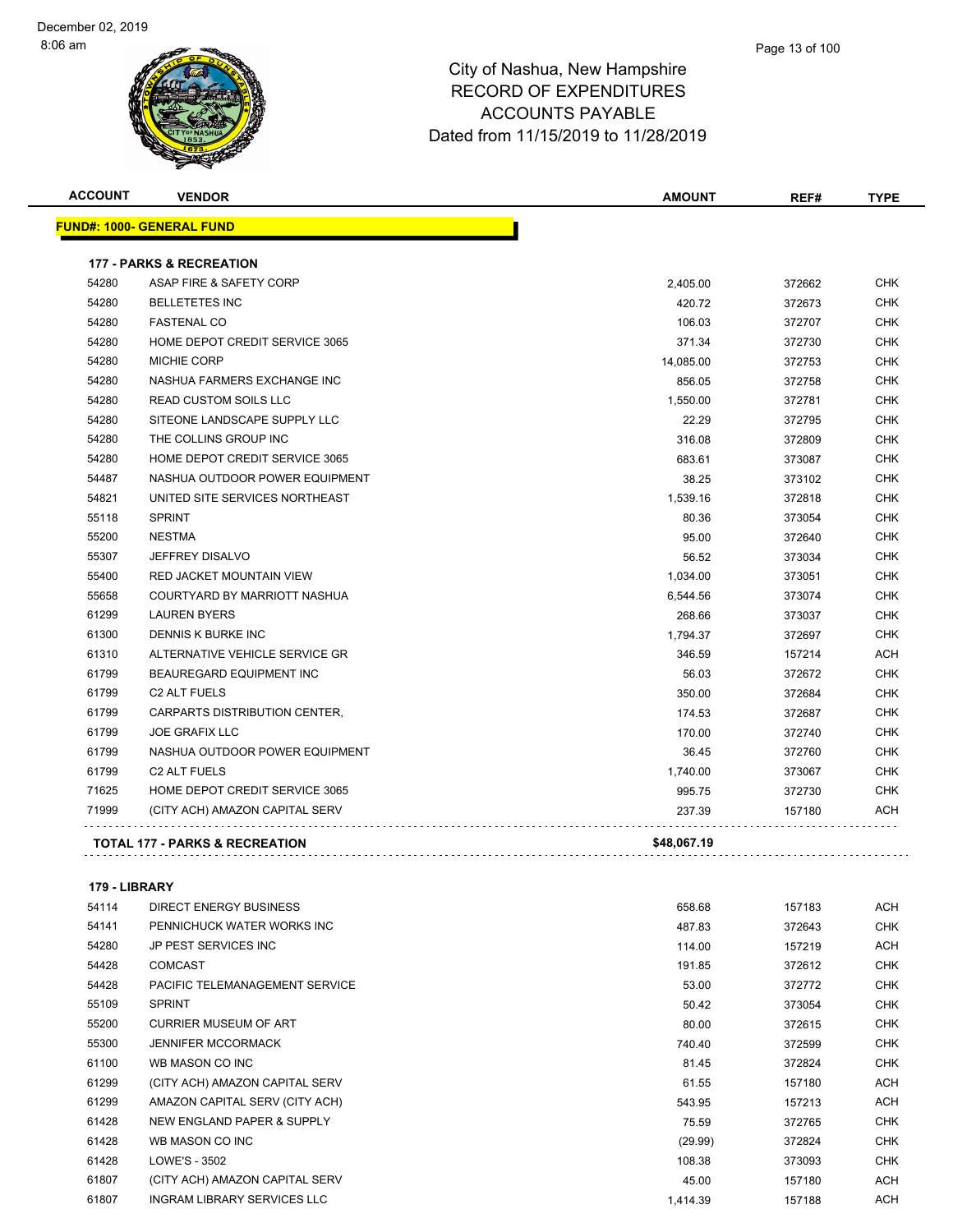| <b>ACCOUNT</b>      | <b>VENDOR</b>                                         | <b>AMOUNT</b>   | REF#             | <b>TYPE</b>       |
|---------------------|-------------------------------------------------------|-----------------|------------------|-------------------|
|                     | <b>FUND#: 1000- GENERAL FUND</b>                      |                 |                  |                   |
| 179 - LIBRARY       |                                                       |                 |                  |                   |
| 61807               | INGRAM LIBRARY SERVICES LLC                           | 124.96          | 157217           | <b>ACH</b>        |
| 61807               | <b>BAKER &amp; TAYLOR</b>                             | 1,698.83        | 372667           | <b>CHK</b>        |
| 61807               | HARPER COLLINS PUBLISHERS LLC                         | 38.53           | 372725           | <b>CHK</b>        |
| 61807               | <b>BAKER &amp; TAYLOR</b>                             | 285.87          | 373062           | <b>CHK</b>        |
| 61807               | THOMPSON-REUTERS                                      | 45.52           | 373110           | <b>CHK</b>        |
| 61814               | INGRAM LIBRARY SERVICES LLC                           | 189.96          | 157188           | <b>ACH</b>        |
| 61814               | MIDWEST TAPE LLC                                      | 649.90          | 157197           | <b>ACH</b>        |
| 61814               | <b>BAKER &amp; TAYLOR</b>                             | 102.87          | 372667           | <b>CHK</b>        |
| 61821               | <b>BOOK PAGE</b>                                      | 576.00          | 372679           | <b>CHK</b>        |
| 61830               | A TO Z DATABASES                                      | 4,413.00        | 373056           | <b>CHK</b>        |
| 61830               | RECORDED BOOKS LLC                                    | 3,000.00        | 373107           | CHK               |
| 68322               | <b>RENEE ARCHBOLD</b>                                 | 600.00          | 372575           | <b>CHK</b>        |
| 68322               | SYMPHONY NEW HAMPSHIRE                                | 150.00          | 372806           | <b>CHK</b>        |
| 68322               | AC MOORE INC                                          | 27.97           | 373057           | CHK               |
| 71000               | AMAZON CAPITAL SERV (CITY ACH)                        | 14.84           | 157213           | ACH               |
| 71221               | (CITY ACH) AMAZON CAPITAL SERV                        | (126.83)        | 157180           | <b>ACH</b>        |
| 71221               | AMAZON CAPITAL SERV (CITY ACH)                        | (27.99)         | 157213           | <b>ACH</b>        |
|                     | <b>TOTAL 179 - LIBRARY</b>                            | \$16,439.93     |                  |                   |
|                     |                                                       |                 |                  |                   |
|                     | <b>181 - COMMUNITY DEVELOPMENT</b>                    |                 |                  |                   |
| 61100               | WB MASON CO INC                                       | 71.95           | 372824           | <b>CHK</b>        |
| 61650               | WB MASON CO INC                                       | 29.03           | 372824           | CHK               |
|                     | <b>TOTAL 181 - COMMUNITY DEVELOPMENT</b>              | \$100.98        |                  |                   |
|                     |                                                       |                 |                  |                   |
|                     | <b>182 - PLANNING AND ZONING</b>                      |                 |                  |                   |
| 55307               | <b>ROGER HOUSTON</b>                                  | 185.60          | 372591           | <b>CHK</b>        |
| 55307               | DONALD SCOTT MCPHIE                                   | 32.48           | 373038           | <b>CHK</b>        |
| 55307               | <b>MARCIA WILKINS</b>                                 | 11.60           | 373041           | CHK               |
| 55421               | <b>CARTER FALK</b>                                    | 134.56          | 372589           | <b>CHK</b>        |
| 55421               | <b>ROGER HOUSTON</b>                                  | 644.24          | 372591           | <b>CHK</b>        |
| 55421               | <b>LINDA MCGHEE</b>                                   | 544.02          | 372600           | CHK               |
| 55421               | DONALD SCOTT MCPHIE                                   | 153.12          | 372601           | CHK               |
| 55421<br>55421      | <b>MARCIA WILKINS</b><br>NEW HAMPSHIRE PLANNERS ASSOC | 147.84<br>50.00 | 372608<br>372641 | CHK<br><b>CHK</b> |
|                     |                                                       |                 |                  |                   |
|                     | TOTAL 182 - PLANNING AND ZONING                       | \$1,903.46      |                  |                   |
|                     | <b>183 - ECONOMIC DEVELOPMENT</b>                     |                 |                  |                   |
| 55200               | NASHUA MILLYARD ASSOC INC                             | 373.13          | 372759           | <b>CHK</b>        |
|                     | <b>TOTAL 183 - ECONOMIC DEVELOPMENT</b>               | \$373.13        |                  |                   |
|                     |                                                       |                 |                  |                   |
| <b>191 - SCHOOL</b> |                                                       |                 |                  |                   |
| 44587               | <b>CHLOE CRAIG</b>                                    | 65.00           | 373146           | CHK               |
| 44700               | <b>JOSE ARANGO</b>                                    | 65.00           | 373130           | CHK               |
| 53128               | <b>WADLEIGH STARR &amp; PETERS PLLC</b>               | 513.00          | 372997           | <b>CHK</b>        |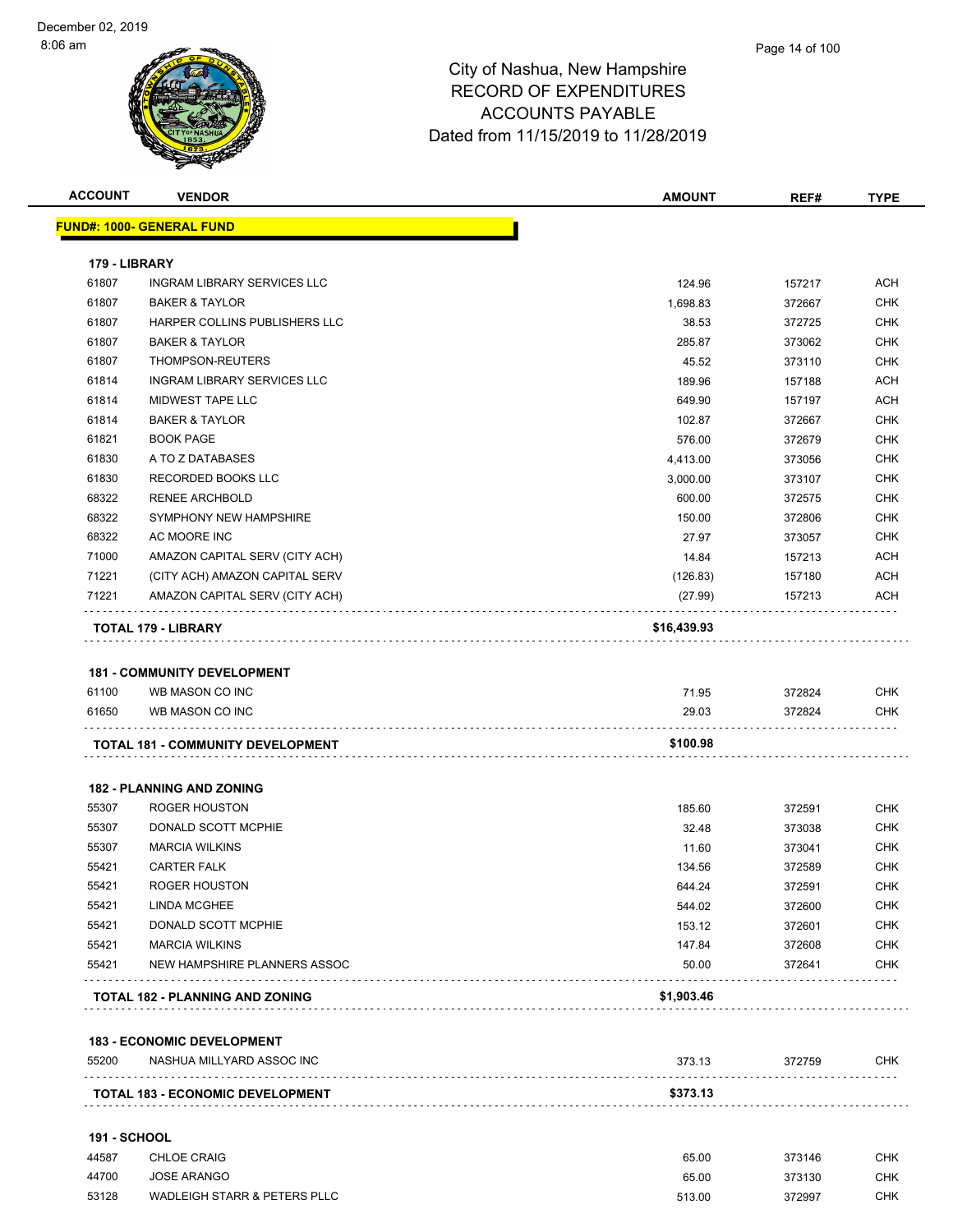**FUND#: 1000- GENERAL FUND**

| <b>ACCOUNT</b>      | <b>VENDOR</b>                         | <b>AMOUNT</b> | REF#   | <b>TYPE</b> |
|---------------------|---------------------------------------|---------------|--------|-------------|
|                     | <b>IND#: 1000- GENERAL FUND</b>       |               |        |             |
|                     |                                       |               |        |             |
| <b>191 - SCHOOL</b> |                                       |               |        |             |
| 53135               | PHILIP SUTHERLAND, OD                 | 1,300.00      | 373124 | <b>CHK</b>  |
| 53135               | RADHIKA DEMARY, OD                    | 1,300.00      | 373201 | <b>CHK</b>  |
| 53614               | <b>BRIGHTSTAR CARE</b>                | 256.00        | 372860 | <b>CHK</b>  |
| 53614               | <b>CLARK ASSOC</b>                    | 964.10        | 372868 | <b>CHK</b>  |
| 53614               | <b>EMILY B TIMM</b>                   | 210.60        | 372991 | <b>CHK</b>  |
| 53614               | <b>AMY MCCARTNEY</b>                  | 9,843.00      | 373128 | <b>CHK</b>  |
| 53614               | <b>CLARK ASSOC</b>                    | 34,383.70     | 373143 | <b>CHK</b>  |
| 53628               | ASAP FIRE & SAFETY CORP               | 234.85        | 372849 | <b>CHK</b>  |
| 53628               | <b>GREENLIGHT INTERACTIVE INC</b>     | 1,400.00      | 372905 | <b>CHK</b>  |
| 53628               | <b>IMPACT APPLICATIONS INC</b>        | 120.00        | 372917 | <b>CHK</b>  |
| 53628               | MSB CONSULTING GROUP LLC              | 271.22        | 372946 | <b>CHK</b>  |
| 53628               | NEW ENGLAND SECURITY SHREDDERS        | 190.00        | 372954 | <b>CHK</b>  |
| 53628               | STATE OF NH CRIMINAL RECORDS          | 1,438.50      | 373121 | <b>CHK</b>  |
| 53628               | STATE OF NH CRIMINAL RECORDS          | 576.00        | 373122 | <b>CHK</b>  |
| 53628               | <b>CCS PRESENTATION SYSTEMS</b>       | 295.00        | 373140 | <b>CHK</b>  |
| 53628               | <b>GRANITE STATE CTR FOR LEARNING</b> | 475.00        | 373161 | <b>CHK</b>  |
| 53628               | SEACOAST SPEECH & LANGUAGE            | 6,757.50      | 373208 | <b>CHK</b>  |
| 54100               | <b>EVERSOURCE</b>                     | 122,999.70    | 372831 | <b>CHK</b>  |
| 54114               | <b>DIRECT ENERGY BUSINESS</b>         | 2,635.02      | 157203 | <b>ACH</b>  |
| 54114               | <b>LIBERTY UTILITIES</b>              | 4,003.64      | 372833 | <b>CHK</b>  |
| 54114               | <b>ENERGY NORTH PROPANE</b>           | 876.39        | 372888 | <b>CHK</b>  |

| 53628 | CCS PRESENTATION SYSTEMS              | 295.00     | 373140 | <b>CHK</b> |  |
|-------|---------------------------------------|------------|--------|------------|--|
| 53628 | <b>GRANITE STATE CTR FOR LEARNING</b> | 475.00     | 373161 | <b>CHK</b> |  |
| 53628 | SEACOAST SPEECH & LANGUAGE            | 6,757.50   | 373208 | <b>CHK</b> |  |
| 54100 | <b>EVERSOURCE</b>                     | 122,999.70 | 372831 | <b>CHK</b> |  |
| 54114 | <b>DIRECT ENERGY BUSINESS</b>         | 2,635.02   | 157203 | <b>ACH</b> |  |
| 54114 | <b>LIBERTY UTILITIES</b>              | 4,003.64   | 372833 | <b>CHK</b> |  |
| 54114 | <b>ENERGY NORTH PROPANE</b>           | 876.39     | 372888 | <b>CHK</b> |  |
| 54141 | PENNICHUCK WATER WORKS INC            | 6,654.56   | 372836 | <b>CHK</b> |  |
| 54280 | ALLIED UNIVERSAL TECHNOLOGY           | 4,461.78   | 372845 | <b>CHK</b> |  |
| 54280 | <b>BELLETETES INC</b>                 | 350.46     | 372853 | <b>CHK</b> |  |
| 54280 | <b>IMTEK</b>                          | 9.00       | 372919 | <b>CHK</b> |  |
| 54280 | NASHUA WALLPAPER CO INC               | 435.85     | 372951 | <b>CHK</b> |  |
| 54280 | <b>PASEK CORP</b>                     | 1,870.46   | 372960 | <b>CHK</b> |  |
| 54280 | <b>VIKING ROOFING INC</b>             | 375.55     | 372996 | <b>CHK</b> |  |
| 54280 | <b>BELLETETES INC</b>                 | 155.59     | 373135 | <b>CHK</b> |  |
| 54280 | MARVELL PLATE GLASS INC               | 326.70     | 373185 | <b>CHK</b> |  |
| 54280 | NASHUA WALLPAPER CO INC               | 225.76     | 373191 | <b>CHK</b> |  |
| 54280 | PIONEER TREE SERVICE                  | 2,100.00   | 373199 | <b>CHK</b> |  |
| 54487 | STADIUM SYSTEM INC                    | 11,319.48  | 372989 | CHK        |  |
| 54487 | UNITED MACHINE REPAIR INC             | 1,669.78   | 372993 | <b>CHK</b> |  |
| 54487 | CLEAN-O-RAMA                          | 715.00     | 373144 | <b>CHK</b> |  |
| 54487 | <b>FIDDLEDOGS LLC</b>                 | 350.00     | 373153 | <b>CHK</b> |  |
| 54487 | <b>GRAINGER</b>                       | 1,750.00   | 373160 | <b>CHK</b> |  |
| 54600 | <b>SANEL NAPA</b>                     | 359.26     | 372977 | <b>CHK</b> |  |
| 54600 | DONOVAN EQUIPMENT CO INC              | 2,289.24   | 373149 | <b>CHK</b> |  |
| 54600 | <b>SANEL NAPA</b>                     | 88.87      | 373203 | <b>CHK</b> |  |
| 54821 | PITNEY BOWES                          | 370.18     | 372838 | <b>CHK</b> |  |
| 54899 | <b>BRADY SULLIVAN</b>                 | 12,932.18  | 157226 | <b>ACH</b> |  |
| 55109 | CONSOLIDATED COMMUNICATIONS           | 37.76      | 372829 | <b>CHK</b> |  |
| 55109 | <b>EARTHLINK BUSINESS</b>             | 268.16     | 372830 | <b>CHK</b> |  |
| 55109 | VERIZON WIRELESS 742005979            | 397.85     | 372840 | <b>CHK</b> |  |
| 55109 | CONSOLIDATED COMMUNICATIONS           | 1,029.86   | 373119 | <b>CHK</b> |  |
| 55200 | <b>CHRISTINE BLAIS</b>                | 75.00      | 372857 | <b>CHK</b> |  |
| 55200 | CATHLEEN CARBONNEAU                   | 75.00      | 373138 | <b>CHK</b> |  |
|       |                                       |            |        |            |  |
|       |                                       |            |        |            |  |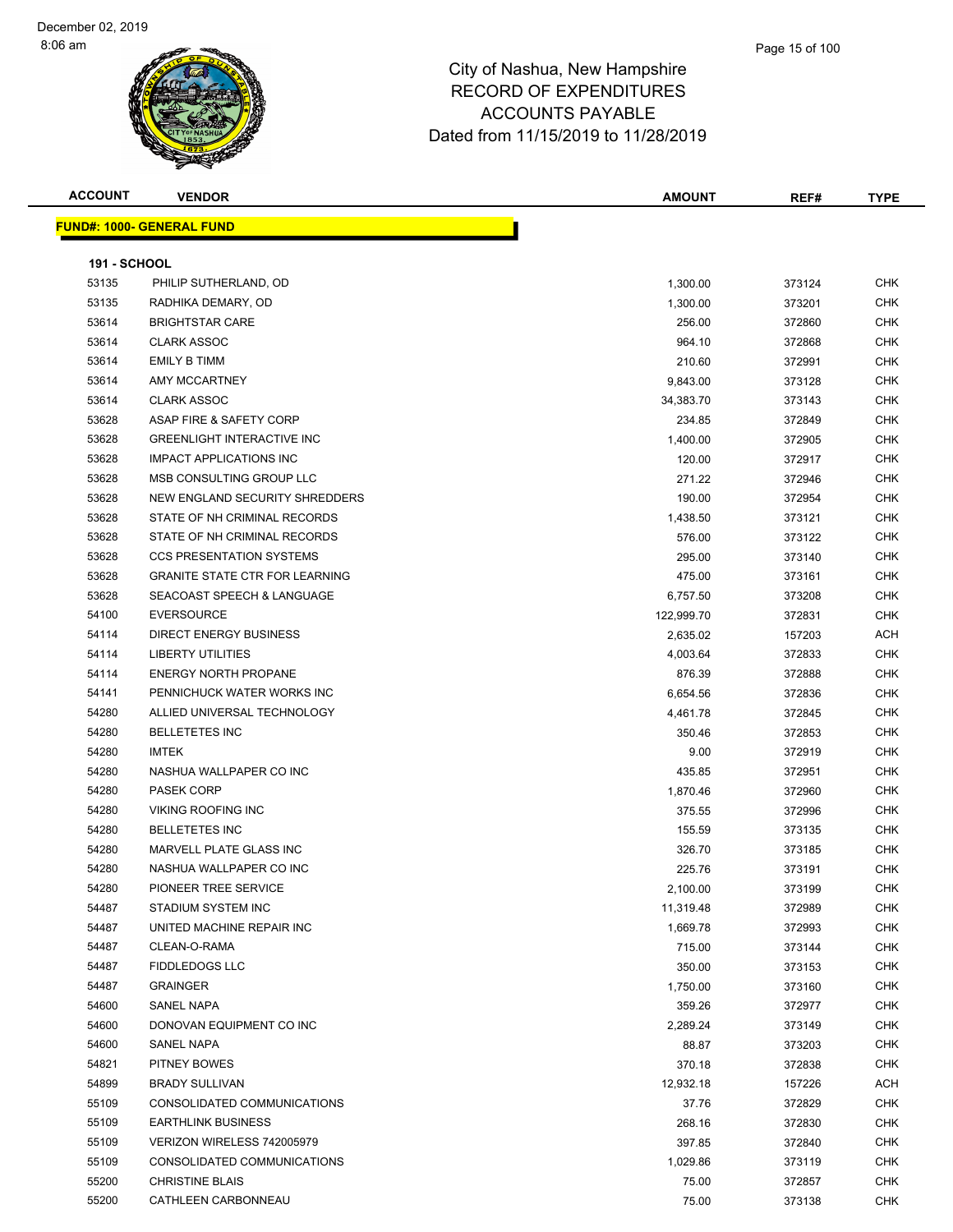#### Page 16 of 100

| <b>ACCOUNT</b>      | <b>VENDOR</b>                                   | <b>AMOUNT</b> | REF#   | <b>TYPE</b>              |
|---------------------|-------------------------------------------------|---------------|--------|--------------------------|
|                     | <b>FUND#: 1000- GENERAL FUND</b>                |               |        |                          |
|                     |                                                 |               |        |                          |
| <b>191 - SCHOOL</b> |                                                 |               |        |                          |
| 55200               | CARA-KRISTEN D MCINTIRE                         | 98.00         | 373186 | <b>CHK</b>               |
| 55300               | DAVID QUIMBY                                    | 68.44         | 372971 | <b>CHK</b>               |
| 55307               | <b>TARA KINSELLA</b>                            | 35.74         | 372832 | <b>CHK</b>               |
| 55307               | <b>GARTH MCKINNEY</b>                           | 32.15         | 372834 | <b>CHK</b>               |
| 55307               | <b>JAHMAL MOSLEY</b>                            | 210.59        | 372835 | <b>CHK</b>               |
| 55307               | <b>ANNE ALTMAN</b>                              | 56.12         | 372846 | <b>CHK</b>               |
| 55307               | ROSALYN BERROCALES                              | 16.88         | 372854 | <b>CHK</b>               |
| 55307               | <b>NATHAN BURNS</b>                             | 48.84         | 372862 | <b>CHK</b>               |
| 55307               | <b>CRISTA BURREL</b>                            | 19.00         | 372863 | <b>CHK</b>               |
| 55307               | <b>BRENDA CROCKER</b>                           | 17.40         | 372875 | <b>CHK</b>               |
| 55307               | <b>HANNAH DEPIETRO</b>                          | 12.00         | 372878 | <b>CHK</b>               |
| 55307               | DANIEL DONOVAN                                  | 18.56         | 372883 | <b>CHK</b>               |
| 55307               | <b>MEGAN DUPRAT</b>                             | 97.60         | 372885 | <b>CHK</b>               |
| 55307               | DONNA FITZPATRICK                               | 109.74        | 372894 | <b>CHK</b>               |
| 55307               | LISA JANOSIK                                    | 50.46         | 372923 | <b>CHK</b>               |
| 55307               | <b>MARC LAQUERRE</b>                            | 71.68         | 372933 | <b>CHK</b>               |
| 55307               | PAULA PAPANICOLAOU                              | 89.90         | 372957 | <b>CHK</b>               |
| 55307               | THERESA PELLEGRINO                              | 67.28         | 372961 | <b>CHK</b>               |
| 55307               | <b>ANNE PRICE</b>                               | 243.65        | 372967 | <b>CHK</b>               |
| 55307               | <b>KRISTA PROVOST-TATE</b>                      | 5.22          | 372970 | <b>CHK</b>               |
| 55307               | DANIELLE JULIEN                                 | 136.38        | 373174 | <b>CHK</b>               |
| 55307               | RUTH LEVY-MEYER                                 | 17.40         | 373181 | <b>CHK</b>               |
| 55307               | <b>ASHLEY ODIERNO</b>                           | 361.46        |        | <b>CHK</b>               |
| 55400               | <b>SANDRA SMITH</b>                             |               | 373197 |                          |
|                     |                                                 | 275.00        | 372986 | <b>CHK</b>               |
| 55400<br>55400      | <b>BETH BENNETT</b><br>JOSHUAH TOTTEN-GREENWOOD | 77.72         | 373136 | <b>CHK</b><br><b>CHK</b> |
|                     | <b>JOSTENS INC</b>                              | 100.00        | 373213 |                          |
| 55600               | PETTY CASH                                      | 9.12          | 372929 | <b>CHK</b>               |
| 55607               |                                                 | 10.29         | 372837 | <b>CHK</b>               |
| 55607               | PITNEY BOWES INC                                | 138.05        | 372839 | <b>CHK</b>               |
| 55607               | CMRS-POC                                        | 4,000.00      | 372870 | <b>CHK</b>               |
| 55607               | UNITED PARCEL SERVICE                           | 6.63          | 373123 | <b>CHK</b>               |
| 55642               | <b>RICHARD BROWNLEY</b>                         | 102.00        | 372861 | <b>CHK</b>               |
| 55642               | <b>RICHARD DRISCOLL</b>                         | 102.00        | 372884 | <b>CHK</b>               |
| 55642               | <b>MICHAEL GRONDIN</b>                          | 102.00        | 372906 | <b>CHK</b>               |
| 55642               | DAVID HEBERT                                    | 136.00        | 372910 | <b>CHK</b>               |
| 55642               | ETHAN JOHNSON                                   | 68.00         | 372926 | <b>CHK</b>               |
| 55642               | <b>MARC R JOHNSON</b>                           | 68.00         | 372927 | <b>CHK</b>               |
| 55642               | <b>IAN LAROSE</b>                               | 88.00         | 372934 | <b>CHK</b>               |
| 55642               | PHIL MCCARTHY                                   | 58.00         | 372941 | <b>CHK</b>               |
| 55642               | <b>BARBARA MICHAEL</b>                          | 68.00         | 372943 | <b>CHK</b>               |
| 55642               | <b>JONATHAN MOUNCE</b>                          | 58.00         | 372944 | <b>CHK</b>               |
| 55642               | <b>DAVID PROULX</b>                             | 58.00         | 372969 | <b>CHK</b>               |
| 55642               | JOHNATHAN REARDON                               | 88.00         | 372973 | <b>CHK</b>               |
| 55642               | <b>ISAAC RUGALI</b>                             | 68.00         | 372975 | <b>CHK</b>               |
| 55642               | <b>GEORGE RUPPEL</b>                            | 98.00         | 372976 | <b>CHK</b>               |
| 55642               | <b>JAMES SMITH</b>                              | 98.00         | 372985 | <b>CHK</b>               |
| 55642               | <b>FREDERICK WILHELMI</b>                       | 88.00         | 373001 | CHK                      |
| 55642               | ROBERT ZUCCARO                                  | 58.00         | 373003 | <b>CHK</b>               |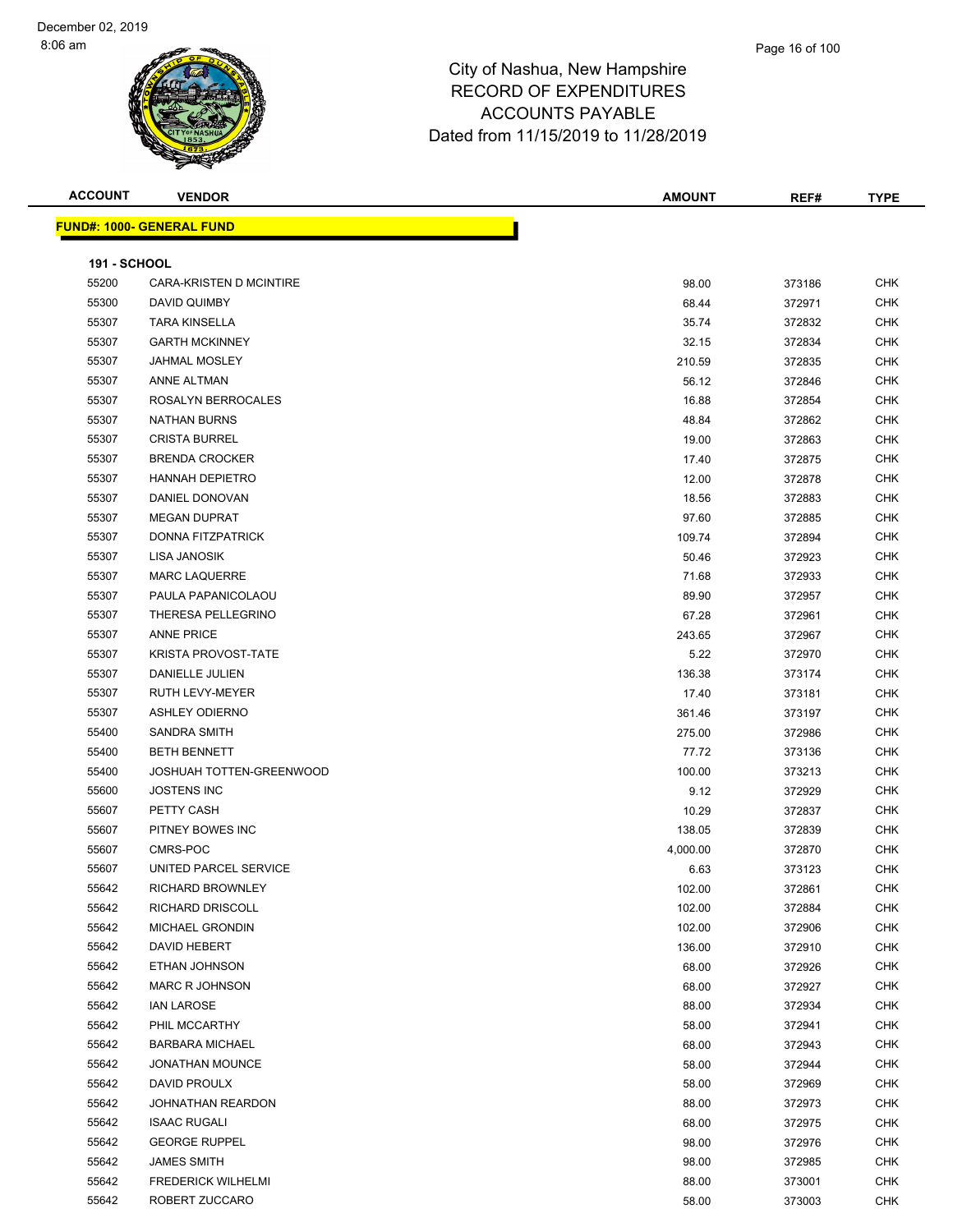## Page 17 of 100

| <b>ACCOUNT</b>      | <b>VENDOR</b>                            | <b>AMOUNT</b> | REF#   | <b>TYPE</b> |
|---------------------|------------------------------------------|---------------|--------|-------------|
|                     | <b>FUND#: 1000- GENERAL FUND</b>         |               |        |             |
|                     |                                          |               |        |             |
| <b>191 - SCHOOL</b> |                                          |               |        |             |
| 55642               | <b>JASON AYOTTE</b>                      | 88.00         | 373132 | <b>CHK</b>  |
| 55642               | JOHN BADASARIAN                          | 58.00         | 373134 | <b>CHK</b>  |
| 55642               | DAVE CHESTNUTT                           | 68.00         | 373142 | CHK         |
| 55642               | MICHAEL DANEAU                           | 88.00         | 373148 | CHK         |
| 55642               | <b>MARY BETH HUSZAR</b>                  | 136.00        | 373167 | <b>CHK</b>  |
| 55642               | ROBERT W JOHNSON JR                      | 126.00        | 373172 | <b>CHK</b>  |
| 55642               | <b>BRIAN J KENNEDY</b>                   | 126.00        | 373175 | <b>CHK</b>  |
| 55642               | <b>DAVID KUZMICK</b>                     | 126.00        | 373176 | <b>CHK</b>  |
| 55642               | <b>WILLIAM SMALLWOOD</b>                 | 58.00         | 373210 | <b>CHK</b>  |
| 55642               | <b>GARY WONG</b>                         | 68.00         | 373220 | CHK         |
| 55642               | DAVE ZWICKER                             | 214.00        | 373221 | <b>CHK</b>  |
| 55690               | FIRST STUDENT INC                        | 976.62        | 372893 | CHK         |
| 55690               | FIRST STUDENT INC                        | 7,271.27      | 373155 | CHK         |
| 55690               | U-HAUL                                   | 170.41        | 373214 | CHK         |
| 55694               | <b>APRIL SMITH BEAN</b>                  | 725.00        | 372848 | CHK         |
| 55694               | <b>CEDARCREST INC</b>                    | 6,440.00      | 372866 | CHK         |
| 55694               | <b>COMPASS INNOVATIVE BEHAVIOR</b>       | 4,850.00      | 372872 | CHK         |
| 55694               | <b>CREST</b>                             | 52,074.00     | 372874 | <b>CHK</b>  |
| 55694               | CROTCHED MOUNTAIN REHAB CTR              | 1,570.16      | 372876 | <b>CHK</b>  |
| 55694               | DEVEREUX ADVANCED BEHAVIORAL             | 17,829.03     | 372880 | <b>CHK</b>  |
| 55694               | DOCTOR FRANKLIN PERKINS SCH              | 22,035.76     | 372881 | CHK         |
| 55694               | <b>EASTER SEALS OF NEW HAMPSHIRE</b>     | 27,325.00     | 372886 | CHK         |
| 55694               | EVERGREEN CENTER INC                     | 22,252.11     | 372889 | CHK         |
| 55694               | <b>GATEWAYS COMMUNITY SERVICES</b>       | 8,129.00      | 372898 | CHK         |
| 55694               | HILLCREST EDUCATIONAL CENTERS            | 6,165.72      | 372913 | CHK         |
| 55694               | <b>LEARNING PREP SCHOOL</b>              | 6,501.39      | 372935 | CHK         |
| 55694               | LIGHTHOUSE SCHOOL INC                    | 148,373.94    | 372936 | <b>CHK</b>  |
| 55694               | <b>MELMARK NEW ENGLAND</b>               | 65,225.08     | 372942 | <b>CHK</b>  |
| 55694               | MOUNT PROSPECT ACADEMY INC               | 35,590.23     | 372945 | <b>CHK</b>  |
| 55694               | NASHOBA LEARNING GROUP                   | 37,595.00     | 372948 | <b>CHK</b>  |
| 55694               | NASHUA CHILDRENS HOME                    | 42,242.20     | 372949 | CHK         |
| 55694               | PORTSMOUTH SCHOOL DISTRICT               | 11,250.00     | 372966 | <b>CHK</b>  |
| 55694               | <b>REGIONAL SERVICES &amp; EDUCATION</b> | 38,217.68     | 372974 | <b>CHK</b>  |
| 55694               | ST ANNS HOME INC                         | 17,597.46     | 372987 | <b>CHK</b>  |
| 55694               | THE WHITNEY ACADEMY INC                  | 11,360.57     | 373000 | <b>CHK</b>  |
| 55694               | EASTER SEALS OF NEW HAMPSHIRE            | 5,071.00      | 373150 | <b>CHK</b>  |
| 55694               | <b>REGIONAL SERVICES &amp; EDUCATION</b> | 2,686.07      | 373202 | <b>CHK</b>  |
| 55694               | SPAULDING YOUTH CTR                      | 35,153.09     | 373211 | <b>CHK</b>  |
| 55699               | <b>DENISE MARIE DESPRES</b>              | 175.00        | 372879 | <b>CHK</b>  |
| 55699               | AUDREY VARGA                             | 350.00        | 372995 | <b>CHK</b>  |
| 61100               | PETTY CASH                               | 47.89         | 372837 | <b>CHK</b>  |
| 61100               | 4IMPRINT                                 | 516.73        | 372841 | <b>CHK</b>  |
| 61100               | WB MASON CO INC                          | 2,805.64      | 372999 | CHK         |
| 61100               | WB MASON CO INC                          | 560.17        | 373218 | CHK         |
| 61135               | (SCHOOL ACH) AMAZON CAPITAL SE           | 485.64        | 157202 | ACH         |
| 61135               | (SCHOOL ACH) AMAZON CAPITAL SE           | 394.83        | 157225 | ACH         |
| 61135               | PETTY CASH                               | 21.98         | 372837 | CHK         |
| 61135               | <b>ALLISON ANNAND</b>                    | 130.87        | 372847 | CHK         |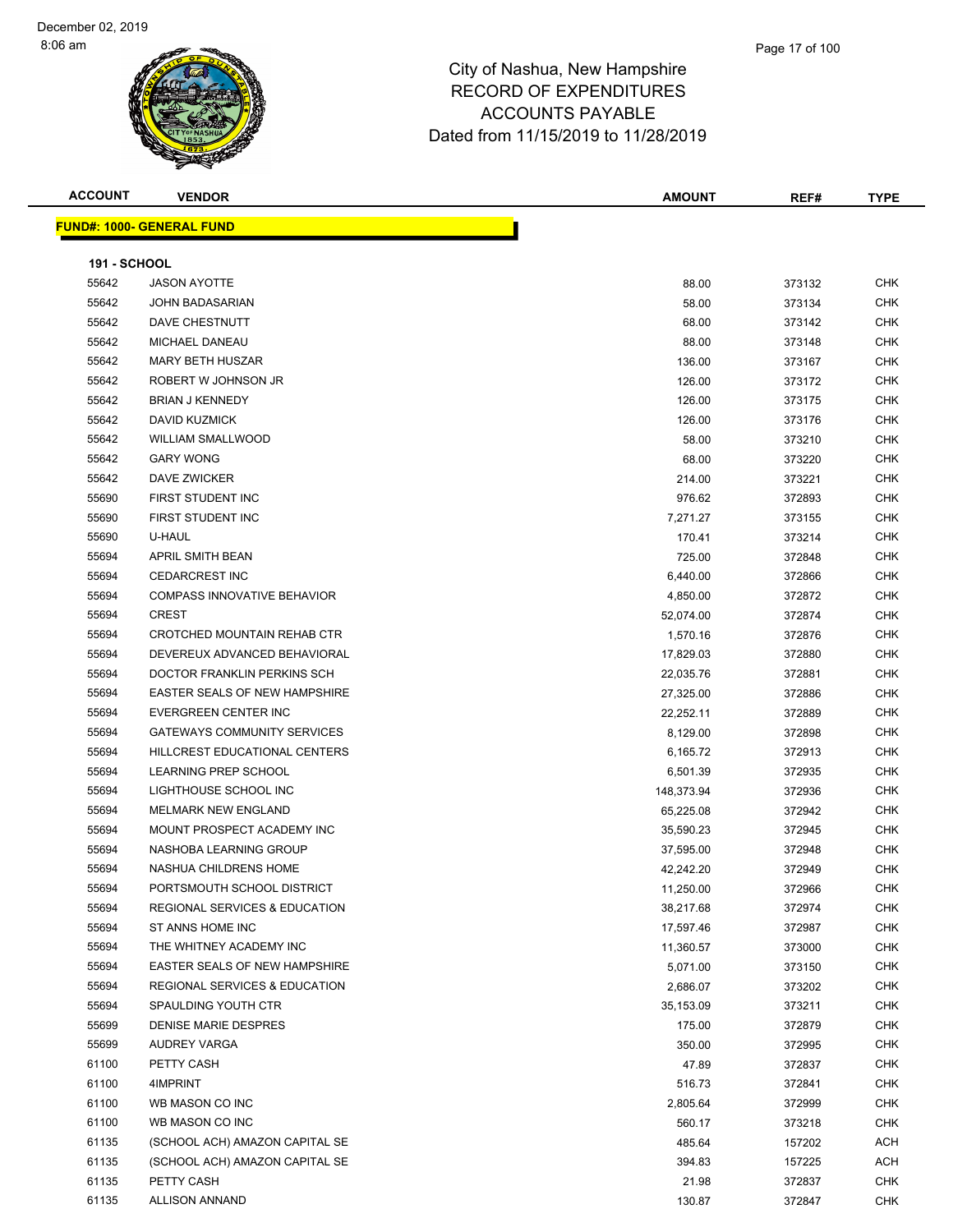| <b>ACCOUNT</b>      | <b>VENDOR</b>                                | <b>AMOUNT</b> | REF#             | <b>TYPE</b> |
|---------------------|----------------------------------------------|---------------|------------------|-------------|
|                     |                                              |               |                  |             |
|                     | <u> FUND#: 1000- GENERAL FUND</u>            |               |                  |             |
| <b>191 - SCHOOL</b> |                                              |               |                  |             |
| 61135               | <b>BELLETETES INC</b>                        | 141.81        | 372853           | CHK         |
| 61135               | <b>CARPARTS OF NASHUA</b>                    | 95.80         | 372865           | <b>CHK</b>  |
| 61135               | CENTER FOR RESPONSIVE SCHOOLS                | 303.00        | 372867           | <b>CHK</b>  |
| 61135               | <b>DEMCO</b>                                 | 152.15        | 372877           | CHK         |
| 61135               | MARISA DARDAGIANNOPOULOS                     | 5.98          | 372882           | <b>CHK</b>  |
| 61135               | <b>GENERAL LINEN SERVICE INC</b>             | 371.15        | 372899           | CHK         |
| 61135               | <b>GOPHER SPORT</b>                          | 27.45         | 372903           | CHK         |
| 61135               | <b>HANNAFORD</b>                             | 196.05        |                  | <b>CHK</b>  |
| 61135               | <b>HEINEMANN</b>                             | 61.00         | 372909<br>372911 | CHK         |
| 61135               | HOME DEPOT CREDIT SERVICE                    | 404.77        | 372914           | <b>CHK</b>  |
| 61135               | <b>JW PEPPER &amp; SONS INC</b>              | 11.25         | 372922           | <b>CHK</b>  |
| 61135               | <b>CASSANDRA LANCE</b>                       | 129.95        | 372932           | CHK         |
| 61135               | MARKET BASKET ACCT 2589096                   |               |                  | CHK         |
|                     | <b>MUSIC IS ELEMENTARY</b>                   | 547.34        | 372939           |             |
| 61135               |                                              | 104.94        | 372947           | CHK         |
| 61135               | PETTY CASH<br>PORTLAND POTTERY               | 153.16        | 372963           | CHK         |
| 61135               | <b>SCHOOL SPECIALTY</b>                      | 1,563.50      | 372965           | CHK         |
| 61135               | STEPHANIE SEWHUK-THOMAS                      | 642.01        | 372981           | <b>CHK</b>  |
| 61135               |                                              | 50.38         | 372982           | CHK         |
| 61135<br>61135      | US FOODS INC                                 | 8.58          | 372994           | <b>CHK</b>  |
|                     | <b>WAL-MART</b>                              | 79.22         | 372998           | <b>CHK</b>  |
| 61135<br>61135      | WB MASON CO INC<br>ALL METALS INDUSTRIES INC | 1,080.66      | 372999           | <b>CHK</b>  |
|                     |                                              | 400.00        | 373127           | <b>CHK</b>  |
| 61135               | <b>BELLETETES INC</b>                        | 64.62         | 373135           | <b>CHK</b>  |
| 61135               | D A BUCCI & SONS INC                         | 54.00         | 373147           | <b>CHK</b>  |
| 61135               | GENERAL LINEN SERVICE INC                    | 360.60        | 373159           | <b>CHK</b>  |
| 61135               | <b>HANNAFORD</b>                             | 30.08         | 373163           | CHK         |
| 61135               | HOME DEPOT CREDIT SERVICE                    | 33.37         | 373166           | <b>CHK</b>  |
| 61135               | <b>IMPERIAL DADE</b>                         | 198.55        | 373168           | CHK         |
| 61135               | ROBERT LALANCETTE                            | 40.00         | 373177           | CHK         |
| 61135               | <b>LEGO EDUCATION</b>                        | 2,459.40      | 373179           | <b>CHK</b>  |
| 61135               | MAINE OXY                                    | 55.65         | 373182           | <b>CHK</b>  |
| 61135               | MARKET BASKET ACCT 2589096                   | 349.48        | 373184           | CHK         |
| 61135               | <b>MAURA MCINTYRE</b>                        | 209.35        | 373187           | CHK         |
| 61135               | MODERN SCHOOL SUPPLIES                       | 250.84        | 373188           | <b>CHK</b>  |
| 61135               | <b>MUSIC IN MOTION</b>                       | 36.00         | 373190           | <b>CHK</b>  |
| 61135               | OFFICE DEPOT                                 | 16,159.66     | 373198           | <b>CHK</b>  |
| 61135               | <b>JAMES PUGLIANO</b>                        | 54.98         | 373200           | <b>CHK</b>  |
| 61135               | <b>SCHOOL SPECIALTY</b>                      | 519.91        | 373206           | <b>CHK</b>  |
| 61135               | <b>SCHOOL SPECIALTY</b>                      | 349.64        | 373207           | CHK         |
| 61135               | <b>MEGHAN STAPLES</b>                        | 39.68         | 373212           | <b>CHK</b>  |
| 61135               | US FOODS INC                                 | 373.38        | 373215           | <b>CHK</b>  |
| 61135               | <b>VEX ROBOTICS</b>                          | 117.06        | 373216           | <b>CHK</b>  |
| 61135               | WB MASON CO INC                              | 1,299.62      | 373218           | <b>CHK</b>  |
| 61142               | (SCHOOL ACH) AMAZON CAPITAL SE               | 58.36         | 157202           | ACH         |
| 61142               | ALLIED 100 LLC                               | 266.00        | 372844           | <b>CHK</b>  |
| 61142               | <b>KARIN O'DONNELL</b>                       | 112.53        | 373195           | <b>CHK</b>  |
| 61142               | OCEAN STATE JOB LOT                          | 640.00        | 373196           | CHK         |
| 61142               | SCHOOL NURSE SUPPLY INC                      | 57.64         | 373204           | <b>CHK</b>  |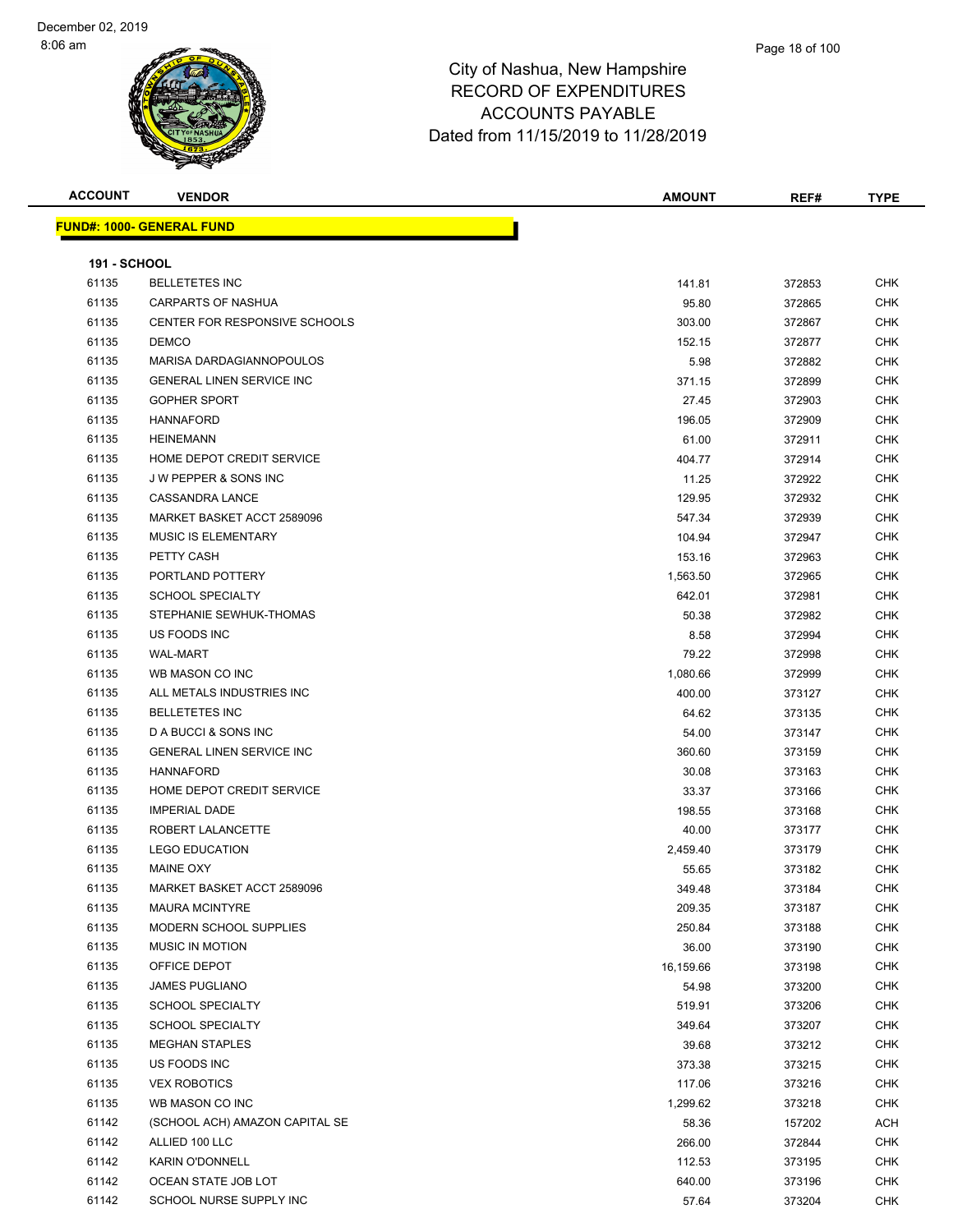| <b>ACCOUNT</b>      | <b>VENDOR</b>                     | <b>AMOUNT</b> | REF#   | <b>TYPE</b> |
|---------------------|-----------------------------------|---------------|--------|-------------|
|                     | <u> FUND#: 1000- GENERAL FUND</u> |               |        |             |
|                     |                                   |               |        |             |
| <b>191 - SCHOOL</b> |                                   |               |        |             |
| 61142               | WB MASON CO INC                   | 40.58         | 373218 | CHK         |
| 61249               | PAR, INC                          | 1,780.00      | 372959 | <b>CHK</b>  |
| 61249               | <b>NCS PEARSON</b>                | 85.25         | 373193 | <b>CHK</b>  |
| 61299               | <b>TARA KINSELLA</b>              | 15.98         | 372832 | <b>CHK</b>  |
| 61299               | <b>B &amp; S LOCKSMITHS INC</b>   | 77.30         | 372851 | CHK         |
| 61299               | BLAINE WINDOW HARDWARE INC        | 864.78        | 372856 | CHK         |
| 61299               | <b>FASTENAL CO</b>                | 226.99        | 372892 | <b>CHK</b>  |
| 61299               | HOME DEPOT CREDIT SERVICES        | 18.97         | 372915 | <b>CHK</b>  |
| 61299               | <b>RC WELDING LLC</b>             | 1,500.00      | 372972 | <b>CHK</b>  |
| 61299               | SHIFFLER EQUIPMENT SALES INC      | 44.77         | 372983 | <b>CHK</b>  |
| 61299               | ARCSOURCE INC                     | 95.76         | 373131 | <b>CHK</b>  |
| 61299               | <b>B &amp; S LOCKSMITHS INC</b>   | 210.82        | 373133 | CHK         |
| 61299               | <b>FASTENAL CO</b>                | 620.18        | 373152 | CHK         |
| 61299               | <b>NHSAA</b>                      | 40.00         | 373194 | CHK         |
| 61299               | SHIFFLER EQUIPMENT SALES INC      | 60.40         | 373209 | CHK         |
| 61299               | WAL-MART                          | 70.51         | 373217 | CHK         |
| 61407               | M & M ELECTRICAL SUPPLY CO INC    | 1,171.42      | 157204 | ACH         |
| 61407               | <b>REXEL USA INC</b>              | 302.57        | 157205 | ACH         |
| 61407               | M & M ELECTRICAL SUPPLY CO INC    | 5,207.78      | 157227 | ACH         |
| 61407               | <b>GRAINGER</b>                   | 1,201.11      | 372904 | <b>CHK</b>  |
| 61407               | CEN-COM                           | 400.00        | 373141 | <b>CHK</b>  |
| 61407               | INTERSTATE ALL BATTERY CENTER     | 326.88        | 373169 | <b>CHK</b>  |
| 61414               | <b>CAPP INC</b>                   | 3,253.00      | 372864 | <b>CHK</b>  |
| 61414               | F W WEBB COMPANY                  | 721.86        | 372891 | <b>CHK</b>  |
| 61414               | HAJOCA CORPORATION                | 1,349.70      | 372908 | <b>CHK</b>  |
| 61414               | CAPP INC                          | 1,350.00      | 373137 | CHK         |
| 61414               | F W WEBB COMPANY                  | 236.24        | 373151 | <b>CHK</b>  |
| 61414               | <b>HAJOCA CORPORATION</b>         | 486.62        | 373162 | <b>CHK</b>  |
| 61421               | CONTROL TECHNOLOGIES INC          | 1,036.73      | 372873 | <b>CHK</b>  |
| 61421               | JOMAR DISTRIBUTORS INC            | 1,180.16      | 372928 | <b>CHK</b>  |
| 61421               | TOTAL AIR SUPPLY INC              | 431.75        | 372992 | <b>CHK</b>  |
| 61421               | CONTROL TECHNOLOGIES INC          | 39.94         | 373145 | CHK         |
| 61421               | JOMAR DISTRIBUTORS INC            | 11.56         | 373173 | <b>CHK</b>  |
| 61428               | CLEAN-O-RAMA                      | 4,188.90      | 372869 | <b>CHK</b>  |
| 61428               | <b>IMPERIAL DADE</b>              | 3,736.23      | 372918 | <b>CHK</b>  |
| 61428               | CLEAN-O-RAMA                      | 2,152.27      | 373144 | <b>CHK</b>  |
| 61428               | <b>IMPERIAL DADE</b>              | 1,836.16      | 373168 | <b>CHK</b>  |
| 61599               | NASHUA OUTDOOR POWER EQUIPMENT    | 70.16         | 372950 | CHK         |
| 61599               | <b>FOSTER MATERIALS INC</b>       | 1,676.52      | 373157 | <b>CHK</b>  |
| 61599               | FRANKLIN PAINT CO INC             | 16.40         | 373158 | <b>CHK</b>  |
| 61607               | (SCHOOL ACH) AMAZON CAPITAL SE    | 31.99         | 157202 | <b>ACH</b>  |
| 61607               | COMPUTER HUT dba IT INSIDERS      | 1,095.05      | 372921 | <b>CHK</b>  |
| 61607               | COMPUTER HUT dba IT INSIDERS      | 39.95         | 373170 | <b>CHK</b>  |
| 61814               | (SCHOOL ACH) AMAZON CAPITAL SE    | 19.38         | 157202 | ACH         |
| 61814               | FOLLETT SCHOOL SOLUTIONS INC      | 959.76        | 372895 | <b>CHK</b>  |
| 61814               | PERMA-BOUND                       | 452.17        | 372962 | <b>CHK</b>  |
| 61814               | <b>SUSAN CAREY</b>                | 59.96         | 373139 | CHK         |
| 61814               | FOLLETT SCHOOL SOLUTIONS INC      | 178.22        | 373156 | <b>CHK</b>  |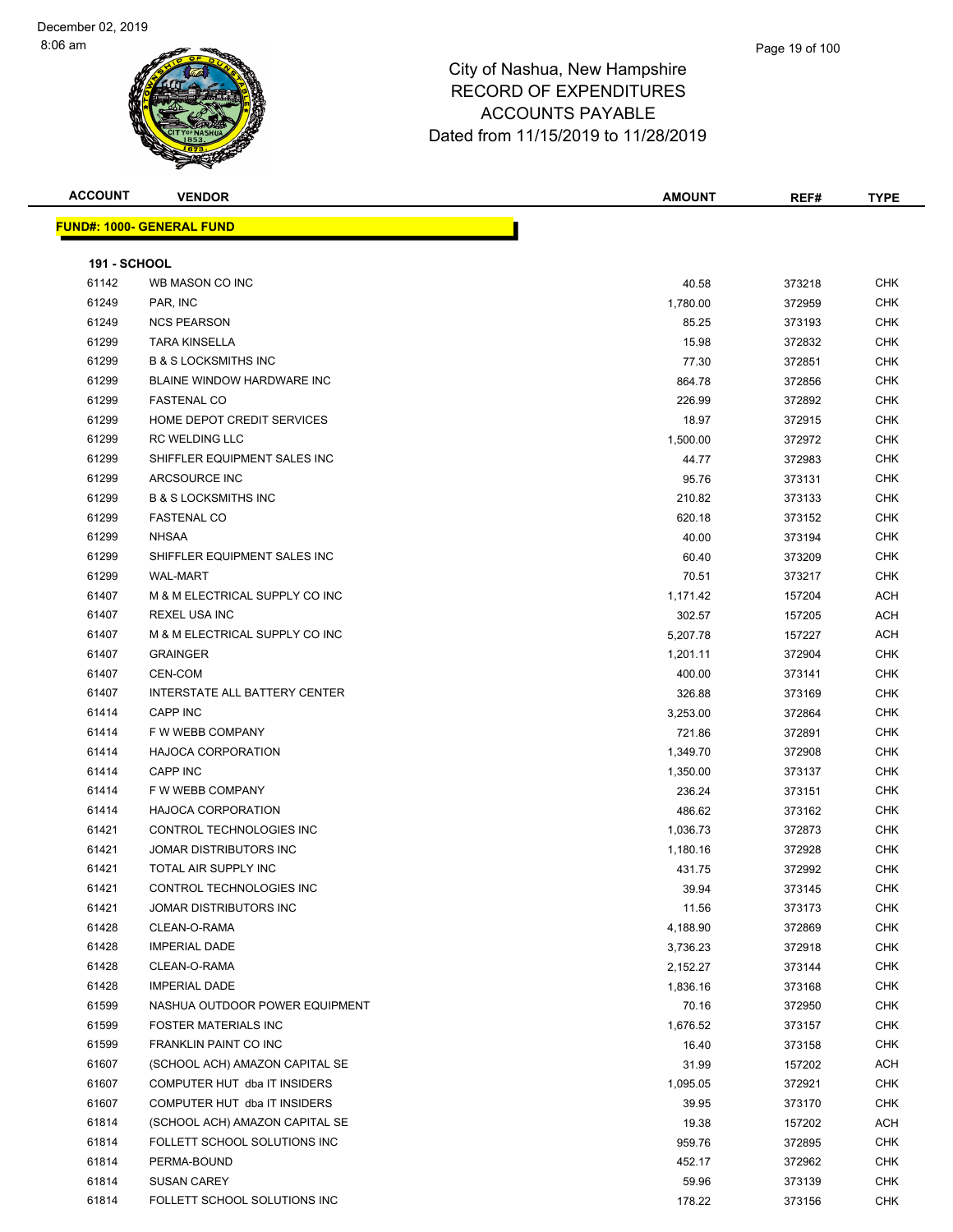

| <b>ACCOUNT</b>      | <b>VENDOR</b>                                                             | <b>AMOUNT</b>  | REF#   | <b>TYPE</b> |
|---------------------|---------------------------------------------------------------------------|----------------|--------|-------------|
|                     | <b>FUND#: 1000- GENERAL FUND</b>                                          |                |        |             |
|                     |                                                                           |                |        |             |
| <b>191 - SCHOOL</b> |                                                                           |                |        |             |
| 61821               | <b>EBSCO INFORMATION SERVICES</b>                                         | 180.29         | 372887 | <b>CHK</b>  |
| 61830               | <b>SCHOLASTIC INC</b>                                                     | 2,241.36       | 372979 | <b>CHK</b>  |
| 61875               | (SCHOOL ACH) AMAZON CAPITAL SE                                            | 341.14         | 157202 | <b>ACH</b>  |
| 61875               | <b>HEINEMANN</b>                                                          | 74.50          | 372911 | <b>CHK</b>  |
| 61875               | <b>DAVID QUIMBY</b>                                                       | 115.78         | 372971 | <b>CHK</b>  |
| 61875               | UNITED PARCEL SERVICE                                                     | 4.54           | 373123 | <b>CHK</b>  |
| 61875               | <b>WILSON LANGUAGE</b>                                                    | 488.59         | 373219 | <b>CHK</b>  |
| 71221               | PRO AV SYSTEMS INC                                                        | 578.00         | 372968 | <b>CHK</b>  |
| 71228               | FOLLETT SCHOOL SOLUTIONS INC                                              | 7,192.70       | 373156 | <b>CHK</b>  |
| 71999               | (SCHOOL ACH) AMAZON CAPITAL SE                                            | 215.94         | 157202 | <b>ACH</b>  |
| 71999               | <b>LISA GINGRAS</b>                                                       | 263.88         | 372901 | <b>CHK</b>  |
| 71999               | SCHOOL NURSE SUPPLY INC                                                   | 274.25         | 372980 | <b>CHK</b>  |
| 71999               | APPLE INC                                                                 | 299.00         | 373129 | <b>CHK</b>  |
| 71999               | SCHOOL OUTFITTERS, LLC                                                    | 268.85         | 373205 | <b>CHK</b>  |
|                     | <b>TOTAL 191 - SCHOOL</b>                                                 | \$975,328.49   |        |             |
|                     | <b>193 - DEBT SERVICE</b>                                                 |                |        |             |
| 75300               | <b>LOCKE LORD LLP</b>                                                     | 38,220.22      | 372637 | <b>CHK</b>  |
| 75300               | STANDARD & POOR'S LLC                                                     | 17,337.01      | 372645 | <b>CHK</b>  |
| 75300               | HILLTOP SECURITIES INC                                                    | 41,163.57      | 372727 | <b>CHK</b>  |
| 75300               | PAUL H MURPHY & COMPANY                                                   | 1,477.59       | 372776 | <b>CHK</b>  |
| 75300               | <b>US BANK</b>                                                            | 2,364.14       | 373055 | CHK         |
|                     | <b>TOTAL 193 - DEBT SERVICE</b>                                           | \$100,562.53   |        |             |
|                     |                                                                           |                |        |             |
|                     | <b>TOTAL FUND 1000 - GENERAL FUND</b>                                     | \$5,164,037.55 |        |             |
|                     | <b>FUND#: 1001- GF-CAPITAL IMPROVEMENTS</b>                               |                |        |             |
|                     |                                                                           |                |        |             |
| 161 - STREETS       |                                                                           |                |        |             |
| 81100               | <b>GRANITE STATE CONCRETE CO INC</b>                                      | 802.50         | 373084 | CHK         |
|                     | <b>TOTAL 161 - STREETS</b>                                                | \$802.50       |        |             |
|                     | <b>TOTAL FUND 1001 - GF-CAPITAL IMPROVEMENTS</b>                          | \$802.50       |        |             |
|                     |                                                                           |                |        |             |
|                     | <b>FUND#: 1010- GF-PRIOR YEAR ENC &amp; ESCROWS</b>                       |                |        |             |
|                     | <b>110 - ARLINGTON ST COMMUNITY CENTER</b>                                |                |        |             |
| 61299               | <b>MEGAN CARON</b>                                                        | 424.57         | 372581 | CHK         |
|                     | TOTAL 110 - ARLINGTON ST COMMUNITY CENTER                                 | \$424.57       |        |             |
|                     |                                                                           |                |        |             |
| 54230               | <b>160 - PW-ADMIN &amp; ENGINEERING</b><br><b>BURKE STREET NASHUA LLC</b> | 90.66          | 372683 | <b>CHK</b>  |
|                     |                                                                           |                |        |             |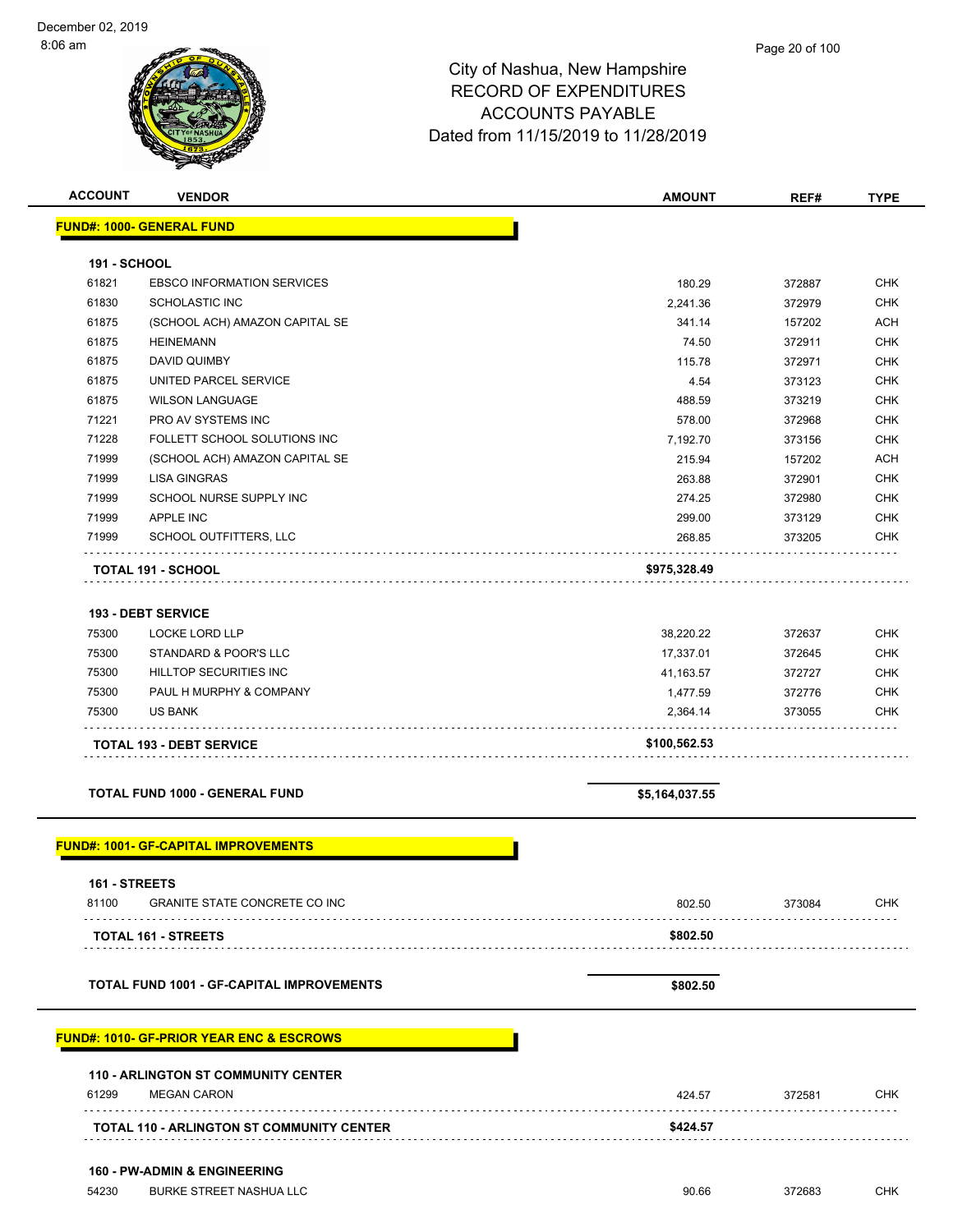| <b>ACCOUNT</b>      | <b>VENDOR</b>                                                                  | <b>AMOUNT</b>             | REF#             | <b>TYPE</b>                                                                      |
|---------------------|--------------------------------------------------------------------------------|---------------------------|------------------|----------------------------------------------------------------------------------|
|                     | <u> FUND#: 1010- GF-PRIOR YEAR ENC &amp; ESCROWS</u>                           |                           |                  |                                                                                  |
|                     |                                                                                |                           |                  |                                                                                  |
|                     | TOTAL 160 - PW-ADMIN & ENGINEERING                                             | \$90.66                   |                  |                                                                                  |
|                     | <b>181 - COMMUNITY DEVELOPMENT</b>                                             |                           |                  |                                                                                  |
| 54285               | <b>ALPHAGRAPHICS</b>                                                           | 310.00                    | 372658           | <b>CHK</b>                                                                       |
|                     | <b>TOTAL 181 - COMMUNITY DEVELOPMENT</b>                                       | \$310.00                  |                  |                                                                                  |
|                     | <b>183 - ECONOMIC DEVELOPMENT</b>                                              |                           |                  |                                                                                  |
| 53142               | AECOM TECHNICAL SERVICES INC                                                   | 6,960.00                  | 157212           | <b>ACH</b>                                                                       |
| 53142               | POLICYMAP INC                                                                  | 1,000.00                  | 372778           | <b>CHK</b>                                                                       |
| 55400               | COUNCIL OF DEVELOPMENT FINANCE                                                 | 875.00                    | 373073           | <b>CHK</b>                                                                       |
|                     | <b>TOTAL 183 - ECONOMIC DEVELOPMENT</b>                                        | \$8,835.00                |                  |                                                                                  |
| <b>191 - SCHOOL</b> |                                                                                |                           |                  |                                                                                  |
| 55400               | <b>WILSON LANGUAGE</b>                                                         | 938.00                    | 373002           | <b>CHK</b>                                                                       |
| 61249               | <b>NCS PEARSON</b>                                                             | 694.04                    | 373192           | <b>CHK</b>                                                                       |
|                     |                                                                                |                           |                  |                                                                                  |
|                     | TOTAL 191 - SCHOOL<br><b>TOTAL FUND 1010 - GF-PRIOR YEAR ENC &amp; ESCROWS</b> | \$1,632.04<br>\$11,292.27 |                  |                                                                                  |
|                     | <b>FUND#: 2100- FOOD SERVICES FUND</b>                                         |                           |                  |                                                                                  |
| 44503               | <b>JOHN ZENIE</b>                                                              | 35.00                     | 372925           | <b>CHK</b>                                                                       |
| 44503               | <b>BARBARA SAUNDERS</b>                                                        | 12.75                     | 372978           |                                                                                  |
| 55400               | <b>CHERYL GONSALVES</b>                                                        | 80.00                     | 372902           |                                                                                  |
| 61214               | BELLAVANCE BEVERAGE CO INC                                                     | 1,211.90                  | 372852           |                                                                                  |
| 61214<br>61214      | <b>BIMBO FOODS BAKERIES INC</b><br>COCA COLA BOTTLING CO                       | 1,617.98                  | 372855           |                                                                                  |
| 61214               | <b>GARELICK FARMS OF FRANKLIN</b>                                              | 1,106.40<br>13,478.58     | 372871<br>372896 | <b>CHK</b><br><b>CHK</b><br><b>CHK</b><br><b>CHK</b><br><b>CHK</b><br><b>CHK</b> |
| 61214               | GILLS PIZZA CO                                                                 | 3,179.75                  | 372900           |                                                                                  |
| 61214               | HERSHEY'S ICE CREAM                                                            | 646.32                    | 372912           | <b>CHK</b><br><b>CHK</b>                                                         |
| 61214               | <b>M SAUNDERS INC</b>                                                          | 2,693.96                  | 372938           |                                                                                  |
| 61214               | NATIVE MAINE PRODUCE & SPEC                                                    | 1,114.41                  | 372952           |                                                                                  |
| 61214               | NORTHCENTER FOODS                                                              | 31,358.33                 | 372955           |                                                                                  |
| 61299               | <b>IMPERIAL DADE</b>                                                           | 4,349.26                  | 372918           |                                                                                  |
|                     | <b>TOTAL FUND 2100 - FOOD SERVICES FUND</b>                                    | \$60,884.64               |                  | <b>CHK</b><br><b>CHK</b><br><b>CHK</b><br><b>CHK</b>                             |
|                     | <b>FUND#: 2207- ADULT ED/CONTINUING ED</b>                                     |                           |                  |                                                                                  |
| 44600               | <b>DIANE MURPHY</b>                                                            | 54.00                     | 373189           | <b>CHK</b>                                                                       |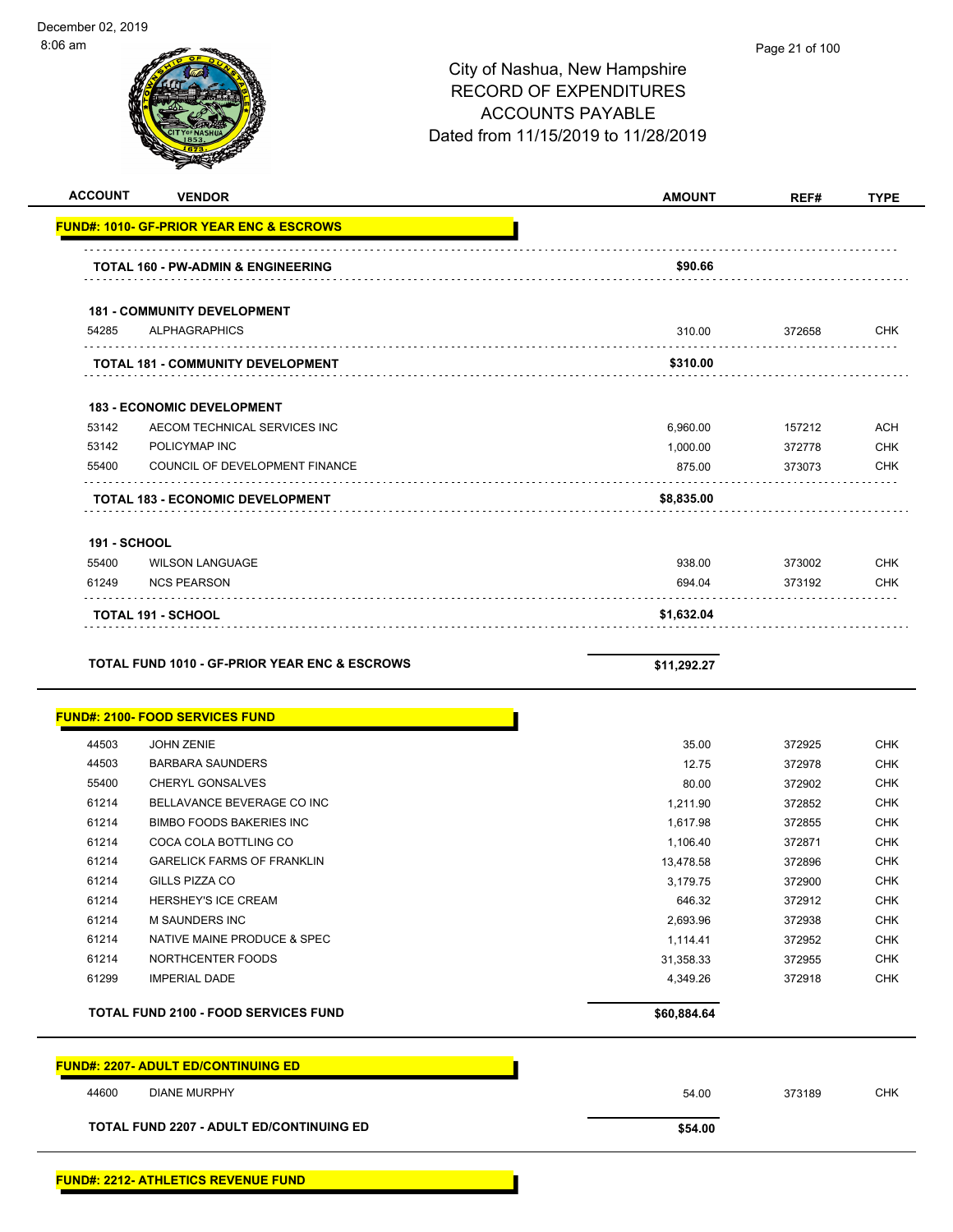| <b>ACCOUNT</b> | <b>VENDOR</b>                                          | <b>AMOUNT</b> | REF#   | <b>TYPE</b> |
|----------------|--------------------------------------------------------|---------------|--------|-------------|
|                | <b>FUND#: 2212- ATHLETICS REVENUE FUND</b>             |               |        |             |
| 61107          | SWIMCAPZ.COM                                           | 807.00        | 372990 | <b>CHK</b>  |
|                | <b>TOTAL FUND 2212 - ATHLETICS REVENUE FUND</b>        | \$807.00      |        |             |
|                |                                                        |               |        |             |
|                | <b>FUND#: 2222- AFTER SCHOOL PROGRAM</b>               |               |        |             |
| 55690          | FIRST STUDENT INC                                      | 2,538.54      | 373155 | <b>CHK</b>  |
| 61299          | AC MOORE INC                                           | 23.45         | 372842 | <b>CHK</b>  |
| 61299          | <b>GARELICK FARMS OF FRANKLIN</b>                      | 173.44        | 372896 | <b>CHK</b>  |
| 61299          | MARKET BASKET ACCT 2589096                             | 19.45         | 372939 | <b>CHK</b>  |
| 61299          | NORTHCENTER FOODS                                      | 911.40        | 372955 | <b>CHK</b>  |
| 61299          | STATE OF NH CRIMINAL RECORDS                           | 48.25         | 373120 | <b>CHK</b>  |
| 61299          | AC MOORE INC                                           | 7.87          | 373125 | <b>CHK</b>  |
| 61299          | YURI JAYNES                                            | 53.55         | 373171 | <b>CHK</b>  |
|                | <b>TOTAL FUND 2222 - AFTER SCHOOL PROGRAM</b>          | \$3,775.95    |        |             |
|                |                                                        |               |        |             |
|                | <b>FUND#: 2247- CULINARY ARTS</b>                      |               |        |             |
| 61135          | MARKET BASKET ACCT 2589096                             | 46.92         | 372939 | <b>CHK</b>  |
|                | <b>TOTAL FUND 2247 - CULINARY ARTS</b>                 | \$46.92       |        |             |
|                |                                                        |               |        |             |
|                | <b>FUND#: 2503- PARKS &amp; REC PROGRAMS FUND</b>      |               |        |             |
| 55658          | <b>BOSTON CELTICS GROUP SALES</b>                      | 2,820.00      | 372611 | <b>CHK</b>  |
|                | <b>TOTAL FUND 2503 - PARKS &amp; REC PROGRAMS FUND</b> | \$2,820.00    |        |             |
|                | <b>FUND#: 2505- PEG ACCESS CHANNELS FUND</b>           |               |        |             |
| 54100          | <b>EVERSOURCE</b>                                      | 223.66        | 372620 | <b>CHK</b>  |
| 54141          | PENNICHUCK WATER WORKS INC                             | 22.19         | 372643 | <b>CHK</b>  |
| 54487          | (CITY ACH) AMAZON CAPITAL SERV                         | (109.98)      | 157180 | <b>ACH</b>  |
| 55300          | PETER JOHNSON                                          | 114.66        | 372602 | <b>CHK</b>  |
| 55400          | PETER JOHNSON                                          | 959.32        | 372602 | <b>CHK</b>  |
| 55699          | JP PEST SERVICES INC                                   | 74.24         | 157191 | ACH         |
| 55699          | AARDVARK THE DEAN OF CLEAN                             | 195.00        | 372650 | <b>CHK</b>  |
|                | <b>TOTAL FUND 2505 - PEG ACCESS CHANNELS FUND</b>      | \$1,479.09    |        |             |
|                |                                                        |               |        |             |
|                | <b>FUND#: 2506- HUNT BLDG FACILITY RENTAL FUND</b>     |               |        |             |
| 53628          | <b>COMCAST</b>                                         | 86.90         | 372612 | <b>CHK</b>  |
| 54100          | <b>EVERSOURCE</b>                                      | 527.79        | 373046 | <b>CHK</b>  |
| 54141          | PENNICHUCK WATER WORKS INC                             | 195.29        | 372643 | <b>CHK</b>  |
| 54200          | HOMEPLUS CLEANING                                      | 500.00        | 372731 | <b>CHK</b>  |
| 54280          | DRAIN MEDIC                                            | 95.00         | 372701 | <b>CHK</b>  |
| 54280          | HUFF & GAUTHIER INC                                    | 525.00        | 373089 | <b>CHK</b>  |
| 54487          | J LAWRENCE HALL INC                                    | 1,292.36      | 373091 | CHK         |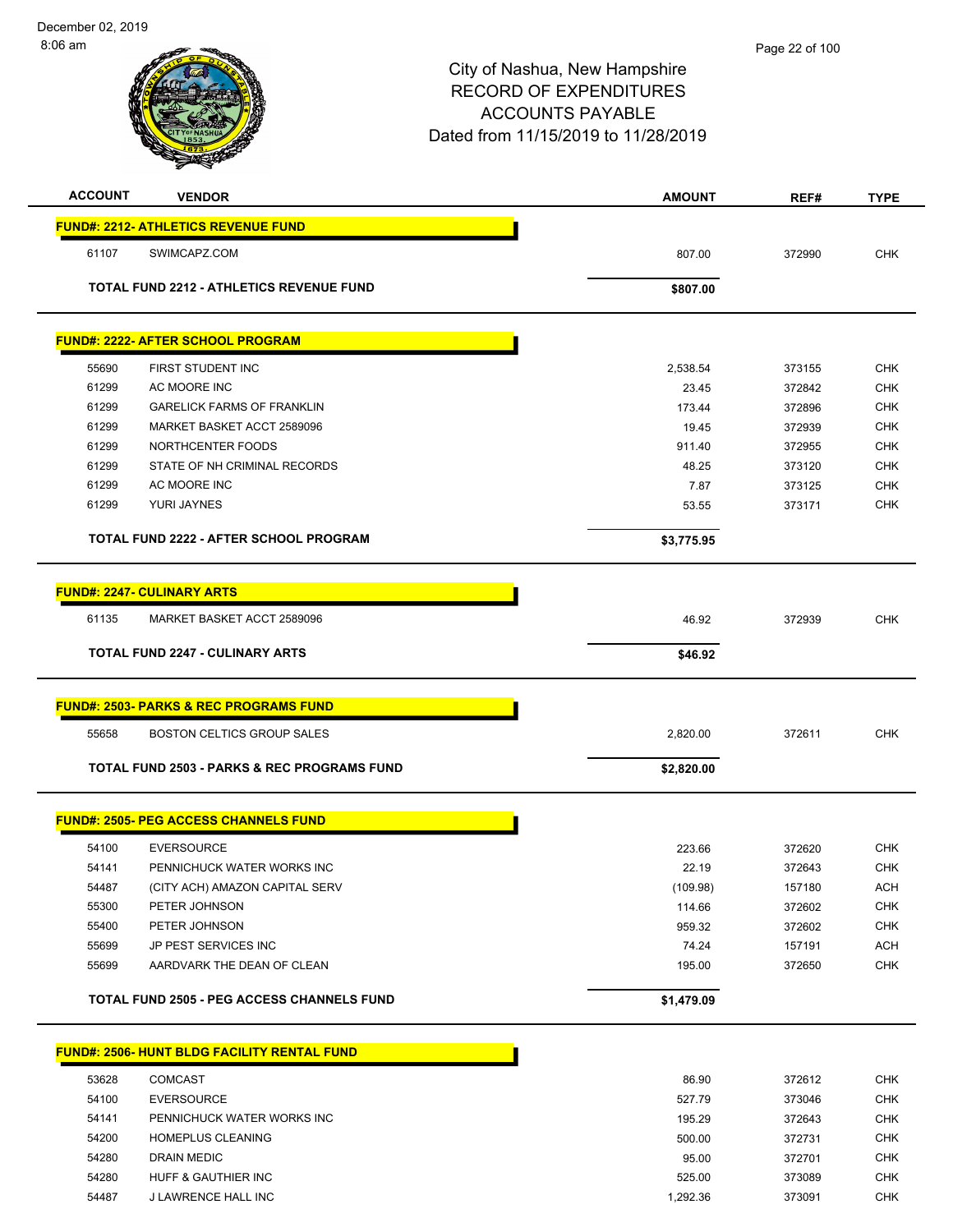December 02, 2019 8:06 am



| <b>ACCOUNT</b> | <b>VENDOR</b>                                           | <b>AMOUNT</b> | REF#   | <b>TYPE</b> |
|----------------|---------------------------------------------------------|---------------|--------|-------------|
|                | <b>FUND#: 2506- HUNT BLDG FACILITY RENTAL FUND</b>      |               |        |             |
| 61100          | (CITY ACH) AMAZON CAPITAL SERV                          | 26.22         | 157180 | <b>ACH</b>  |
| 68350          | (CITY ACH) AMAZON CAPITAL SERV                          | 163.69        | 157180 | <b>ACH</b>  |
|                |                                                         |               |        |             |
|                | TOTAL FUND 2506 - HUNT BLDG FACILITY RENTAL FUND        | \$3,412.25    |        |             |
|                | <b>FUND#: 2507- FIRE TRAINING FACILITY RENTAL</b>       |               |        |             |
| 71999          | <b>BELLETETES INC</b>                                   | 52.99         | 372673 | <b>CHK</b>  |
|                | TOTAL FUND 2507 - FIRE TRAINING FACILITY RENTAL         | \$52.99       |        |             |
|                | <b>FUND#: 3040- COMMUNICATIONS GRANTS FUND</b>          |               |        |             |
| 81300          | <b>GOVCONNECTION INC</b>                                | 2,700.00      | 372716 | <b>CHK</b>  |
|                | <b>TOTAL FUND 3040 - COMMUNICATIONS GRANTS FUND</b>     | \$2,700.00    |        |             |
|                |                                                         |               |        |             |
|                | <b>FUND#: 3068- COMMUNITY SERVICES GRANTS FUND</b>      |               |        |             |
| 55100          | <b>SPRINT</b>                                           | 75.98         | 373054 | <b>CHK</b>  |
| 55421          | <b>BARTIS RUSSELL BROADCASTING</b>                      | 100.00        | 372669 | <b>CHK</b>  |
| 55421          | PATRICIA CROOKER                                        | 81.20         | 373031 | <b>CHK</b>  |
| 55600          | <b>ALPHAGRAPHICS</b>                                    | 554.55        | 373060 | <b>CHK</b>  |
| 55810          | <b>HARBOR HOMES INC</b>                                 | 28,481.00     | 372723 | <b>CHK</b>  |
| 61100          | WB MASON CO INC                                         | 32.55         | 372824 | <b>CHK</b>  |
| 61250          | <b>BARTIS RUSSELL BROADCASTING</b>                      | 250.00        | 372669 | <b>CHK</b>  |
| 61250          | <b>BARTIS RUSSELL BROADCASTING</b>                      | 250.00        | 372669 | <b>CHK</b>  |
| 61250          | <b>BARTIS RUSSELL BROADCASTING</b>                      | 150.00        | 372669 | <b>CHK</b>  |
| 61250          | <b>BARTIS RUSSELL BROADCASTING</b>                      | 250.00        | 372669 | <b>CHK</b>  |
| 61250          | <b>BARTIS RUSSELL BROADCASTING</b>                      | 250.00        | 372669 | <b>CHK</b>  |
| 68235          | <b>HARBOR HOMES INC</b>                                 | 1,994.00      | 372723 | <b>CHK</b>  |
|                | <b>TOTAL FUND 3068 - COMMUNITY SERVICES GRANTS FUND</b> | \$32,469.28   |        |             |
|                |                                                         |               |        |             |

|       | <b>FUND#: 3070- COMMUNITY HEALTH GRANTS FUND</b>      |            |        |            |
|-------|-------------------------------------------------------|------------|--------|------------|
| 53628 | ALEXANDER GRANOK MD                                   | 900.00     | 372719 | <b>CHK</b> |
| 54221 | STERICYCLE INC                                        | 184.92     | 372801 | <b>CHK</b> |
| 55300 | <b>JESSICA AYALA</b>                                  | 13.05      | 372576 | <b>CHK</b> |
| 55300 | <b>JESSICA AYALA</b>                                  | 42.92      | 372576 | <b>CHK</b> |
| 55300 | <b>PATRICIA GLASTETTER</b>                            | 47.85      | 372590 | <b>CHK</b> |
| 61250 | BARTIS RUSSELL BROADCASTING                           | 250.00     | 372669 | <b>CHK</b> |
| 61250 | BARTIS RUSSELL BROADCASTING                           | 250.00     | 372669 | <b>CHK</b> |
| 61250 | BARTIS RUSSELL BROADCASTING                           | 250.00     | 372669 | <b>CHK</b> |
| 61250 | BARTIS RUSSELL BROADCASTING                           | 250.00     | 372669 | CHK        |
|       | <b>TOTAL FUND 3070 - COMMUNITY HEALTH GRANTS FUND</b> | \$2.188.74 |        |            |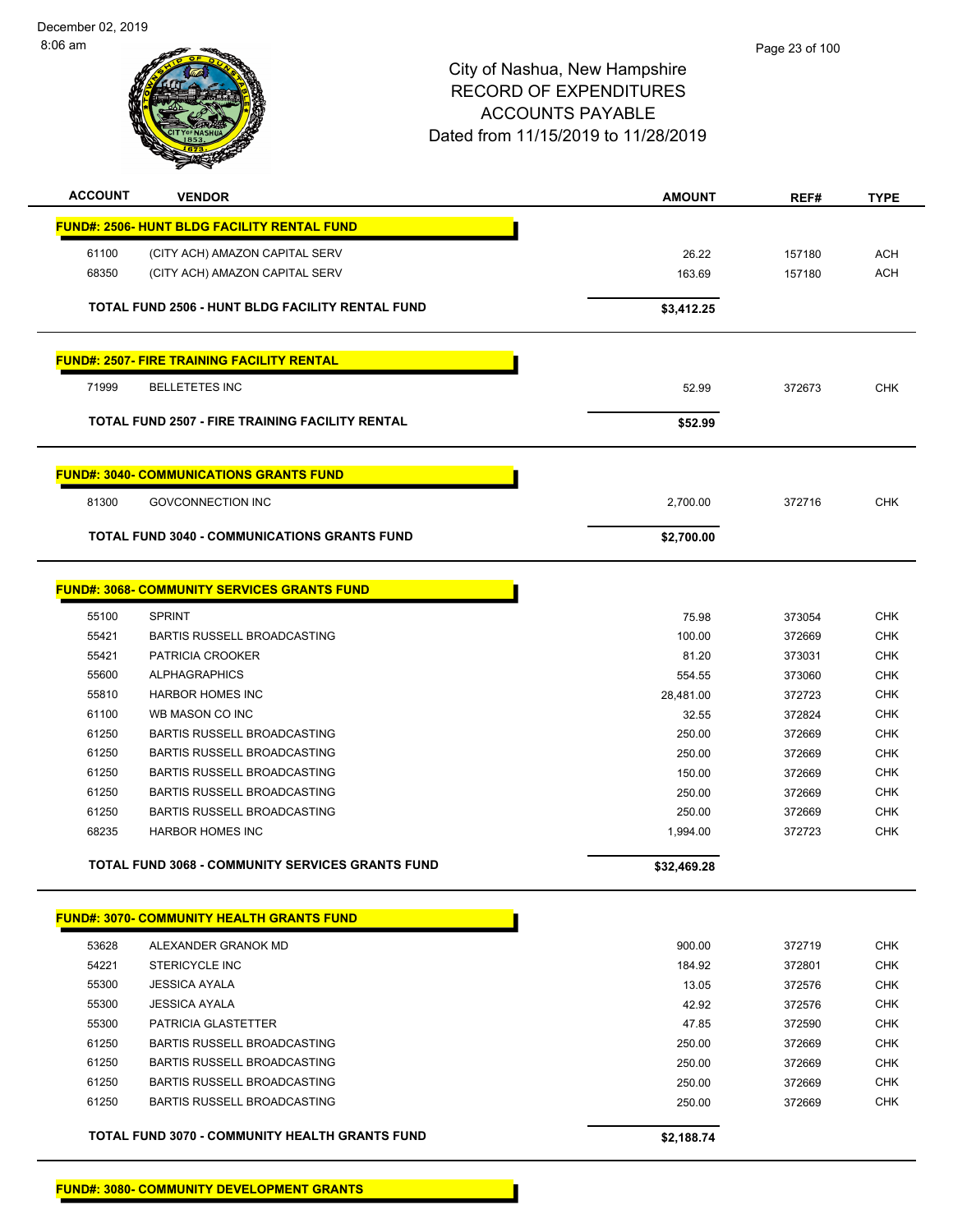| <b>ACCOUNT</b> | <b>VENDOR</b>                                         | <b>AMOUNT</b> | REF#   | <b>TYPE</b> |
|----------------|-------------------------------------------------------|---------------|--------|-------------|
|                | <b>FUND#: 3080- COMMUNITY DEVELOPMENT GRANTS</b>      |               |        |             |
| 53107          | CMA ENGINEERS INC                                     | 21,873.36     | 373072 | <b>CHK</b>  |
|                | <b>TOTAL FUND 3080 - COMMUNITY DEVELOPMENT GRANTS</b> | \$21,873.36   |        |             |
|                |                                                       |               |        |             |
|                | <b>FUND#: 3090- URBAN PROGRAM GRANTS FUND</b>         |               |        |             |
| 54210          | DAD'S ABATEMENT LLC                                   | 3,000.00      | 372586 | <b>CHK</b>  |
| 54210          | DAD'S ABATEMENT LLC                                   | 10,000.00     | 373033 | <b>CHK</b>  |
| 54210          | <b>DAD'S ABATEMENT LLC</b>                            | 10,000.00     | 373032 | <b>CHK</b>  |
| 54210          | DAD'S ABATEMENT LLC                                   | 2,000.00      | 372584 | <b>CHK</b>  |
| 54210          | DAD'S ABATEMENT LLC                                   | 500.00        | 372585 | <b>CHK</b>  |
| 54210          | DAD'S ABATEMENT LLC                                   | 15,000.00     | 372583 | <b>CHK</b>  |
| 54210          | DAD'S ABATEMENT LLC                                   | 20,000.00     | 372582 | <b>CHK</b>  |
| 54210          | DAD'S ABATEMENT LLC                                   | 1,500.00      | 373033 | <b>CHK</b>  |
| 54210          | DAD'S ABATEMENT LLC                                   | 5,000.00      | 373032 | <b>CHK</b>  |
| 54210          | DAD'S ABATEMENT LLC                                   | 500.00        | 372585 | <b>CHK</b>  |
| 54210          | <b>DAD'S ABATEMENT LLC</b>                            | 6,000.00      | 372583 | <b>CHK</b>  |
| 54210          | DAD'S ABATEMENT LLC                                   | 6,000.00      | 372582 | <b>CHK</b>  |
| 54225          | ALCHEMY LEAD MANAGMENT                                | 9,209.00      | 372655 | <b>CHK</b>  |
| 55614          | HILLSBOROUGH COUNTY REGISTRY                          | 20.50         | 372726 | <b>CHK</b>  |
| 68345          | MOHAMMED HASSAN ALI                                   | 350.00        | 372574 | <b>CHK</b>  |
| 68345          | <b>NUR BEGUM</b>                                      | 350.00        | 372577 | <b>CHK</b>  |
| 68345          | NICHOLAS BOWER                                        | 350.00        | 372579 | <b>CHK</b>  |
| 68345          | <b>SHAWN E LAROUCHE</b>                               | 350.00        | 372593 | <b>CHK</b>  |
| 68345          | <b>TANYA PROULX</b>                                   | 350.00        | 372604 | <b>CHK</b>  |
|                | TOTAL FUND 3090 - URBAN PROGRAM GRANTS FUND           | \$90,479.50   |        |             |
|                | <b>FUND#: 3120- TRANSIT GRANTS FUND</b>               |               |        |             |
| 54100          | <b>EVERSOURCE</b>                                     | 827.56        | 372620 | <b>CHK</b>  |
| 54100          | <b>EVERSOURCE</b>                                     | 1,125.67      | 373046 | <b>CHK</b>  |
| 54100          | <b>EVERSOURCE</b>                                     | 316.60        | 373046 | <b>CHK</b>  |
| 54141          | PENNICHUCK WATER WORKS INC                            | 81.35         | 372643 | <b>CHK</b>  |
| 54280          | A-1 FLEET DOOR SERVICES INC                           | 2,340.00      | 157181 | <b>ACH</b>  |
| 55118          | <b>SPRINT</b>                                         | 16.79         | 373054 | <b>CHK</b>  |
| 55200          | NORTHEAST PASSENGER                                   | 330.00        | 373049 | <b>CHK</b>  |
| 55690          | FIRST TRANSIT INC                                     | 43,154.00     | 157186 | <b>ACH</b>  |
| 55690          | <b>FIRST TRANSIT INC</b>                              | 89,064.94     | 157186 | <b>ACH</b>  |
| 55690          | FIRST TRANSIT INC                                     | 25,995.97     | 157186 | ACH         |
| 55699          | JP PEST SERVICES INC                                  | 67.00         | 157191 | <b>ACH</b>  |
| 61100          | WB MASON CO INC                                       | 47.68         | 372824 | CHK         |
| 61299          | WB MASON CO INC                                       | 63.38         | 372824 | <b>CHK</b>  |
| 61299          | ARCSOURCE INC                                         | 33.60         | 372661 | <b>CHK</b>  |
| 61299          | HOME DEPOT CREDIT SERVICE 3065                        | 105.49        | 372730 | CHK         |
| 61299          | NASHUA OUTDOOR POWER EQUIPMENT                        | 48.20         | 372760 | <b>CHK</b>  |
| 61310          | ALTERNATIVE VEHICLE SERVICE GR                        | 16,194.56     | 157214 | ACH         |
| 61705          | <b>STRATHAM TIRE</b>                                  | (60.00)       | 372802 | <b>CHK</b>  |
| 61705          | <b>STRATHAM TIRE</b>                                  |               | 372802 | <b>CHK</b>  |
|                |                                                       | 506.96        |        |             |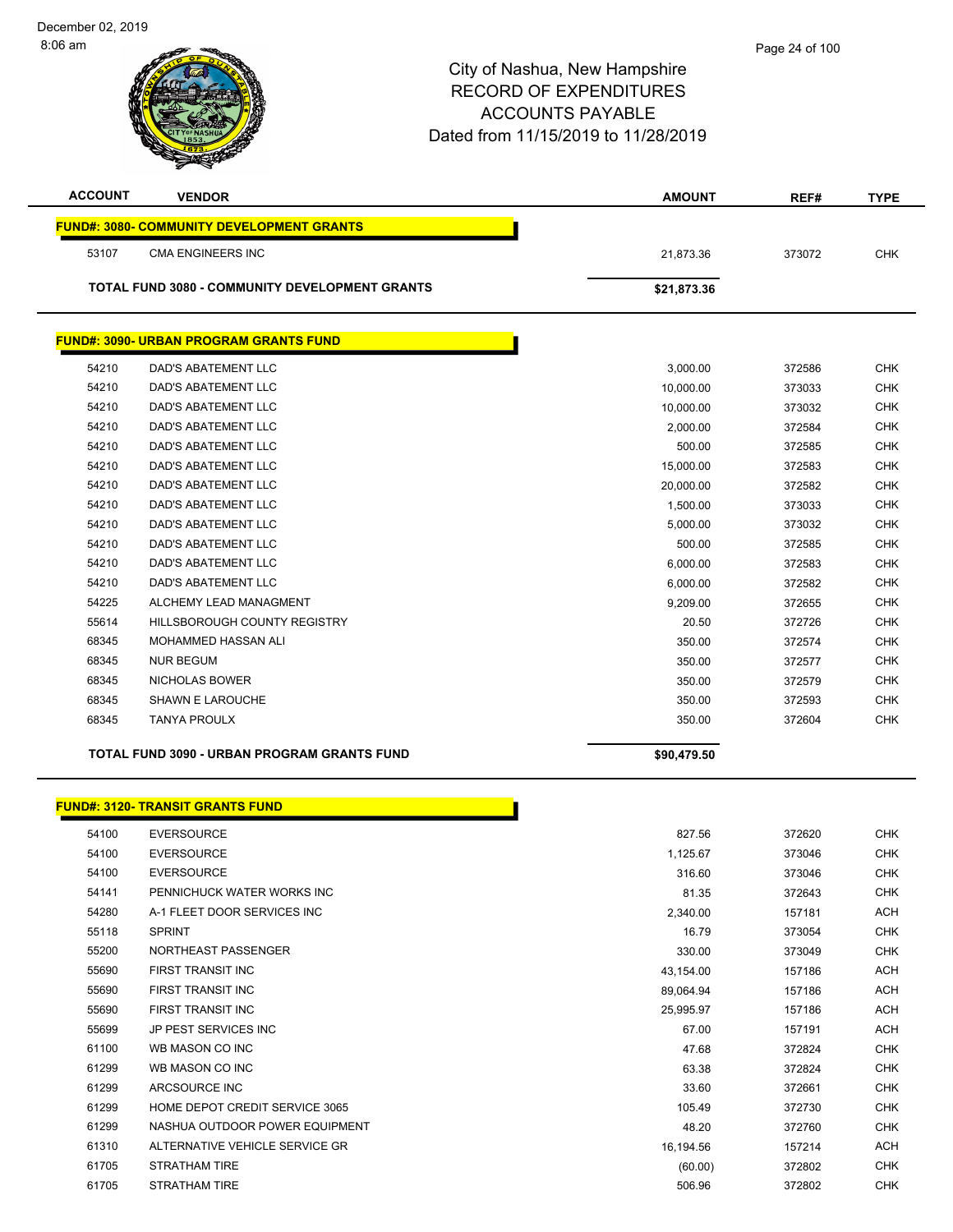

| <b>ACCOUNT</b> | <b>VENDOR</b>                                               | <b>AMOUNT</b> | REF#   | <b>TYPE</b> |
|----------------|-------------------------------------------------------------|---------------|--------|-------------|
|                | <b>FUND#: 3120- TRANSIT GRANTS FUND</b>                     |               |        |             |
| 61799          | ALLIANCE BUS GROUP INC                                      | 1.794.12      | 372657 | <b>CHK</b>  |
| 61799          | <b>GILLIG LLC</b>                                           | 777.35        | 372714 | <b>CHK</b>  |
| 61799          | <b>GILLIG LLC</b>                                           | 189.28        | 373081 | <b>CHK</b>  |
| 61799          | NEW ENGLAND KENWORTH                                        | 68.51         | 373104 | <b>CHK</b>  |
| 61799          | (CITY ACH) AMAZON CAPITAL SERV                              | 244.58        | 157180 | <b>ACH</b>  |
| 61799          | NEW ENGLAND KENWORTH                                        | 42.78         | 372763 | <b>CHK</b>  |
| 61799          | <b>BOBCAT OF NEW HAMPSHIRE</b>                              | 484.45        | 372678 | <b>CHK</b>  |
| 68240          | (CITY ACH) AMAZON CAPITAL SERV                              | 41.64         | 157180 | <b>ACH</b>  |
| 68240          | AMAZON CAPITAL SERV (CITY ACH)                              | 110.89        | 157213 | <b>ACH</b>  |
| 68240          | <b>RICHARD MAKORI</b>                                       | 20.00         | 372597 | <b>CHK</b>  |
|                | <b>TOTAL FUND 3120 - TRANSIT GRANTS FUND</b>                | \$184,033.35  |        |             |
|                | <b>FUND#: 3200- PARKS &amp; RECREATION GRANTS FUND</b>      |               |        |             |
| 61299          | (CITY ACH) AMAZON CAPITAL SERV                              | 48.30         | 157180 | <b>ACH</b>  |
| 61299          | (CITY ACH) AMAZON CAPITAL SERV                              | 735.45        | 157180 | <b>ACH</b>  |
| 61299          | AMAZON CAPITAL SERV (CITY ACH)                              | (0.99)        | 157213 | <b>ACH</b>  |
|                | <b>TOTAL FUND 3200 - PARKS &amp; RECREATION GRANTS FUND</b> | \$782.76      |        |             |

# **FUND#: 3800- SCHOOL GRANTS FUND**

| 53614 | <b>JEFF LEVIN</b>               | 12,820.50 | 373180 | <b>CHK</b> |
|-------|---------------------------------|-----------|--------|------------|
| 53628 | KIM CHAFFEE BOOKS LLC           | 850.00    | 372930 | <b>CHK</b> |
| 53628 | <b>STEVE BLUNT</b>              | 200.00    | 372858 | <b>CHK</b> |
| 53628 | <b>LINGT LANGUAGE INC</b>       | 1,260.00  | 372937 | <b>CHK</b> |
| 53628 | ASCENTRIA COMMUNITY SERVICES    | 212.00    | 372850 | <b>CHK</b> |
| 53628 | <b>GATE CITY CHARTER SCHOOL</b> | 1,316.00  | 372897 | <b>CHK</b> |
| 53628 | <b>INTERIM HEALTH CARE</b>      | 1,455.50  | 372920 | <b>CHK</b> |
| 53628 | MAXIM HEALTHCARE SERVICES INC   | 1,261.50  | 372940 | <b>CHK</b> |
| 53628 | ACADEMY FOR SCIENCE AND DESIGN  | 925.00    | 372843 | <b>CHK</b> |
| 53628 | NORTHEAST REHABILITATION HOSP   | 299.25    | 372956 | <b>CHK</b> |
| 53628 | SILVER TOUCH HHC                | 3,270.50  | 372984 | <b>CHK</b> |
| 54807 | <b>FIRST CHURCH</b>             | 4,074.00  | 373154 | <b>CHK</b> |
| 55300 | <b>JENNIFER BOUDRIEAU</b>       | 584.48    | 372859 | <b>CHK</b> |
| 55300 | <b>TAYLOR PAQUETTE</b>          | 766.86    | 372958 | <b>CHK</b> |
| 55300 | <b>DEBRA ST LAWRENCE</b>        | 600.81    | 372988 | <b>CHK</b> |
| 55400 | <b>WILSON LANGUAGE</b>          | 649.00    | 373219 | <b>CHK</b> |
| 55400 | <b>DEBRA ST LAWRENCE</b>        | 850.00    | 372988 | <b>CHK</b> |
| 55690 | FIRST STUDENT INC               | 169.80    | 373155 | <b>CHK</b> |
| 55694 | NASHUA ADULT LEARNING CENTER    | 4,654.88  | 373126 | <b>CHK</b> |
| 61135 | (SCHOOL ACH) AMAZON CAPITAL SE  | 204.33    | 157202 | <b>ACH</b> |
| 61135 | AC MOORE INC                    | 41.88     | 372842 | <b>CHK</b> |
| 61135 | MARKET BASKET ACCT 2589096      | 19.22     | 372939 | <b>CHK</b> |
| 61135 | <b>WAL-MART</b>                 | 4.73      | 372998 | <b>CHK</b> |
| 61135 | WB MASON CO INC                 | 4.76      | 372999 | CHK        |
| 61135 | MARKET BASKET ACCT 2589096      | 3.99      | 373184 | <b>CHK</b> |
| 61299 | LAKESHORE LEARNING MATERIALS    | 435.85    | 372931 | <b>CHK</b> |
|       |                                 |           |        |            |

П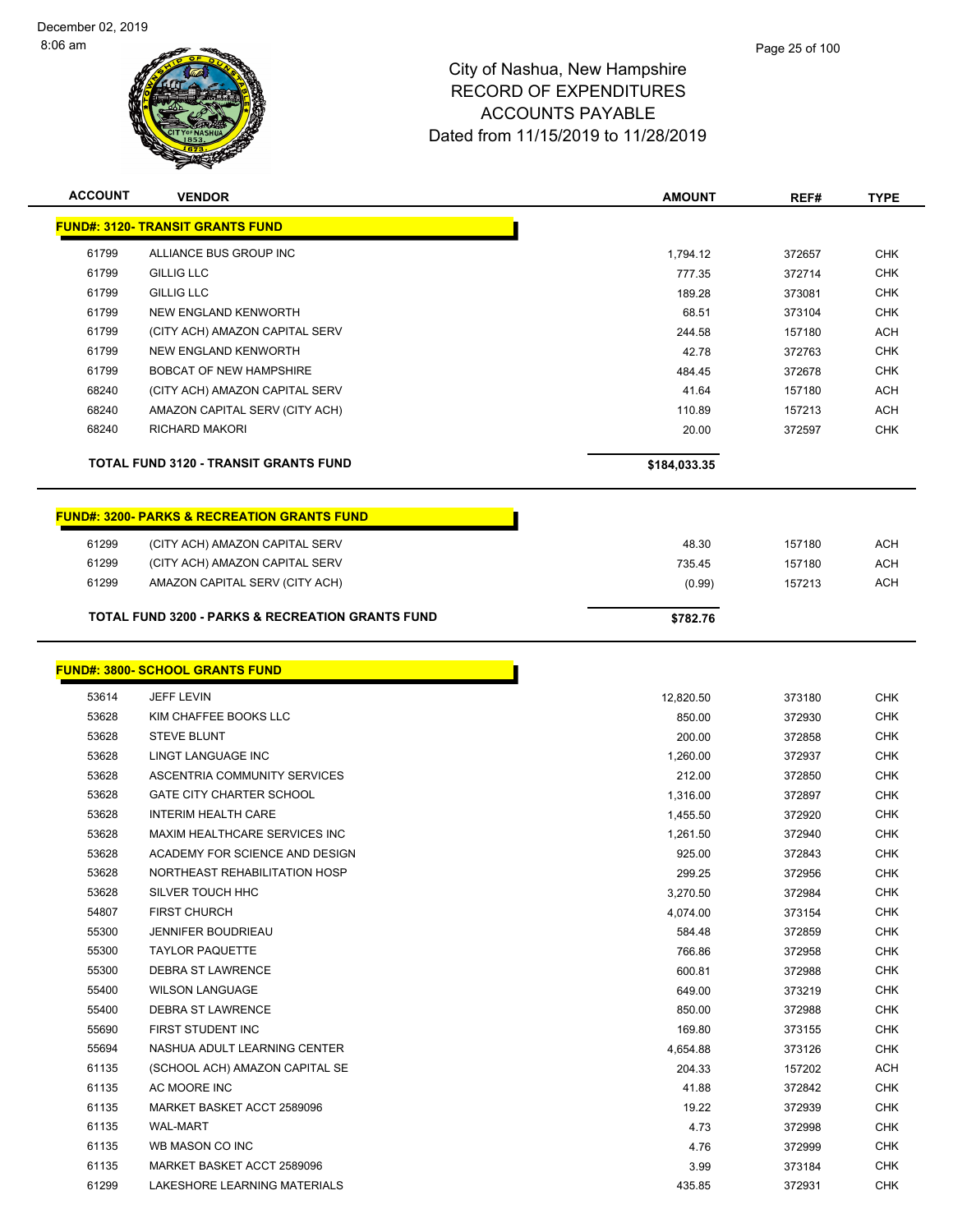

| <b>ACCOUNT</b>                                                                                           | <b>VENDOR</b>                                                                                                                                                                                                                                            | AMOUNT                                                                                                            | REF#                                                                                                                 | <b>TYPE</b>                                                                                                                                                          |
|----------------------------------------------------------------------------------------------------------|----------------------------------------------------------------------------------------------------------------------------------------------------------------------------------------------------------------------------------------------------------|-------------------------------------------------------------------------------------------------------------------|----------------------------------------------------------------------------------------------------------------------|----------------------------------------------------------------------------------------------------------------------------------------------------------------------|
|                                                                                                          | <b>FUND#: 3800- SCHOOL GRANTS FUND</b>                                                                                                                                                                                                                   |                                                                                                                   |                                                                                                                      |                                                                                                                                                                      |
| 61299                                                                                                    | <b>SCHOOL SPECIALTY</b>                                                                                                                                                                                                                                  | 1,506.03                                                                                                          | 372981                                                                                                               | <b>CHK</b>                                                                                                                                                           |
| 61299                                                                                                    | WB MASON CO INC                                                                                                                                                                                                                                          | 128.36                                                                                                            | 372999                                                                                                               | <b>CHK</b>                                                                                                                                                           |
| 61299                                                                                                    | WB MASON CO INC                                                                                                                                                                                                                                          | 58.46                                                                                                             | 373218                                                                                                               | <b>CHK</b>                                                                                                                                                           |
| 61299                                                                                                    | EYE PRACTICE OF NASHUA PLLC                                                                                                                                                                                                                              | 260.00                                                                                                            | 372890                                                                                                               | <b>CHK</b>                                                                                                                                                           |
| 61299                                                                                                    | WB MASON CO INC                                                                                                                                                                                                                                          | 11.62                                                                                                             | 372999                                                                                                               | <b>CHK</b>                                                                                                                                                           |
| 61299                                                                                                    | (SCHOOL ACH) AMAZON CAPITAL SE                                                                                                                                                                                                                           | 57.30                                                                                                             | 157225                                                                                                               | <b>ACH</b>                                                                                                                                                           |
| 61875                                                                                                    | <b>LEARNING A-Z</b>                                                                                                                                                                                                                                      | 5,062.20                                                                                                          | 373178                                                                                                               | <b>CHK</b>                                                                                                                                                           |
| 61875                                                                                                    | <b>NCS PEARSON</b>                                                                                                                                                                                                                                       | 525.51                                                                                                            | 373193                                                                                                               | <b>CHK</b>                                                                                                                                                           |
| 71221                                                                                                    | COMPUTER HUT dba IT INSIDERS                                                                                                                                                                                                                             | 50.97                                                                                                             | 372921                                                                                                               | <b>CHK</b>                                                                                                                                                           |
| 71221                                                                                                    | HP INC                                                                                                                                                                                                                                                   | 3,804.00                                                                                                          | 372916                                                                                                               | <b>CHK</b>                                                                                                                                                           |
| 71221                                                                                                    | <b>JAR SYSTEMS LLC</b>                                                                                                                                                                                                                                   | 635.10                                                                                                            | 372924                                                                                                               | <b>CHK</b>                                                                                                                                                           |
| 71228                                                                                                    | <b>NCS PEARSON</b>                                                                                                                                                                                                                                       | 120.00                                                                                                            | 372953                                                                                                               | <b>CHK</b>                                                                                                                                                           |
| 71999                                                                                                    | (SCHOOL ACH) AMAZON CAPITAL SE                                                                                                                                                                                                                           | 268.42                                                                                                            | 157202                                                                                                               | <b>ACH</b>                                                                                                                                                           |
| 71999                                                                                                    | (SCHOOL ACH) AMAZON CAPITAL SE                                                                                                                                                                                                                           | 770.90                                                                                                            | 157225                                                                                                               | <b>ACH</b>                                                                                                                                                           |
| 71999                                                                                                    | COMPUTER HUT dba IT INSIDERS                                                                                                                                                                                                                             | 1,361.80                                                                                                          | 373170                                                                                                               | CHK                                                                                                                                                                  |
| 71999                                                                                                    | MARKERTEK VIDEO SUPPLY                                                                                                                                                                                                                                   | 9,758.00                                                                                                          | 373183                                                                                                               | <b>CHK</b>                                                                                                                                                           |
|                                                                                                          | <b>TOTAL FUND 3800 - SCHOOL GRANTS FUND</b>                                                                                                                                                                                                              | \$61,313.51                                                                                                       |                                                                                                                      |                                                                                                                                                                      |
| 61214<br>61214<br>61214<br>61214<br>61214<br>61214<br>61214<br>61214<br>61214<br>61299<br>61299<br>61299 | <b>M SAUNDERS INC</b><br>M SAUNDERS INC<br>M SAUNDERS INC<br><b>M SAUNDERS INC</b><br>M SAUNDERS INC<br>M SAUNDERS INC<br>M SAUNDERS INC<br><b>M SAUNDERS INC</b><br>M SAUNDERS INC<br>NORTHCENTER FOODS<br><b>IMPERIAL DADE</b><br><b>IMPERIAL DADE</b> | 249.70<br>788.30<br>537.95<br>563.85<br>470.00<br>238.35<br>336.40<br>837.00<br>182.20<br>31.77<br>33.90<br>52.86 | 372938<br>372938<br>372938<br>372938<br>372938<br>372938<br>372938<br>372938<br>372938<br>372955<br>372918<br>372918 | <b>CHK</b><br><b>CHK</b><br><b>CHK</b><br><b>CHK</b><br><b>CHK</b><br><b>CHK</b><br><b>CHK</b><br><b>CHK</b><br><b>CHK</b><br><b>CHK</b><br><b>CHK</b><br><b>CHK</b> |
|                                                                                                          | <b>TOTAL FUND 3810 - FOOD SERVICE GRANTS FUND</b><br><b>FUND#: 4005- TRAFFIC VIOLATIONS FUND</b>                                                                                                                                                         | \$4,322.28                                                                                                        |                                                                                                                      |                                                                                                                                                                      |
| 55100                                                                                                    | <b>SPRINT</b>                                                                                                                                                                                                                                            | 299.18                                                                                                            | 373054                                                                                                               | <b>CHK</b>                                                                                                                                                           |
|                                                                                                          |                                                                                                                                                                                                                                                          |                                                                                                                   |                                                                                                                      |                                                                                                                                                                      |
|                                                                                                          | <b>TOTAL FUND 4005 - TRAFFIC VIOLATIONS FUND</b>                                                                                                                                                                                                         | \$299.18                                                                                                          |                                                                                                                      |                                                                                                                                                                      |
|                                                                                                          | <u> FUND#: 4025- DOJ DRUG FORFEITURE FUND</u>                                                                                                                                                                                                            |                                                                                                                   |                                                                                                                      |                                                                                                                                                                      |
| 55699                                                                                                    | <b>TRANSUNION RISK &amp; ALTERNATIVE</b>                                                                                                                                                                                                                 | 111.00                                                                                                            | 372813                                                                                                               | <b>CHK</b>                                                                                                                                                           |
|                                                                                                          | TOTAL FUND 4025 - DOJ DRUG FORFEITURE FUND                                                                                                                                                                                                               | \$111.00                                                                                                          |                                                                                                                      |                                                                                                                                                                      |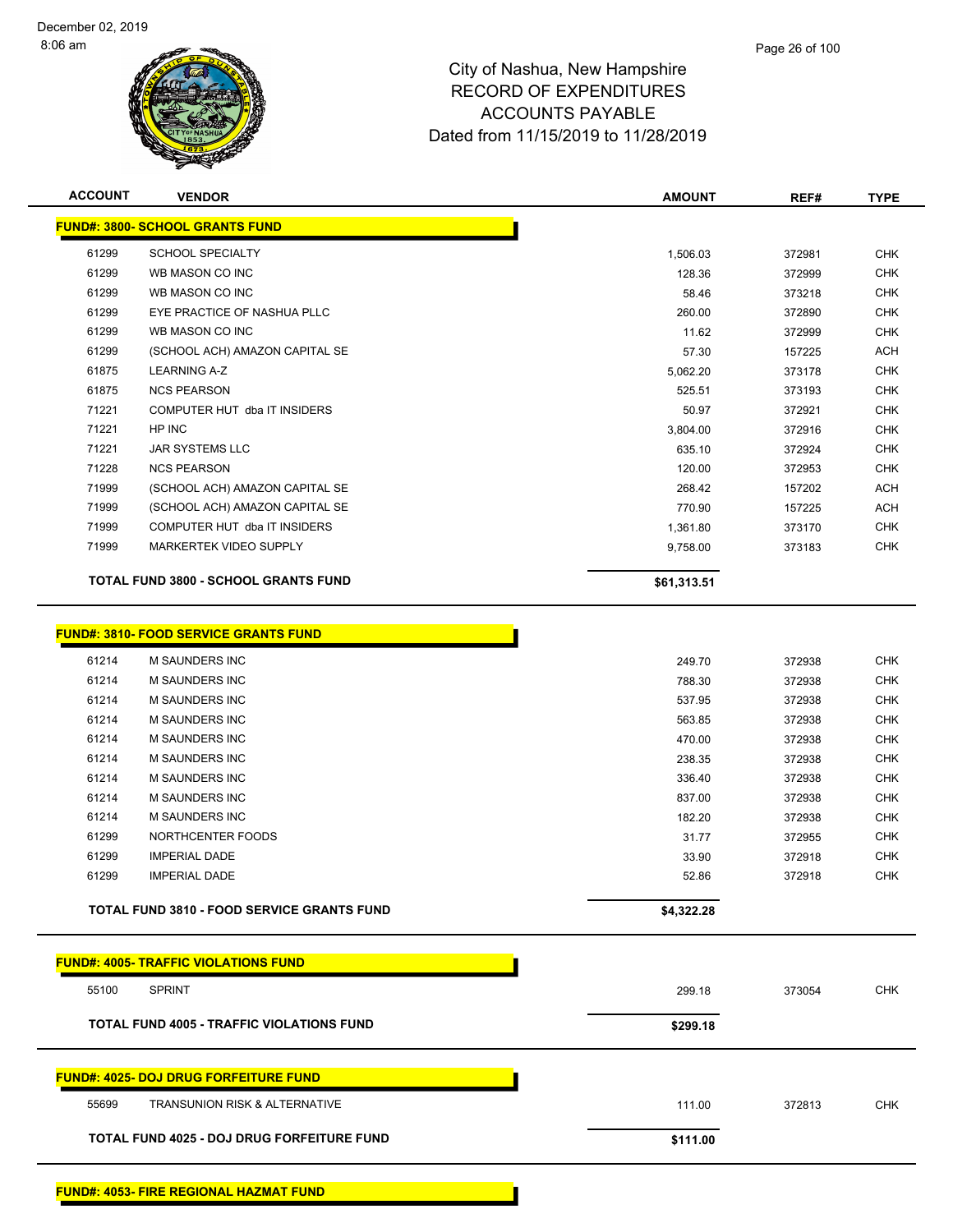December 02, 2019 8:06 am



| <b>ACCOUNT</b> | <b>VENDOR</b>                                          | <b>AMOUNT</b>  | REF#   | <b>TYPE</b> |
|----------------|--------------------------------------------------------|----------------|--------|-------------|
|                | <b>FUND#: 4053- FIRE REGIONAL HAZMAT FUND</b>          |                |        |             |
| 71000          | VERIZON WIRELESS-842015493                             | 80.02          | 372649 | <b>CHK</b>  |
| 71000          | ATLANTIC SAFETY PRODUCTS                               | 792.00         | 372663 | <b>CHK</b>  |
| 71000          | BOUND TREE MEDICAL, LLC                                | 159.16         | 372680 | <b>CHK</b>  |
|                | <b>TOTAL FUND 4053 - FIRE REGIONAL HAZMAT FUND</b>     | \$1,031.18     |        |             |
|                | <b>FUND#: 4080- NASHUA CONSERVATION FUND</b>           |                |        |             |
| 68347          | SOCIETY FOR THE PROTECT NH FOR                         | 290,000.00     | 373325 | <b>CHK</b>  |
|                | <b>TOTAL FUND 4080 - NASHUA CONSERVATION FUND</b>      | \$290,000.00   |        |             |
|                | <b>FUND#: 4090- LIB-LOST/DAMAGED BOOK FINES</b>        |                |        |             |
| 55699          | UNIQUE MANAGEMENT SERVICES INC                         | 152.15         | 373116 | <b>CHK</b>  |
| 61299          | JANWAY COMPANY USA INC                                 | 2.648.25       | 372739 | <b>CHK</b>  |
| 61807          | <b>BARRINGTON PUBLIC LIBRARY</b>                       | 14.00          | 372668 | <b>CHK</b>  |
| 61814          | MIDWEST TAPE LLC                                       | 67.22          | 157197 | <b>ACH</b>  |
| 61814          | AMAZON CAPITAL SERV (CITY ACH)                         | 104.98         | 157213 | <b>ACH</b>  |
|                | <b>TOTAL FUND 4090 - LIB-LOST/DAMAGED BOOK FINES</b>   | \$2,986.60     |        |             |
|                | <b>FUND#: 5000- CAP PROJECTS-GEN GOVT BLDGS</b>        |                |        |             |
| 81200          | PALMER & SICARD INC                                    | 21,431.25      | 373106 | <b>CHK</b>  |
|                | <b>TOTAL FUND 5000 - CAP PROJECTS-GEN GOVT BLDGS</b>   | \$21,431.25    |        |             |
|                | <b>FUND#: 5100- CAP PROJECTS-ECONOMIC DEV</b>          |                |        |             |
| 53142          | <b>WILLIAM C CANNON</b>                                | 1,477.29       | 157215 | <b>ACH</b>  |
|                | <b>TOTAL FUND 5100 - CAP PROJECTS-ECONOMIC DEV</b>     | \$1,477.29     |        |             |
|                | <b>FUND#: 5200- CAPITAL PROJECTS-PUBLIC WORKS</b>      |                |        |             |
| 81704          | <b>BROX INDUSTRIES INC</b>                             | 635,804.85     | 373066 | <b>CHK</b>  |
| 81704          | S W COLE ENGINEERING INC                               | 8,325.00       | 372788 | CHK         |
| 81704          | SUNSHINE PAVING CORPORATION                            | 688,581.08     | 372805 | <b>CHK</b>  |
|                | <b>TOTAL FUND 5200 - CAPITAL PROJECTS-PUBLIC WORKS</b> | \$1,332,710.93 |        |             |
|                | <b>FUND#: 5700- CAP PROJECTS-BROAD ST PARKWAY</b>      |                |        |             |
| 81700          | <b>EVERSOURCE</b>                                      | 1,146.41       | 372620 | <b>CHK</b>  |
| 81700          | HOME DEPOT CREDIT SERVICE 3065                         | 798.00         | 372730 | <b>CHK</b>  |
| 81700          | SHATTUCK MALONE OIL CO                                 | 719.80         | 373052 | <b>CHK</b>  |
|                | <b>TOTAL FUND 5700 - CAP PROJECTS-BROAD ST PARKWAY</b> | \$2,664.21     |        |             |
|                |                                                        |                |        |             |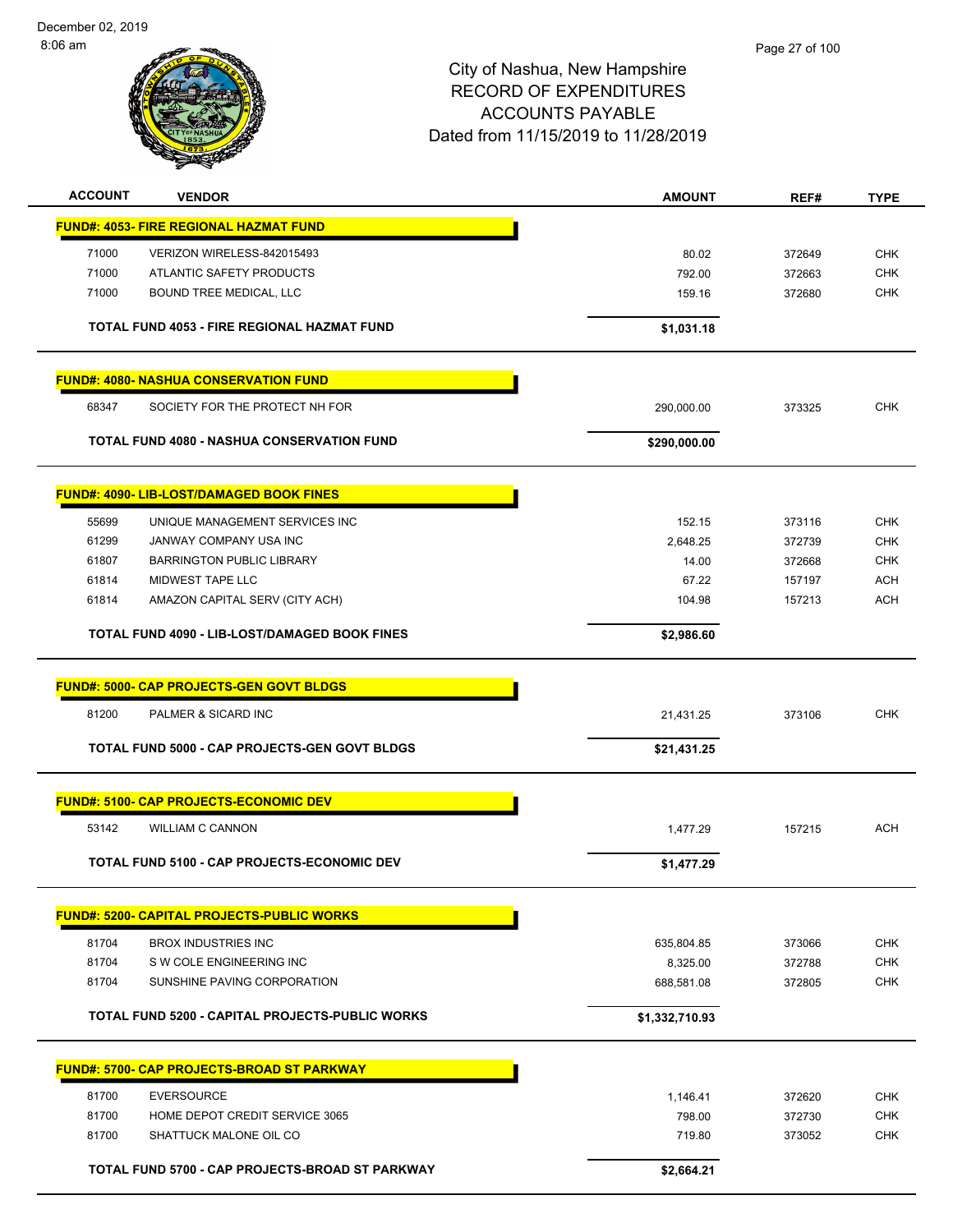December 02, 2019 8:06 am



| <b>ACCOUNT</b> | <b>VENDOR</b>                                     | <b>AMOUNT</b> | REF#   | <b>TYPE</b> |
|----------------|---------------------------------------------------|---------------|--------|-------------|
|                | <u> FUND#: 5800- SCHOOL CAPITAL PROJECTS FUND</u> |               |        |             |
| 81200          | <b>HARRIMAN ASSOCIATES</b>                        | 8,096.72      | 373164 | <b>CHK</b>  |
| 81200          | <b>HAYNER SWANSON INC</b>                         | 18,497.76     | 373165 | <b>CHK</b>  |
|                |                                                   |               |        |             |
|                | TOTAL FUND 5800 - SCHOOL CAPITAL PROJECTS FUND    | \$26,594.48   |        |             |
|                |                                                   |               |        |             |
|                | <u> FUND#: 6000- SOLID WASTE FUND</u>             |               |        |             |
| 53107          | CHEMSERVE ENVIRONMENTAL ANALYS                    | 8,160.40      | 372689 | <b>CHK</b>  |
| 53999          | USDA APHIS WILDLIFE SERVICES                      | 4,099.53      | 157211 | <b>ACH</b>  |
| 54100          | <b>EVERSOURCE</b>                                 | 763.18        | 372620 | <b>CHK</b>  |
| 54114          | <b>ENERGY NORTH PROPANE</b>                       | 605.05        | 372617 | <b>CHK</b>  |
| 54280          | <b>BELLETETES INC</b>                             | 4.99          | 372673 | <b>CHK</b>  |
| 54280          | HOME DEPOT CREDIT SERVICE 3065                    | 29.98         | 372730 | <b>CHK</b>  |
| 54280          | HOME DEPOT CREDIT SERVICE 3065                    | 73.62         | 373087 | <b>CHK</b>  |
| 54492          | <b>SPRINT</b>                                     | 468.00        | 373054 | <b>CHK</b>  |
| 54600          | MCDEVITT TRUCKS INC                               | 2,034.65      | 157194 | <b>ACH</b>  |
| 54600          | MCNEILUS TRUCK & MANUFACTURING                    | 122.31        | 157195 | <b>ACH</b>  |
| 54600          | MCDEVITT TRUCKS INC                               | 117.55        | 157221 | <b>ACH</b>  |
| 54600          | MCNEILUS TRUCK & MANUFACTURING                    | 527.43        | 157222 | <b>ACH</b>  |
| 54600          | <b>MILTON CAT</b>                                 | 64.52         | 372638 | <b>CHK</b>  |
| 54600          | BRENNTAG LUBRICANTS NORTHEAST                     | 1,311.62      | 372681 | <b>CHK</b>  |
| 54600          | <b>C2 ALT FUELS</b>                               | 700.00        | 372684 | <b>CHK</b>  |
| 54600          | DONOVAN EQUIPMENT CO INC                          | 45.83         | 372699 | <b>CHK</b>  |
| 54600          | ENVIRONMENTAL EQUIPMENT SALES                     | 738.89        | 372704 | <b>CHK</b>  |
| 54600          | <b>FASTENAL CO</b>                                | 7.61          | 372707 | <b>CHK</b>  |
| 54600          | <b>GRAPPONE AUTOMOTIVE GROUP</b>                  | 328.58        | 372720 | <b>CHK</b>  |
| 54600          | <b>JOE GRAFIX LLC</b>                             | 1,400.00      | 372740 | <b>CHK</b>  |
| 54600          | K D WELDING AND FABRICATING                       | 1,200.00      | 372741 | <b>CHK</b>  |
| 54600          | NEW ENGLAND KENWORTH                              | 1,890.55      | 372764 | <b>CHK</b>  |
| 54600          | <b>C2 ALT FUELS</b>                               | 1,701.08      | 373067 | <b>CHK</b>  |
| 54600          | FREIGHTLINER OF NH INC                            | 64.00         | 373080 | <b>CHK</b>  |
| 54600          | MACMULKIN CHEVROLET INC                           | 140.10        | 373094 | <b>CHK</b>  |
| 54625          | <b>D &amp; R TOWING INC</b>                       | 165.00        | 372695 | <b>CHK</b>  |
| 55109          | CONSOLIDATED COMMUNICATIONS                       | 37.76         | 372613 | <b>CHK</b>  |
| 55200          | SWANA                                             | 669.00        | 372605 | <b>CHK</b>  |
| 55421          | TREASURER STATE OF NH                             | 50.00         | 372573 | <b>CHK</b>  |
| 55699          | <b>INTERSTATE REFRIGERANT</b>                     | 678.00        | 157189 | ACH         |
| 55699          | JOHNSON CONTROLS SECURITY                         | 320.00        | 372622 | <b>CHK</b>  |
| 55699          | CALLOGIX INC                                      | 40.80         | 372686 | <b>CHK</b>  |
| 55699          | <b>INTERSTATE REFRIGERANT</b>                     | 594.00        | 372735 | <b>CHK</b>  |
| 55699          | UNIVERSAL RECYCLING TECH                          | 5,849.72      | 372819 | <b>CHK</b>  |
| 55699          | <b>COMCAST</b>                                    | 156.30        | 373044 | CHK         |
| 55699          | CASELLA RECYCLING LLC                             | 26,843.70     | 373070 | <b>CHK</b>  |
| 55699          | THE DIRT DOCTORS LLC                              | 9,900.00      | 373077 | <b>CHK</b>  |
| 61100          | WB MASON CO INC                                   | 124.51        | 372824 | CHK         |
| 61107          | UNIFIRST CORPORATION                              | 124.54        | 372816 | <b>CHK</b>  |
| 61107          | UNIFIRST CORPORATION                              | 124.54        | 373115 | <b>CHK</b>  |
| 61142          | UNIFIRST FIRST AID CORPORATION                    | 94.19         | 372817 | CHK         |
| 61192          | MAGID GLOVE & SAFETY MFG CO.                      | 81.60         | 157193 | <b>ACH</b>  |
|                |                                                   |               |        |             |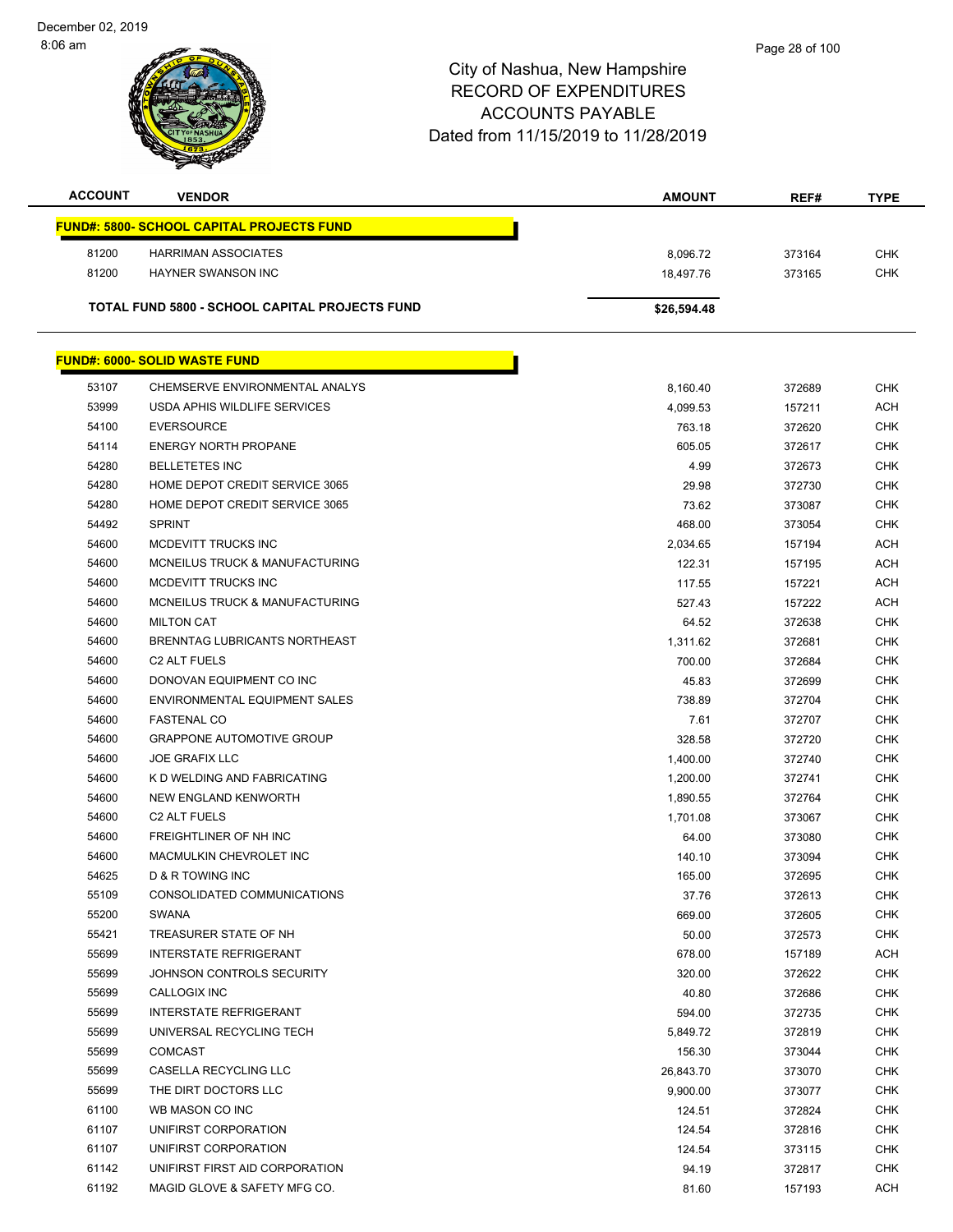

| <b>ACCOUNT</b> | <b>VENDOR</b>                        | <b>AMOUNT</b> | REF#   | <b>TYPE</b> |
|----------------|--------------------------------------|---------------|--------|-------------|
|                | <b>FUND#: 6000- SOLID WASTE FUND</b> |               |        |             |
| 61192          | AMAZON CAPITAL SERV (CITY ACH)       | 86.28         | 157213 | ACH         |
| 61192          | <b>GRAINGER</b>                      | 102.19        | 372718 | <b>CHK</b>  |
| 61307          | SHATTUCK MALONE OIL CO               | 1,960.32      | 372644 | <b>CHK</b>  |
| 61310          | ALTERNATIVE VEHICLE SERVICE GR       | 16,330.21     | 157214 | ACH         |
| 61428          | NEW ENGLAND PAPER & SUPPLY           | 15.98         | 372765 | <b>CHK</b>  |
| 81300          | SANBORN HEAD & ASSOC INC             | 1,376.40      | 372791 | <b>CHK</b>  |
| 81650          | SANBORN HEAD & ASSOC INC             | 2.171.40      | 372791 | <b>CHK</b>  |
| 81650          | SANBORN HEAD & ASSOC INC             | 13,490.80     | 372791 | <b>CHK</b>  |
|                | TOTAL FUND 6000 - SOLID WASTE FUND   | \$107,986.71  |        |             |

H.

|  | <b>FUND#: 6200- WASTEWATER FUND</b> |  |
|--|-------------------------------------|--|
|  |                                     |  |

| 53107 | <b>FLOW ASSESSMENT SERVICES LLC</b> | 4,675.00  | 372709 | <b>CHK</b> |
|-------|-------------------------------------|-----------|--------|------------|
| 53467 | PENNICHUCK WATER WORKS INC          | 10,098.00 | 372643 | <b>CHK</b> |
| 53467 | MAILINGS UNLIMITED                  | 673.11    | 373095 | <b>CHK</b> |
| 54100 | <b>EVERSOURCE</b>                   | 717.34    | 372558 | <b>CHK</b> |
| 54100 | EVERSOUCE-POWER SUPPLY              | 48,804.74 | 372619 | <b>CHK</b> |
| 54100 | <b>EVERSOURCE</b>                   | 1,668.36  | 373046 | <b>CHK</b> |
| 54114 | <b>LIBERTY UTILITIES - NH</b>       | 1,882.00  | 372628 | <b>CHK</b> |
| 54114 | <b>LIBERTY UTILITIES - NH</b>       | 198.43    | 372629 | <b>CHK</b> |
| 54114 | <b>LIBERTY UTILITIES - NH</b>       | 3,105.74  | 372630 | <b>CHK</b> |
| 54114 | <b>LIBERTY UTILITIES - NH</b>       | 132.97    | 372631 | <b>CHK</b> |
| 54114 | <b>LIBERTY UTILITIES - NH</b>       | 185.07    | 372632 | <b>CHK</b> |
| 54114 | <b>LIBERTY UTILITIES - NH</b>       | 67.68     | 372633 | <b>CHK</b> |
| 54114 | <b>LIBERTY UTILITIES - NH</b>       | 90.90     | 372634 | <b>CHK</b> |
| 54141 | PENNICHUCK WATER WORKS INC          | 776.48    | 372643 | <b>CHK</b> |
| 54221 | <b>RESOURCE MANAGEMENT INC</b>      | 44,508.23 | 372784 | <b>CHK</b> |
| 54300 | <b>HUDSON QUARRY CORP</b>           | 377.42    | 372733 | <b>CHK</b> |
| 54300 | TEAM EJP CONCORD NH                 | 1,969.86  | 372807 | <b>CHK</b> |
| 54487 | JOHNSON CONTROLS INC                | 2,200.00  | 157190 | <b>ACH</b> |
| 54487 | XYLEM WATER SOLUTIONS USA INC       | 18,491.25 | 157201 | <b>ACH</b> |
| 54487 | DGF INDUSTRIAL INNOVATIONS          | 2,943.00  | 157216 | <b>ACH</b> |
| 54487 | <b>BAU HOPKINS</b>                  | 1,280.00  | 372671 | <b>CHK</b> |
| 54487 | F W WEBB COMPANY                    | 761.20    | 372706 | <b>CHK</b> |
| 54487 | <b>FASTENAL CO</b>                  | 167.42    | 372707 | <b>CHK</b> |
| 54487 | <b>GRAINGER</b>                     | 65.80     | 372717 | <b>CHK</b> |
| 54487 | HAJOCA CORPORATION                  | 776.76    | 372721 | <b>CHK</b> |
| 54487 | <b>MOTION INDUSTRIES INC</b>        | 9,142.23  | 372756 | <b>CHK</b> |
| 54487 | <b>VULCAN INDUSTRIES INC</b>        | 11,829.00 | 372822 | <b>CHK</b> |
| 54487 | <b>WESCOR ASSOCITES INC</b>         | 3,574.00  | 372825 | <b>CHK</b> |
| 54487 | <b>GRAINGER</b>                     | 509.05    | 373083 | <b>CHK</b> |
| 54487 | MCMASTER-CARR                       | 956.28    | 373099 | <b>CHK</b> |
| 54487 | <b>WESCOR ASSOCITES INC</b>         | 3,570.00  | 373118 | <b>CHK</b> |
| 54492 | <b>SPRINT</b>                       | 216.00    | 373054 | <b>CHK</b> |
| 54600 | MCNEILUS TRUCK & MANUFACTURING      | 1,910.00  | 157195 | <b>ACH</b> |
| 54600 | PETTY CASH                          | 8.00      | 372603 | <b>CHK</b> |
| 54600 | C <sub>2</sub> ALT FUELS            | 350.00    | 372684 | <b>CHK</b> |
| 54600 | CARPARTS DISTRIBUTION CENTER,       | 42.95     | 372687 | <b>CHK</b> |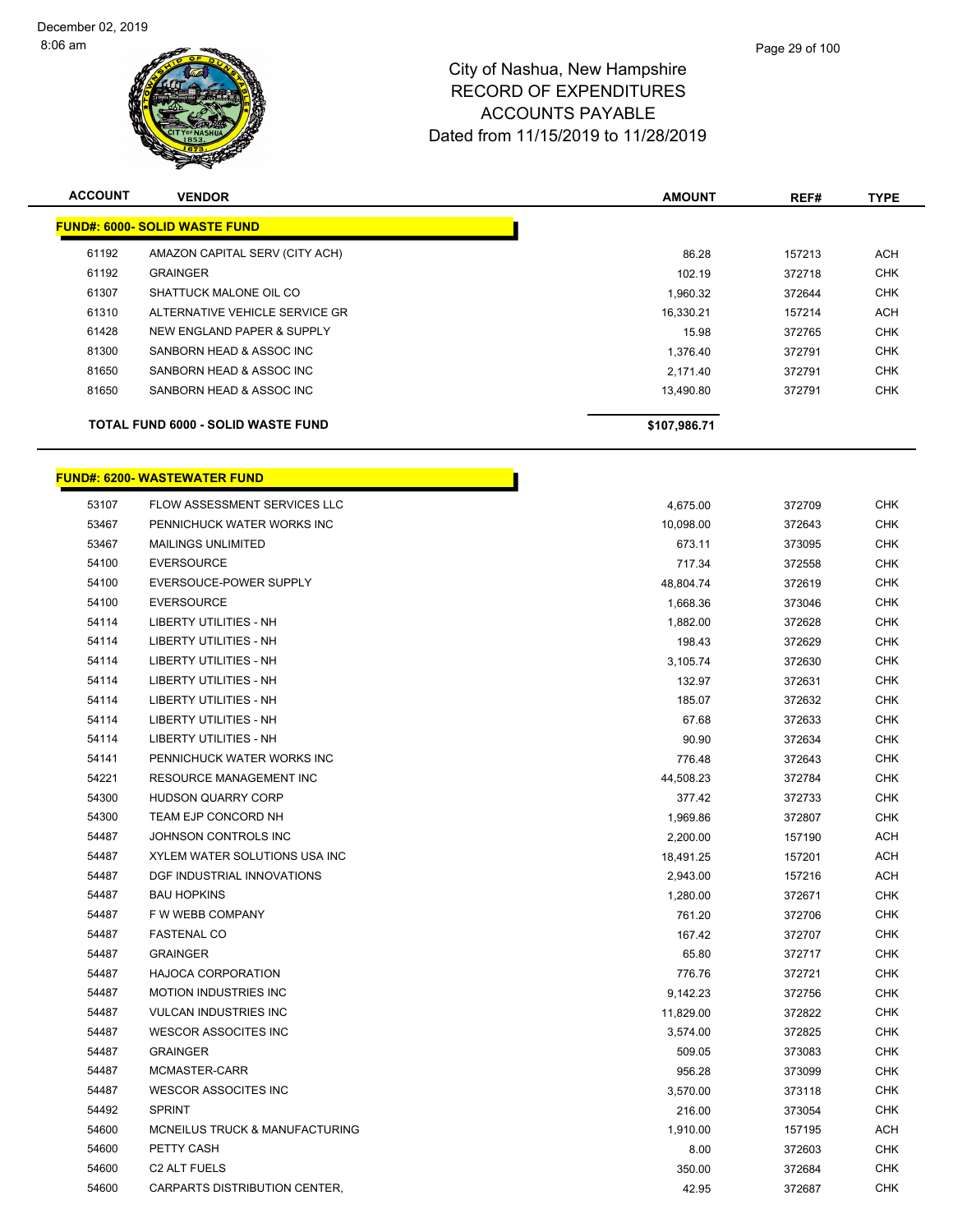

| <b>ACCOUNT</b> | <b>VENDOR</b>                         | <b>AMOUNT</b> | REF#   | <b>TYPE</b> |
|----------------|---------------------------------------|---------------|--------|-------------|
|                | <b>FUND#: 6200- WASTEWATER FUND</b>   |               |        |             |
| 54600          | <b>CUES INC</b>                       | 5,721.94      | 372694 | <b>CHK</b>  |
| 54600          | FREIGHTLINER OF NH INC                | 42.80         | 372710 | <b>CHK</b>  |
| 55109          | CONSOLIDATED COMMUNICATIONS           | 37.76         | 372613 | <b>CHK</b>  |
| 55109          | <b>FIRSTLIGHT</b>                     | 60.75         | 372621 | <b>CHK</b>  |
| 55118          | AT & T MOBILITY                       | 139.89        | 372610 | <b>CHK</b>  |
| 55118          | <b>SPRINT</b>                         | 84.75         | 373054 | <b>CHK</b>  |
| 55421          | <b>HAZMATEAM INC</b>                  | 350.00        | 157187 | <b>ACH</b>  |
| 55514          | PETTY CASH                            | 20.00         | 372603 | <b>CHK</b>  |
| 55607          | PETTY CASH                            | 14.30         | 372603 | CHK         |
| 55618          | <b>CITIZENS BANK</b>                  | 1,719.34      | 157150 | ACH         |
| 55699          | JOHNSON CONTROLS INC                  | 4,947.01      | 157190 | ACH         |
| 55699          | <b>CRYSTAL ROCK</b>                   | 140.33        | 372614 | CHK         |
| 55699          | PENNICHUCK WATER WORKS INC            | 204.76        | 372643 | <b>CHK</b>  |
| 55699          | CALLOGIX INC                          | 166.00        | 372686 | <b>CHK</b>  |
| 55699          | SAFETY KLEEN SYSTEMS INC              | 604.39        | 372789 | <b>CHK</b>  |
| 61107          | REFLECTIVE APPAREL FACTORY INC        | 809.62        | 372782 | <b>CHK</b>  |
| 61107          | UNIFIRST CORPORATION                  | 579.00        | 372816 | <b>CHK</b>  |
| 61149          | <b>EMD MILLIPORE CORPORATION</b>      | 2,252.00      | 372702 | <b>CHK</b>  |
| 61149          | <b>ERA - A WATERS CO</b>              | 436.88        | 372705 | <b>CHK</b>  |
| 61149          | <b>VWR INTERNATIONAL</b>              | 363.16        | 372823 | <b>CHK</b>  |
| 61156          | <b>BORDEN &amp; REMINGTON CORP</b>    | 3,368.70      | 157182 | ACH         |
| 61156          | POLYDYNE INC                          | 58,152.92     | 372779 | <b>CHK</b>  |
| 61299          | PETTY CASH                            | 62.99         | 372603 | <b>CHK</b>  |
| 61299          | ARCSOURCE INC                         | 37.50         | 372661 | <b>CHK</b>  |
| 61299          | DEPENDABLE LOCK SERVICE INC           | 240.99        | 372698 | <b>CHK</b>  |
| 61299          | <b>GRAINGER</b>                       | 594.28        | 372717 | <b>CHK</b>  |
| 61299          | <b>VWR INTERNATIONAL</b>              | 655.64        | 373117 | <b>CHK</b>  |
| 61310          | ALTERNATIVE VEHICLE SERVICE GR        | 511.38        | 157214 | <b>ACH</b>  |
| 71000          | <b>MOTION INDUSTRIES INC</b>          | 5,153.22      | 372756 | <b>CHK</b>  |
| 75300          | LOCKE LORD LLP                        | 10,279.78     | 372637 | <b>CHK</b>  |
| 75300          | STANDARD & POOR'S LLC                 | 4,662.99      | 372645 | CHK         |
| 75300          | HILLTOP SECURITIES INC                | 11,071.43     | 372727 | <b>CHK</b>  |
| 75300          | PAUL H MURPHY & COMPANY               | 397.41        | 372776 | <b>CHK</b>  |
| 75300          | US BANK                               | 635.86        | 373055 | <b>CHK</b>  |
| 81300          | HL TURNER GROUP INC                   | 1,410.00      | 372728 | <b>CHK</b>  |
| 81300          | METHUEN CONSTRUCTION CO INC           | 338,209.78    | 372752 | <b>CHK</b>  |
| 81700          | PARK CONSTRUCTION CORP                | 32,788.70     | 372773 | <b>CHK</b>  |
| 81700          | <b>KENYON PIPELINE INSPECTION LLC</b> | 96,621.75     | 157220 | <b>ACH</b>  |
| 81700          | ROBERT W CHAMPAGNE                    | 3,000.00      | 372785 | <b>CHK</b>  |
| 81700          | <b>WRIGHT-PIERCE</b>                  | 21,431.79     | 157200 | ACH         |
| 81700          | <b>WRIGHT-PIERCE</b>                  | 7,078.42      | 157200 | <b>ACH</b>  |
| 81700          | T BUCK CONSTRUCTION INC               | 246,486.00    | 157199 | <b>ACH</b>  |
| 81700          | <b>WRIGHT-PIERCE</b>                  | 7,272.81      | 157200 | <b>ACH</b>  |
| 81700          | METHUEN CONSTRUCTION CO INC           | 261,722.52    | 372752 | <b>CHK</b>  |
|                |                                       |               |        |             |

**TOTAL FUND 6200 - WASTEWATER FUND \$1,309,265.81**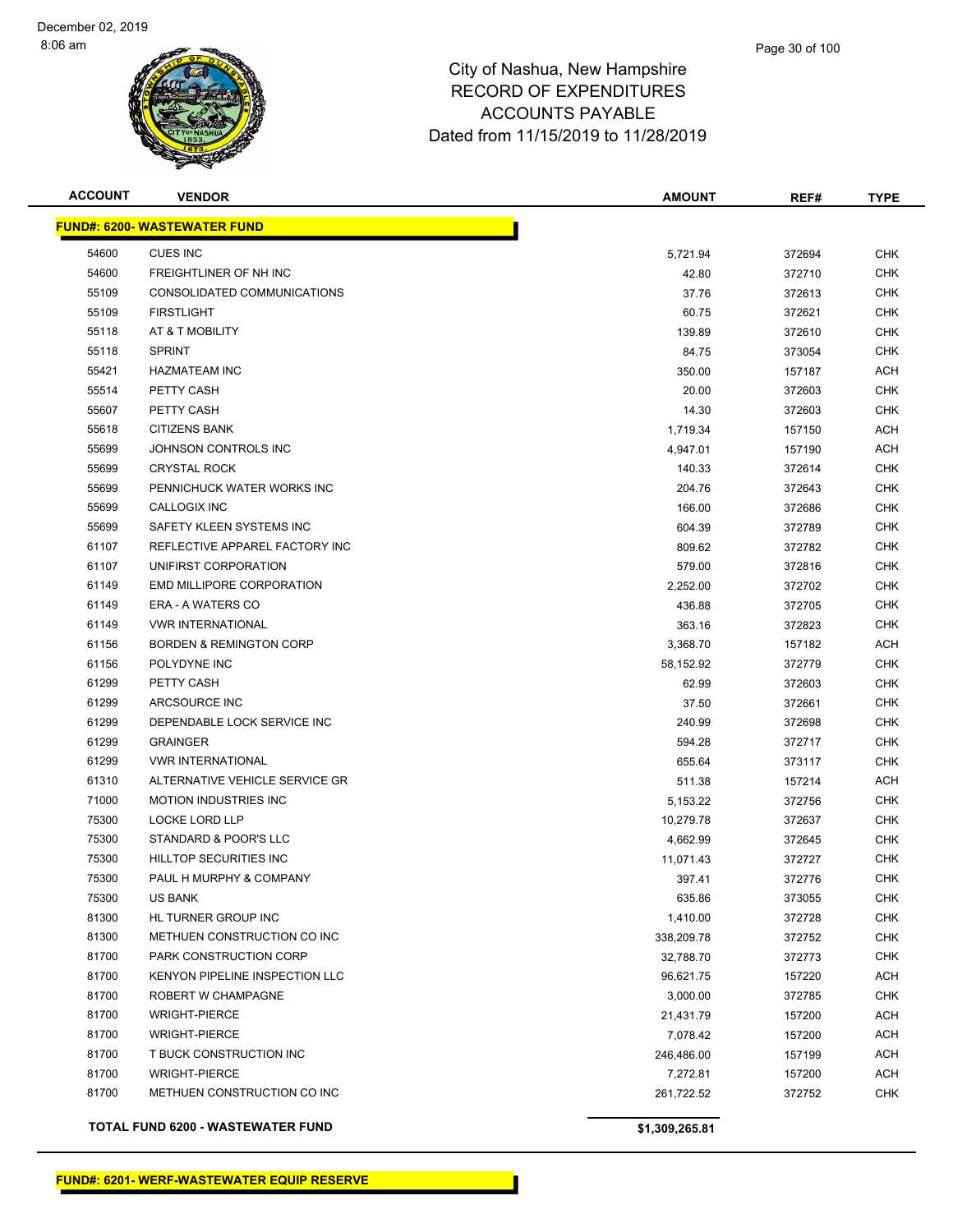| <b>ACCOUNT</b> | <b>VENDOR</b>                                    | <b>AMOUNT</b> | REF#   | <b>TYPE</b> |
|----------------|--------------------------------------------------|---------------|--------|-------------|
|                | <b>FUND#: 6201-WERF-WASTEWATER EQUIP RESERVE</b> |               |        |             |
|                | <b>WRIGHT-PIERCE</b>                             |               |        | <b>ACH</b>  |
| 81300          |                                                  | 3,119.39      | 157200 |             |
|                | TOTAL FUND 6201 - WERF-WASTEWATER EQUIP RESERVE  | \$3,119.39    |        |             |
|                | <b>FUND#: 6500- PROPERTY &amp; CASUALTY FUND</b> |               |        |             |
| 54267          | TREASURER STATE OF NH                            | 100.00        | 372646 | <b>CHK</b>  |
| 59207          | DEVINE MILLIMET & BRANCH PA                      | 4,599.70      | 373023 | <b>CHK</b>  |
| 59207          | FOUNDATION MEDICAL PARTNERS                      | 174.00        | 373024 | <b>CHK</b>  |
| 59207          | PERFORMANCE REHAB INC                            | 200.00        | 373026 | <b>CHK</b>  |
| 59207          | <b>JUAN RIVERA</b>                               | 57.30         | 373027 | <b>CHK</b>  |
| 59207          | DARTMOUTH HITCHCOCK CLINIC                       | 2,875.03      | 373281 | <b>CHK</b>  |
| 59207          | SO NH REGIONAL MEDICAL CENTER                    | 2,277.07      | 373282 | <b>CHK</b>  |
| 59207          | APPLE NASHUA LLC                                 | 417.49        | 373284 | <b>CHK</b>  |
| 59207          | APPLE THERAPY MANCHESTER                         | 333.12        | 373285 | <b>CHK</b>  |
| 59207          | CAPE MEDICAL SUPPLY INC                          | 77.14         | 373288 | <b>CHK</b>  |
| 59207          | <b>CONCORD HOSPITAL</b>                          | 486.00        | 373289 | <b>CHK</b>  |
| 59207          | DARTMOUTH HITCHCOCK CLINIC                       | 341.00        | 373292 | <b>CHK</b>  |
| 59207          | <b>FOUNDATION MEDICAL PARTNERS</b>               | 587.00        | 373293 | <b>CHK</b>  |
| 59207          | <b>HEALTHLIFE PHARMACY SERVICES</b>              | 173.02        | 373295 | <b>CHK</b>  |
| 59207          | LEWIS PHYSICAL MEDICINE ASSOC                    | 440.00        | 373298 | <b>CHK</b>  |
| 59207          | MONADNOCK COMMUNITY HOSPITAL                     | 100.00        | 373301 | <b>CHK</b>  |
| 59207          | <b>KEVIN S MORIARTY DC</b>                       | 131.00        | 373302 | <b>CHK</b>  |
| 59207          | NASHUA RADIOLOGY PA                              | 345.00        | 373304 | <b>CHK</b>  |
| 59207          | PERFORMANCE REHAB INC                            | 505.00        | 373306 | <b>CHK</b>  |
| 59207          | PINNACLE REHABILITATION                          | 331.00        | 373307 | <b>CHK</b>  |
| 59207          | ST JOSEPH BUSINESS & HEALTH                      | 516.00        | 373308 | <b>CHK</b>  |
| 59207          | ST JOSEPH HOSPITAL                               | 4,875.50      | 373309 | <b>CHK</b>  |
| 59207          | STONERIVER PHARMACY SOLUTIONS                    | 308.18        | 373310 | <b>CHK</b>  |
| 59207          | <b>VRS DISABILITY MANAGEMENT</b>                 | 819.42        |        | <b>CHK</b>  |
| 59225          | <b>CRAIG PALAZZO</b>                             | 980.98        | 373311 | <b>CHK</b>  |
| 59225          | LEHMANN LAW OFFICE PLLC                          |               | 373305 | <b>CHK</b>  |
| 59250          |                                                  | 16,000.00     | 373327 |             |
|                | M & M ELECTRICAL SUPPLY CO INC                   | 313.48        | 157250 | <b>ACH</b>  |
| 59250          | AMHERST INSULATION & FIRESTOP                    | 2,727.84      | 373283 | <b>CHK</b>  |
| 59250          | DANIELS ELECTRIC CORP                            | 8,734.00      | 373291 | <b>CHK</b>  |
| 59250          | <b>KAMCO SUPPLY CORP</b>                         | 493.06        | 373297 | <b>CHK</b>  |
| 59250          | MARVELL PLATE GLASS INC                          | 1,343.50      | 373300 | <b>CHK</b>  |
| 59250          | NASHUA GLASS                                     | 474.00        | 373303 | <b>CHK</b>  |
| 59275          | BROADSIDE COLLISION LLC                          | 8,075.69      | 373021 | <b>CHK</b>  |
| 59275          | <b>CUSTOM COACH</b>                              | 2,248.57      | 373022 | <b>CHK</b>  |
| 59275          | <b>ILLG AUTOMOTIVE CORP</b>                      | 8,317.72      | 373025 | CHK         |
| 59275          | ST LAURENT COLLISION CENTER                      | 844.52        | 373028 | <b>CHK</b>  |
| 59275          | ARBELLA MUTUAL INSURANCE CO                      | 736.64        | 373286 | <b>CHK</b>  |
| 59275          | BROADSIDE COLLISION LLC                          | 2,615.30      | 373287 | <b>CHK</b>  |
| 59275          | <b>CUSTOM COACH</b>                              | 5,274.56      | 373290 | <b>CHK</b>  |
| 59275          | <b>GILLIG LLC</b>                                | 531.48        | 373294 | CHK         |
| 59275          | <b>ILLG AUTOMOTIVE CORP</b>                      | 1,937.11      | 373296 | <b>CHK</b>  |
| 59275          | MARBUCCO CORP                                    | 332.00        | 373299 | <b>CHK</b>  |
| 68360          | DRUMMOND WOODSUM & MACMAHON PA                   | 82.68         | 372616 | <b>CHK</b>  |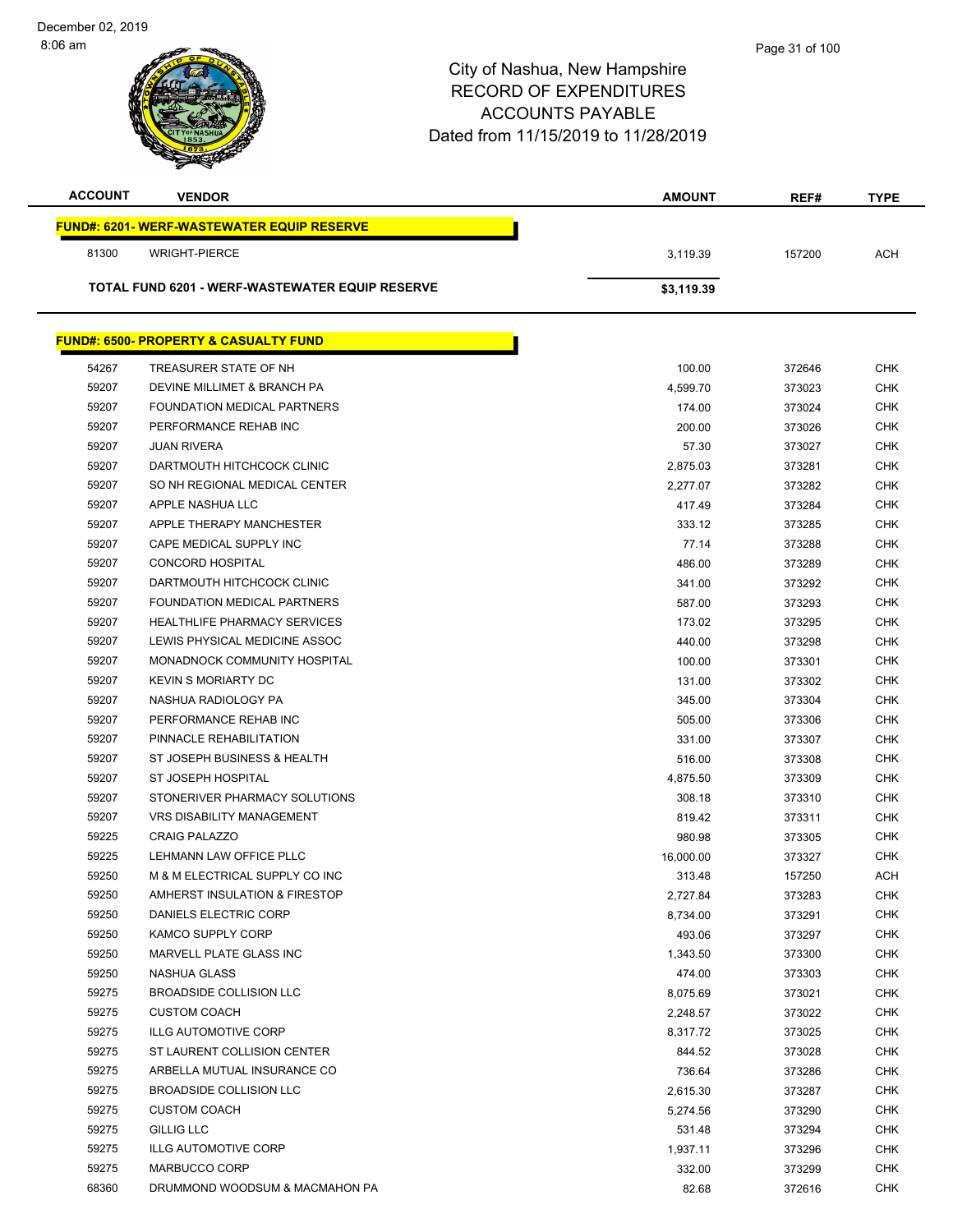| <b>ACCOUNT</b> | <b>VENDOR</b>                                           | <b>AMOUNT</b>  | REF#   | <b>TYPE</b> |
|----------------|---------------------------------------------------------|----------------|--------|-------------|
|                | <b>TOTAL FUND 6500 - PROPERTY &amp; CASUALTY FUND</b>   | \$83,132.10    |        |             |
|                | <b>FUND#: 6600- BENEFITS SELF INSURANCE FUND</b>        |                |        |             |
| 21500          | <b>ITT HARTFORD</b>                                     | 38,240.80      | 157218 | <b>ACH</b>  |
| 21503          | <b>ITT HARTFORD</b>                                     | 8,928.34       | 157218 | <b>ACH</b>  |
| 21504          | <b>ITT HARTFORD</b>                                     | 2,854.22       | 157218 | <b>ACH</b>  |
| 21516          | BOSTON MUTUAL LIFE INSURANCE                            | 4,718.32       | 157249 | <b>ACH</b>  |
| 21520          | COLONIAL LIFE AND ACCIDENT INS                          | 1,917.89       | 157160 | <b>ACH</b>  |
| 21520          | COLONIAL LIFE AND ACCIDENT INS                          | 1,164.51       | 157230 | <b>ACH</b>  |
| 21553          | ANTHEM BLUE CROSS /BLUE SHIELD                          | 463,299.59     | 157156 | <b>ACH</b>  |
| 21585          | VISION SERVICE PLAN NH                                  | 23,381.92      | 372821 | <b>CHK</b>  |
| 45676          | ANTHEM BCBS OF NE                                       | (6,369.42)     | 157152 | <b>ACH</b>  |
| 53999          | <b>BENEFIT STRATEGIES (FLEX)</b>                        | 500.00         | 157153 | <b>ACH</b>  |
| 53999          | <b>BENEFIT STRATEGIES (ADMIN)</b>                       | 30.00          | 157157 | <b>ACH</b>  |
| 59507          | ANTHEM BCBS OF NE                                       | 48,776.46      | 157152 | <b>ACH</b>  |
| 59507          | ANTHEM BCBS OF NE                                       | 167,546.82     | 157152 | <b>ACH</b>  |
| 59507          | ANTHEM BCBS OF NE                                       | 507,601.31     | 157152 | <b>ACH</b>  |
| 59525          | NORTHEAST DELTA DENTAL                                  | 77,257.30      | 157154 | <b>ACH</b>  |
| 59525          | NORTHEAST DELTA DENTAL                                  | 75,278.60      | 157251 | ACH         |
|                | <b>TOTAL FUND 6600 - BENEFITS SELF INSURANCE FUND</b>   | \$1,415,126.66 |        |             |
|                | <b>FUND#: 7026- CAPITAL EQUIPMENT RESERVE FUND</b>      |                |        |             |
| 81300          | HOWARD P FAIRFIELD LLC                                  | 71,856.50      | 372732 | <b>CHK</b>  |
| 81500          | MILFORD NISSAN CORP                                     | 11,999.00      | 373326 | <b>CHK</b>  |
| 81500          | <b>MHQ INC</b>                                          | 124,348.15     | 157223 | <b>ACH</b>  |
| 81500          | <b>MHQ INC</b>                                          | 41,159.00      | 157223 | ACH         |
|                | TOTAL FUND 7026 - CAPITAL EQUIPMENT RESERVE FUND        | \$249,362.65   |        |             |
|                |                                                         |                |        |             |
|                | <b>FUND#: 7050- HOLMAN STADIUM IMPROVEMNTS ETF</b>      |                |        |             |
| 61299          | UNITED SITE SERVICES NORTHEAST                          | 109.94         | 372818 | <b>CHK</b>  |
|                | <b>TOTAL FUND 7050 - HOLMAN STADIUM IMPROVEMNTS ETF</b> | \$109.94       |        |             |
|                | <b>FUND#: 7052- MINE FALLS PARK ETF</b>                 |                |        |             |
|                |                                                         |                |        |             |
| 54280          | UNITED SITE SERVICES NORTHEAST                          | 54.97          | 372818 | <b>CHK</b>  |
| 54280          | PENNICHUCK WATER WORKS INC                              | 2,432.94       | 373050 | <b>CHK</b>  |
|                | <b>TOTAL FUND 7052 - MINE FALLS PARK ETF</b>            | \$2,487.91     |        |             |
|                | <b>FUND#: 7082- DOWNTOWN IMPROVEMENTS ETF</b>           |                |        |             |
| 53400          | <b>ALPHAGRAPHICS</b>                                    | 5,259.60       | 372658 | <b>CHK</b>  |
|                |                                                         |                |        |             |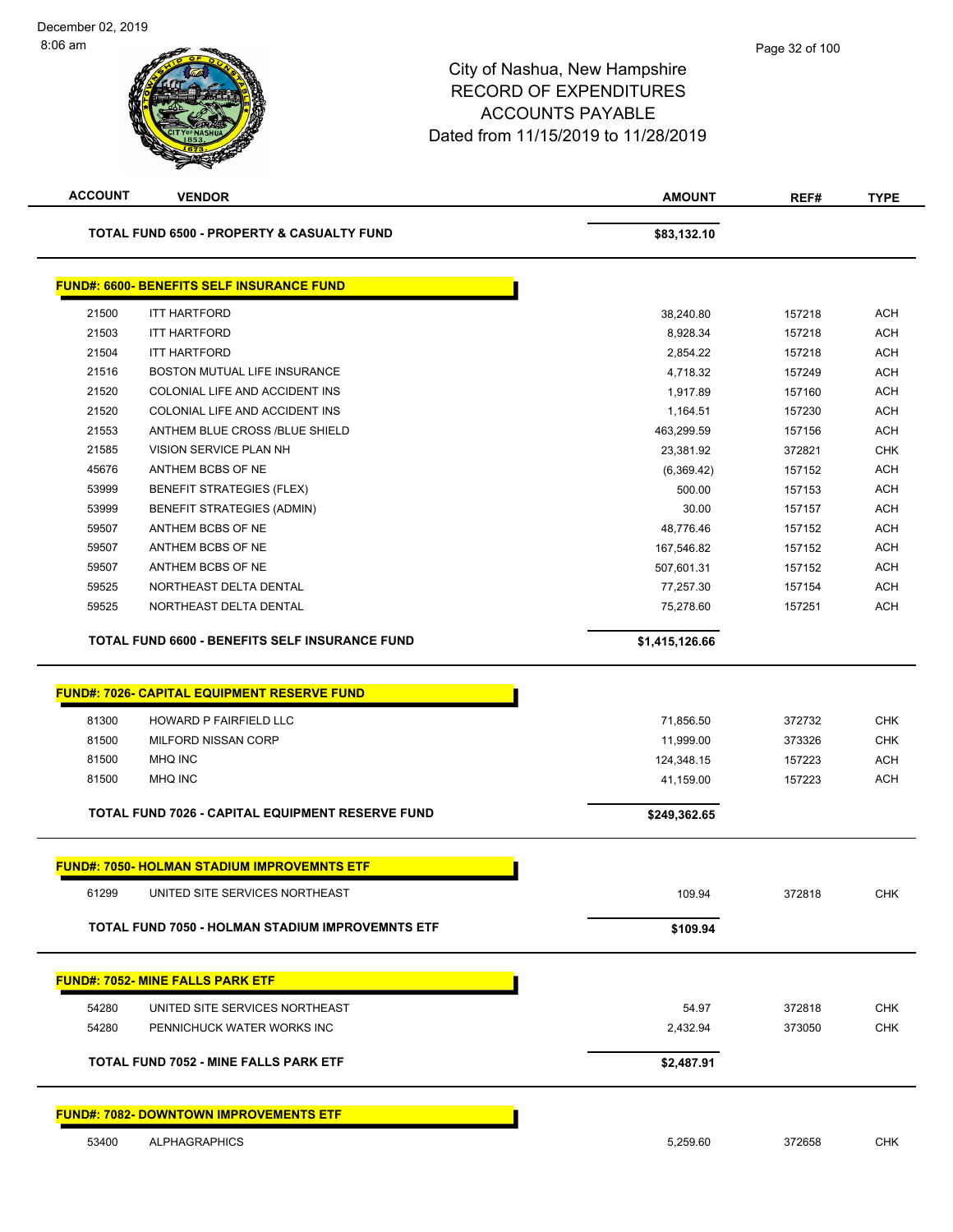| <b>ACCOUNT</b>                 | <b>VENDOR</b>                                          | <b>AMOUNT</b> | REF#   | <b>TYPE</b> |
|--------------------------------|--------------------------------------------------------|---------------|--------|-------------|
|                                | <b>TOTAL FUND 7082 - DOWNTOWN IMPROVEMENTS ETF</b>     | \$5,259.60    |        |             |
|                                | <b>FUND#: 7506- ETF CONTRIB-WOODLAWN CEMETERY</b>      |               |        |             |
| 54214                          | MORINS LANDSCAPING INC                                 | 4,135.00      | 373101 | <b>CHK</b>  |
| 61299                          | HARDY DORIC INC                                        | 585.00        | 372724 | <b>CHK</b>  |
| 71999                          | HOLLAND SUPPLY INC                                     | 6,834.66      | 372729 | <b>CHK</b>  |
|                                | TOTAL FUND 7506 - ETF CONTRIB-WOODLAWN CEMETERY        | \$11,554.66   |        |             |
|                                | <b>FUND#: 7565- SCHOOL RELATED PROGRAMS-ETF</b>        |               |        |             |
| 61135                          | (SCHOOL ACH) AMAZON CAPITAL SE                         | 175.99        | 157202 | <b>ACH</b>  |
| 61135                          | BIRCH HILL ELEMENTARY SAF                              | 999.00        | 372828 | <b>CHK</b>  |
| 61135                          | <b>GROW NASHUA</b>                                     | 193.95        | 372907 | <b>CHK</b>  |
| 61135                          | PIONEER VALLEY BOOKS                                   | 4,803.75      | 372964 | <b>CHK</b>  |
|                                | TOTAL FUND 7565 - SCHOOL RELATED PROGRAMS-ETF          | \$6,172.69    |        |             |
| <b>FUND#: 7580- PAVING ETF</b> |                                                        |               |        |             |
| 81700                          | SUNSHINE PAVING CORPORATION                            | 40,348.90     | 372805 | <b>CHK</b>  |
|                                | <b>TOTAL FUND 7580 - PAVING ETF</b>                    | \$40,348.90   |        |             |
|                                | <b>FUND#: 7582- ARLINGTON ST COMMUNITY CENTER</b>      |               |        |             |
| 61299                          | <b>MEGAN CARON</b>                                     | 1,026.09      | 372581 | <b>CHK</b>  |
|                                | <b>TOTAL FUND 7582 - ARLINGTON ST COMMUNITY CENTER</b> | \$1,026.09    |        |             |
|                                | <b>FUND#: 8050- LIBRARY-CHARLES ZYLONIS</b>            |               |        |             |
| 55650                          | <b>OONAGH WILLIAMS</b>                                 | 500.00        | 372827 | <b>CHK</b>  |
|                                | <b>TOTAL FUND 8050 - LIBRARY-CHARLES ZYLONIS</b>       | \$500.00      |        |             |
|                                |                                                        |               |        |             |
|                                | <b>FUND#: 8063- LIBRARY-HENRY STEARNS FUND</b>         |               |        |             |
| 61807                          | <b>BAKER &amp; TAYLOR</b>                              | 548.84        | 372667 | <b>CHK</b>  |
| 61830                          | THE PARK STREET FOUNDATION                             | 16,083.00     | 372774 | CHK         |
| 61830                          | <b>RECORDED BOOKS LLC</b>                              | 2,974.79      | 373107 | <b>CHK</b>  |
|                                | TOTAL FUND 8063 - LIBRARY-HENRY STEARNS FUND           | \$19,606.63   |        |             |
|                                | <b>FUND#: 8400- AGENCY-DEVELOPER ESCROWS</b>           |               |        |             |
| 21730                          | SOUTHERN NH MEDICAL CENTER                             | 4,709.00      | 372798 | <b>CHK</b>  |
| 21730                          | DAWN STREET DEVELOPMENT                                | 1,254.00      | 372587 | <b>CHK</b>  |
|                                |                                                        |               |        |             |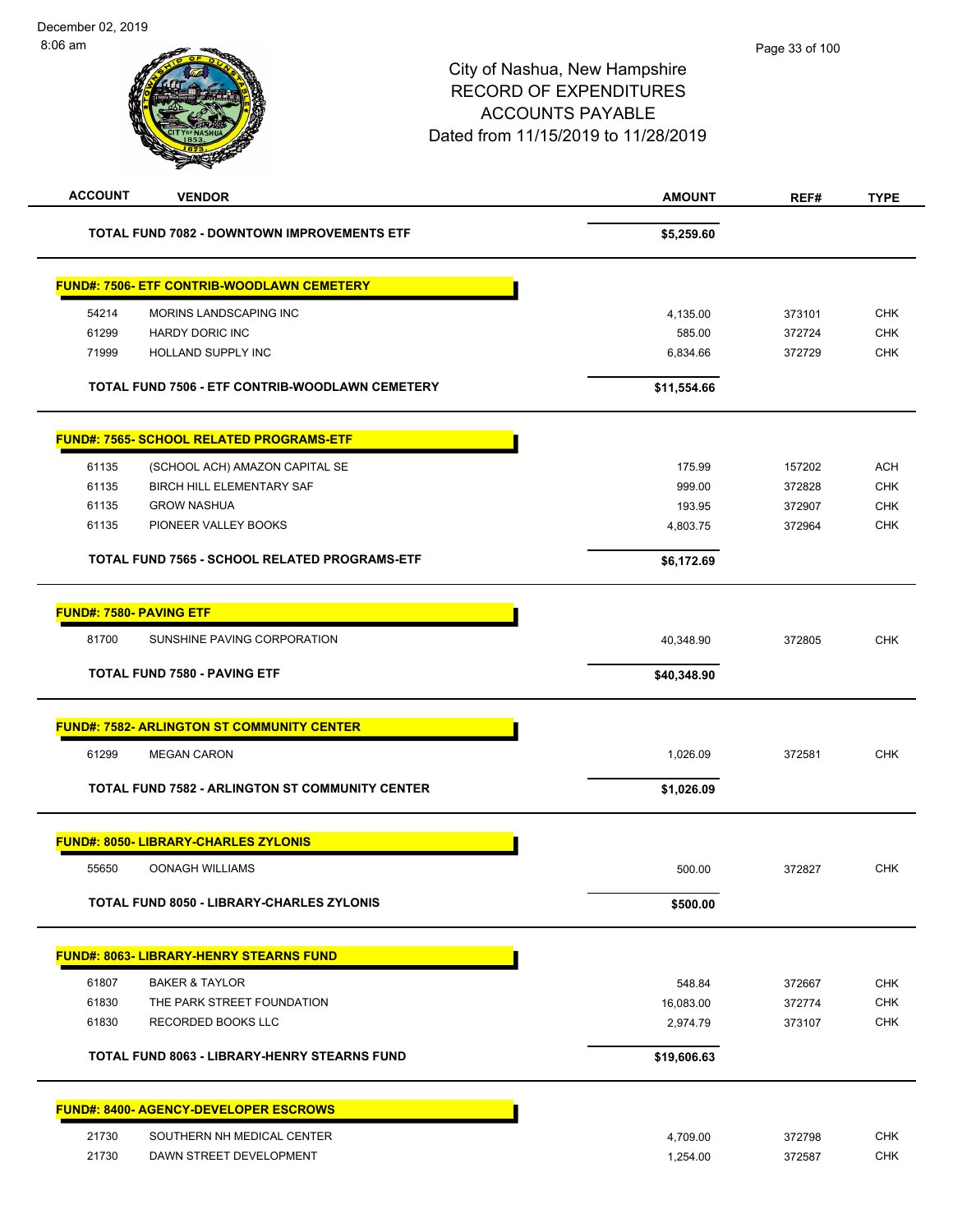| December 02, 2019 |                                                   |                                                                                                                                  |                |             |
|-------------------|---------------------------------------------------|----------------------------------------------------------------------------------------------------------------------------------|----------------|-------------|
| $8:06$ am         |                                                   | City of Nashua, New Hampshire<br><b>RECORD OF EXPENDITURES</b><br><b>ACCOUNTS PAYABLE</b><br>Dated from 11/15/2019 to 11/28/2019 | Page 34 of 100 |             |
| <b>ACCOUNT</b>    | <b>VENDOR</b>                                     | <b>AMOUNT</b>                                                                                                                    | REF#           | <b>TYPE</b> |
|                   | <b>TOTAL FUND 8400 - AGENCY-DEVELOPER ESCROWS</b> | \$5,963.00                                                                                                                       |                |             |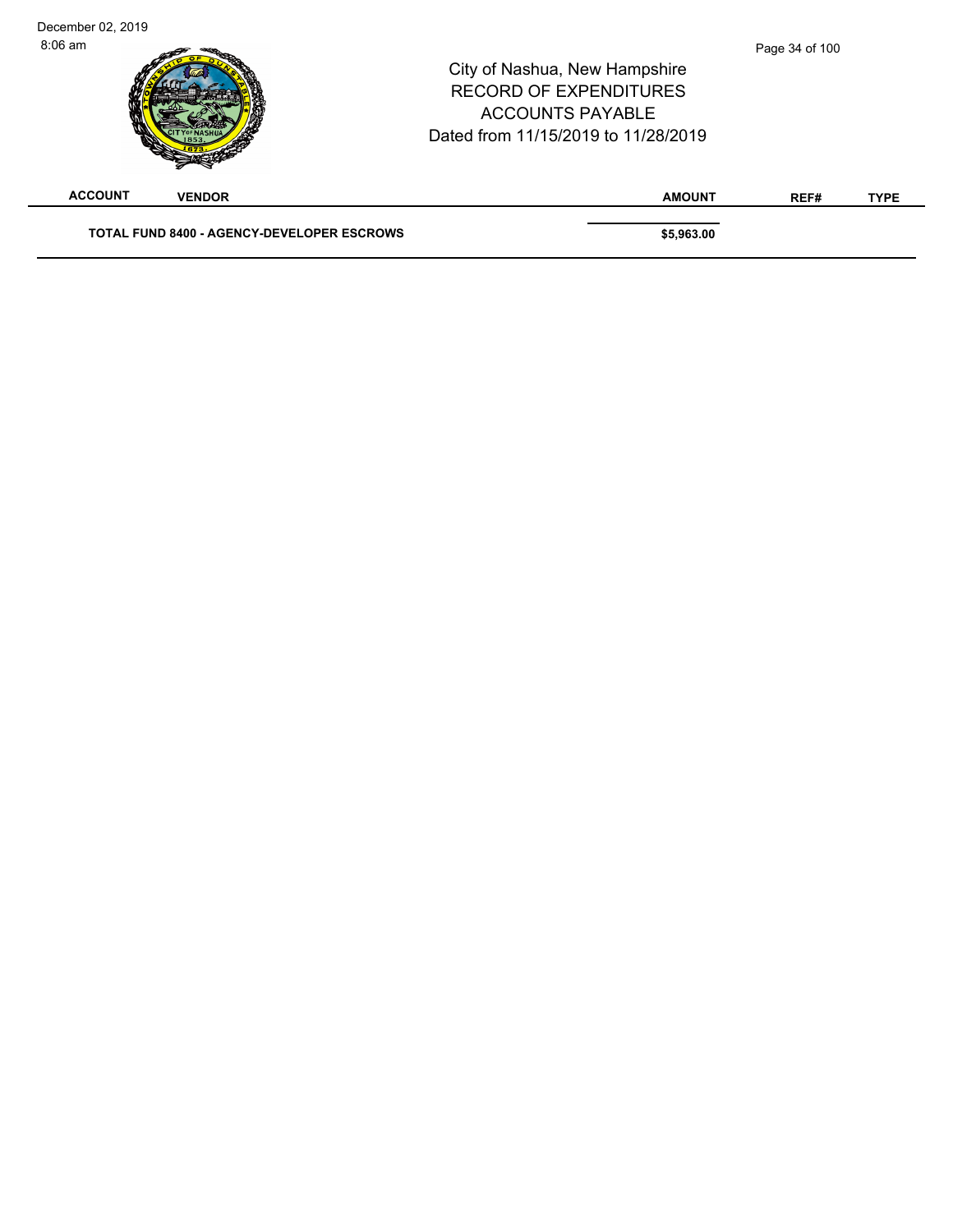

| <b>ACCOUNT</b> | <b>VENDOR</b> |                                           | <b>AMOUNT</b><br>REF# | <b>TYPE</b> |  |
|----------------|---------------|-------------------------------------------|-----------------------|-------------|--|
|                |               | <b>EXPENDITURE SUMMARY BY FUND</b>        | <b>AMOUNT</b>         |             |  |
|                | 1000          | <b>GENERAL FUND</b>                       | 5, 164, 037.55        |             |  |
|                | 1001          | <b>GF-CAPITAL IMPROVEMENTS</b>            | 802.50                |             |  |
|                | 1010          | <b>GF-PRIOR YEAR ENC &amp; ESCROWS</b>    | 11,292.27             |             |  |
|                | 2100          | <b>FOOD SERVICES FUND</b>                 | 60,884.64             |             |  |
|                | 2207          | ADULT ED/CONTINUING ED                    | 54.00                 |             |  |
|                | 2212          | ATHLETICS REVENUE FUND                    | 807.00                |             |  |
|                | 2222          | AFTER SCHOOL PROGRAM                      | 3,775.95              |             |  |
|                | 2247          | <b>CULINARY ARTS</b>                      | 46.92                 |             |  |
|                | 2503          | <b>PARKS &amp; REC PROGRAMS FUND</b>      | 2,820.00              |             |  |
|                | 2505          | PEG ACCESS CHANNELS FUND                  | 1,479.09              |             |  |
|                | 2506          | HUNT BLDG FACILITY RENTAL FUND            | 3,412.25              |             |  |
|                | 2507          | FIRE TRAINING FACILITY RENTAL             | 52.99                 |             |  |
|                | 3040          | COMMUNICATIONS GRANTS FUND                | 2,700.00              |             |  |
|                | 3068          | COMMUNITY SERVICES GRANTS FUND            | 32,469.28             |             |  |
|                | 3070          | COMMUNITY HEALTH GRANTS FUND              | 2,188.74              |             |  |
|                | 3080          | COMMUNITY DEVELOPMENT GRANTS              | 21,873.36             |             |  |
|                | 3090          | URBAN PROGRAM GRANTS FUND                 | 90,479.50             |             |  |
|                | 3120          | <b>TRANSIT GRANTS FUND</b>                | 184,033.35            |             |  |
|                | 3200          | <b>PARKS &amp; RECREATION GRANTS FUND</b> | 782.76                |             |  |
|                | 3800          | <b>SCHOOL GRANTS FUND</b>                 | 61,313.51             |             |  |
|                | 3810          | FOOD SERVICE GRANTS FUND                  | 4,322.28              |             |  |
|                | 4005          | <b>TRAFFIC VIOLATIONS FUND</b>            | 299.18                |             |  |
|                | 4025          | DOJ DRUG FORFEITURE FUND                  | 111.00                |             |  |
|                | 4053          | FIRE REGIONAL HAZMAT FUND                 | 1,031.18              |             |  |
|                | 4080          | NASHUA CONSERVATION FUND                  | 290,000.00            |             |  |
|                | 4090          | <b>LIB-LOST/DAMAGED BOOK FINES</b>        | 2,986.60              |             |  |
|                | 5000          | CAP PROJECTS-GEN GOVT BLDGS               | 21,431.25             |             |  |
|                | 5100          | CAP PROJECTS-ECONOMIC DEV                 | 1,477.29              |             |  |
|                | 5200          | CAPITAL PROJECTS-PUBLIC WORKS             | 1,332,710.93          |             |  |
|                | 5700          | CAP PROJECTS-BROAD ST PARKWAY             | 2,664.21              |             |  |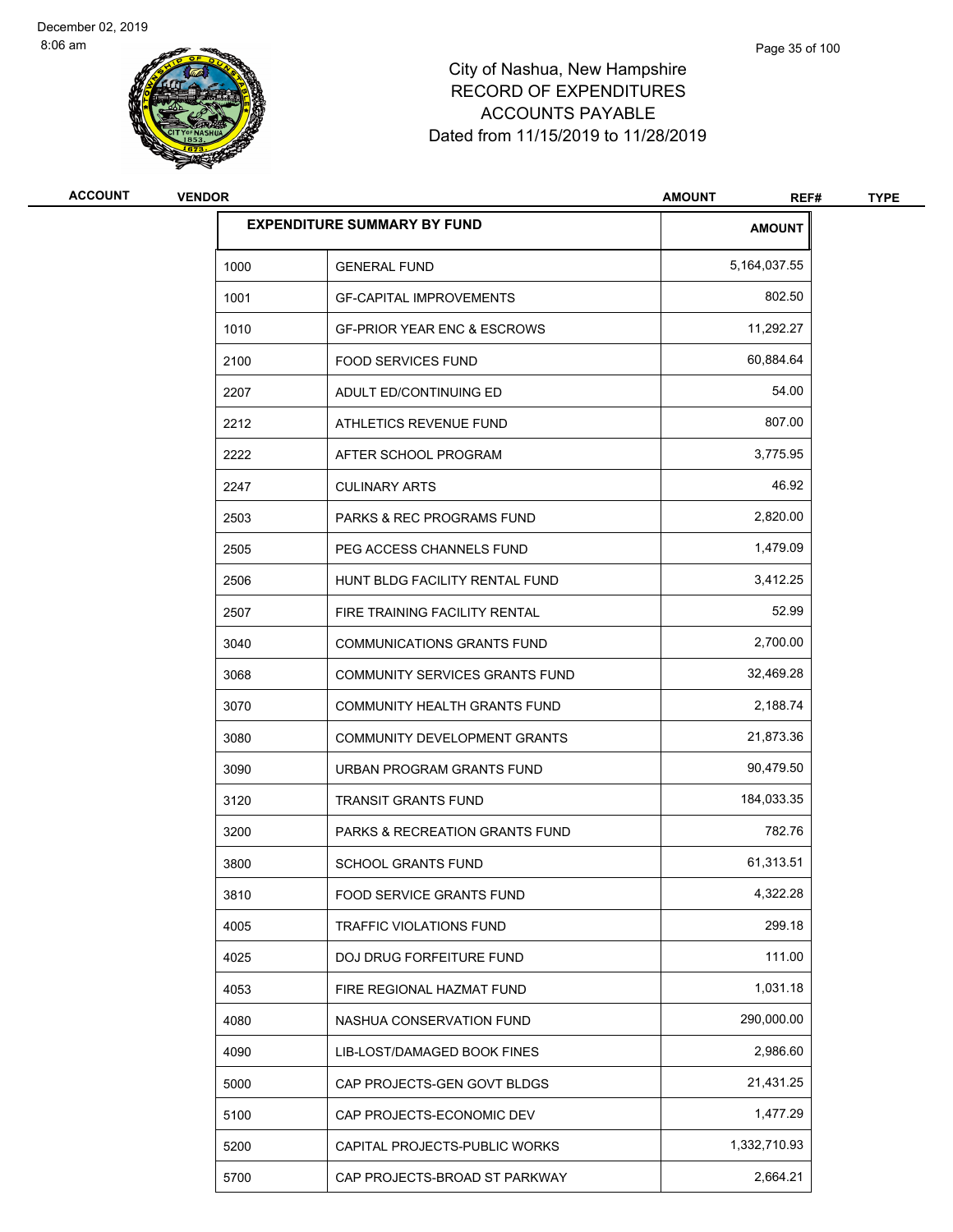

| <b>VENDOR</b> |                                       | <b>AMOUNT</b><br>REF# |
|---------------|---------------------------------------|-----------------------|
|               |                                       | <b>AMOUNT</b>         |
| 5800          | SCHOOL CAPITAL PROJECTS FUND          | 26,594.48             |
| 6000          | SOLID WASTE FUND                      | 107,986.71            |
| 6200          | <b>WASTEWATER FUND</b>                | 1,309,265.81          |
| 6201          | WERF-WASTEWATER EQUIP RESERVE         | 3,119.39              |
| 6500          | PROPERTY & CASUALTY FUND              | 83,132.10             |
| 6600          | BENEFITS SELF INSURANCE FUND          | 1,415,126.66          |
| 7026          | CAPITAL EQUIPMENT RESERVE FUND        | 249,362.65            |
| 7050          | <b>HOLMAN STADIUM IMPROVEMNTS ETF</b> | 109.94                |
| 7052          | MINE FALLS PARK ETF                   | 2,487.91              |
| 7082          | <b>DOWNTOWN IMPROVEMENTS ETF</b>      | 5,259.60              |
| 7506          | ETF CONTRIB-WOODLAWN CEMETERY         | 11,554.66             |
| 7565          | SCHOOL RELATED PROGRAMS-ETF           | 6,172.69              |
| 7580          | <b>PAVING ETF</b>                     | 40,348.90             |
| 7582          | ARLINGTON ST COMMUNITY CENTER         | 1,026.09              |
| 8050          | LIBRARY-CHARLES ZYLONIS               | 500.00                |
| 8063          | <b>LIBRARY-HENRY STEARNS FUND</b>     | 19,606.63             |
| 8400          | AGENCY-DEVELOPER ESCROWS              | 5,963.00              |
| <b>TOTAL:</b> |                                       | 10,589,956.80         |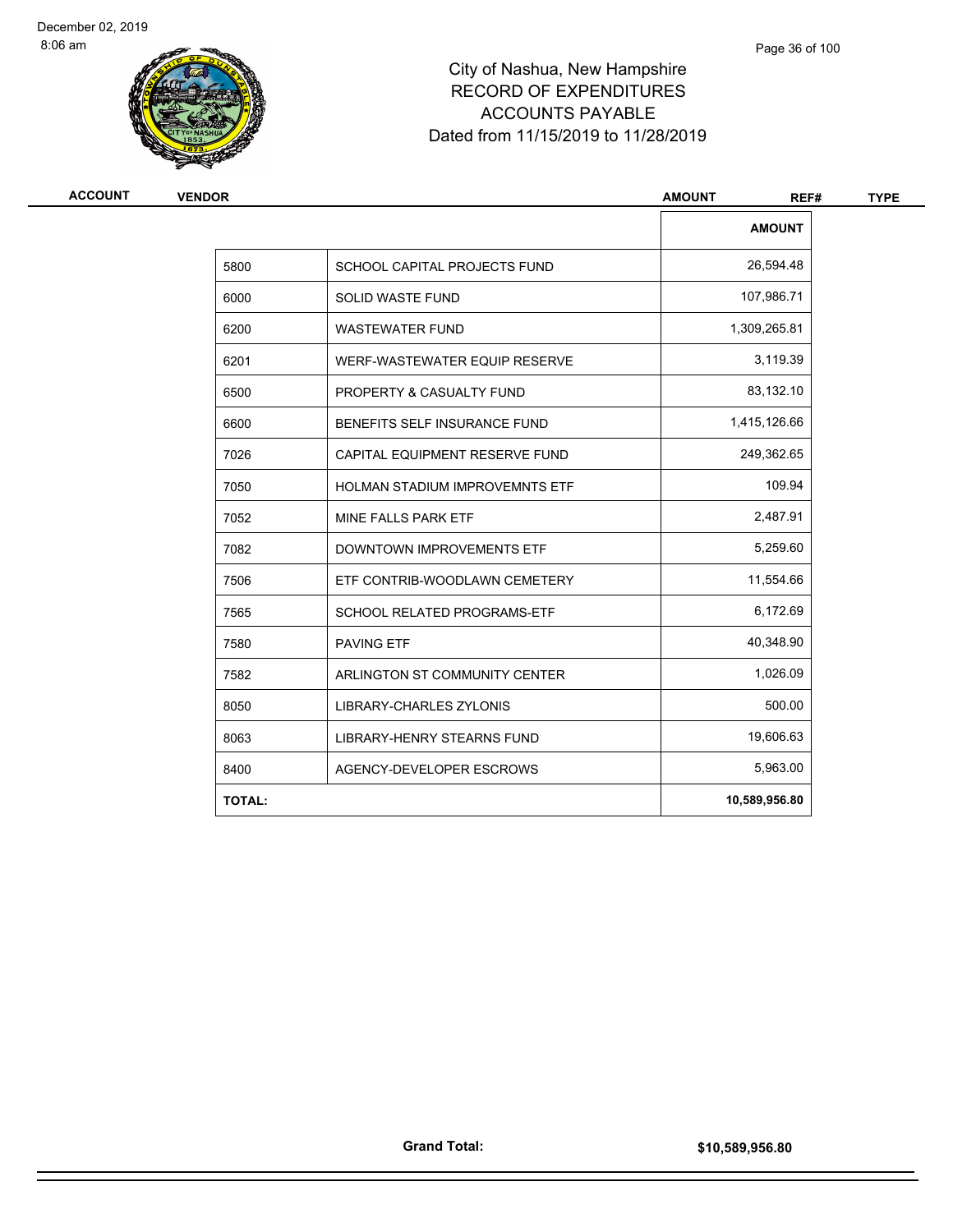

| <b>PAY DATE</b> |                                   | <b>ACCOUNT</b>                       | <b>DESCRIPTION</b>                       | <b>AMOUNT</b> |
|-----------------|-----------------------------------|--------------------------------------|------------------------------------------|---------------|
|                 | <b>FUND#: 1000 - GENERAL FUND</b> |                                      |                                          |               |
|                 |                                   |                                      |                                          |               |
| 101             | <b>MAYOR</b><br>11/21/19          | 51100                                | ADMINISTRATIVE ASSISTANT II              | 679.36        |
|                 | 11/27/19                          | 51100                                | ADMINISTRATIVE ASSISTANT II              | 679.35        |
|                 | 11/21/19                          | 51100                                | <b>CHIEF OF STAFF</b>                    | 1,686.60      |
|                 | 11/27/19                          | 51100                                | <b>CHIEF OF STAFF</b>                    | 1,686.60      |
|                 | 11/21/19                          | 51100                                | COMMUNICATIONS & SPECIAL PRJ COORDINATOR | 886.00        |
|                 | 11/27/19                          | 51100                                | COMMUNICATIONS & SPECIAL PRJ COORDINATOR | 886.00        |
|                 | 11/21/19                          | 51100                                | CONSTITUENT SERVICES COORDINATOR         | 851.95        |
|                 | 11/27/19                          | 51100                                | CONSTITUENT SERVICES COORDINATOR         | 851.95        |
|                 | 11/21/19                          | 51500                                | <b>MAYOR</b>                             | 2,290.80      |
|                 | 11/27/19                          | 51500                                | MAYOR                                    | 2,290.80      |
|                 | 11/27/19                          | 55118                                | TELEPHONE-CELLULAR                       | 100.00        |
|                 | TOTAL 101 - MAYOR                 |                                      |                                          | \$12,889.41   |
| 102             |                                   | <b>BOARD OF ALDERMEN</b>             |                                          |               |
|                 | 11/21/19                          | 51100                                | LEGISLATIVE AFFAIRS MANAGER              | 1,578.70      |
|                 | 11/27/19                          | 51100                                | LEGISLATIVE AFFAIRS MANAGER              | 1,578.70      |
|                 | 11/21/19                          | 51200                                | LEGISLATIVE TRANSCRIPTION SPEC           | 340.34        |
|                 | 11/27/19                          | 51200                                | LEGISLATIVE TRANSCRIPTION SPEC           | 260.78        |
|                 |                                   | <b>TOTAL 102 - BOARD OF ALDERMEN</b> |                                          | \$3,758.52    |
| 103             | <b>LEGAL</b>                      |                                      |                                          |               |
|                 | 11/21/19                          | 51100                                | <b>CORPORATION COUNSEL</b>               | 2,561.50      |
|                 | 11/27/19                          | 51100                                | <b>CORPORATION COUNSEL</b>               | 2,561.50      |
|                 | 11/21/19                          | 51100                                | DEPUTY CORPORATION COUNSEL               | 4,444.50      |
|                 | 11/27/19                          | 51100                                | DEPUTY CORPORATION COUNSEL               | 4,444.50      |
|                 | 11/21/19                          | 51100                                | <b>LEGAL ASSISTANT</b>                   | 2,065.25      |
|                 | 11/27/19                          | 51100                                | <b>LEGAL ASSISTANT</b>                   | 2,065.25      |
|                 | 11/21/19                          | 51300                                | <b>LEGAL ASSISTANT</b>                   | 254.37        |
|                 | 11/27/19                          | 51300                                | <b>LEGAL ASSISTANT</b>                   | 101.75        |
|                 | 11/27/19                          | 55118                                | TELEPHONE-CELLULAR                       | 100.00        |
|                 | <b>TOTAL 103 - LEGAL</b>          |                                      |                                          | \$18,598.62   |
| 106             |                                   | <b>ADMINISTRATIVE SERVICES</b>       |                                          |               |
|                 | 11/21/19                          | 51100                                | ADMINISTRATIVE ASSISTANT I               | 735.29        |
|                 | 11/27/19                          | 51100                                | ADMINISTRATIVE ASSISTANT I               | 735.30        |
|                 | 11/21/19                          | 51100                                | ADMINISTRATIVE SERVICES DIRECTOR         | 2,023.90      |
|                 | 11/27/19                          | 51100                                | ADMINISTRATIVE SERVICES DIRECTOR         | 2,023.90      |
|                 | 11/21/19                          | 51300                                | ADMINISTRATIVE ASSISTANT I               | 6.90          |
|                 | 11/27/19                          | 55118                                | TELEPHONE-CELLULAR                       | 50.00         |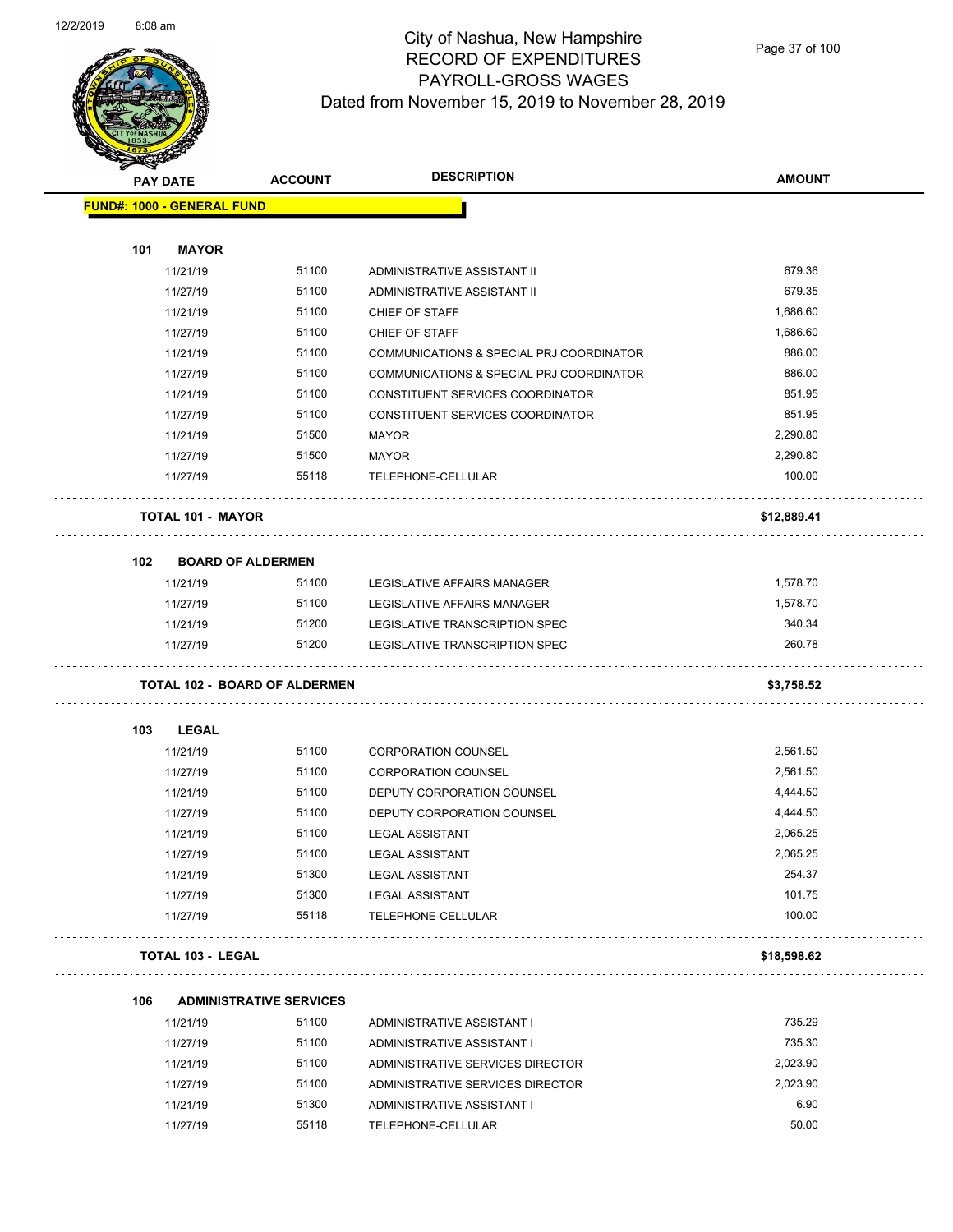

Page 38 of 100

| <b>PAY DATE</b>                   | <b>ACCOUNT</b>                                   | <b>DESCRIPTION</b>                     | <b>AMOUNT</b> |
|-----------------------------------|--------------------------------------------------|----------------------------------------|---------------|
| <b>FUND#: 1000 - GENERAL FUND</b> |                                                  |                                        |               |
|                                   | <b>TOTAL 106 - ADMINISTRATIVE SERVICES</b>       |                                        | \$5,575.29    |
|                                   |                                                  |                                        |               |
| 107<br><b>CITY CLERK</b>          |                                                  |                                        |               |
| 11/21/19                          | 51100                                            | <b>CITY CLERK</b>                      | 1,897.40      |
| 11/27/19                          | 51100                                            | <b>CITY CLERK</b>                      | 1,897.40      |
| 11/21/19                          | 51100                                            | <b>CLERK VITAL RECORDS II</b>          | 1,855.30      |
| 11/27/19                          | 51100                                            | <b>CLERK VITAL RECORDS II</b>          | 1,855.30      |
| 11/21/19                          | 51100                                            | DEPARTMENT COORDINATOR, CC             | 730.70        |
| 11/27/19                          | 51100                                            | DEPARTMENT COORDINATOR, CC             | 730.70        |
| 11/21/19                          | 51100                                            | DEPUTY CITY CLERK                      | 1,264.95      |
| 11/27/19                          | 51100                                            | <b>DEPUTY CITY CLERK</b>               | 1,264.95      |
| 11/21/19                          | 51300                                            | DEPARTMENT COORDINATOR, CC             | 13.70         |
| 11/21/19                          | 51400                                            | <b>CITY CLERK TEMP</b>                 | 180.00        |
| 11/27/19                          | 51400                                            | <b>CITY CLERK TEMP</b>                 | 560.00        |
| <b>TOTAL 107 - CITY CLERK</b>     |                                                  |                                        | \$12,250.40   |
| 110                               | <b>ARLINGTON ST COMMUNITY CENTER</b>             |                                        |               |
| 11/21/19                          | 51100                                            | ARLINGTON ST COMMUNITY CENTER DIRECTOR | 1,043.55      |
| 11/27/19                          | 51100                                            | ARLINGTON ST COMMUNITY CENTER DIRECTOR | 1,043.55      |
| 11/27/19                          | 55118                                            | TELEPHONE-CELLULAR                     | 50.00         |
|                                   | <b>TOTAL 110 - ARLINGTON ST COMMUNITY CENTER</b> |                                        | \$2,137.10    |
| 111                               | <b>HUMAN RESOURCES</b>                           |                                        |               |
| 11/21/19                          | 51100                                            | <b>HRIS &amp; PAYROLL ANALYST</b>      | 1,239.00      |
| 11/27/19                          | 51100                                            | HRIS & PAYROLL ANALYST                 | 1,239.00      |
| 11/21/19                          | 51100                                            | HUMAN RESOURCES DIRECTOR               | 1,907.35      |
| 11/27/19                          | 51100                                            | HUMAN RESOURCES DIRECTOR               | 1,907.35      |
| 11/21/19                          | 51100                                            | HUMAN RESOURCES MANAGER                | 1,313.50      |
| 11/27/19                          | 51100                                            | HUMAN RESOURCES MANAGER                | 1,313.50      |
| 11/21/19                          | 51100                                            |                                        | 2,349.95      |
| 11/27/19                          | 51100                                            | PAYROLL ANALYST                        | 2,349.96      |
|                                   | 51100                                            | PAYROLL ANALYST<br>PAYROLL MANAGER     | 1,651.40      |
| 11/21/19                          |                                                  |                                        |               |
| 11/27/19                          | 51100                                            | PAYROLL MANAGER                        | 1,651.40      |
| 11/21/19                          | 51200                                            | ADMINISTRATIVE ASSISTANT I             | 416.42        |
| 11/27/19                          | 51200                                            | ADMINISTRATIVE ASSISTANT I             | 420.54        |
| 11/27/19                          | 51300                                            | PAYROLL ANALYST                        | 22.04         |
| 11/27/19                          | 55118                                            | TELEPHONE-CELLULAR                     | 100.00        |
|                                   | <b>TOTAL 111 - HUMAN RESOURCES</b>               |                                        | \$17,881.41   |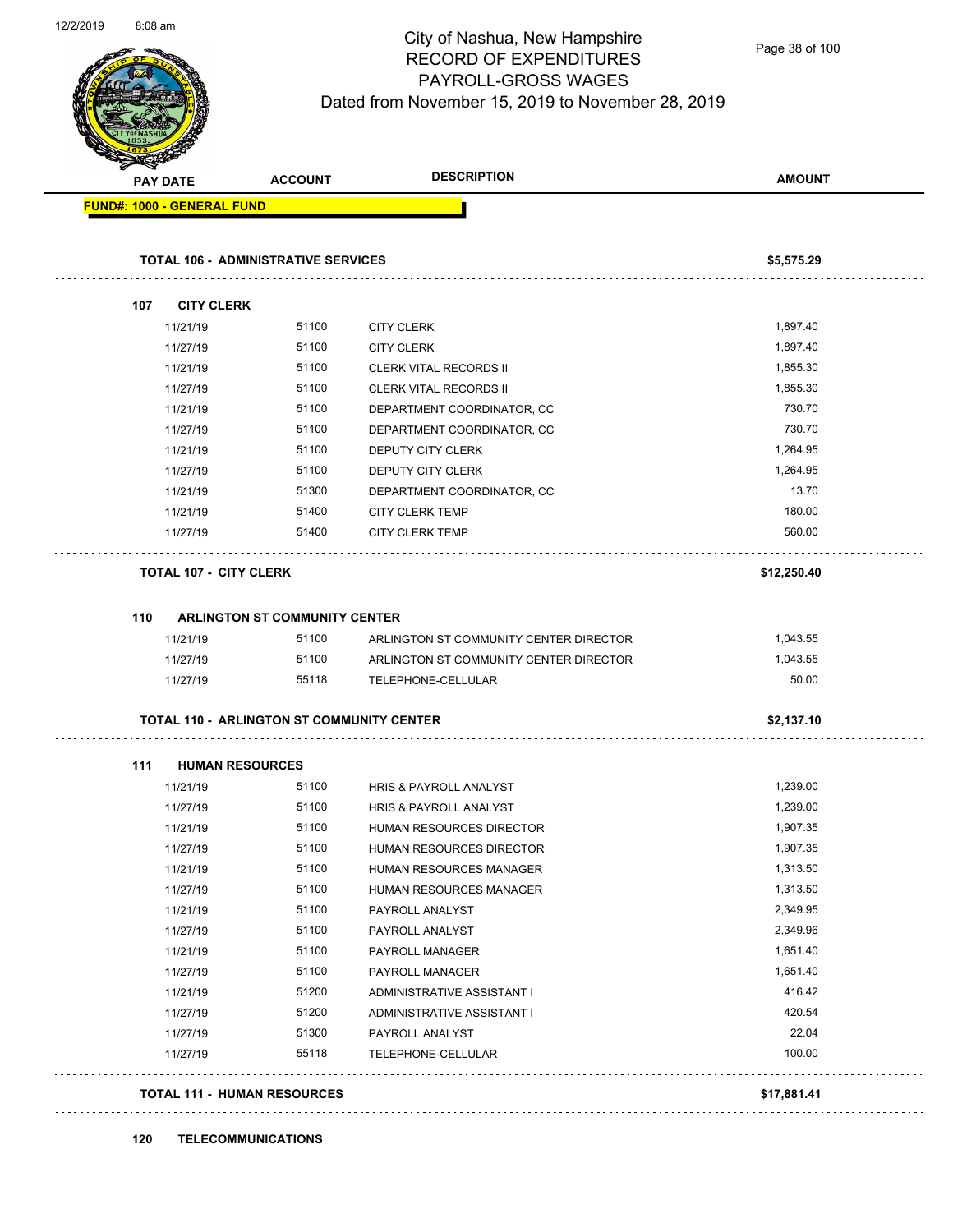| <b>PAY DATE</b>                   | <b>ACCOUNT</b>                            | <b>DESCRIPTION</b>                       | <b>AMOUNT</b> |
|-----------------------------------|-------------------------------------------|------------------------------------------|---------------|
| <b>FUND#: 1000 - GENERAL FUND</b> |                                           |                                          |               |
|                                   |                                           |                                          |               |
| 120                               | <b>TELECOMMUNICATIONS</b>                 |                                          |               |
| 11/27/19                          | 55109                                     | TELEPHONE-VOICE                          | 50.00         |
|                                   | <b>TOTAL 120 - TELECOMMUNICATIONS</b>     |                                          | \$50.00       |
| 122                               | <b>INFORMATION TECHNOLOGY</b>             |                                          |               |
| 11/21/19                          | 51100                                     | ADMIN ASSISTANT III                      | 824.11        |
| 11/27/19                          | 51100                                     | ADMIN ASSISTANT III                      | 824.10        |
| 11/21/19                          | 51100                                     | <b>ENTERPRISE SYS ADMINISTRATOR</b>      | 1,651.40      |
| 11/27/19                          | 51100                                     | ENTERPRISE SYS ADMINISTRATOR             | 1,651.38      |
| 11/21/19                          | 51100                                     | ERP SYSTEM ADMIN DBA                     | 1,973.35      |
| 11/27/19                          | 51100                                     | ERP SYSTEM ADMIN DBA                     | 1,973.35      |
| 11/21/19                          | 51100                                     | IT APPLICATIONS ANALYST                  | 1,445.40      |
| 11/27/19                          | 51100                                     | IT APPLICATIONS ANALYST                  | 1,445.40      |
| 11/21/19                          | 51100                                     | IT DIVISION DIRECTOR                     | 808.88        |
| 11/27/19                          | 51100                                     | IT DIVISION DIRECTOR                     | 808.88        |
| 11/21/19                          | 51100                                     | IT INFRASTRUCTURE ANALYST                | 1,334.10      |
| 11/27/19                          | 51100                                     | IT INFRASTRUCTURE ANALYST                | 1,334.10      |
| 11/21/19                          | 51100                                     | IT MANAGER, INFRASTRUCTURE               | 2,177.35      |
| 11/27/19                          | 51100                                     | IT MANAGER, INFRASTRUCTURE               | 2,177.36      |
| 11/21/19                          | 51100                                     | IT MANAGER, PROJECT/DEVELOPMENT SERVICES | 1,684.20      |
| 11/27/19                          | 51100                                     | IT MANAGER, PROJECT/DEVELOPMENT SERVICES | 1,684.20      |
| 11/21/19                          | 51100                                     | IT MANAGER, TECHNICAL SERVICES           | 1,620.45      |
| 11/27/19                          | 51100                                     | IT MANAGER, TECHNICAL SERVICES           | 1,620.45      |
| 11/21/19                          | 51100                                     | TECHNICAL SPEC II NET SUPPORT            | 1,273.15      |
| 11/27/19                          | 51100                                     | TECHNICAL SPEC II NET SUPPORT            | 1,273.15      |
| 11/21/19                          | 51100                                     | <b>TECHNICAL SPECIALIST I</b>            | 888.90        |
| 11/27/19                          | 51100                                     | <b>TECHNICAL SPECIALIST I</b>            | 888.90        |
| 11/21/19                          | 51100                                     | WEB ADMINISTRATOR/GRAPHIC DESINGER       | 983.40        |
| 11/27/19                          | 51100                                     | WEB ADMINISTRATOR/GRAPHIC DESINGER       | 983.40        |
| 11/27/19                          | 51300                                     | TECHNICAL SPEC II NET SUPPORT            | 23.87         |
| 11/27/19                          | 55118                                     | TELEPHONE-CELLULAR                       | 234.00        |
|                                   | <b>TOTAL 122 - INFORMATION TECHNOLOGY</b> |                                          | \$33,587.23   |
| 126                               | <b>FINANCIAL SERVICES</b>                 |                                          |               |
| 11/21/19                          | 51100                                     | <b>ACCOUNTANT</b>                        | 1,062.30      |
| 11/27/19                          | 51100                                     | <b>ACCOUNTANT</b>                        | 1,062.30      |
| 11/21/19                          | 51100                                     | ACCOUNTS PAYABLE COORDINATOR             | 2,362.36      |
| 11/27/19                          | 51100                                     | ACCOUNTS PAYABLE COORDINATOR             | 2,362.35      |
| 11/21/19                          | 51100                                     | ACCOUNTS PAYABLE SUPV                    | 1,158.36      |
| 11/27/19                          | 51100                                     | ACCOUNTS PAYABLE SUPV                    | 1,158.35      |
| 11/21/19                          | 51100                                     | <b>CFO COMPTROLLER</b>                   | 2,664.05      |
|                                   |                                           |                                          |               |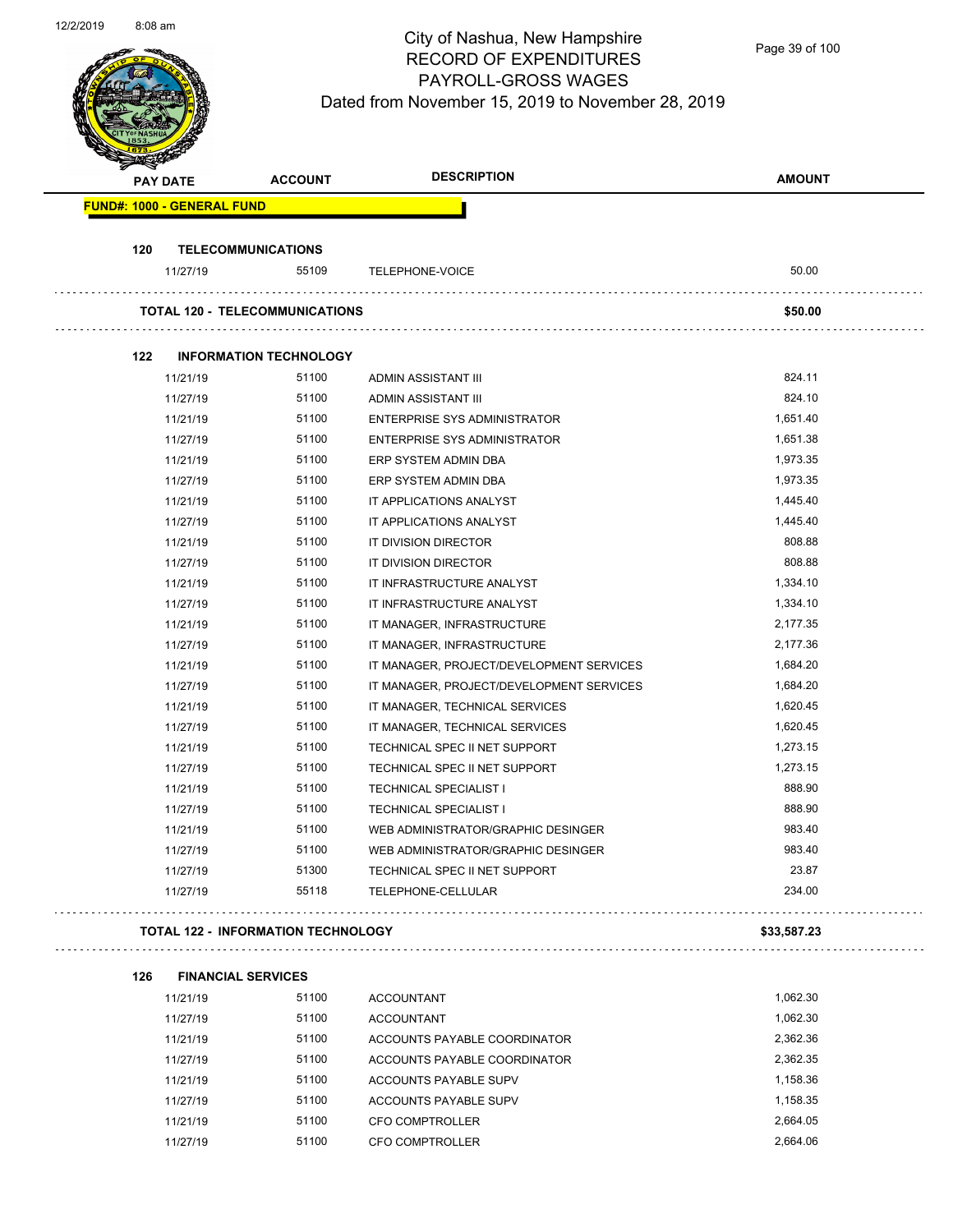

| <b>PAY DATE</b>                   | <b>ACCOUNT</b> | <b>DESCRIPTION</b>               | <b>AMOUNT</b> |
|-----------------------------------|----------------|----------------------------------|---------------|
| <b>FUND#: 1000 - GENERAL FUND</b> |                |                                  |               |
|                                   |                |                                  |               |
| 126<br><b>FINANCIAL SERVICES</b>  |                |                                  |               |
| 11/21/19                          | 51100          | DEP TREASURER TAX COLLECTOR      | 1,243.25      |
| 11/27/19                          | 51100          | DEP TREASURER TAX COLLECTOR      | 1,243.25      |
| 11/21/19                          | 51100          | FINANCE AND ADMIN MANAGER        | 888.05        |
| 11/27/19                          | 51100          | FINANCE AND ADMIN MANAGER        | 888.05        |
| 11/21/19                          | 51100          | <b>MVR CLERK I</b>               | 598.35        |
| 11/27/19                          | 51100          | <b>MVR CLERK I</b>               | 306.64        |
| 11/21/19                          | 51100          | MVR CLERK II                     | 2,517.05      |
| 11/27/19                          | 51100          | <b>MVR CLERK II</b>              | 2,517.05      |
| 11/21/19                          | 51100          | MVR CLERK III                    | 1,565.40      |
| 11/27/19                          | 51100          | MVR CLERK III                    | 1,565.40      |
| 11/21/19                          | 51100          | ORDINANCE VIOLATIONS COORDINATOR | 299.55        |
| 11/27/19                          | 51100          | ORDINANCE VIOLATIONS COORDINATOR | 299.55        |
| 11/21/19                          | 51100          | REVENUE ACCOUNTS SPEC            | 898.05        |
| 11/27/19                          | 51100          | REVENUE ACCOUNTS SPEC            | 898.05        |
| 11/21/19                          | 51100          | REVENUE COORDINATOR              | 1,103.65      |
| 11/27/19                          | 51100          | REVENUE COORDINATOR              | 1,103.65      |
| 11/21/19                          | 51100          | <b>SENIOR FINANCE MANAGER</b>    | 1,776.05      |
| 11/27/19                          | 51100          | <b>SENIOR FINANCE MANAGER</b>    | 1,776.05      |
| 11/21/19                          | 51100          | SENIOR FINANCIAL ANALYST         | 1,268.05      |
| 11/27/19                          | 51100          | SENIOR FINANCIAL ANALYST         | 1,268.05      |
| 11/21/19                          | 51100          | SR MGR ACCT FIN REPORTING        | 1,381.35      |
| 11/27/19                          | 51100          | SR MGR ACCT FIN REPORTING        | 1,381.35      |
| 11/21/19                          | 51100          | <b>SUPV VEHICLE REGISTRATION</b> | 1,282.70      |
| 11/27/19                          | 51100          | <b>SUPV VEHICLE REGISTRATION</b> | 1,282.70      |
| 11/21/19                          | 51100          | TREASURER TAX COLLECTOR          | 2,177.35      |
| 11/27/19                          | 51100          | TREASURER TAX COLLECTOR          | 2,177.35      |
| 11/21/19                          | 51200          | <b>ACCOUNTING TEMP</b>           | 165.00        |
| 11/27/19                          | 51200          | <b>ACCOUNTING TEMP</b>           | 292.50        |
| 11/21/19                          | 51200          | TRUST ACCOUNTANT PT              | 773.00        |
| 11/27/19                          | 51200          | <b>TRUST ACCOUNTANT PT</b>       | 773.00        |
| 11/27/19                          | 51300          | MVR CLERK II                     | 5.83          |
| 11/27/19                          | 51300          | <b>MVR CLERK III</b>             | 14.67         |
| 11/21/19                          | 51300          | ORDINANCE VIOLATIONS COORDINATOR | 11.23         |
| 11/27/19                          | 51300          | ORDINANCE VIOLATIONS COORDINATOR | 11.23         |
| 11/27/19                          | 55118          | TELEPHONE-CELLULAR               | 50.00         |
|                                   |                |                                  |               |

### **TOTAL 126 - FINANCIAL SERVICES \$50,296.58**

**129 CITY BUILDINGS**

| 11/21/19 | 51100 | <b>BUILDING MANAGER</b> | 1,305.25 |
|----------|-------|-------------------------|----------|
| 11/27/19 | 51100 | <b>BUILDING MANAGER</b> | 1.305.25 |
| 11/21/19 | 51100 | CUSTODIAN I             | 1.638.36 |
| 11/27/19 | 51100 | CUSTODIAN I             | 1.638.37 |
| 11/21/19 | 51100 | <b>ENERGY MANAGER</b>   | 1.403.30 |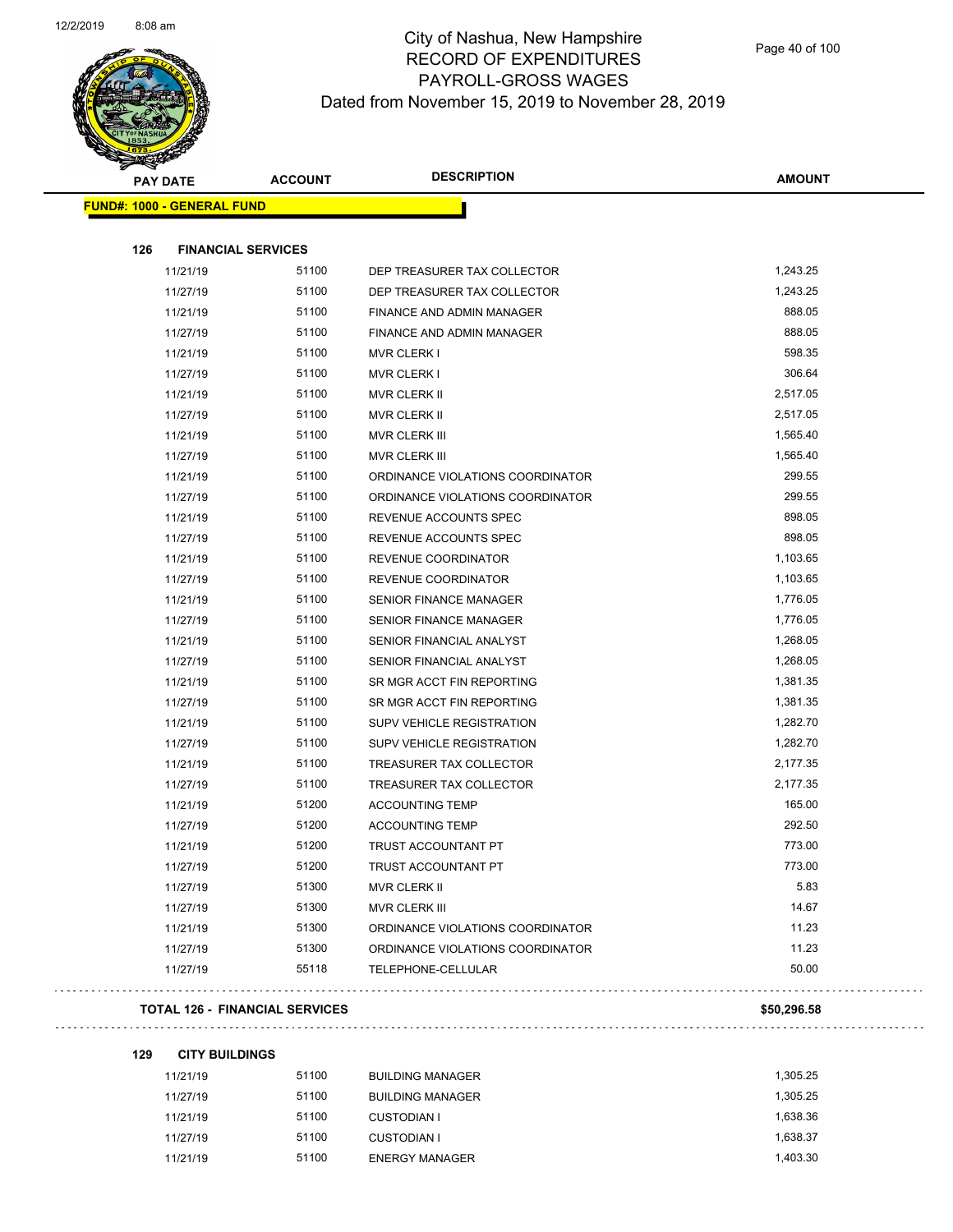

Page 41 of 100

| $\tilde{\phantom{a}}$ | <b>PAY DATE</b>                   | <b>ACCOUNT</b> | <b>DESCRIPTION</b>             | <b>AMOUNT</b> |
|-----------------------|-----------------------------------|----------------|--------------------------------|---------------|
|                       | <b>FUND#: 1000 - GENERAL FUND</b> |                |                                |               |
| 129                   | <b>CITY BUILDINGS</b>             |                |                                |               |
|                       | 11/27/19                          | 51100          | <b>ENERGY MANAGER</b>          | 1,403.30      |
|                       | 11/21/19                          | 51100          | MAINTENANCE SPEC               | 690.05        |
|                       | 11/27/19                          | 51100          | <b>MAINTENANCE SPEC</b>        | 690.05        |
|                       | 11/21/19                          | 51100          | <b>WASTEWATER ASSISTANT</b>    | 750.80        |
|                       | 11/27/19                          | 51100          | <b>WASTEWATER ASSISTANT</b>    | 750.80        |
|                       | 11/21/19                          | 51300          | <b>CUSTODIAN I</b>             | 125.01        |
|                       | 11/27/19                          | 55118          | TELEPHONE-CELLULAR             | 67.00         |
|                       | <b>TOTAL 129 - CITY BUILDINGS</b> |                |                                | \$11,767.54   |
| 130                   | <b>PURCHASING</b>                 |                |                                |               |
|                       | 11/21/19                          | 51100          | PURCHASING AGENT I             | 774.95        |
|                       | 11/27/19                          | 51100          | PURCHASING AGENT I             | 774.95        |
|                       | 11/21/19                          | 51100          | PURCHASING MANAGER             | 1,776.05      |
|                       | 11/27/19                          | 51100          | PURCHASING MANAGER             | 1,776.05      |
|                       | 11/21/19                          | 51200          | MESSENGER MAIL DISTRIBUTION CL | 326.80        |
|                       | 11/27/19                          | 51200          | MESSENGER MAIL DISTRIBUTION CL | 334.98        |
|                       | 11/21/19                          | 51300          | PURCHASING AGENT I             | 159.83        |
|                       | <b>TOTAL 130 - PURCHASING</b>     |                |                                | \$5,923.61    |
| 131                   | <b>HUNT BUILDING</b>              |                |                                |               |
|                       | 11/21/19                          | 51100          | HUNT MEMORIAL BLDG & ARTS ADM  | 394.20        |
|                       | 11/27/19                          | 51100          | HUNT MEMORIAL BLDG & ARTS ADM  | 394.19        |
|                       | <b>TOTAL 131 - HUNT BUILDING</b>  |                |                                | \$788.39      |
| 132                   | <b>ASSESSING</b>                  |                |                                |               |
|                       | 11/21/19                          | 51100          | ASSESSING ADMIN SPEC I CSR     | 670.15        |
|                       | 11/27/19                          | 51100          | ASSESSING ADMIN SPEC I CSR     | 670.16        |
|                       | 11/21/19                          | 51100          | ASSESSING ADMIN SPEC II CSR    | 730.70        |
|                       | 11/27/19                          | 51100          | ASSESSING ADMIN SPEC II CSR    | 730.70        |
|                       | 11/21/19                          | 51100          | ASSESSING ADMIN SPEC III CSR   | 1,020.05      |
|                       | 11/27/19                          | 51100          | ASSESSING ADMIN SPEC III CSR   | 1,020.05      |
|                       | 11/21/19                          | 51100          | ASSESSOR I                     | 813.44        |
|                       | 11/27/19                          | 51100          | ASSESSOR I                     | 813.45        |
|                       | 11/21/19                          | 51100          | ASSESSOR II                    | 1,171.15      |
|                       | 11/27/19                          | 51100          | ASSESSOR II                    | 1,171.15      |
|                       | 11/21/19                          | 51100          | ASSESSOR III                   | 2,518.80      |
|                       | 11/27/19                          | 51100          | ASSESSOR III                   | 2,518.80      |
|                       | 11/21/19                          | 51300          | ASSESSING ADMIN SPEC I CSR     | 37.71         |

11/27/19 51300 ASSESSING ADMIN SPEC I CSR 75.41 11/21/19 51300 ASSESSING ADMIN SPEC II CSR 54.80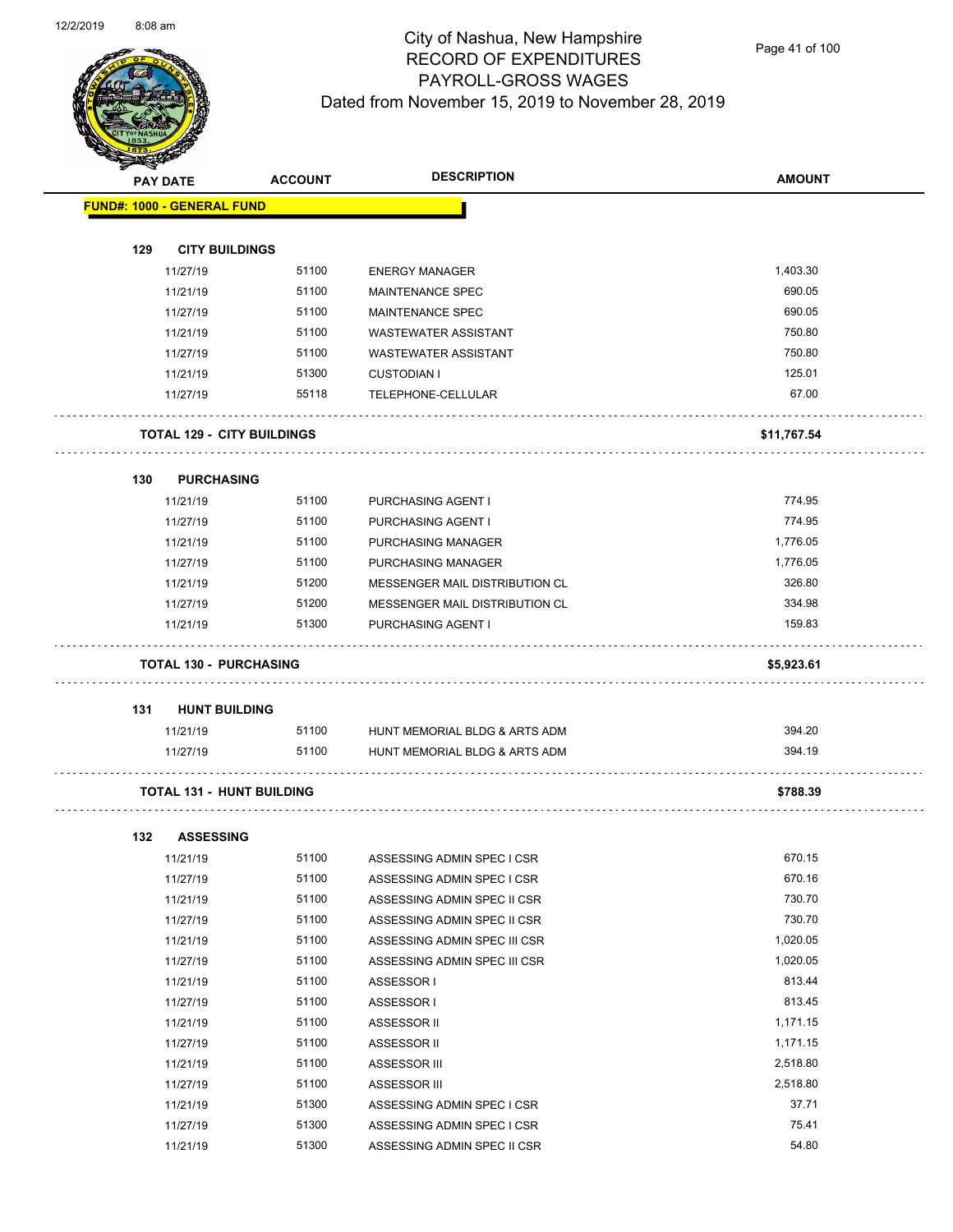

|     | <b>PAY DATE</b>                   | <b>ACCOUNT</b>                            | <b>DESCRIPTION</b>            | <b>AMOUNT</b> |
|-----|-----------------------------------|-------------------------------------------|-------------------------------|---------------|
|     | <b>FUND#: 1000 - GENERAL FUND</b> |                                           |                               |               |
| 132 | <b>ASSESSING</b>                  |                                           |                               |               |
|     | 11/27/19                          | 51300                                     | ASSESSING ADMIN SPEC II CSR   | 75.35         |
|     | 11/21/19                          | 51300                                     | ASSESSOR I                    | 7.62          |
|     | 11/27/19                          | 51512                                     | <b>CITY CLERK TEMP</b>        | 125.00        |
|     | 11/27/19                          | 51512                                     | ELECTED BOARD MEMBER          | 250.00        |
|     | 11/27/19                          | 51750                                     | DEPARTMENT COORDINATOR        | 12,149.32     |
|     | <b>TOTAL 132 - ASSESSING</b>      |                                           |                               | \$26,623.81   |
| 134 | <b>GIS</b>                        |                                           |                               |               |
|     | 11/21/19                          | 51100                                     | <b>GIS TECHNICIAN II</b>      | 899.78        |
|     | 11/27/19                          | 51100                                     | <b>GIS TECHNICIAN II</b>      | 899.78        |
|     | <b>TOTAL 134 - GIS</b>            |                                           |                               | \$1,799.56    |
| 140 |                                   | <b>PINEWOOD CEMETERY</b>                  |                               |               |
|     | 11/27/19                          | 51400                                     | SEASONAL                      | 1,300.00      |
|     | 11/27/19                          | 55314                                     | FIXED RATE MILEAGE ALLOWANCE  | 100.00        |
|     |                                   | <b>TOTAL 140 - PINEWOOD CEMETERY</b>      |                               | \$1,400.00    |
| 142 |                                   | <b>WOODLAWN CEMETERY</b>                  |                               |               |
|     | 11/21/19                          | 51100                                     | <b>GROUNDSKEEPER CEMETERY</b> | 1,480.01      |
|     | 11/27/19                          | 51100                                     | <b>GROUNDSKEEPER CEMETERY</b> | 1,480.00      |
|     | 11/21/19                          | 51100                                     | <b>SUBFOREMAN CEMETERY</b>    | 901.25        |
|     | 11/27/19                          | 51100                                     | SUBFOREMAN CEMETERY           | 901.26        |
|     | 11/21/19                          | 51100                                     | SUPERINTENDENT CEMETERY I     | 1,263.75      |
|     | 11/27/19                          | 51100                                     | SUPERINTENDENT CEMETERY I     | 1,263.75      |
|     | 11/21/19                          | 51300                                     | <b>GROUNDSKEEPER CEMETERY</b> | 215.07        |
|     | 11/21/19                          | 51400                                     | <b>SEASONAL</b>               | 1,189.50      |
|     |                                   | <b>TOTAL 142 - WOODLAWN CEMETERY</b>      |                               | \$8,694.59    |
| 144 |                                   | <b>EDGEWOOD &amp; SUBURBAN CEMETERIES</b> |                               |               |
|     | 11/21/19                          | 51100                                     | <b>GROUNDSKEEPER CEMETERY</b> | 1,269.71      |
|     | 11/27/19                          | 51100                                     | <b>GROUNDSKEEPER CEMETERY</b> | 1,286.25      |
|     | 11/21/19                          | 51100                                     | <b>SUBFOREMAN CEMETERY</b>    | 778.65        |
|     | 11/27/19                          | 51100                                     | <b>SUBFOREMAN CEMETERY</b>    | 778.66        |
|     | 11/21/19                          | 51100                                     | SUPERINTENDENT CEMETERY II    | 1,282.70      |
|     | 11/27/19                          | 51100                                     | SUPERINTENDENT CEMETERY II    | 1,282.70      |
|     | 11/21/19                          | 51400                                     | SEASONAL                      | 520.00        |
|     |                                   |                                           |                               |               |
|     | 11/27/19                          | 51400                                     | SEASONAL                      | 728.00        |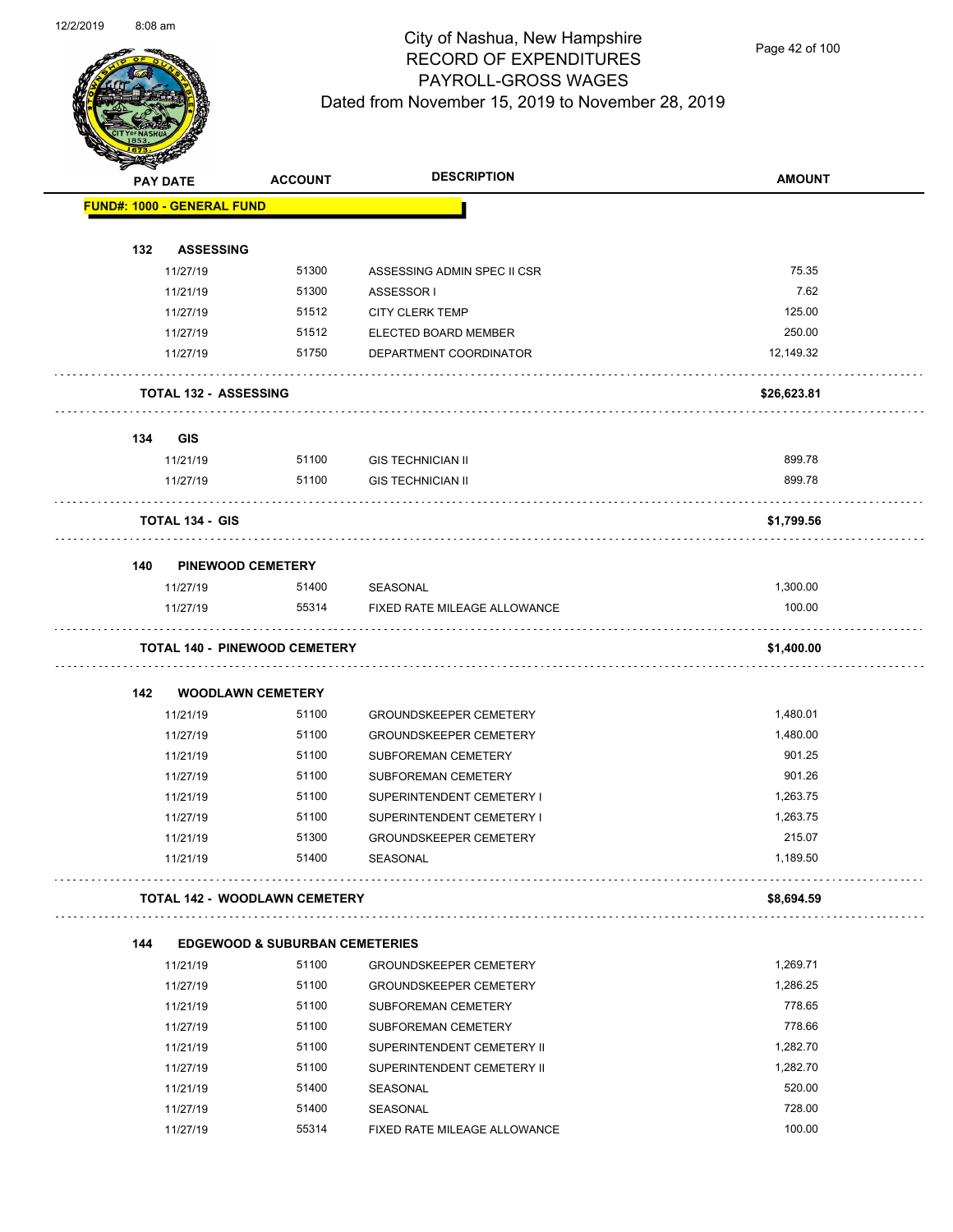$\bar{\omega}$  .

 $\sim$   $\sim$ 

## City of Nashua, New Hampshire RECORD OF EXPENDITURES PAYROLL-GROSS WAGES Dated from November 15, 2019 to November 28, 2019

Page 43 of 100

|     | <b>PAY DATE</b>                   | <b>ACCOUNT</b> | <b>DESCRIPTION</b>                                    | <b>AMOUNT</b> |
|-----|-----------------------------------|----------------|-------------------------------------------------------|---------------|
|     | <b>FUND#: 1000 - GENERAL FUND</b> |                |                                                       |               |
|     |                                   |                |                                                       |               |
|     |                                   |                | <b>TOTAL 144 - EDGEWOOD &amp; SUBURBAN CEMETERIES</b> | \$8,026.67    |
| 150 | <b>POLICE</b>                     |                |                                                       |               |
|     | 11/21/19                          | 51100          | <b>1ST YEAR OFFICERS</b>                              | 2,104.80      |
|     | 11/27/19                          | 51100          | <b>1ST YEAR OFFICERS</b>                              | 2,104.80      |
|     | 11/21/19                          | 51100          | 1ST YR OFFICERS CERTIFIED SPEC                        | 2,199.80      |
|     | 11/27/19                          | 51100          | 1ST YR OFFICERS CERTIFIED SPEC                        | 2,199.79      |
|     | 11/21/19                          | 51100          | 1st YR SPECIAL OFFICER CERTIFIED II                   | 2,860.00      |
|     | 11/27/19                          | 51100          | 1st YR SPECIAL OFFICER CERTIFIED II                   | 2,860.00      |
|     | 11/21/19                          | 51100          | <b>ACCOUNT CLERK III</b>                              | 2,333.76      |
|     | 11/27/19                          | 51100          | <b>ACCOUNT CLERK III</b>                              | 2,333.76      |
|     | 11/21/19                          | 51100          | ADMIN ASSISTANT I DETECTIVES                          | 2,889.65      |
|     | 11/27/19                          | 51100          | ADMIN ASSISTANT I DETECTIVES                          | 2,889.65      |
|     | 11/21/19                          | 51100          | ADMIN ASSISTANT I LEGAL                               | 774.05        |
|     | 11/27/19                          | 51100          | ADMIN ASSISTANT I LEGAL                               | 774.06        |
|     | 11/21/19                          | 51100          | ADMIN ASSISTANT II LEGAL                              | 784.25        |
|     | 11/27/19                          | 51100          | ADMIN ASSISTANT II LEGAL                              | 784.25        |
|     | 11/21/19                          | 51100          | ADMIN ASSISTANT III PROF STANDARDS                    | 983.25        |
|     | 11/27/19                          | 51100          | ADMIN ASSISTANT III PROF STANDARDS                    | 983.25        |
|     | 11/21/19                          | 51100          | ADMIN ASSISTANT III SERVICES                          | 810.55        |
|     | 11/27/19                          | 51100          | ADMIN ASSISTANT III SERVICES                          | 810.56        |
|     | 11/21/19                          | 51100          | ADMIN ASSISTANT IV UNIFORM FIELD OPS                  | 853.00        |
|     | 11/27/19                          | 51100          | ADMIN ASSISTANT IV UNIFORM FIELD OPS                  | 853.00        |
|     | 11/21/19                          | 51100          | ADMIN SUPERVISOR DETECTIVES                           | 943.95        |
|     | 11/27/19                          | 51100          | ADMIN SUPERVISOR DETECTIVES                           | 943.95        |
|     | 11/21/19                          | 51100          | ADMINISTRATIVE PROJECT SPEC                           | 1,315.60      |
|     | 11/27/19                          | 51100          | ADMINISTRATIVE PROJECT SPEC                           | 1,315.60      |
|     | 11/21/19                          | 51100          | ANIMAL CONTROL OFFICER                                | 1.028.90      |
|     | 11/27/19                          | 51100          | ANIMAL CONTROL OFFICER                                | 1,028.90      |
|     | 11/21/19                          | 51100          | ASSISTANT RECORDS MANAGER                             | 1,028.25      |
|     | 11/27/19                          | 51100          | ASSISTANT RECORDS MANAGER                             | 1,028.25      |
|     | 11/21/19                          | 51100          | AUTO MECHANIC 1ST CLASS                               | 1,755.20      |
|     | 11/27/19                          | 51100          | AUTO MECHANIC 1ST CLASS                               | 1,755.20      |
|     | 11/21/19                          | 51100          | <b>BUILDING MAINTENANCE SUPV</b>                      | 1,028.25      |
|     | 11/27/19                          | 51100          | <b>BUILDING MAINTENANCE SUPV</b>                      | 1,028.25      |
|     | 11/21/19                          | 51100          | CAPTAIN                                               | 16,638.29     |
|     | 11/27/19                          | 51100          | CAPTAIN                                               | 16,638.29     |
|     | 11/21/19                          | 51100          | CHIEF OF POLICE                                       | 2,928.65      |
|     | 11/27/19                          | 51100          | CHIEF OF POLICE                                       | 2,928.65      |
|     | 11/21/19                          | 51100          | COMM TECH ALL DESIGNATIONS                            | 6,755.51      |
|     | 11/27/19                          | 51100          | COMM TECH ALL DESIGNATIONS                            | 6,755.52      |
|     | 11/21/19                          | 51100          | COMMUNITY POLICE COORD CEMD                           | 1,354.20      |
|     | 11/27/19                          | 51100          | COMMUNITY POLICE COORD CEMD                           | 1,354.20      |
|     | 11/21/19                          | 51100          |                                                       |               |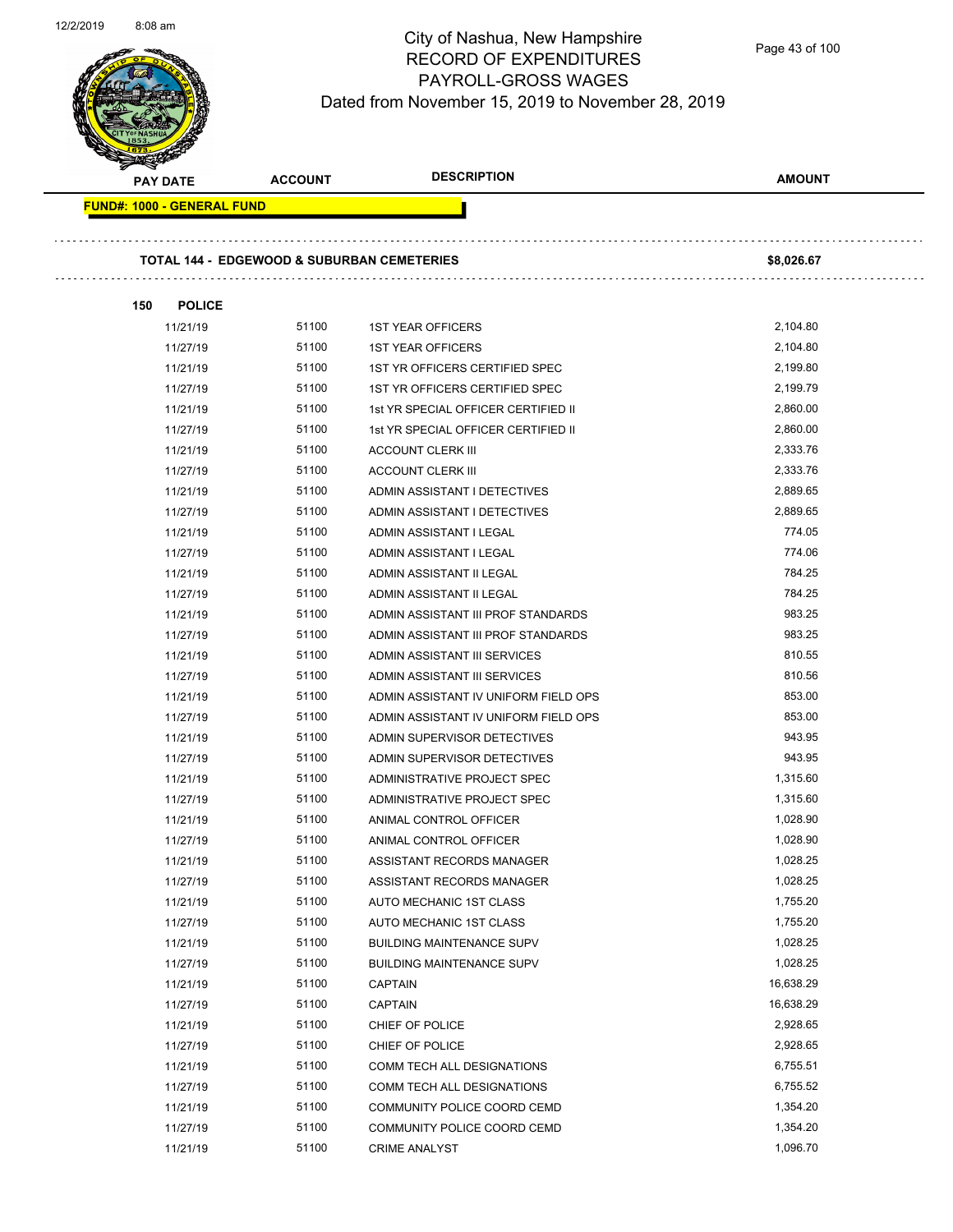

Page 44 of 100

| <b>PAY DATE</b> |                                   | <b>DESCRIPTION</b><br><b>ACCOUNT</b> |                                         | <b>AMOUNT</b> |
|-----------------|-----------------------------------|--------------------------------------|-----------------------------------------|---------------|
|                 | <b>FUND#: 1000 - GENERAL FUND</b> |                                      |                                         |               |
|                 |                                   |                                      |                                         |               |
| 150             | <b>POLICE</b>                     |                                      |                                         |               |
|                 | 11/27/19                          | 51100                                | <b>CRIME ANALYST</b>                    | 1,096.70      |
|                 | 11/21/19                          | 51100                                | <b>CUSTODIAN III</b>                    | 2,384.55      |
|                 | 11/27/19                          | 51100                                | <b>CUSTODIAN III</b>                    | 2,384.54      |
|                 | 11/21/19                          | 51100                                | DEPUTY CHIEF OF POLICE                  | 5,307.80      |
|                 | 11/27/19                          | 51100                                | DEPUTY CHIEF OF POLICE                  | 5,307.80      |
|                 | 11/21/19                          | 51100                                | <b>DETENTION SPEC</b>                   | 2,719.30      |
|                 | 11/27/19                          | 51100                                | DETENTION SPEC                          | 2,719.30      |
|                 | 11/21/19                          | 51100                                | DISPATCHERS ALL DESIGNATIONS            | 2,347.12      |
|                 | 11/27/19                          | 51100                                | DISPATCHERS ALL DESIGNATIONS            | 2,347.11      |
|                 | 11/21/19                          | 51100                                | FLEET MAINTENANCE ASST SUPV             | 963.20        |
|                 | 11/27/19                          | 51100                                | FLEET MAINTENANCE ASST SUPV             | 963.20        |
|                 | 11/21/19                          | 51100                                | IT MANAGER/SOFTWARE SPECIALIST          | 1,728.00      |
|                 | 11/27/19                          | 51100                                | IT MANAGER/SOFTWARE SPECIALIST          | 1,728.00      |
|                 | 11/21/19                          | 51100                                | IT PROGRAMS ADMIN & INSTRUCTOR          | 1,081.50      |
|                 | 11/27/19                          | 51100                                | IT PROGRAMS ADMIN & INSTRUCTOR          | 1,081.50      |
|                 | 11/21/19                          | 51100                                | <b>LIEUTENANT</b>                       | 17,696.10     |
|                 | 11/27/19                          | 51100                                | <b>LIEUTENANT</b>                       | 17,696.10     |
|                 | 11/21/19                          | 51100                                | NPD BUSINESS COORDINATOR                | 1,080.60      |
|                 | 11/27/19                          | 51100                                | NPD BUSINESS COORDINATOR                | 1,080.60      |
|                 | 11/21/19                          | 51100                                | <b>NPD BUSINESS MANAGER</b>             | 1,802.00      |
|                 | 11/27/19                          | 51100                                | <b>NPD BUSINESS MANAGER</b>             | 1,802.00      |
|                 | 11/21/19                          | 51100                                | NPD NETWORK ADMINISTRATOR               | 1,377.50      |
|                 | 11/27/19                          | 51100                                | NPD NETWORK ADMINISTRATOR               | 1,377.50      |
|                 | 11/21/19                          | 51100                                | PARALEGAL                               | 871.10        |
|                 | 11/27/19                          | 51100                                | PARALEGAL                               | 871.10        |
|                 | 11/21/19                          | 51100                                | PATROLMAN ALL RANKS                     | 172,165.81    |
|                 | 11/27/19                          | 51100                                | PATROLMAN ALL RANKS                     | 170,501.25    |
|                 | 11/21/19                          | 51100                                | POLICE ATTORNEY                         | 2,942.33      |
|                 | 11/27/19                          | 51100                                | POLICE ATTORNEY                         | 2,942.33      |
|                 | 11/21/19                          | 51100                                | <b>RECORDS &amp; COMMUNICATIONS MGR</b> | 1,589.40      |
|                 | 11/27/19                          | 51100                                | <b>RECORDS &amp; COMMUNICATIONS MGR</b> | 1,589.40      |
|                 | 11/21/19                          | 51100                                | <b>RECORDS TECHNICIAN I</b>             | 2,206.74      |
|                 | 11/27/19                          | 51100                                | RECORDS TECHNICIAN I                    | 1,973.98      |
|                 | 11/21/19                          | 51100                                | RECORDS TECHNICIAN II                   | 909.90        |
|                 | 11/27/19                          | 51100                                | RECORDS TECHNICIAN II                   | 909.90        |
|                 | 11/21/19                          | 51100                                | SERGEANT                                | 43,261.21     |
|                 | 11/27/19                          | 51100                                | SERGEANT                                | 43,261.20     |
|                 | 11/21/19                          | 51100                                | SHIFT LEADER                            | 2,185.00      |
|                 | 11/27/19                          | 51100                                | SHIFT LEADER                            | 2,271.64      |
|                 | 11/21/19                          | 51100                                | <b>SUPV POLICE FLEET</b>                | 1,306.35      |
|                 | 11/27/19                          | 51100                                | SUPV POLICE FLEET                       | 1,306.35      |
|                 | 11/21/19                          | 51200                                | <b>ACCREDITATION MANAGER</b>            | 1,151.84      |
|                 | 11/27/19                          | 51200                                | <b>ACCREDITATION MANAGER</b>            | 1,151.84      |
|                 | 11/21/19                          | 51200                                | SENIOR RELATIONS SPECIALIST             | 739.92        |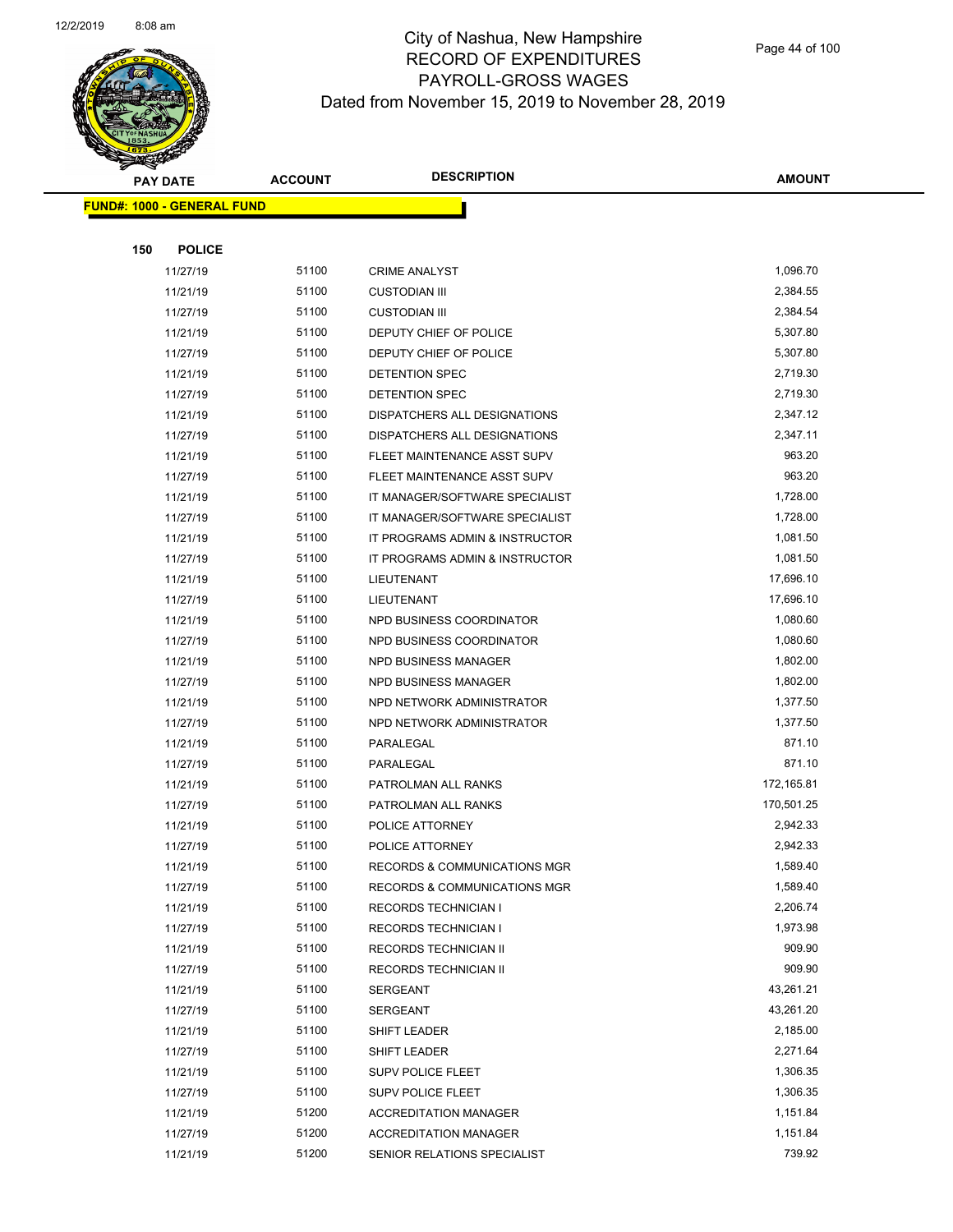

|     | <b>PAY DATE</b>                   | <b>ACCOUNT</b> | <b>DESCRIPTION</b>                  | <b>AMOUNT</b> |
|-----|-----------------------------------|----------------|-------------------------------------|---------------|
|     | <b>FUND#: 1000 - GENERAL FUND</b> |                |                                     |               |
|     |                                   |                |                                     |               |
| 150 | <b>POLICE</b>                     |                |                                     |               |
|     | 11/27/19                          | 51200          | SENIOR RELATIONS SPECIALIST         | 739.92        |
|     | 11/21/19                          | 51300          | <b>1ST YEAR OFFICERS</b>            | 118.40        |
|     | 11/21/19                          | 51300          | 1ST YR OFFICERS CERTIFIED SPEC      | 123.74        |
|     | 11/21/19                          | 51300          | 1st YR SPECIAL OFFICER CERTIFIED II | 321.76        |
|     | 11/21/19                          | 51300          | <b>ACCOUNT CLERK III</b>            | 210.41        |
|     | 11/27/19                          | 51300          | <b>ACCOUNT CLERK III</b>            | 243.91        |
|     | 11/21/19                          | 51300          | ADMIN ASSISTANT I DETECTIVES        | 328.24        |
|     | 11/27/19                          | 51300          | ADMIN ASSISTANT I DETECTIVES        | 223.35        |
|     | 11/21/19                          | 51300          | ADMIN ASSISTANT II LEGAL            | 118.50        |
|     | 11/27/19                          | 51300          | ADMIN ASSISTANT II LEGAL            | (59.25)       |
|     | 11/21/19                          | 51300          | ADMIN ASSISTANT III PROF STANDARDS  | 451.12        |
|     | 11/27/19                          | 51300          | ADMIN ASSISTANT III PROF STANDARDS  | 150.37        |
|     | 11/21/19                          | 51300          | ADMIN ASSISTANT III SERVICES        | 61.51         |
|     | 11/21/19                          | 51300          | <b>CUSTODIAN III</b>                | 147.04        |
|     | 11/27/19                          | 51300          | <b>CUSTODIAN III</b>                | 306.51        |
|     | 11/21/19                          | 51300          | LIEUTENANT                          | (31.97)       |
|     | 11/21/19                          | 51300          | PATROLMAN ALL RANKS                 | 5,582.10      |
|     | 11/27/19                          | 51300          | PATROLMAN ALL RANKS                 | 1,736.66      |
|     | 11/27/19                          | 51300          | <b>RECORDS TECHNICIAN I</b>         | 13.11         |
|     | 11/21/19                          | 51300          | <b>RECORDS TECHNICIAN II</b>        | 138.51        |
|     | 11/27/19                          | 51300          | RECORDS TECHNICIAN II               | 138.51        |
|     | 11/21/19                          | 51300          | <b>SERGEANT</b>                     | 1,137.48      |
|     | 11/27/19                          | 51300          | <b>SERGEANT</b>                     | 238.88        |
|     | 11/21/19                          | 51309          | LIEUTENANT                          | 977.72        |
|     | 11/21/19                          | 51309          | PATROLMAN ALL RANKS                 | 2,881.94      |
|     | 11/27/19                          | 51309          | PATROLMAN ALL RANKS                 | 438.20        |
|     | 11/27/19                          | 51315          | 1ST YR OFFICERS CERTIFIED SPEC      | 123.74        |
|     | 11/21/19                          | 51315          | PATROLMAN ALL RANKS                 | 677.96        |
|     | 11/27/19                          | 51315          | PATROLMAN ALL RANKS                 | 2,295.35      |
|     | 11/21/19                          | 51315          | SERGEANT                            | 208.08        |
|     | 11/27/19                          | 51315          | <b>SERGEANT</b>                     | 208.08        |
|     | 11/21/19                          | 51322          | <b>1ST YEAR OFFICERS</b>            | 315.73        |
|     | 11/27/19                          | 51322          | <b>1ST YEAR OFFICERS</b>            | 39.47         |
|     | 11/21/19                          | 51322          | 1ST YR OFFICERS CERTIFIED SPEC      | 103.12        |
|     | 11/27/19                          | 51322          | 1st YR SPECIAL OFFICER CERTIFIED II | 187.70        |
|     | 11/21/19                          | 51322          | PATROLMAN ALL RANKS                 | 4,960.08      |
|     | 11/27/19                          | 51322          | PATROLMAN ALL RANKS                 | 7,016.29      |
|     | 11/21/19                          | 51322          | <b>SERGEANT</b>                     | 378.50        |
|     | 11/27/19                          | 51322          | <b>SERGEANT</b>                     | 276.29        |
|     | 11/21/19                          | 51330          | 1st YR SPECIAL OFFICER CERTIFIED II | 214.50        |
|     | 11/21/19                          | 51330          | COMM TECH ALL DESIGNATIONS          | 583.71        |
|     | 11/27/19                          | 51330          | COMM TECH ALL DESIGNATIONS          | 1,062.79      |
|     | 11/21/19                          | 51330          | DETENTION SPEC                      | 279.19        |
|     | 11/27/19                          | 51330          | DETENTION SPEC                      | 618.14        |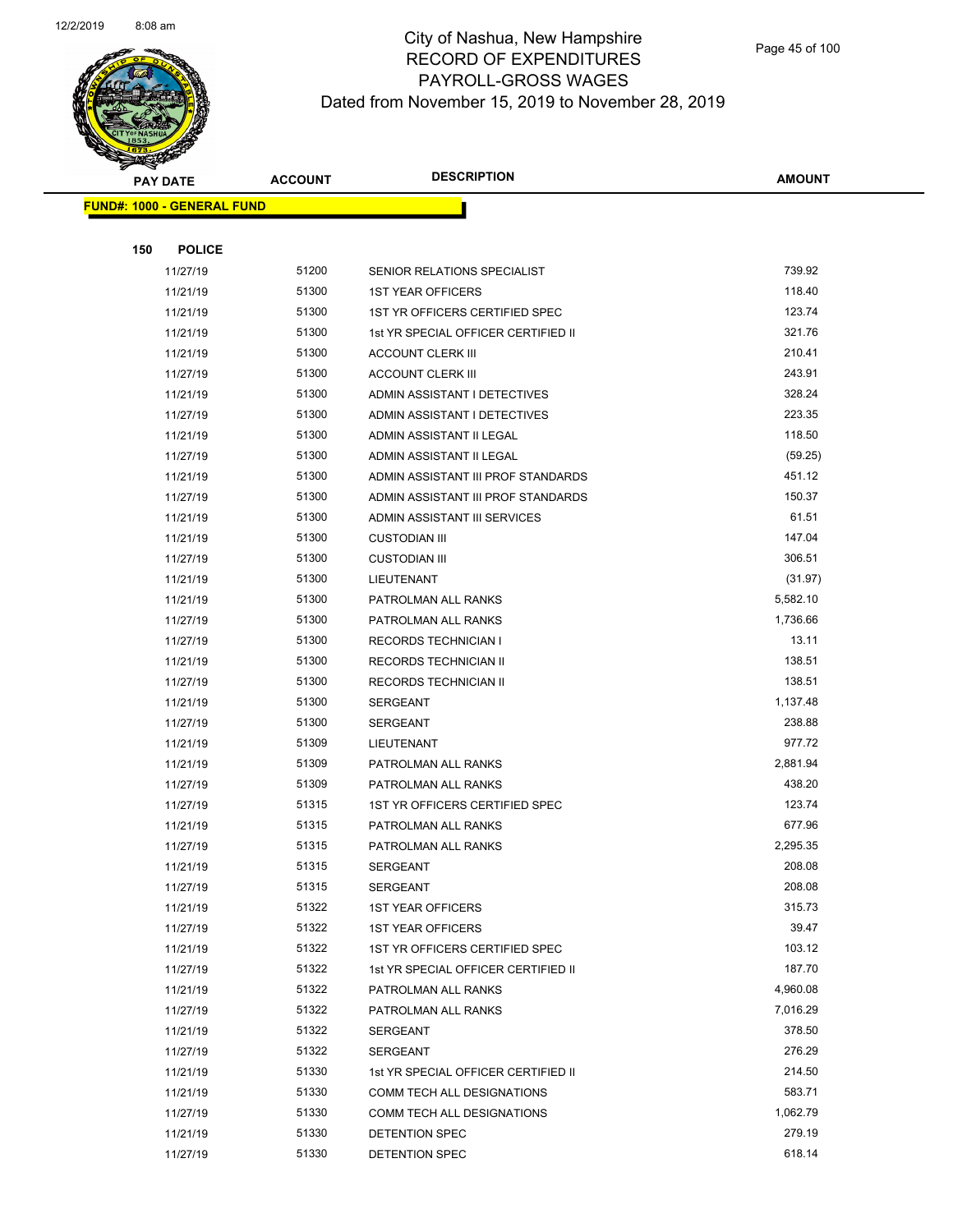

| <b>PAY DATE</b>                   | <b>ACCOUNT</b> | <b>DESCRIPTION</b>                  | <b>AMOUNT</b> |
|-----------------------------------|----------------|-------------------------------------|---------------|
| <b>FUND#: 1000 - GENERAL FUND</b> |                |                                     |               |
|                                   |                |                                     |               |
| 150<br><b>POLICE</b>              |                |                                     |               |
| 11/21/19                          | 51330          | DISPATCHERS ALL DESIGNATIONS        | 985.20        |
| 11/27/19                          | 51330          | DISPATCHERS ALL DESIGNATIONS        | 492.60        |
| 11/27/19                          | 51330          | LIEUTENANT                          | 3,001.07      |
| 11/21/19                          | 51330          | PATROLMAN ALL RANKS                 | 24,001.95     |
| 11/27/19                          | 51330          | PATROLMAN ALL RANKS                 | 22,933.29     |
| 11/21/19                          | 51330          | <b>SERGEANT</b>                     | 4,372.30      |
| 11/27/19                          | 51330          | SERGEANT                            | 3,831.81      |
| 11/21/19                          | 51330          | SHIFT LEADER                        | 1,497.29      |
| 11/27/19                          | 51330          | <b>SHIFT LEADER</b>                 | 1,674.88      |
| 11/21/19                          | 51412          | PER DIEM                            | 399.48        |
| 11/27/19                          | 51412          | PER DIEM                            | 399.48        |
| 11/27/19                          | 51600          | PATROLMAN ALL RANKS                 | 1,100.00      |
| 11/27/19                          | 51600          | SHIFT LEADER                        | 1,000.00      |
| 11/21/19                          | 51628          | <b>1ST YEAR OFFICERS</b>            | 420.96        |
| 11/21/19                          | 51628          | 1ST YR OFFICERS CERTIFIED SPEC      | 439.96        |
| 11/21/19                          | 51628          | 1st YR SPECIAL OFFICER CERTIFIED II | 572.00        |
| 11/21/19                          | 51628          | ANIMAL CONTROL OFFICER              | 205.78        |
| 11/21/19                          | 51628          | <b>CAPTAIN</b>                      | 3,327.66      |
| 11/21/19                          | 51628          | CHIEF OF POLICE                     | 585.73        |
| 11/21/19                          | 51628          | COMM TECH ALL DESIGNATIONS          | 1,351.10      |
| 11/21/19                          | 51628          | DEPUTY CHIEF OF POLICE              | 1,061.56      |
| 11/21/19                          | 51628          | DETENTION SPEC                      | 543.86        |
| 11/21/19                          | 51628          | DISPATCHERS ALL DESIGNATIONS        | 469.42        |
| 11/21/19                          | 51628          | LIEUTENANT                          | 3,539.22      |
| 11/21/19                          | 51628          | PATROLMAN ALL RANKS                 | 34,507.93     |
| 11/27/19                          | 51628          | <b>RECORDS TECHNICIAN I</b>         | 124.21        |
| 11/21/19                          | 51628          | SERGEANT                            | 8,652.24      |
| 11/21/19                          | 51628          | SHIFT LEADER                        | 437.00        |
| 11/21/19                          | 51700          | ASSISTANT RECORDS MANAGER           | 154.24        |
| 11/27/19                          | 51700          | ASSISTANT RECORDS MANAGER           | 154.24        |
| 11/21/19                          | 51700          | IT PROGRAMS ADMIN & INSTRUCTOR      | 162.24        |
| 11/27/19                          | 51700          | IT PROGRAMS ADMIN & INSTRUCTOR      | 162.23        |
| 11/21/19                          | 51700          | NPD BUSINESS COORDINATOR            | 162.09        |
| 11/27/19                          | 51700          | NPD BUSINESS COORDINATOR            | 141.83        |
| 11/27/19                          | 51750          | PATROLMAN ALL RANKS                 | 4,097.36      |
| 11/27/19                          | 55118          | TELEPHONE-CELLULAR                  | 150.00        |
| 11/21/19                          | 61107          | <b>CLOTHING &amp; UNIFORMS</b>      | 382.92        |
| 11/27/19                          | 61107          | <b>CLOTHING &amp; UNIFORMS</b>      | 2,187.45      |
| <b>TOTAL 150 - POLICE</b>         |                |                                     | \$803,985.12  |

| 11/21/19 | 51100 | ADMINISTRATIVE ASSISTANT II | 2.378.65 |
|----------|-------|-----------------------------|----------|
| 11/27/19 | 51100 | ADMINISTRATIVE ASSISTANT II | 2.378.65 |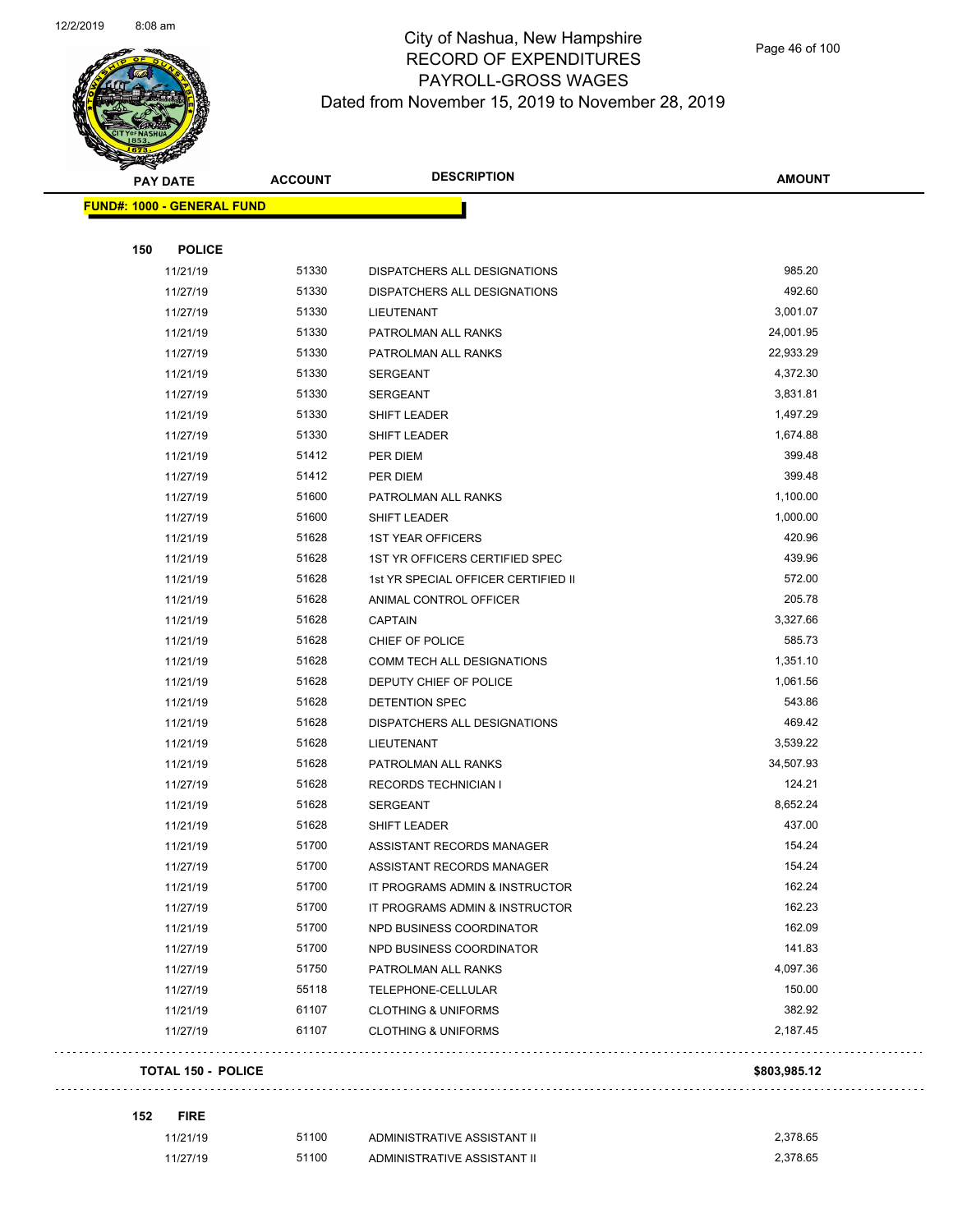

| <b>PAY DATE</b> |                                   | <b>ACCOUNT</b> | <b>DESCRIPTION</b>              | <b>AMOUNT</b> |  |
|-----------------|-----------------------------------|----------------|---------------------------------|---------------|--|
|                 | <b>FUND#: 1000 - GENERAL FUND</b> |                |                                 |               |  |
|                 |                                   |                |                                 |               |  |
| 152             | <b>FIRE</b>                       |                |                                 |               |  |
|                 | 11/21/19                          | 51100          | <b>ASST FIRE CHIEF</b>          | 2,525.92      |  |
|                 | 11/27/19                          | 51100          | <b>ASST FIRE CHIEF</b>          | 2,525.92      |  |
|                 | 11/21/19                          | 51100          | ASST SUPERINTENDENT FIRE FLEET  | 1,527.64      |  |
|                 | 11/27/19                          | 51100          | ASST SUPERINTENDENT FIRE FLEET  | 1,527.64      |  |
|                 | 11/21/19                          | 51100          | ASST SUPERINTENDENT PREVENTION  | 3,291.72      |  |
|                 | 11/27/19                          | 51100          | ASST SUPERINTENDENT PREVENTION  | 3,291.72      |  |
|                 | 11/21/19                          | 51100          | <b>CAPTAIN</b>                  | 11,623.21     |  |
|                 | 11/27/19                          | 51100          | <b>CAPTAIN</b>                  | 11,623.22     |  |
|                 | 11/21/19                          | 51100          | CAPTAIN FIRE TRAINING SAFETY    | 1,799.56      |  |
|                 | 11/27/19                          | 51100          | CAPTAIN FIRE TRAINING SAFETY    | 1,799.56      |  |
|                 | 11/21/19                          | 51100          | <b>DEPUTY FIRE CHIEF</b>        | 8,903.65      |  |
|                 | 11/27/19                          | 51100          | <b>DEPUTY FIRE CHIEF</b>        | 8,903.64      |  |
|                 | 11/21/19                          | 51100          | <b>EXEC ASST BUSINESS COORD</b> | 888.00        |  |
|                 | 11/27/19                          | 51100          | <b>EXEC ASST BUSINESS COORD</b> | 888.00        |  |
|                 | 11/21/19                          | 51100          | <b>FIRE CHIEF</b>               | 2,762.72      |  |
|                 | 11/27/19                          | 51100          | <b>FIRE CHIEF</b>               | 2,762.72      |  |
|                 | 11/21/19                          | 51100          | FIRE DISPATCH ALL RANKS         | 11,591.52     |  |
|                 | 11/27/19                          | 51100          | FIRE DISPATCH ALL RANKS         | 11,181.13     |  |
|                 | 11/21/19                          | 51100          | FIRE DISPATCHER CLERK TRAINER   | 1,331.92      |  |
|                 | 11/27/19                          | 51100          | FIRE DISPATCHER CLERK TRAINER   | 1,682.42      |  |
|                 | 11/21/19                          | 51100          | FIRE LIEUTENANT                 | 41,984.22     |  |
|                 | 11/27/19                          | 51100          | FIRE LIEUTENANT                 | 41,984.23     |  |
|                 | 11/21/19                          | 51100          | FIRE TRAINING OFFICER           | 1,645.88      |  |
|                 | 11/27/19                          | 51100          | FIRE TRAINING OFFICER           | 1,645.88      |  |
|                 | 11/21/19                          | 51100          | <b>FIREFIGHTERS ALL RANKS</b>   | 133,174.62    |  |
|                 | 11/27/19                          | 51100          | <b>FIREFIGHTERS ALL RANKS</b>   | 133,290.29    |  |
|                 | 11/21/19                          | 51100          | SUPERINTENDENT FIRE ALARM       | 1,835.72      |  |
|                 | 11/27/19                          | 51100          | SUPERINTENDENT FIRE ALARM       | 1,835.72      |  |
|                 | 11/21/19                          | 51100          | SUPERINTENDENT FIRE FLEET       | 1,799.56      |  |
|                 | 11/27/19                          | 51100          | SUPERINTENDENT FIRE FLEET       | 1,799.56      |  |
|                 | 11/21/19                          | 51100          | SUPERINTENDENT FIRE PREVENTION  | 1,817.56      |  |
|                 | 11/27/19                          | 51100          | SUPERINTENDENT FIRE PREVENTION  | 1,817.56      |  |
|                 | 11/21/19                          | 51300          | ASST SUPERINTENDENT PREVENTION  | 514.17        |  |
|                 | 11/27/19                          | 51300          | ASST SUPERINTENDENT PREVENTION  | 321.36        |  |
|                 | 11/21/19                          | 51300          | <b>CAPTAIN</b>                  | 123.43        |  |
|                 | 11/27/19                          | 51300          | CAPTAIN FIRE TRAINING SAFETY    | 348.13        |  |
|                 | 11/21/19                          | 51300          | SUPERINTENDENT FIRE PREVENTION  | 195.18        |  |
|                 | 11/21/19                          | 51330          | <b>CAPTAIN</b>                  | 1,128.35      |  |
|                 | 11/27/19                          | 51330          | <b>CAPTAIN</b>                  | 339.81        |  |
|                 | 11/21/19                          | 51330          | DEPUTY FIRE CHIEF               | 402.55        |  |
|                 | 11/27/19                          | 51330          | DEPUTY FIRE CHIEF               | 427.91        |  |
|                 | 11/21/19                          | 51330          | FIRE DISPATCH ALL RANKS         | 1,267.25      |  |
|                 | 11/27/19                          | 51330          | FIRE DISPATCH ALL RANKS         | 1,736.61      |  |
|                 | 11/21/19                          | 51330          | FIRE DISPATCHER CLERK TRAINER   | 273.59        |  |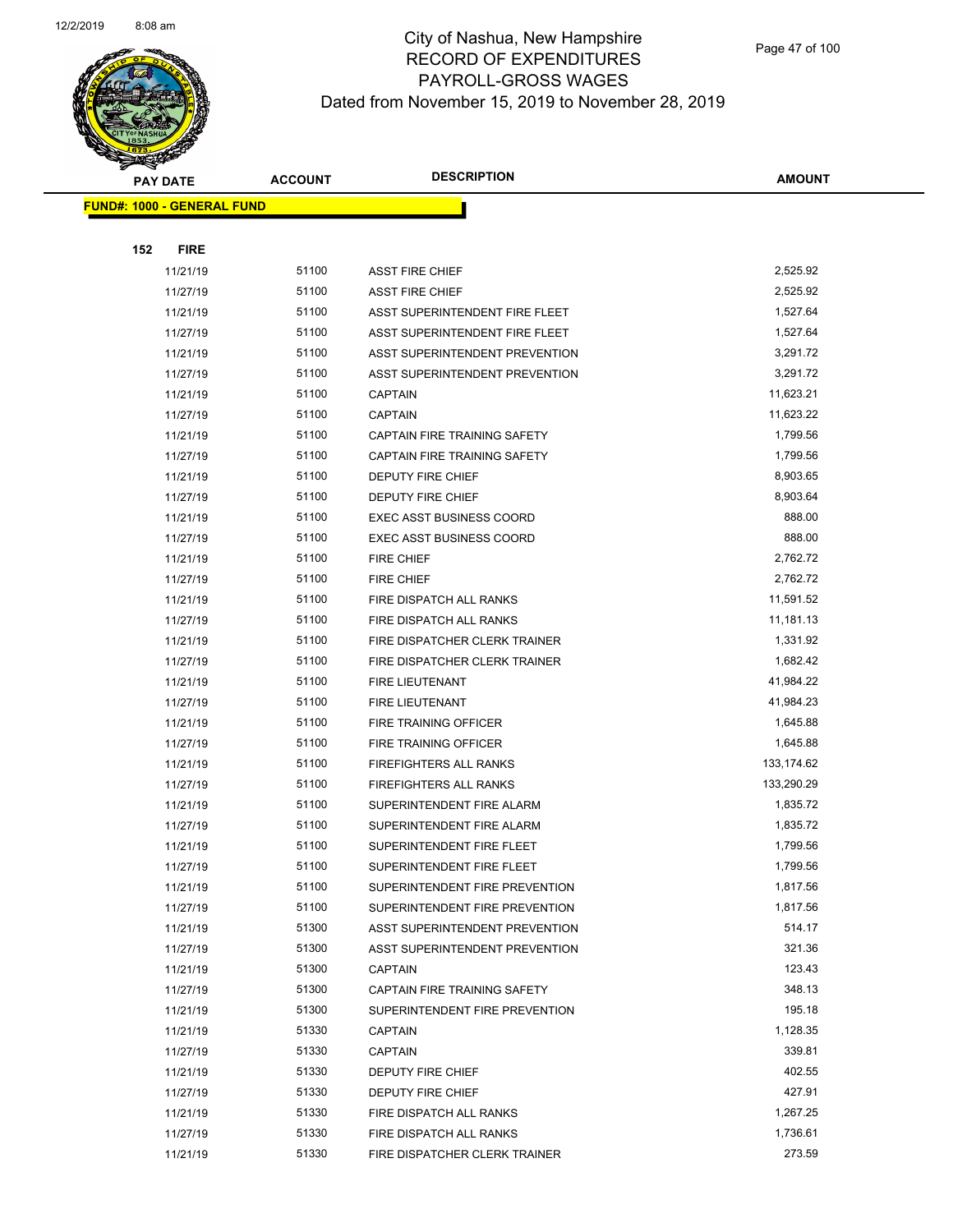

| <b>PAY DATE</b>                   |             | <b>ACCOUNT</b> | <b>DESCRIPTION</b>             | <b>AMOUNT</b> |
|-----------------------------------|-------------|----------------|--------------------------------|---------------|
| <b>FUND#: 1000 - GENERAL FUND</b> |             |                |                                |               |
|                                   |             |                |                                |               |
| 152                               | <b>FIRE</b> |                |                                |               |
|                                   | 11/27/19    | 51330          | FIRE DISPATCHER CLERK TRAINER  | 906.26        |
|                                   | 11/21/19    | 51330          | FIRE LIEUTENANT                | 3,664.71      |
|                                   | 11/27/19    | 51330          | <b>FIRE LIEUTENANT</b>         | 2,422.27      |
|                                   | 11/21/19    | 51330          | FIREFIGHTERS ALL RANKS         | 6,804.64      |
|                                   | 11/27/19    | 51330          | <b>FIREFIGHTERS ALL RANKS</b>  | 7,169.90      |
|                                   | 11/27/19    | 51600          | ASST SUPERINTENDENT PREVENTION | 4,937.57      |
|                                   | 11/27/19    | 51600          | <b>CAPTAIN</b>                 | 17,434.80     |
|                                   | 11/27/19    | 51600          | CAPTAIN FIRE TRAINING SAFETY   | 1,799.58      |
|                                   | 11/27/19    | 51600          | FIRE DISPATCHER CLERK TRAINER  | 2,208.18      |
|                                   | 11/27/19    | 51600          | FIRE LIEUTENANT                | 49,037.10     |
|                                   | 11/27/19    | 51600          | FIRE TRAINING OFFICER          | 2,468.83      |
|                                   | 11/27/19    | 51600          | <b>FIREFIGHTERS ALL RANKS</b>  | 57,055.76     |
|                                   | 11/27/19    | 51600          | SUPERINTENDENT FIRE ALARM      | 2,753.57      |
|                                   | 11/27/19    | 51600          | SUPERINTENDENT FIRE PREVENTION | 2,726.33      |
|                                   | 11/21/19    | 51628          | ASST SUPERINTENDENT FIRE FLEET | 381.91        |
|                                   | 11/21/19    | 51628          | ASST SUPERINTENDENT PREVENTION | 822.93        |
|                                   | 11/21/19    | 51628          | <b>CAPTAIN</b>                 | 2,905.81      |
|                                   | 11/21/19    | 51628          | CAPTAIN FIRE TRAINING SAFETY   | 449.89        |
|                                   | 11/21/19    | 51628          | FIRE DISPATCH ALL RANKS        | 2,883.05      |
|                                   | 11/21/19    | 51628          | FIRE DISPATCHER CLERK TRAINER  | 368.03        |
|                                   | 11/21/19    | 51628          | FIRE LIEUTENANT                | 10,728.45     |
|                                   | 11/21/19    | 51628          | FIRE TRAINING OFFICER          | 411.47        |
|                                   | 11/21/19    | 51628          | <b>FIREFIGHTERS ALL RANKS</b>  | 33,816.77     |
|                                   | 11/21/19    | 51628          | SUPERINTENDENT FIRE ALARM      | 458.93        |
|                                   | 11/21/19    | 51628          | SUPERINTENDENT FIRE FLEET      | 449.89        |
|                                   | 11/21/19    | 51628          | SUPERINTENDENT FIRE PREVENTION | 454.39        |
|                                   | 11/21/19    | 51650          | <b>CAPTAIN</b>                 | 2,703.33      |
|                                   | 11/27/19    | 51650          | <b>CAPTAIN</b>                 | 948.81        |
|                                   | 11/21/19    | 51650          | DEPUTY FIRE CHIEF              | 1,211.04      |
|                                   | 11/27/19    | 51650          | <b>DEPUTY FIRE CHIEF</b>       | 1,286.54      |
|                                   | 11/21/19    | 51650          | FIRE LIEUTENANT                | 8,912.80      |
|                                   | 11/27/19    | 51650          | FIRE LIEUTENANT                | 7,038.02      |
|                                   | 11/21/19    | 51650          | <b>FIREFIGHTERS ALL RANKS</b>  | 19,015.80     |
|                                   | 11/27/19    | 51650          | FIREFIGHTERS ALL RANKS         | 20,077.70     |
|                                   | 11/21/19    | 51700          | ASST SUPERINTENDENT PREVENTION | 41.14         |
|                                   | 11/27/19    | 51700          | ASST SUPERINTENDENT PREVENTION | 41.14         |
|                                   | 11/21/19    | 51700          | <b>CAPTAIN</b>                 | 296.89        |
|                                   | 11/27/19    | 51700          | <b>CAPTAIN</b>                 | 296.89        |
|                                   | 11/21/19    | 51700          | CAPTAIN FIRE TRAINING SAFETY   | 22.49         |
|                                   | 11/27/19    | 51700          | CAPTAIN FIRE TRAINING SAFETY   | 22.49         |
|                                   | 11/21/19    | 51700          | FIRE DISPATCH ALL RANKS        | 14.98         |
|                                   | 11/27/19    | 51700          | FIRE DISPATCH ALL RANKS        | 14.98         |
|                                   | 11/21/19    | 51700          | FIRE DISPATCHER CLERK TRAINER  | 17.53         |
|                                   | 11/27/19    | 51700          | FIRE DISPATCHER CLERK TRAINER  | 17.53         |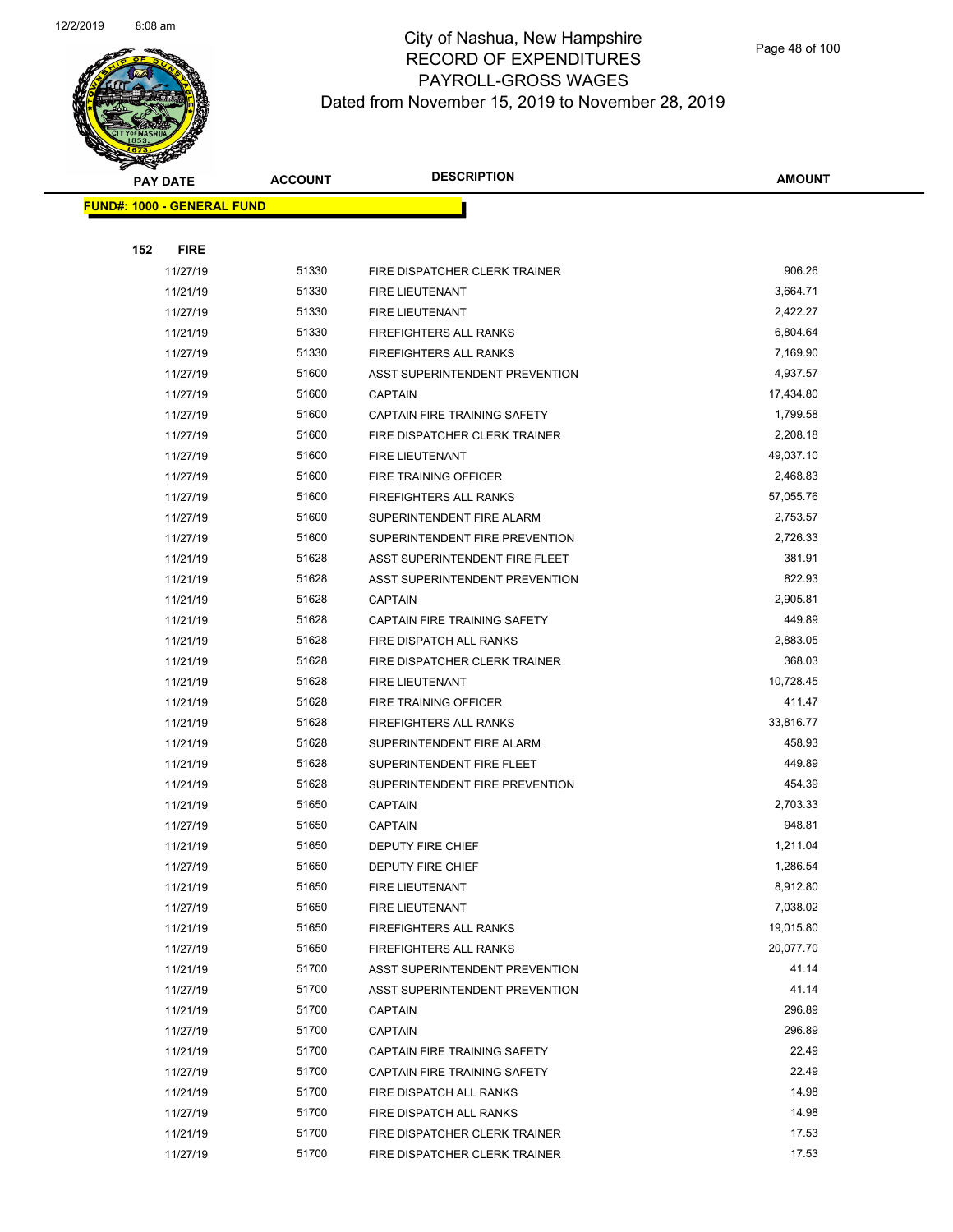

Page 49 of 100

| <b>PAY DATE</b>                        | <b>ACCOUNT</b> | <b>DESCRIPTION</b>                    | <b>AMOUNT</b> |
|----------------------------------------|----------------|---------------------------------------|---------------|
| <b>FUND#: 1000 - GENERAL FUND</b>      |                |                                       |               |
|                                        |                |                                       |               |
| 152<br><b>FIRE</b>                     |                |                                       |               |
| 11/21/19                               | 51700          | <b>FIRE LIEUTENANT</b>                | 1,288.52      |
| 11/27/19                               | 51700          | FIRE LIEUTENANT                       | 1,288.52      |
| 11/21/19                               | 51700          | FIRE TRAINING OFFICER                 | 20.57         |
| 11/27/19                               | 51700          | FIRE TRAINING OFFICER                 | 20.57         |
| 11/21/19                               | 51700          | <b>FIREFIGHTERS ALL RANKS</b>         | 3,000.43      |
| 11/27/19                               | 51700          | <b>FIREFIGHTERS ALL RANKS</b>         | 3,000.43      |
| 11/21/19                               | 51700          | SUPERINTENDENT FIRE ALARM             | 22.95         |
| 11/27/19                               | 51700          | SUPERINTENDENT FIRE ALARM             | 22.95         |
| 11/21/19                               | 51700          | SUPERINTENDENT FIRE FLEET             | 22.49         |
| 11/27/19                               | 51700          | SUPERINTENDENT FIRE FLEET             | 22.49         |
| 11/21/19                               | 51700          | SUPERINTENDENT FIRE PREVENTION        | 22.72         |
| 11/27/19                               | 51700          | SUPERINTENDENT FIRE PREVENTION        | 22.72         |
| 11/27/19                               | 51750          | FIRE DISPATCH ALL RANKS               | 2,916.97      |
| 11/21/19                               | 52800          | EDUCATIONAL ASSISTANCE                | 2,570.00      |
| 11/27/19                               | 52800          | EDUCATIONAL ASSISTANCE                | 1,970.00      |
| 11/27/19                               | 55118          | TELEPHONE-CELLULAR                    | 634.00        |
| 11/21/19                               | 61107          | <b>CLOTHING &amp; UNIFORMS</b>        | 146.00        |
| <b>TOTAL 152 - FIRE</b>                |                |                                       | \$763,391.72  |
| <b>BUILDING INSPECTION</b><br>153      |                |                                       |               |
| 11/21/19                               | 51100          | BLD INSP ASST PLANS EXAMINER          | 1,069.30      |
| 11/27/19                               | 51100          | <b>BLD INSP ASST PLANS EXAMINER</b>   | 1,069.30      |
| 11/21/19                               | 51100          | <b>BUILDING AND UTILITIES INSPCTR</b> | 3,713.45      |
| 11/27/19                               | 51100          | <b>BUILDING AND UTILITIES INSPCTR</b> | 3,713.45      |
| 11/21/19                               | 51100          | <b>BUILDING DEPARTMENT MANAGER</b>    | 1,677.35      |
| 11/27/19                               | 51100          | <b>BUILDING DEPARTMENT MANAGER</b>    | 1,677.35      |
| 11/21/19                               | 51100          | PERMIT TECHNICIAN I                   | 693.15        |
| 11/27/19                               | 51100          | PERMIT TECHNICIAN I                   | 693.15        |
| 11/21/19                               | 51100          | <b>PLANS EXAMINER</b>                 | 1,298.64      |
| 11/27/19                               | 51100          | <b>PLANS EXAMINER</b>                 | 1,298.65      |
| <b>TOTAL 153 - BUILDING INSPECTION</b> |                |                                       | \$16,903.79   |
| 155<br><b>CODE ENFORCEMENT</b>         |                |                                       |               |
| 11/21/19                               | 51100          | CODE ENFORCEMENT OFFICER II           | 2,822.40      |
| 11/27/19                               | 51100          | <b>CODE ENFORCEMENT OFFICER II</b>    | 2,822.41      |
| 11/21/19                               | 51100          | MGR CODE ENFORCEMENT DEPT             | 1,607.75      |
| 11/27/19                               | 51100          | MGR CODE ENFORCEMENT DEPT             | 1,607.75      |
| 11/21/19                               | 55118          | TELEPHONE-CELLULAR                    | (70.71)       |
| 11/27/19                               | 55118          | TELEPHONE-CELLULAR                    | (11.21)       |
|                                        |                |                                       |               |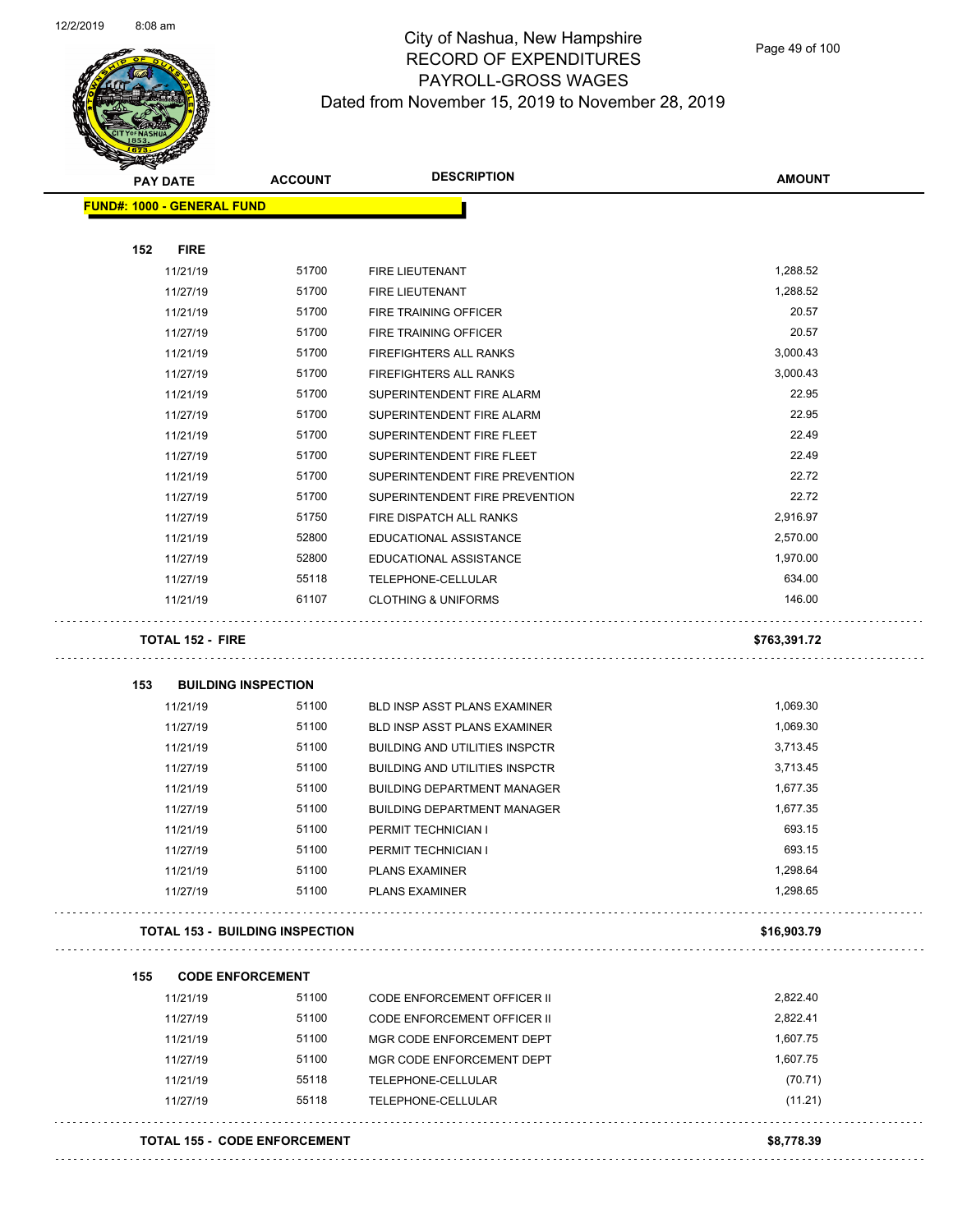$\overline{\phantom{0}}$ 



## City of Nashua, New Hampshire RECORD OF EXPENDITURES PAYROLL-GROSS WAGES Dated from November 15, 2019 to November 28, 2019

|                                   | <b>PAY DATE</b> | <b>ACCOUNT</b>                             | <b>DESCRIPTION</b>                   | <b>AMOUNT</b> |
|-----------------------------------|-----------------|--------------------------------------------|--------------------------------------|---------------|
| <b>FUND#: 1000 - GENERAL FUND</b> |                 |                                            |                                      |               |
|                                   |                 |                                            |                                      |               |
| 156                               |                 | <b>EMERGENCY MANAGEMENT</b>                |                                      |               |
|                                   | 11/21/19        | 51100                                      | <b>EMERGENCY MANAGEMENT DIRECTOR</b> | 1,776.05      |
|                                   | 11/27/19        | 51100                                      | <b>EMERGENCY MANAGEMENT DIRECTOR</b> | 1,776.05      |
|                                   | 11/21/19        | 51200                                      | EMERGENCY MANAGEMENT COORDINAT       | 759.10        |
|                                   | 11/27/19        | 51200                                      | EMERGENCY MANAGEMENT COORDINAT       | 759.11        |
|                                   | 11/27/19        | 55118                                      | TELEPHONE-CELLULAR                   | 100.00        |
|                                   |                 | <b>TOTAL 156 - EMERGENCY MANAGEMENT</b>    |                                      | \$5,170.31    |
| 157                               |                 | <b>CITYWIDE COMMUNICATIONS</b>             |                                      |               |
|                                   | 11/21/19        | 51100                                      | <b>COMM SYS ENGR TECH</b>            | 1,616.80      |
|                                   | 11/27/19        | 51100                                      | <b>COMM SYS ENGR TECH</b>            | 1,616.80      |
|                                   | 11/21/19        | 51200                                      | RADIO SYSTEMS MANAGER                | 1,371.96      |
|                                   | 11/27/19        | 51200                                      | RADIO SYSTEMS MANAGER                | 1,371.96      |
|                                   | 11/27/19        | 55118                                      | TELEPHONE-CELLULAR                   | 100.00        |
|                                   |                 | <b>TOTAL 157 - CITYWIDE COMMUNICATIONS</b> |                                      | \$6,077.52    |
| 160                               |                 | <b>PW-ADMIN &amp; ENGINEERING</b>          |                                      |               |
|                                   | 11/21/19        | 51100                                      | ADMINISTRATIVE ASSISTANT II          | 786.85        |
|                                   | 11/27/19        | 51100                                      | ADMINISTRATIVE ASSISTANT II          | 786.85        |
|                                   | 11/21/19        | 51100                                      | ASSISTANT DIRECTOR OF PUBLIC WORKS   | 1,711.30      |
|                                   | 11/27/19        | 51100                                      | ASSISTANT DIRECTOR OF PUBLIC WORKS   | 1,711.30      |
|                                   | 11/21/19        | 51100                                      | <b>CITY SURVEYOR</b>                 | 1,257.20      |
|                                   | 11/27/19        | 51100                                      | <b>CITY SURVEYOR</b>                 | 1,257.20      |
|                                   | 11/21/19        | 51100                                      | <b>DEPUTY CITY ENGINEER</b>          | 780.45        |
|                                   | 11/27/19        | 51100                                      | DEPUTY CITY ENGINEER                 | 780.44        |
|                                   | 11/21/19        | 51100                                      | <b>DIRECTOR PUBLIC WORKS</b>         | 1,933.90      |
|                                   | 11/27/19        | 51100                                      | <b>DIRECTOR PUBLIC WORKS</b>         | 1,933.90      |
|                                   | 11/21/19        | 51100                                      | DIVISION OPERATIONS MANAGER          | 1,546.45      |
|                                   | 11/27/19        | 51100                                      | DIVISION OPERATIONS MANAGER          | 1,546.45      |
|                                   | 11/21/19        | 51100                                      | DPW CONTRACT ADMINISTRATOR           | 372.85        |
|                                   | 11/27/19        | 51100                                      | DPW CONTRACT ADMINISTRATOR           | 372.85        |
|                                   | 11/21/19        | 51100                                      | <b>ENGINEERING INSPECTOR</b>         | 2,093.65      |
|                                   | 11/27/19        | 51100                                      | <b>ENGINEERING INSPECTOR</b>         | 2,093.63      |
|                                   | 11/21/19        | 51100                                      | <b>EXECUTIVE ASSISTANT</b>           | 810.85        |
|                                   | 11/27/19        | 51100                                      | <b>EXECUTIVE ASSISTANT</b>           | 810.87        |
|                                   | 11/21/19        | 51100                                      | PUBLIC RELATIONS ADMINISTRATOR       | 752.95        |
|                                   | 11/27/19        | 51100                                      | PUBLIC RELATIONS ADMINISTRATOR       | 752.95        |
|                                   | 11/21/19        | 51100                                      | SENIOR STAFF ENGINEER                | 1,796.01      |
|                                   | 11/27/19        | 51100                                      | SENIOR STAFF ENGINEER                | 1,796.00      |

11/21/19 51100 SENIOR TRAFFIC ENGINEER 1,776.05 11/27/19 51100 SENIOR TRAFFIC ENGINEER 1,776.05 11/21/19 51100 STAFF ENGINEER 1,124.60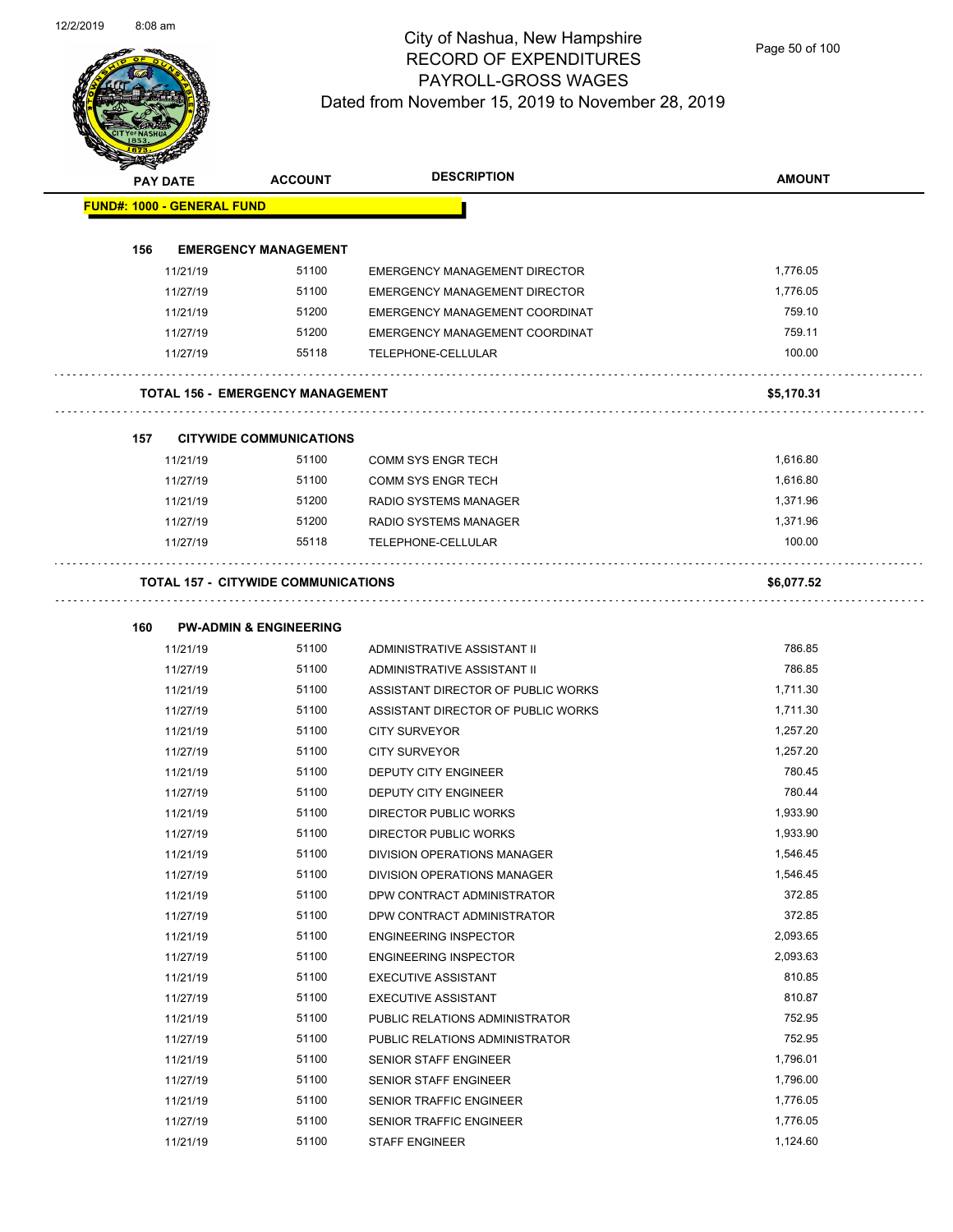

## City of Nashua, New Hampshire RECORD OF EXPENDITURES PAYROLL-GROSS WAGES Dated from November 15, 2019 to November 28, 2019

|     | <b>PAY DATE</b>                   | <b>ACCOUNT</b>                                | <b>DESCRIPTION</b>           | <b>AMOUNT</b> |
|-----|-----------------------------------|-----------------------------------------------|------------------------------|---------------|
|     | <b>FUND#: 1000 - GENERAL FUND</b> |                                               |                              |               |
|     |                                   |                                               |                              |               |
| 160 |                                   | <b>PW-ADMIN &amp; ENGINEERING</b>             |                              |               |
|     | 11/27/19                          | 51100                                         | <b>STAFF ENGINEER</b>        | 1,124.60      |
|     | 11/21/19                          | 51100                                         | STREET CONSTRUCTION ENGINEER | 1,480.05      |
|     | 11/27/19                          | 51100                                         | STREET CONSTRUCTION ENGINEER | 1,480.05      |
|     | 11/21/19                          | 51300                                         | <b>ENGINEERING INSPECTOR</b> | 218.04        |
|     | 11/27/19                          | 51300                                         | <b>ENGINEERING INSPECTOR</b> | 743.92        |
|     | 11/27/19                          | 55118                                         | TELEPHONE-CELLULAR           | 277.65        |
|     |                                   |                                               |                              |               |
|     |                                   | <b>TOTAL 160 - PW-ADMIN &amp; ENGINEERING</b> |                              | \$37,685.91   |
| 161 | <b>STREETS</b>                    |                                               |                              |               |
|     | 11/21/19                          | 51100                                         | ADMINISTRATIVE ASSISTANT II  | 822.90        |
|     | 11/27/19                          | 51100                                         | ADMINISTRATIVE ASSISTANT II  | 822.90        |
|     | 11/21/19                          | 51100                                         | AUTO MECH 1ST CLASS NIGHTS   | 4,351.20      |
|     | 11/27/19                          | 51100                                         | AUTO MECH 1ST CLASS NIGHTS   | 4,353.60      |
|     | 11/21/19                          | 51100                                         | AUTO MECH 2ND CLASS          | 2,752.48      |
|     | 11/27/19                          | 51100                                         | AUTO MECH 2ND CLASS          | 3,008.88      |
|     | 11/21/19                          | 51100                                         | AUTO MECHANIC 1ST CLASS      | 3,229.21      |
|     | 11/27/19                          | 51100                                         | AUTO MECHANIC 1ST CLASS      | 3,229.21      |
|     | 11/21/19                          | 51100                                         | EQUIP OPR STREET REPAIR      | 7,854.80      |
|     |                                   | 51100                                         |                              | 7,854.81      |
|     | 11/27/19                          | 51100                                         | EQUIP OPR STREET REPAIR      | 1,324.60      |
|     | 11/21/19                          | 51100                                         | FLEET MAINTENANCE FOREMAN    |               |
|     | 11/27/19                          | 51100                                         | FLEET MAINTENANCE FOREMAN    | 1,324.59      |
|     | 11/21/19                          |                                               | FLEET MANAGER STREET DEPT    | 1,207.70      |
|     | 11/27/19                          | 51100                                         | FLEET MANAGER STREET DEPT    | 1,207.70      |
|     | 11/21/19                          | 51100                                         | <b>FOREMAN LABOR STREET</b>  | 2,649.20      |
|     | 11/27/19                          | 51100                                         | <b>FOREMAN LABOR STREET</b>  | 2,649.20      |
|     | 11/21/19                          | 51100                                         | <b>MASON PIPELAYER</b>       | 2,822.40      |
|     | 11/27/19                          | 51100                                         | <b>MASON PIPELAYER</b>       | 2,822.40      |
|     | 11/21/19                          | 51100                                         | OPERATIONS SUPERVISOR        | 1,116.35      |
|     | 11/27/19                          | 51100                                         | OPERATIONS SUPERVISOR        | 1,116.34      |
|     | 11/21/19                          | 51100                                         | <b>SIGN MAINTENANCE</b>      | 2,797.20      |
|     | 11/27/19                          | 51100                                         | <b>SIGN MAINTENANCE</b>      | 2,797.20      |
|     | 11/21/19                          | 51100                                         | STOREKEEPER PWD              | 1,027.95      |
|     | 11/27/19                          | 51100                                         | STOREKEEPER PWD              | 1,027.95      |
|     | 11/21/19                          | 51100                                         | <b>STREET FOREMAN</b>        | 2,649.19      |
|     | 11/27/19                          | 51100                                         | <b>STREET FOREMAN</b>        | 2,649.20      |
|     | 11/21/19                          | 51100                                         | SUPERINTENDENT OF STREETS    | 1,973.35      |
|     | 11/27/19                          | 51100                                         | SUPERINTENDENT OF STREETS    | 1,973.35      |
|     | 11/21/19                          | 51100                                         | <b>TRAFFIC FOREMAN</b>       | 1,351.09      |
|     | 11/27/19                          | 51100                                         | <b>TRAFFIC FOREMAN</b>       | 1,351.10      |
|     | 11/21/19                          | 51100                                         | <b>TRAFFIC TECHNICIAN I</b>  | 2,231.20      |
|     | 11/27/19                          | 51100                                         | <b>TRAFFIC TECHNICIAN I</b>  | 2,231.20      |
|     | 11/21/19                          | 51100                                         | TRUCK DRIVER STREET REPAIR   | 9,855.56      |

11/27/19 51100 TRUCK DRIVER STREET REPAIR 12,712.00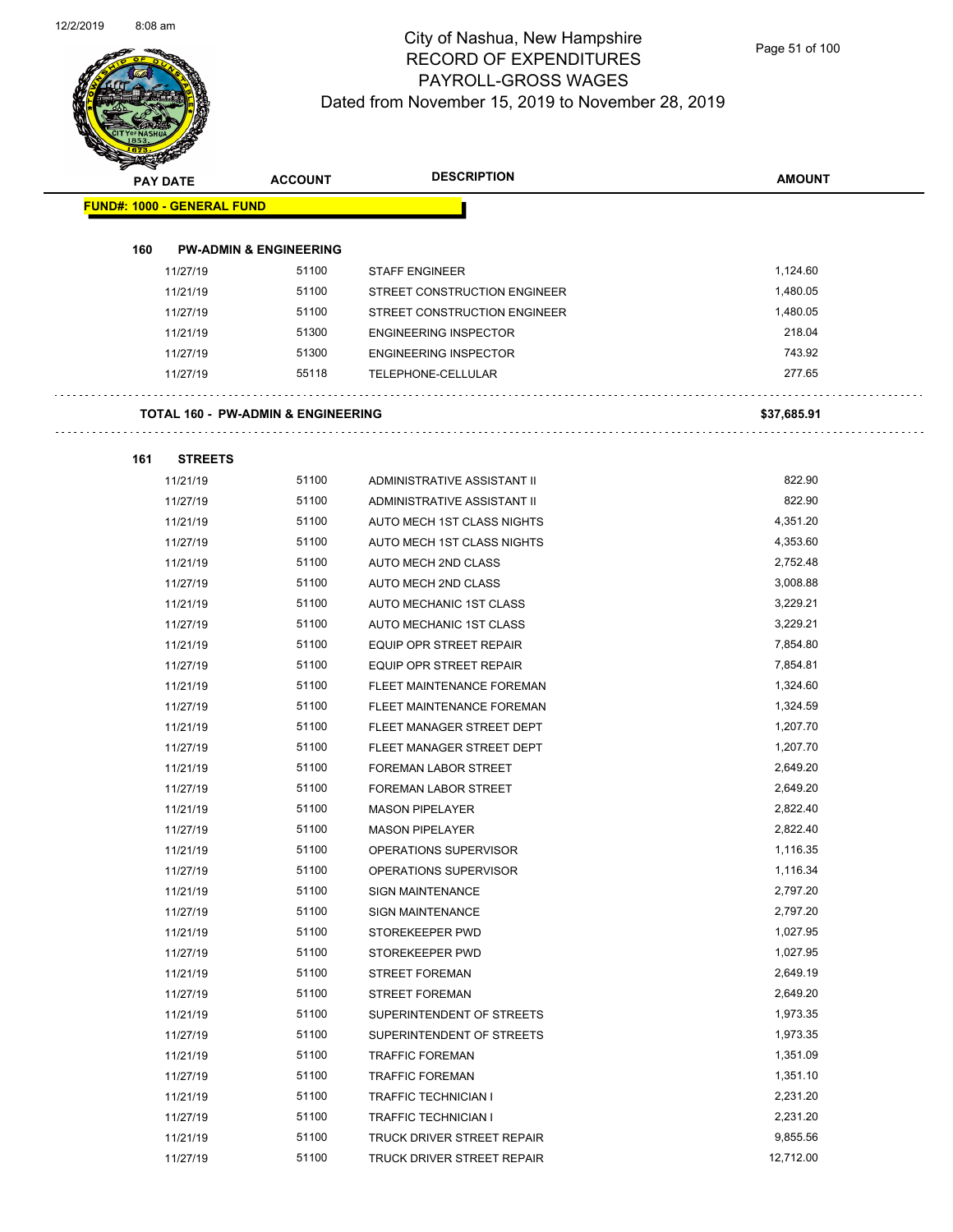

|     | <b>PAY DATE</b>                   | <b>ACCOUNT</b> | <b>DESCRIPTION</b>                   | <b>AMOUNT</b> |
|-----|-----------------------------------|----------------|--------------------------------------|---------------|
|     | <b>FUND#: 1000 - GENERAL FUND</b> |                |                                      |               |
|     |                                   |                |                                      |               |
| 161 | <b>STREETS</b>                    |                |                                      |               |
|     | 11/21/19                          | 51100          | <b>WELDER FIRST CLASS</b>            | 1,060.80      |
|     | 11/27/19                          | 51100          | <b>WELDER FIRST CLASS</b>            | 1,060.80      |
|     | 11/21/19                          | 51300          | AUTO MECH 1ST CLASS NIGHTS           | 31.22         |
|     | 11/27/19                          | 51300          | AUTO MECH 1ST CLASS NIGHTS           | 456.92        |
|     | 11/21/19                          | 51300          | <b>AUTO MECHANIC 1ST CLASS</b>       | 184.21        |
|     | 11/27/19                          | 51300          | AUTO MECHANIC 1ST CLASS              | 184.21        |
|     | 11/21/19                          | 51300          | AUTOMATED TRASH COLLECTION OPR       | 665.23        |
|     | 11/27/19                          | 51300          | AUTOMATED TRASH COLLECTION OPR       | 665.23        |
|     | 11/21/19                          | 51300          | <b>COLLECTION EQUIP OPR</b>          | 636.95        |
|     | 11/27/19                          | 51300          | <b>COLLECTION EQUIP OPR</b>          | 636.95        |
|     | 11/21/19                          | 51300          | <b>COLLECTION EQUIP OPR LANDFILL</b> | 333.99        |
|     | 11/27/19                          | 51300          | <b>COLLECTION EQUIP OPR LANDFILL</b> | 333.99        |
|     | 11/21/19                          | 51300          | EQUIP OPR STREET REPAIR              | 169.23        |
|     | 11/27/19                          | 51300          | EQUIP OPR STREET REPAIR              | 279.44        |
|     | 11/21/19                          | 51300          | <b>EQUIPMENT OPERATOR, PARKS</b>     | 169.23        |
|     | 11/27/19                          | 51300          | <b>EQUIPMENT OPERATOR, PARKS</b>     | 169.23        |
|     | 11/21/19                          | 51300          | EQUIPMENT OPR LANDFILL               | 169.97        |
|     | 11/27/19                          | 51300          | EQUIPMENT OPR LANDFILL               | 169.97        |
|     | 11/21/19                          | 51300          | FLEET MAINTENANCE FOREMAN            | 347.70        |
|     | 11/27/19                          | 51300          | FLEET MAINTENANCE FOREMAN            | 471.88        |
|     | 11/21/19                          | 51300          | FOREMAN LABOR PARK                   | 397.36        |
|     | 11/27/19                          | 51300          | FOREMAN LABOR PARK                   | 993.42        |
|     | 11/21/19                          | 51300          | FOREMAN LABOR STREET                 | 695.40        |
|     | 11/27/19                          | 51300          | FOREMAN LABOR STREET                 | 856.83        |
|     | 11/21/19                          | 51300          | <b>GROUNDSKEEPER MAINTENANCE</b>     | 699.04        |
|     | 11/27/19                          | 51300          | <b>GROUNDSKEEPER MAINTENANCE</b>     | 699.04        |
|     | 11/21/19                          | 51300          | <b>LEAD GROUNDSMAN</b>               | 340.21        |
|     | 11/27/19                          | 51300          | <b>LEAD GROUNDSMAN</b>               | 340.21        |
|     | 11/21/19                          | 51300          | <b>MASON PIPELAYER</b>               | 344.17        |
|     | 11/27/19                          | 51300          | <b>MASON PIPELAYER</b>               | 362.27        |
|     | 11/21/19                          | 51300          | <b>SIGN MAINTENANCE</b>              | 220.77        |
|     | 11/21/19                          | 51300          | <b>SOLID WASTE FOREMAN</b>           | 695.40        |
|     | 11/27/19                          | 51300          | SOLID WASTE FOREMAN                  | 695.40        |
|     | 11/21/19                          | 51300          | STELLOS STADIUM ATTENDANT            | 168.55        |
|     | 11/27/19                          | 51300          | STELLOS STADIUM ATTENDANT            | 168.55        |
|     | 11/21/19                          | 51300          | STOREKEEPER PWD                      | 28.91         |
|     | 11/21/19                          | 51300          | <b>STREET FOREMAN</b>                | 720.24        |
|     | 11/27/19                          | 51300          | <b>STREET FOREMAN</b>                | 707.82        |
|     | 11/21/19                          | 51300          | <b>TRAFFIC TECHNICIAN I</b>          | 423.14        |
|     | 11/27/19                          | 51300          | <b>TRAFFIC TECHNICIAN I</b>          | 554.77        |
|     | 11/21/19                          | 51300          | TRUCK DRIVER STREET REPAIR           | 681.23        |
|     | 11/27/19                          | 51300          | TRUCK DRIVER STREET REPAIR           | 405.24        |
|     | 11/21/19                          | 51300          | <b>WELDER FIRST CLASS</b>            | 599.60        |
|     | 11/27/19                          | 51300          | <b>WELDER FIRST CLASS</b>            | 182.93        |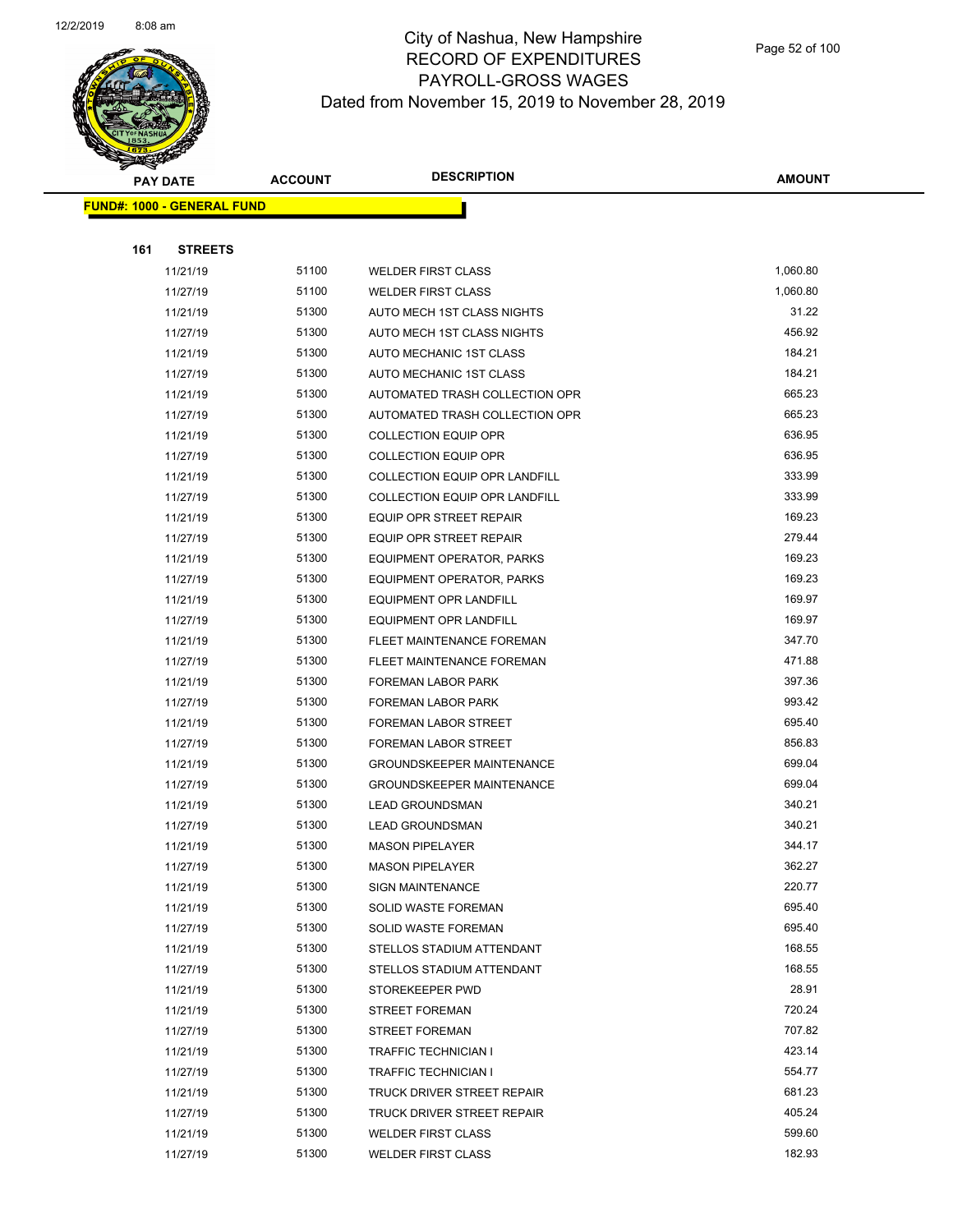

Page 53 of 100

| <b>PAY DATE</b>                       | <b>ACCOUNT</b> | <b>DESCRIPTION</b>             | <b>AMOUNT</b> |
|---------------------------------------|----------------|--------------------------------|---------------|
| <b>FUND#: 1000 - GENERAL FUND</b>     |                |                                |               |
|                                       |                |                                |               |
| 161<br><b>STREETS</b>                 |                |                                |               |
| 11/21/19                              | 51600          | EQUIP OPR STREET REPAIR        | 400.00        |
| 11/27/19                              | 51600          | EQUIP OPR STREET REPAIR        | 400.00        |
| 11/21/19                              | 51600          | <b>TRAFFIC TECHNICIAN I</b>    | 1,200.00      |
| 11/27/19                              | 55118          | TELEPHONE-CELLULAR             | 84.00         |
| 11/27/19                              | 61107          | <b>CLOTHING &amp; UNIFORMS</b> | 110.00        |
| <b>TOTAL 161 - STREETS</b>            |                |                                | \$125,519.66  |
| <b>PARKING OPERATIONS</b><br>166      |                |                                |               |
| 11/21/19                              | 51100          | PARKING MAINTENANCE            | 1,333.09      |
| 11/27/19                              | 51100          | PARKING MAINTENANCE            | 1,333.10      |
| 11/21/19                              | 51100          | <b>PARKING MANAGER</b>         | 947.57        |
| 11/27/19                              | 51100          | <b>PARKING MANAGER</b>         | 947.55        |
| 11/21/19                              | 51300          | PARKING MAINTENANCE            | 6.18          |
| 11/27/19                              | 55118          | TELEPHONE-CELLULAR             | 150.00        |
| <b>TOTAL 166 - PARKING OPERATIONS</b> |                |                                | \$4,717.49    |
| <b>COMMUNITY SERVICES</b><br>171      |                |                                |               |
| 11/21/19                              | 51100          | DIRECTOR HEALTH AND COMM SVS   | 2,030.45      |
| 11/27/19                              | 51100          | DIRECTOR HEALTH AND COMM SVS   | 2,030.44      |
| 11/21/19                              | 51100          | <b>EPIDEMIOLOGIST</b>          | 1,084.10      |
| 11/27/19                              | 51100          | <b>EPIDEMIOLOGIST</b>          | 1,084.10      |
| 11/27/19                              | 55118          | TELEPHONE-CELLULAR             | 50.00         |
| <b>TOTAL 171 - COMMUNITY SERVICES</b> |                |                                | \$6,279.09    |
|                                       |                |                                |               |
| 172<br><b>COMMUNITY HEALTH</b>        |                |                                |               |
| 11/21/19                              | 51100          | ADMINISTRATIVE ASSISTANT II    | 842.71        |
| 11/27/19                              | 51100          | ADMINISTRATIVE ASSISTANT II    | 842.71        |
| 11/21/19                              | 51100          | BILINGUAL OUTREACH WORKER      | 924.59        |
| 11/27/19                              | 51100          | BILINGUAL OUTREACH WORKER      | 924.59        |
| 11/21/19                              | 51100          | CHIEF PUBLIC HEALTH NURSE      | 1,612.80      |
| 11/27/19                              | 51100          | CHIEF PUBLIC HEALTH NURSE      | 1,612.80      |
| 11/21/19                              | 51100          | PUB HEALTH NURSE               | 3,654.10      |
| 11/27/19                              | 51100          | PUB HEALTH NURSE               | 3,654.09      |
| 11/27/19                              | 51300          | ADMINISTRATIVE ASSISTANT II    | 39.50         |
| 11/21/19                              | 51300          | BILINGUAL OUTREACH WORKER      | 17.34         |
| 11/27/19                              | 51300          | BILINGUAL OUTREACH WORKER      | 17.34         |

11/21/19 51412 NURSE ELM 90.90 11/21/19 51412 PUB HEALTH NURSE 241.50 11/27/19 55118 TELEPHONE-CELLULAR 50.00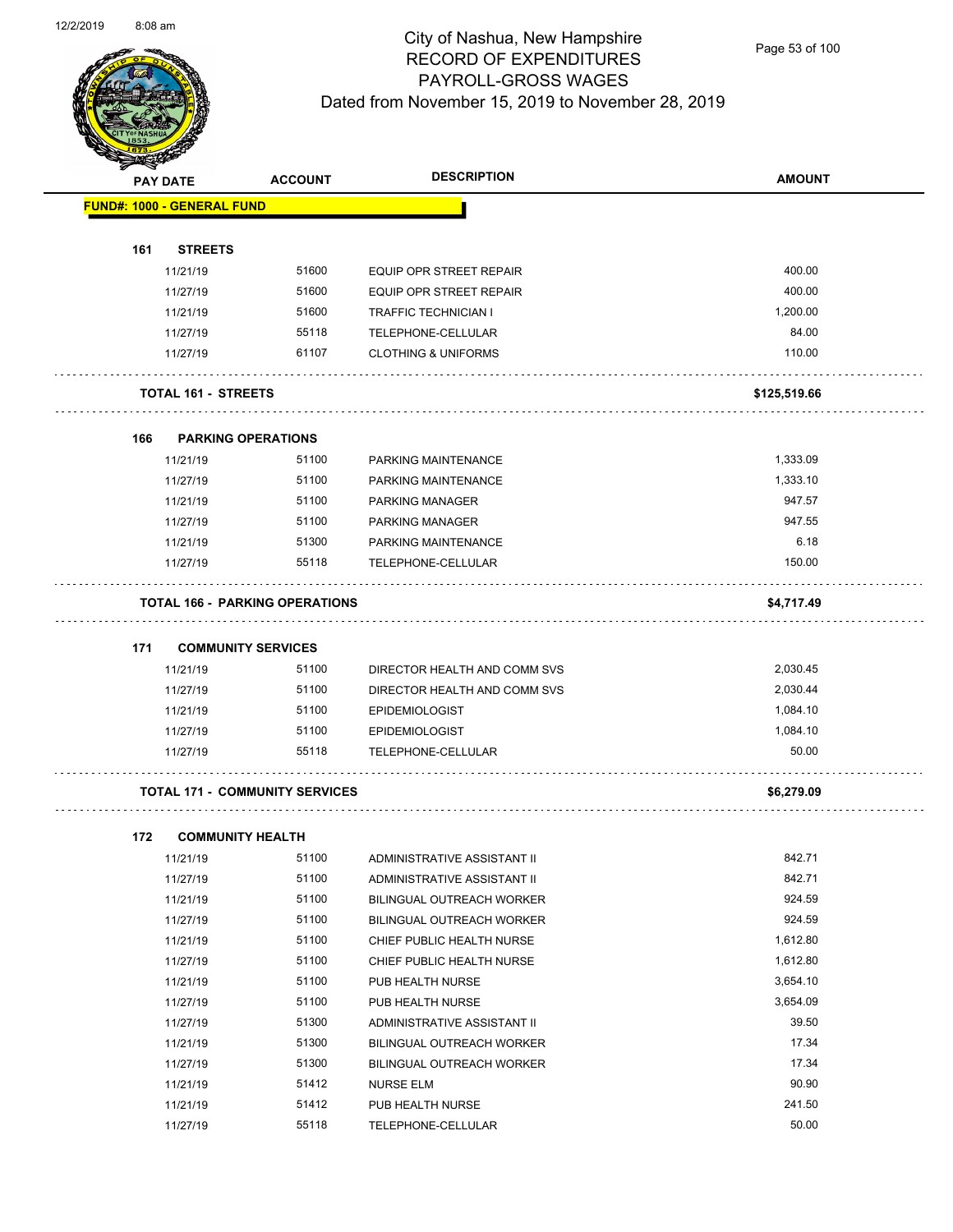

Page 54 of 100

| <b>PAY DATE</b>                   |          | <b>ACCOUNT</b>                            | <b>DESCRIPTION</b>               | <b>AMOUNT</b> |
|-----------------------------------|----------|-------------------------------------------|----------------------------------|---------------|
| <b>FUND#: 1000 - GENERAL FUND</b> |          |                                           |                                  |               |
|                                   |          | TOTAL 172 - COMMUNITY HEALTH              |                                  | \$14,524.97   |
|                                   |          |                                           |                                  |               |
| 173                               |          | <b>ENVIRONMENTAL HEALTH</b>               |                                  |               |
|                                   | 11/21/19 | 51100                                     | DEP HEALTH OFFICER/LAB DIRECTOR  | 1,239.00      |
|                                   | 11/27/19 | 51100                                     | DEP HEALTH OFFICER/LAB DIRECTOR  | 1,239.00      |
|                                   | 11/21/19 | 51100                                     | ENVIRONMENTAL HEALTH SPEC        | 2,735.55      |
|                                   | 11/27/19 | 51100                                     | ENVIRONMENTAL HEALTH SPEC        | 2,735.55      |
|                                   | 11/21/19 | 51100                                     | ENVIRONMENTAL TECH OFFICE MGR    | 1,085.35      |
|                                   | 11/27/19 | 51100                                     | ENVIRONMENTAL TECH OFFICE MGR    | 1,085.35      |
|                                   | 11/21/19 | 51100                                     | MANAGER ENVIRONMENTAL HEALTH     | 1,677.35      |
|                                   | 11/27/19 | 51100                                     | MANAGER ENVIRONMENTAL HEALTH     | 1,677.35      |
|                                   | 11/21/19 | 51300                                     | ENVIRONMENTAL HEALTH SPEC        | 107.10        |
|                                   | 11/27/19 | 55118                                     | TELEPHONE-CELLULAR               | 67.00         |
|                                   |          | <b>TOTAL 173 - ENVIRONMENTAL HEALTH</b>   |                                  | \$13,648.60   |
| 174                               |          | <b>WELFARE ADMINISTRATION</b>             |                                  |               |
|                                   | 11/21/19 | 51100                                     | CASE TECHNICIAN WELFARE          | 1,776.39      |
|                                   | 11/27/19 | 51100                                     | CASE TECHNICIAN WELFARE          | 1,776.40      |
|                                   | 11/21/19 | 51100                                     | <b>INTAKE WORKER</b>             | 849.40        |
|                                   | 11/27/19 | 51100                                     | <b>INTAKE WORKER</b>             | 849.40        |
|                                   | 11/21/19 | 51100                                     | SENIOR CASE TECHNICIAN           | 857.55        |
|                                   | 11/27/19 | 51100                                     | SENIOR CASE TECHNICIAN           | 857.55        |
|                                   | 11/21/19 | 51100                                     | <b>WELFARE OFFICER</b>           | 1,776.05      |
|                                   | 11/27/19 | 51100                                     | <b>WELFARE OFFICER</b>           | 1,776.05      |
|                                   | 11/27/19 | 55118                                     | TELEPHONE-CELLULAR               | 50.00         |
|                                   |          | <b>TOTAL 174 - WELFARE ADMINISTRATION</b> |                                  | \$10,568.79   |
| 177                               |          | <b>PARKS &amp; RECREATION</b>             |                                  |               |
|                                   | 11/21/19 | 51100                                     | ADMINISTRATIVE ASSISTANT II      | 860.15        |
|                                   | 11/27/19 | 51100                                     | ADMINISTRATIVE ASSISTANT II      | 860.15        |
|                                   | 11/21/19 | 51100                                     | EQUIPMENT OPERATOR, PARKS        | 979.60        |
|                                   | 11/27/19 | 51100                                     | EQUIPMENT OPERATOR, PARKS        | 979.60        |
|                                   | 11/21/19 | 51100                                     | FOREMAN LABOR PARK               | 3,973.80      |
|                                   | 11/27/19 | 51100                                     | FOREMAN LABOR PARK               | 3,940.69      |
|                                   | 11/21/19 | 51100                                     | GROUNDSKEEPER MAINTENANCE        | 7,238.08      |
|                                   | 11/27/19 | 51100                                     | <b>GROUNDSKEEPER MAINTENANCE</b> | 7,114.81      |
|                                   | 11/21/19 | 51100                                     | <b>GROUNDSMAN I</b>              | 5,880.00      |
|                                   | 11/27/19 | 51100                                     | <b>GROUNDSMAN I</b>              | 5,880.00      |
|                                   | 11/21/19 | 51100                                     | <b>GROUNDSMAN II</b>             | 882.00        |
|                                   | 11/21/19 | 51100                                     | <b>LEAD GROUNDSMAN</b>           | 1,981.60      |
|                                   | 11/27/19 | 51100                                     | <b>LEAD GROUNDSMAN</b>           | 1,981.60      |

11/21/19 51100 PROGRAM COORDINATOR 51100 551100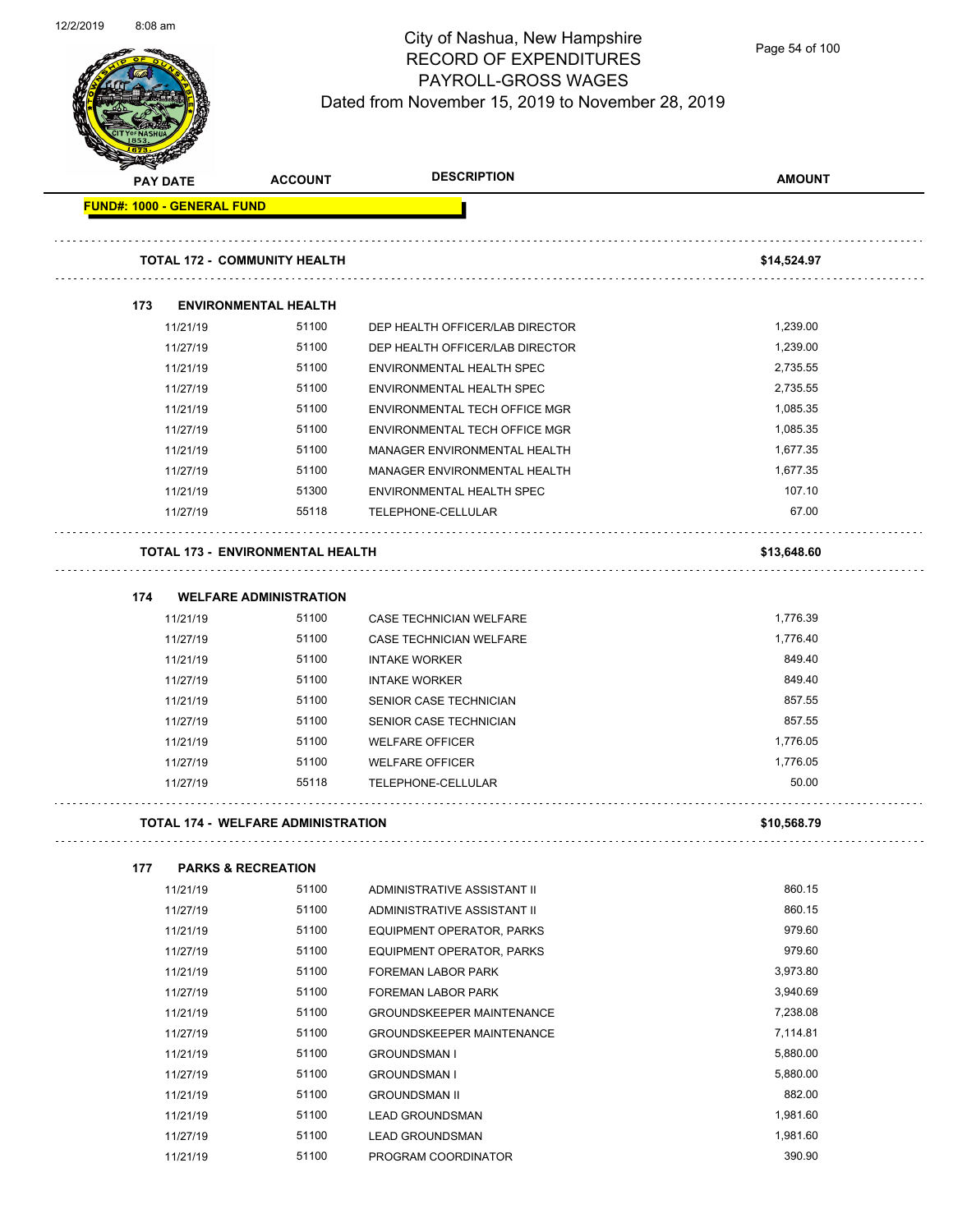

|     | <b>PAY DATE</b>                   | <b>ACCOUNT</b>                | <b>DESCRIPTION</b>                | <b>AMOUNT</b> |
|-----|-----------------------------------|-------------------------------|-----------------------------------|---------------|
|     | <b>FUND#: 1000 - GENERAL FUND</b> |                               |                                   |               |
|     |                                   |                               |                                   |               |
| 177 |                                   | <b>PARKS &amp; RECREATION</b> |                                   |               |
|     | 11/27/19                          | 51100                         | PROGRAM COORDINATOR               | 390.90        |
|     | 11/21/19                          | 51100                         | <b>RECREATION PROGRAM MANAGER</b> | 1,092.80      |
|     | 11/27/19                          | 51100                         | RECREATION PROGRAM MANAGER        | 1,092.80      |
|     | 11/21/19                          | 51100                         | STELLOS STADIUM ATTENDANT         | 979.60        |
|     | 11/27/19                          | 51100                         | STELLOS STADIUM ATTENDANT         | 979.60        |
|     | 11/21/19                          | 51100                         | SUPERINTENDENT OF PARKS RECR      | 1,973.35      |
|     | 11/27/19                          | 51100                         | SUPERINTENDENT OF PARKS RECR      | 1,973.35      |
|     | 11/27/19                          | 51300                         | ADMINISTRATIVE ASSISTANT II       | 129.03        |
|     | 11/21/19                          | 51300                         | ELECTRICAL DIAGNOSTIC TECH I      | 253.71        |
|     | 11/27/19                          | 51300                         | ELECTRICAL DIAGNOSTIC TECH I      | 327.71        |
|     | 11/21/19                          | 51300                         | EQUIPMENT OPERATOR, PARKS         | 235.03        |
|     | 11/27/19                          | 51300                         | EQUIPMENT OPERATOR, PARKS         | 122.22        |
|     | 11/21/19                          | 51300                         | FOREMAN LABOR PARK                | 695.41        |
|     | 11/27/19                          | 51300                         | <b>FOREMAN LABOR PARK</b>         | 2,011.71      |
|     | 11/21/19                          | 51300                         | <b>GROUNDSKEEPER MAINTENANCE</b>  | 240.00        |
|     | 11/27/19                          | 51300                         | <b>GROUNDSKEEPER MAINTENANCE</b>  | 2,170.12      |
|     | 11/21/19                          | 51300                         | <b>GROUNDSMAN I</b>               | 427.91        |
|     | 11/27/19                          | 51300                         | <b>GROUNDSMAN I</b>               | 949.28        |
|     | 11/27/19                          | 51300                         | <b>LEAD GROUNDSMAN</b>            | 378.61        |
|     | 11/27/19                          | 51300                         | PROGRAM COORDINATOR               | 54.97         |
|     | 11/27/19                          | 51300                         | STELLOS STADIUM ATTENDANT         | 9.36          |
|     | 11/27/19                          | 51420                         | <b>CROSSING GUARD WPO</b>         | 250.00        |
|     | 11/27/19                          | 51420                         | <b>CUSTODIAN NHS</b>              | 166.00        |
|     | 11/27/19                          | 51420                         | <b>GAME OFFICIALS</b>             | 1,053.00      |
|     | 11/27/19                          | 51420                         | SENIOR TRAFFIC ENGINEER           | 200.00        |
|     | 11/27/19                          | 51420                         | <b>SUB TEACHER</b>                | 198.00        |
|     | 11/27/19                          | 51600                         | <b>GROUNDSKEEPER MAINTENANCE</b>  | 1,000.00      |
|     | 11/27/19                          | 55118                         | TELEPHONE-CELLULAR                | 67.00         |
|     | 11/21/19                          | 61110                         | PROTECTIVE CLOTHING               | 179.00        |
|     |                                   |                               |                                   |               |

### **TOTAL 177 - PARKS & RECREATION \$6**

## **179 LIBRARY**

|    | 543.4 |  |
|----|-------|--|
| υZ |       |  |

| 11/21/19 | 51100 | ASSISTANT DIRECTOR LIBRARY     | 1.655.50 |
|----------|-------|--------------------------------|----------|
| 11/27/19 | 51100 | ASSISTANT DIRECTOR LIBRARY     | 1.655.50 |
| 11/21/19 | 51100 | ASSISTANT LIBRARIAN CIRCULATIO | 1.084.12 |
| 11/27/19 | 51100 | ASSISTANT LIBRARIAN CIRCULATIO | 1.084.14 |
| 11/21/19 | 51100 | ASSISTANT LIBRARIAN TECH SVS   | 819.50   |
| 11/27/19 | 51100 | ASSISTANT LIBRARIAN TECH SVS   | 819.50   |
| 11/21/19 | 51100 | ASSISTANT LIBRARIAN YOUTH SERV | 868.90   |
| 11/27/19 | 51100 | ASSISTANT LIBRARIAN YOUTH SERV | 868.90   |
| 11/21/19 | 51100 | DIRECTOR LIBRARY               | 2.210.20 |
| 11/27/19 | 51100 | DIRECTOR LIBRARY               | 2.210.20 |
| 11/27/19 | 51100 | EXECUTIVE ASST OFFICE MANAGER  | 585.55   |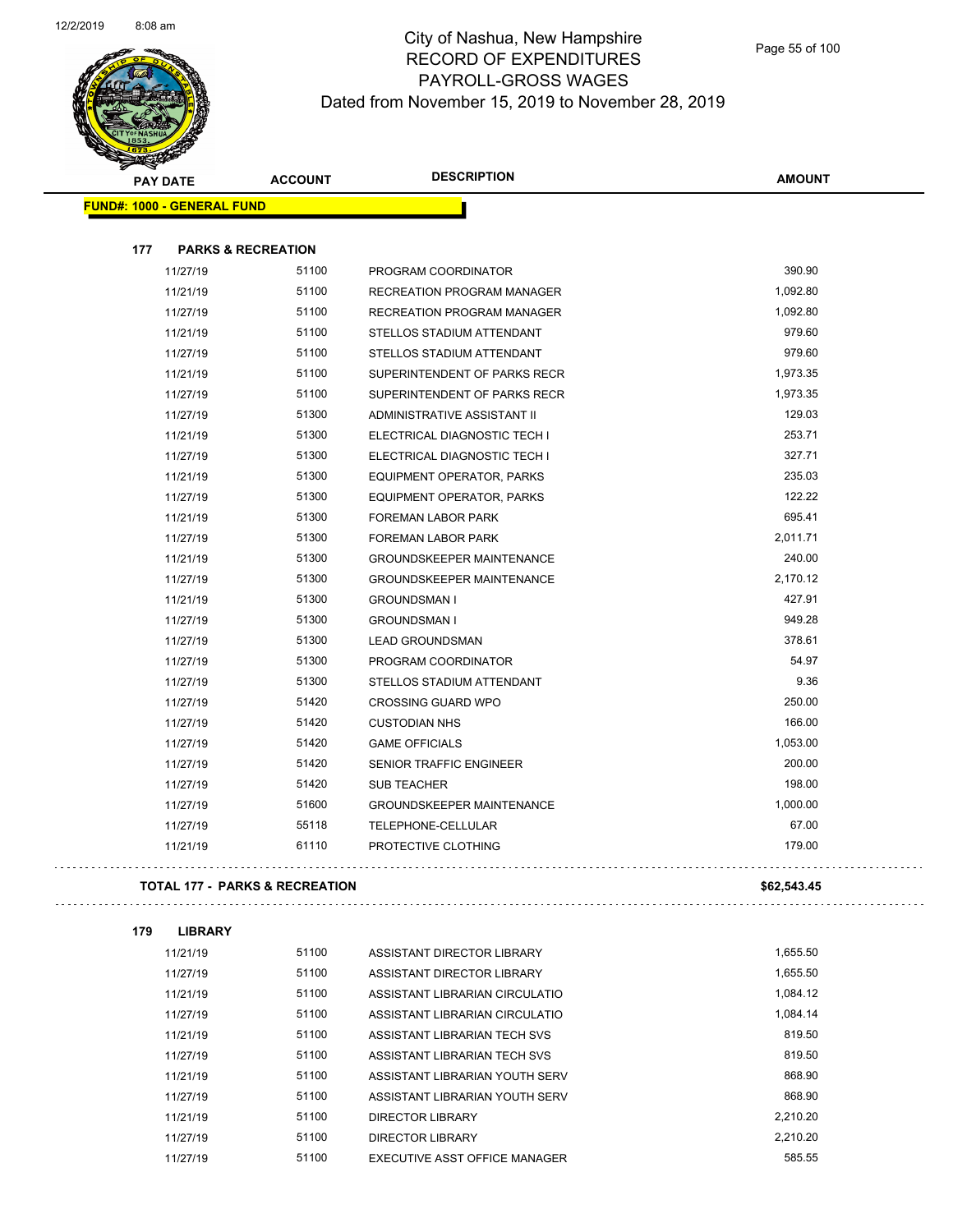

Page 56 of 100

|     | <b>PAY DATE</b>                    | <b>ACCOUNT</b> | <b>DESCRIPTION</b>                    | <b>AMOUNT</b> |
|-----|------------------------------------|----------------|---------------------------------------|---------------|
|     | <u> FUND#: 1000 - GENERAL FUND</u> |                |                                       |               |
|     |                                    |                |                                       |               |
| 179 | <b>LIBRARY</b>                     |                |                                       |               |
|     | 11/21/19                           | 51100          | IT COORDINATOR                        | 962.94        |
|     | 11/27/19                           | 51100          | IT COORDINATOR                        | 962.94        |
|     | 11/21/19                           | 51100          | <b>JANITOR</b>                        | 552.00        |
|     | 11/27/19                           | 51100          | <b>JANITOR</b>                        | 552.00        |
|     | 11/21/19                           | 51100          | LIBRARIAN ADULT SERVICES              | 921.95        |
|     | 11/27/19                           | 51100          | LIBRARIAN ADULT SERVICES              | 921.95        |
|     | 11/21/19                           | 51100          | <b>LIBRARIAN CIRCULATION</b>          | 1,117.35      |
|     | 11/27/19                           | 51100          | <b>LIBRARIAN CIRCULATION</b>          | 1,117.35      |
|     | 11/21/19                           | 51100          | LIBRARIAN OUTREACH SVS                | 1,113.10      |
|     | 11/27/19                           | 51100          | <b>LIBRARIAN OUTREACH SVS</b>         | 1,113.10      |
|     | 11/21/19                           | 51100          | <b>LIBRARIAN TECH SERVICES</b>        | 1,155.29      |
|     | 11/27/19                           | 51100          | <b>LIBRARIAN TECH SERVICES</b>        | 1,155.30      |
|     | 11/21/19                           | 51100          | LIBRARIAN YOUTH SERVICES              | 1,657.90      |
|     | 11/27/19                           | 51100          | <b>LIBRARIAN YOUTH SERVICES</b>       | 1,657.90      |
|     | 11/21/19                           | 51100          | <b>LIBRARY ASSISTANT CIRCULATION</b>  | 6,566.80      |
|     | 11/27/19                           | 51100          | <b>LIBRARY ASSISTANT CIRCULATION</b>  | 6,566.80      |
|     | 11/21/19                           | 51100          | <b>LIBRARY ASSISTANT MEDIA SERVIC</b> | 787.50        |
|     | 11/27/19                           | 51100          | LIBRARY ASSISTANT MEDIA SERVIC        | 787.51        |
|     | 11/21/19                           | 51100          | <b>LIBRARY ASSISTANT TECH SVS</b>     | 787.50        |
|     | 11/27/19                           | 51100          | <b>LIBRARY ASSISTANT TECH SVS</b>     | 787.50        |
|     | 11/21/19                           | 51100          | LIBRARY ASSISTANT YOUTH SERVIC        | 1,462.13      |
|     | 11/27/19                           | 51100          | LIBRARY ASSISTANT YOUTH SERVIC        | 1,462.12      |
|     | 11/21/19                           | 51100          | <b>MAINTENANCE SUPV</b>               | 949.45        |
|     | 11/27/19                           | 51100          | <b>MAINTENANCE SUPV</b>               | 949.45        |
|     | 11/21/19                           | 51100          | PAGE & COLLECTION COORDINATOR         | 935.81        |
|     | 11/27/19                           | 51100          | PAGE & COLLECTION COORDINATOR         | 935.80        |
|     | 11/21/19                           | 51100          | REFERENCE LIBRARIAN ADULT SERV        | 3,292.39      |
|     | 11/27/19                           | 51100          | REFERENCE LIBRARIAN ADULT SERV        | 3,316.54      |
|     | 11/21/19                           | 51100          | REFERENCE LIBRARIAN TECH SVS          | 842.50        |
|     | 11/27/19                           | 51100          | REFERENCE LIBRARIAN TECH SVS          | 842.50        |
|     | 11/21/19                           | 51100          | <b>SECURITY LIBRARY</b>               | 660.00        |
|     | 11/27/19                           | 51100          | <b>SECURITY LIBRARY</b>               | 660.00        |
|     | 11/21/19                           | 51200          | EXECUTIVE ASST OFFICE MANAGER         | 500.70        |
|     | 11/21/19                           | 51200          | <b>JANITOR</b>                        | 303.23        |
|     | 11/27/19                           | 51200          | <b>JANITOR</b>                        | 233.02        |
|     | 11/21/19                           | 51200          | LIBRARY ASSISTANT TECH SVS            | 462.90        |
|     | 11/27/19                           | 51200          | LIBRARY ASSISTANT TECH SVS            | 462.90        |
|     | 11/21/19                           | 51200          | <b>LIBRARY PAGE</b>                   | 1,045.55      |
|     | 11/27/19                           | 51200          | <b>LIBRARY PAGE</b>                   | 1,267.89      |
|     | 11/21/19                           | 51200          | REFERENCE LIBRARIAN ADULT SERV        | 375.92        |
|     | 11/27/19                           | 51200          | REFERENCE LIBRARIAN ADULT SERV        | 413.50        |
|     | 11/21/19                           | 51200          | <b>SECURITY LIBRARY</b>               | 398.39        |
|     | 11/27/19                           | 51200          | <b>SECURITY LIBRARY</b>               | 394.24        |
|     | 11/21/19                           | 51300          | ASSISTANT LIBRARIAN YOUTH SERV        | 130.34        |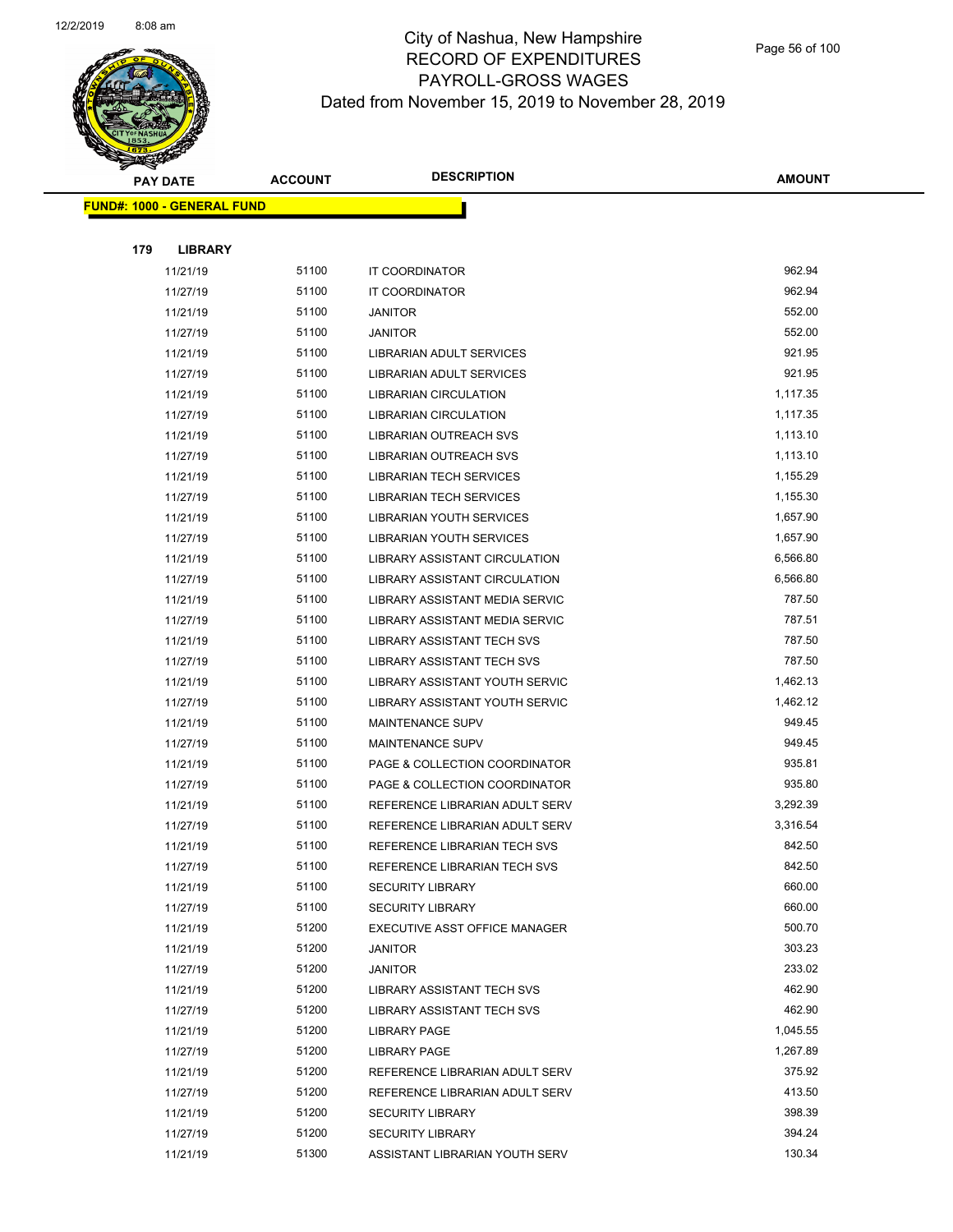$\overline{\phantom{0}}$ 



## City of Nashua, New Hampshire RECORD OF EXPENDITURES PAYROLL-GROSS WAGES Dated from November 15, 2019 to November 28, 2019

| $\sum_{i=1}^n a_i$<br><b>PAY DATE</b>    | <b>ACCOUNT</b> | <b>DESCRIPTION</b>                   | <b>AMOUNT</b> |
|------------------------------------------|----------------|--------------------------------------|---------------|
| <b>FUND#: 1000 - GENERAL FUND</b>        |                |                                      |               |
|                                          |                |                                      |               |
| 179<br><b>LIBRARY</b>                    |                |                                      |               |
| 11/21/19                                 | 51300          | <b>JANITOR</b>                       | 46.58         |
| 11/21/19                                 | 51300          | <b>LIBRARIAN CIRCULATION</b>         | 167.61        |
| 11/27/19                                 | 51300          | <b>LIBRARIAN CIRCULATION</b>         | 167.61        |
| 11/27/19                                 | 51300          | LIBRARIAN OUTREACH SVS               | 125.22        |
| 11/27/19                                 | 51300          | LIBRARIAN YOUTH SERVICES             | 132.15        |
| 11/21/19                                 | 51300          | <b>LIBRARY ASSISTANT CIRCULATION</b> | 219.50        |
| 11/27/19                                 | 51300          | LIBRARY ASSISTANT CIRCULATION        | 212.28        |
| 11/21/19                                 | 51300          | LIBRARY ASSISTANT MEDIA SERVIC       | 118.13        |
| 11/27/19                                 | 51300          | LIBRARY ASSISTANT YOUTH SERVIC       | 105.92        |
| 11/21/19                                 | 51300          | <b>LIBRARY PAGE</b>                  | 60.52         |
| 11/27/19                                 | 51300          | <b>LIBRARY PAGE</b>                  | 60.52         |
| 11/27/19                                 | 51300          | <b>MAINTENANCE SUPV</b>              | 80.11         |
| 11/21/19                                 | 51300          | REFERENCE LIBRARIAN ADULT SERV       | 30.10         |
| 11/21/19                                 | 51300          | <b>SECURITY LIBRARY</b>              | 117.57        |
| 11/27/19                                 | 51300          | <b>SECURITY LIBRARY</b>              | 117.57        |
| <b>TOTAL 179 - LIBRARY</b>               |                |                                      | \$69,165.35   |
| 181<br><b>COMMUNITY DEVELOPMENT</b>      |                |                                      |               |
| 11/21/19                                 | 51100          | ADMINISTRATIVE ASSISTANT II          | 786.85        |
| 11/27/19                                 | 51100          | ADMINISTRATIVE ASSISTANT II          | 786.85        |
| 11/21/19                                 | 51100          | DIRECTOR COMMUNITY DEVELOPMENT       | 2,427.25      |
| 11/27/19                                 | 51100          | DIRECTOR COMMUNITY DEVELOPMENT       | 2,427.25      |
| 11/21/19                                 | 51100          | <b>TRANSPORTATION PLANNER</b>        | 1,313.35      |
| 11/27/19                                 | 51100          | <b>TRANSPORTATION PLANNER</b>        | 1,313.35      |
| 11/21/19                                 | 51100          | <b>WATERWAYS MANAGER</b>             | 1,612.80      |
| 11/27/19                                 | 51100          | <b>WATERWAYS MANAGER</b>             | 1,612.80      |
| 11/21/19                                 | 51200          | ADMINISTRATIVE ASSISTANT I           | 606.52        |
| 11/27/19                                 | 51200          | <b>ADMINISTRATIVE ASSISTANT I</b>    | 493.44        |
| 11/21/19                                 | 51400          | <b>INTERN</b>                        | 100.00        |
| 11/27/19                                 | 51400          | <b>INTERN</b>                        | 100.00        |
| 11/27/19                                 | 55118          | TELEPHONE-CELLULAR                   | 50.00         |
| <b>TOTAL 181 - COMMUNITY DEVELOPMENT</b> |                |                                      | \$13,630.46   |
|                                          |                |                                      |               |
| 182<br><b>PLANNING AND ZONING</b>        |                |                                      |               |
| 11/21/19                                 | 51100          | <b>COMMUNICATION SPEC</b>            | 57.00         |
| 11/27/19                                 | 51100          | <b>COMMUNICATION SPEC</b>            | 57.00         |
| 11/21/19                                 | 51100          | DEPARTMENT COORDINATOR               | 1,048.50      |
| 11/27/19                                 | 51100          | DEPARTMENT COORDINATOR               | 1,048.50      |

11/21/19 51100 DEPUTY PLANNING MANAGER 2,861.15 11/27/19 51100 DEPUTY PLANNING MANAGER 2,861.15 11/21/19 51100 MANAGER PLANNING DEPT 2,210.20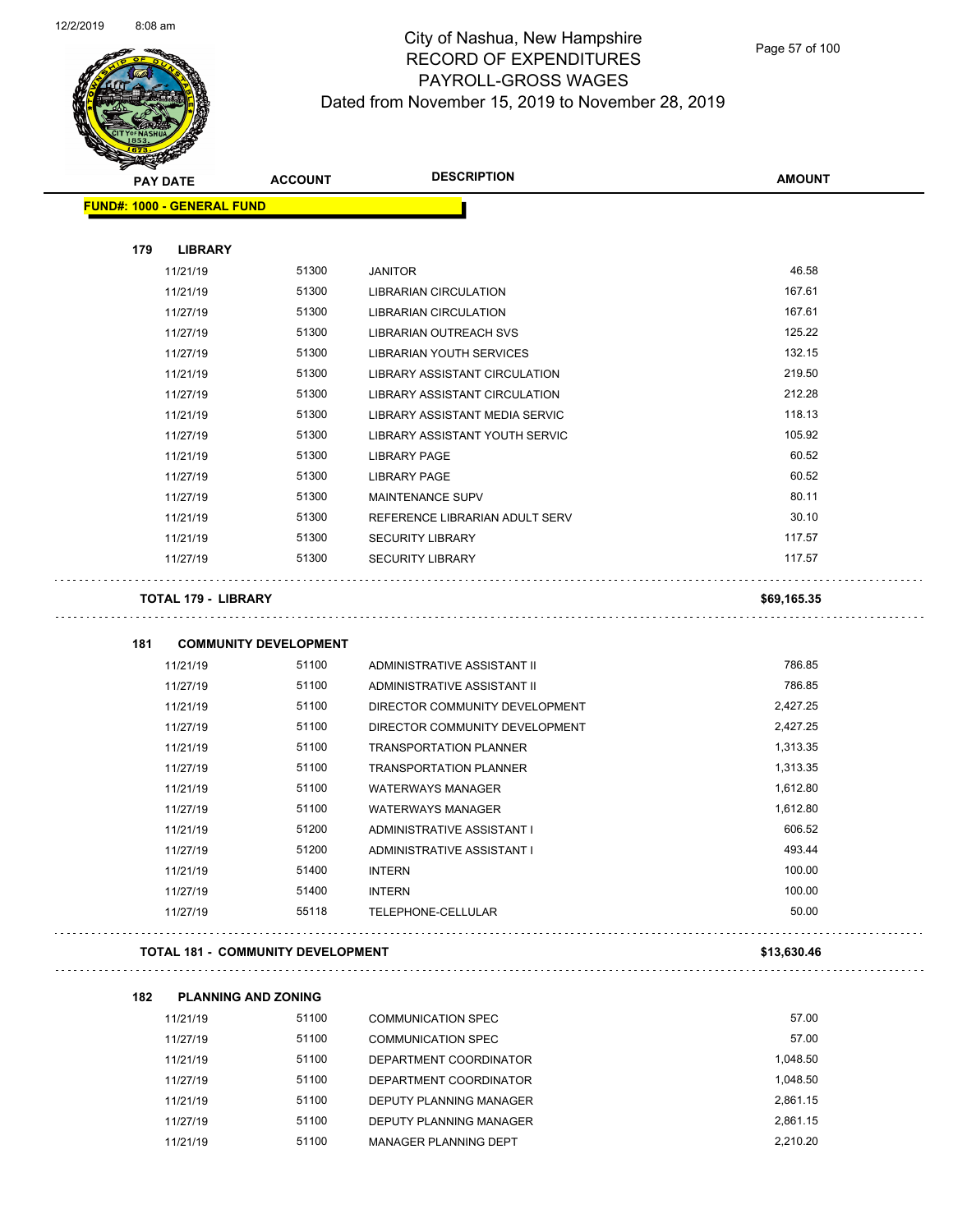

Page 58 of 100

|                                   | <b>PAY DATE</b>      | <b>ACCOUNT</b>                          | <b>DESCRIPTION</b>               | <b>AMOUNT</b> |
|-----------------------------------|----------------------|-----------------------------------------|----------------------------------|---------------|
| <b>FUND#: 1000 - GENERAL FUND</b> |                      |                                         |                                  |               |
|                                   |                      | <b>PLANNING AND ZONING</b>              |                                  |               |
| 182                               |                      | 51100                                   |                                  | 2,210.20      |
|                                   | 11/27/19             | 51100                                   | MANAGER PLANNING DEPT            | 1,918.15      |
|                                   | 11/21/19<br>11/27/19 | 51100                                   | PLANNER I<br>PLANNER I           | 1,918.15      |
|                                   | 11/21/19             | 51100                                   | <b>ZONING COORDINATOR</b>        | 839.35        |
|                                   | 11/27/19             | 51100                                   | ZONING COORDINATOR               | 839.35        |
|                                   | 11/27/19             | 53428                                   | <b>STENOGRAPHIC SERVICES</b>     | 250.00        |
|                                   | 11/27/19             | 55118                                   | TELEPHONE-CELLULAR               | 17.00         |
|                                   |                      |                                         |                                  |               |
|                                   |                      | <b>TOTAL 182 - PLANNING AND ZONING</b>  |                                  | \$18,135.70   |
| 183                               |                      | <b>ECONOMIC DEVELOPMENT</b>             |                                  |               |
|                                   | 11/21/19             | 51100                                   | DWNTWN SPCLST & OED PGRM COOR    | 920.90        |
|                                   | 11/27/19             | 51100                                   | DWNTWN SPCLST & OED PGRM COOR    | 920.90        |
|                                   | 11/21/19             | 51100                                   | ECONOMIC DEV DIRECTOR            | 2,202.85      |
|                                   | 11/27/19             | 51100                                   | ECONOMIC DEV DIRECTOR            | 2,202.85      |
|                                   | 11/21/19             | 51100                                   | HUNT MEMORIAL BLDG & ARTS ADM    | 394.20        |
|                                   | 11/27/19             | 51100                                   | HUNT MEMORIAL BLDG & ARTS ADM    | 394.20        |
|                                   | 11/27/19             | 55118                                   | TELEPHONE-CELLULAR               | 85.00         |
|                                   |                      | <b>TOTAL 183 - ECONOMIC DEVELOPMENT</b> |                                  | \$7,120.90    |
| 191                               | <b>SCHOOL</b>        |                                         |                                  |               |
|                                   | 11/21/19             | 51100                                   | 21 CENTURY COORDINATOR           | 2,380.10      |
|                                   | 11/21/19             | 51100                                   | 21 CENTURY ELEM MFAM RES COORD   | (1,478.09)    |
|                                   | 11/21/19             | 51100                                   | <b>7PAR CTE NHN</b>              | 342.49        |
|                                   | 11/27/19             | 51100                                   | <b>7PAR CTE NHN</b>              | 449.52        |
|                                   | 11/21/19             | 51100                                   | ASSISTANT DIRECTOR BUSINESS      | 3,219.60      |
|                                   | 11/21/19             | 51100                                   | ASSISTANT DIRECTOR OF TECHNOLOGY | 3,208.70      |
|                                   | 11/21/19             | 51100                                   | ASSISTANT PRINCIPAL AMH          | 1,581.70      |
|                                   | 11/21/19             | 51100                                   | ASSISTANT PRINCIPAL BIC          | 2,875.00      |
|                                   | 11/21/19             | 51100                                   | ASSISTANT PRINCIPAL BIR          | 1,509.60      |
|                                   | 11/21/19             | 51100                                   | ASSISTANT PRINCIPAL BRO          | 3,357.70      |
|                                   | 11/21/19             | 51100                                   | ASSISTANT PRINCIPAL CHARL        | 3,293.00      |
|                                   | 11/21/19             | 51100                                   | ASSISTANT PRINCIPAL DR CRSP      | 1,646.50      |
|                                   | 11/21/19             | 51100                                   | ASSISTANT PRINCIPAL ELM          | 6,769.20      |
|                                   | 11/21/19             | 51100                                   | ASSISTANT PRINCIPAL FES          | 2,875.00      |
|                                   | 11/21/19             | 51100                                   | ASSISTANT PRINCIPAL FMS          | 3,288.50      |
|                                   | 11/21/19             | 51100                                   | ASSISTANT PRINCIPAL LEDGE        | 3,292.90      |
|                                   | 11/21/19             | 51100                                   | ASSISTANT PRINCIPAL MDE          | 3,115.40      |
|                                   | 11/21/19             | 51100                                   | ASSISTANT PRINCIPAL MTP          | 1,437.50      |
|                                   | 11/21/19             | 51100                                   | ASSISTANT PRINCIPAL NHN          | 13,806.40     |
|                                   | 11/21/19             | 51100                                   | ASSISTANT PRINCIPAL NHS          | 13,884.60     |
|                                   | 11/21/19             | 51100                                   | ASSISTANT PRINCIPAL SHE          | 1,461.60      |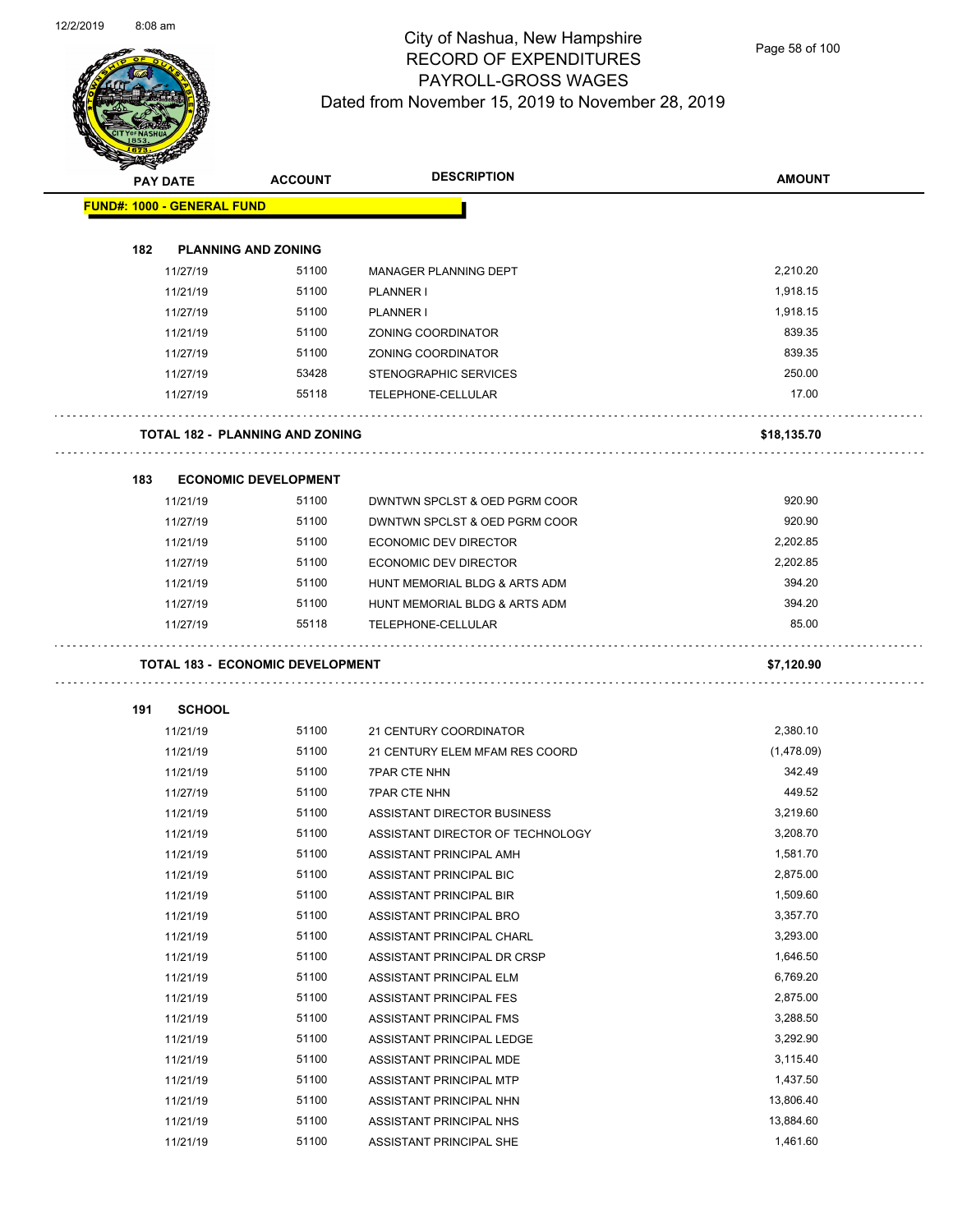

|     | <b>PAY DATE</b>                   | <b>ACCOUNT</b> | <b>DESCRIPTION</b>              | <b>AMOUNT</b> |
|-----|-----------------------------------|----------------|---------------------------------|---------------|
|     | <b>FUND#: 1000 - GENERAL FUND</b> |                |                                 |               |
|     |                                   |                |                                 |               |
| 191 | <b>SCHOOL</b>                     |                |                                 |               |
|     | 11/21/19                          | 51100          | ASSISTANT SUPERINTENDENT        | 9,051.60      |
|     | 11/21/19                          | 51100          | ASST DIRECTOR PLANT OPS         | 4,913.30      |
|     | 11/21/19                          | 51100          | <b>ASST DIRECTOR SPED</b>       | 6,623.10      |
|     | 11/21/19                          | 51100          | ASST SYSTEMS ADMIN FULL YEAR    | 17,491.91     |
|     | 11/21/19                          | 51100          | ATTENDANCE OFFICER              | 2,543.80      |
|     | 11/21/19                          | 51100          | BRENTWOOD COORDINATOR           | 2,779.30      |
|     | 11/21/19                          | 51100          | CAREER CENTER COORD NHS         | 1,557.20      |
|     | 11/21/19                          | 51100          | CHIEF OPERATING OFFICER         | 4,431.80      |
|     | 11/21/19                          | 51100          | CLERICAL ACADEMY NHN            | 3,130.95      |
|     | 11/27/19                          | 51100          | CLERICAL ACADEMY NHN            | 3,022.20      |
|     | 11/21/19                          | 51100          | CLERICAL ACADEMY NHS            | 3,082.92      |
|     | 11/27/19                          | 51100          | CLERICAL ACADEMY NHS            | 3,088.36      |
|     | 11/21/19                          | 51100          | <b>CLERICAL ASST SUPER SUP</b>  | 1,413.96      |
|     | 11/27/19                          | 51100          | <b>CLERICAL ASST SUPER SUP</b>  | 1,441.78      |
|     | 11/21/19                          | 51100          | CLERICAL ATHLETIC NHN           | 815.65        |
|     | 11/27/19                          | 51100          | CLERICAL ATHLETIC NHN           | 815.65        |
|     | 11/21/19                          | 51100          | CLERICAL ATHLETIC NHS           | 731.25        |
|     | 11/27/19                          | 51100          | <b>CLERICAL ATHLETIC NHS</b>    | 731.25        |
|     | 11/21/19                          | 51100          | <b>CLERICAL BUSINESS</b>        | 3,319.20      |
|     | 11/27/19                          | 51100          | <b>CLERICAL BUSINESS</b>        | 3,335.29      |
|     | 11/21/19                          | 51100          | CLERICAL CHIEF OP OFFICER SUP   | 756.70        |
|     | 11/27/19                          | 51100          | CLERICAL CHIEF OP OFFICER SUP   | 756.70        |
|     | 11/21/19                          | 51100          | <b>CLERICAL CTE NHN</b>         | 695.25        |
|     | 11/27/19                          | 51100          | <b>CLERICAL CTE NHN</b>         | 695.25        |
|     | 11/21/19                          | 51100          | <b>CLERICAL CTE NHS</b>         | 826.52        |
|     | 11/27/19                          | 51100          | <b>CLERICAL CTE NHS</b>         | 815.65        |
|     | 11/21/19                          | 51100          | CLERICAL GUIDANCE ELM           | 695.25        |
|     | 11/27/19                          | 51100          | CLERICAL GUIDANCE ELM           | 695.26        |
|     | 11/21/19                          | 51100          | CLERICAL GUIDANCE NHN           | 1,812.18      |
|     | 11/27/19                          | 51100          | <b>CLERICAL GUIDANCE NHN</b>    | 2,067.10      |
|     | 11/21/19                          | 51100          | CLERICAL GUIDANCE NHS           | 1,771.24      |
|     | 11/27/19                          | 51100          | <b>CLERICAL GUIDANCE NHS</b>    | 2,034.00      |
|     | 11/21/19                          | 51100          | <b>CLERICAL HUMAN RESOURCES</b> | 2,310.52      |
|     | 11/27/19                          | 51100          | CLERICAL HUMAN RESOURCES        | 2,310.51      |
|     | 11/21/19                          | 51100          | <b>CLERICAL PAYROLL SUP</b>     | 1,532.30      |
|     | 11/27/19                          | 51100          | <b>CLERICAL PAYROLL SUP</b>     | 1,532.30      |
|     | 11/21/19                          | 51100          | <b>CLERICAL PLANT OPS</b>       | 766.15        |
|     | 11/27/19                          | 51100          | <b>CLERICAL PLANT OPS</b>       | 766.14        |
|     | 11/21/19                          | 51100          | CLERICAL PRINCIPAL AMH          | 1,497.40      |
|     | 11/27/19                          | 51100          | <b>CLERICAL PRINCIPAL AMH</b>   | 1,502.28      |
|     | 11/21/19                          | 51100          | <b>CLERICAL PRINCIPAL BIC</b>   | 1,546.91      |
|     | 11/27/19                          | 51100          | <b>CLERICAL PRINCIPAL BIC</b>   | 1,546.90      |
|     | 11/21/19                          | 51100          | <b>CLERICAL PRINCIPAL BIR</b>   | 1,631.30      |
|     | 11/27/19                          | 51100          | CLERICAL PRINCIPAL BIR          | 1,631.30      |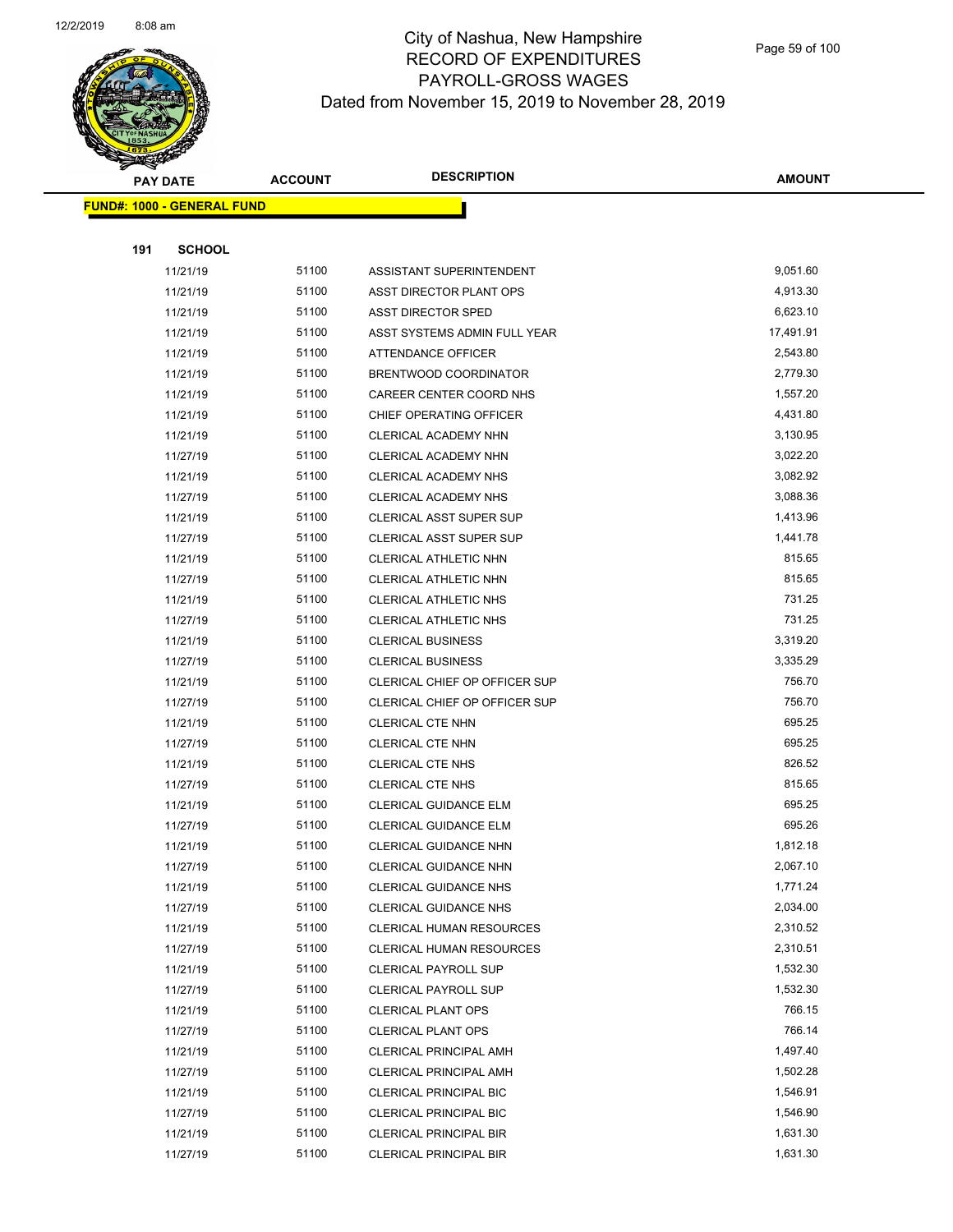

|     | <b>PAY DATE</b>                    | <b>ACCOUNT</b> | <b>DESCRIPTION</b>                                          | <b>AMOUNT</b>    |
|-----|------------------------------------|----------------|-------------------------------------------------------------|------------------|
|     | <u> FUND#: 1000 - GENERAL FUND</u> |                |                                                             |                  |
|     |                                    |                |                                                             |                  |
| 191 | <b>SCHOOL</b>                      |                |                                                             |                  |
|     | 11/21/19                           | 51100          | <b>CLERICAL PRINCIPAL BRO</b>                               | 1,530.58         |
|     | 11/27/19                           | 51100          | <b>CLERICAL PRINCIPAL BRO</b>                               | 1,515.41         |
|     | 11/21/19                           | 51100          | CLERICAL PRINCIPAL CHA                                      | 1,511.87         |
|     | 11/27/19                           | 51100          | CLERICAL PRINCIPAL CHA                                      | 1,532.29         |
|     | 11/21/19                           | 51100          | <b>CLERICAL PRINCIPAL DRC</b>                               | 1,499.65         |
|     | 11/27/19                           | 51100          | CLERICAL PRINCIPAL DRC                                      | 1,495.02         |
|     | 11/21/19                           | 51100          | <b>CLERICAL PRINCIPAL ELM</b>                               | 2,683.98         |
|     | 11/27/19                           | 51100          | <b>CLERICAL PRINCIPAL ELM</b>                               | 2,494.25         |
|     | 11/21/19                           | 51100          | <b>CLERICAL PRINCIPAL FES</b>                               | 1,499.65         |
|     | 11/27/19                           | 51100          | <b>CLERICAL PRINCIPAL FES</b>                               | 1,478.19         |
|     | 11/21/19                           | 51100          | <b>CLERICAL PRINCIPAL FMS</b>                               | 2,341.56         |
|     | 11/27/19                           | 51100          | <b>CLERICAL PRINCIPAL FMS</b>                               | 2,351.30         |
|     | 11/21/19                           | 51100          | <b>CLERICAL PRINCIPAL LDG</b>                               | 1,461.40         |
|     | 11/27/19                           | 51100          | <b>CLERICAL PRINCIPAL LDG</b>                               | 1,461.40         |
|     | 11/21/19                           | 51100          | CLERICAL PRINCIPAL MDE                                      | 1,570.55         |
|     | 11/27/19                           | 51100          | CLERICAL PRINCIPAL MDE                                      | 1,570.55         |
|     | 11/21/19                           | 51100          | <b>CLERICAL PRINCIPAL MTP</b>                               | 1,535.65         |
|     | 11/27/19                           | 51100          | <b>CLERICAL PRINCIPAL MTP</b>                               | 1,535.65         |
|     | 11/21/19                           | 51100          | CLERICAL PRINCIPAL NHN                                      | 1,497.40         |
|     | 11/27/19                           | 51100          | CLERICAL PRINCIPAL NHN                                      | 1,497.41         |
|     | 11/21/19                           | 51100          | <b>CLERICAL PRINCIPAL NHS</b>                               | 2,028.76         |
|     | 11/27/19                           | 51100          | <b>CLERICAL PRINCIPAL NHS</b>                               | 2,170.13         |
|     | 11/21/19                           | 51100          | <b>CLERICAL PRINCIPAL NSE</b>                               | 1,510.90         |
|     | 11/27/19                           | 51100          | <b>CLERICAL PRINCIPAL NSE</b>                               | 1,510.90         |
|     | 11/21/19                           | 51100          | CLERICAL PRINCIPAL PMS                                      | 2,157.75         |
|     | 11/27/19                           | 51100          | <b>CLERICAL PRINCIPAL PMS</b>                               | 2,152.89         |
|     | 11/21/19                           | 51100          | <b>CLERICAL PRINCIPAL SHE</b>                               | 1,546.90         |
|     | 11/27/19                           | 51100          | <b>CLERICAL PRINCIPAL SHE</b>                               | 1,546.90         |
|     | 11/21/19                           | 51100          | CLERICAL RECEPTIONIST NHN                                   | 815.65           |
|     | 11/27/19                           | 51100          | CLERICAL RECEPTIONIST NHN                                   | 815.65           |
|     | 11/21/19                           | 51100          | CLERICAL RECEPTIONIST NHS                                   | 695.25           |
|     | 11/27/19                           | 51100          | CLERICAL RECEPTIONIST NHS                                   | 690.62           |
|     | 11/21/19                           | 51100          | CLERICAL SPECIAL ED NHN                                     | 731.25           |
|     | 11/27/19                           | 51100          | CLERICAL SPECIAL ED NHN                                     | 711.76           |
|     | 11/21/19                           | 51100          | CLERICAL SPECIAL ED NHS                                     | 731.25           |
|     | 11/27/19                           | 51100          | CLERICAL SPECIAL ED NHS                                     | 726.38           |
|     | 11/21/19                           | 51100          | CLERICAL SPECIAL ED SUP                                     | 1,426.50         |
|     | 11/27/19                           | 51100          | CLERICAL SPECIAL ED SUP                                     | 1,426.50         |
|     | 11/21/19                           | 51100          | <b>CLERICAL STUDENT SERV SUP</b>                            | 843.31           |
|     | 11/27/19                           | 51100          | <b>CLERICAL STUDENT SERV SUP</b>                            | 854.56           |
|     | 11/21/19                           | 51100<br>51100 | CLERICAL SUPERINTENDANT HRLY                                | 820.43<br>799.11 |
|     | 11/27/19                           |                | CLERICAL SUPERINTENDANT HRLY<br>CLERICAL SUPERINTENDANT SUP | 1,894.50         |
|     | 11/21/19                           | 51100          |                                                             | 4,813.30         |
|     | 11/21/19                           | 51100          | <b>CUSTODIAN AMH</b>                                        |                  |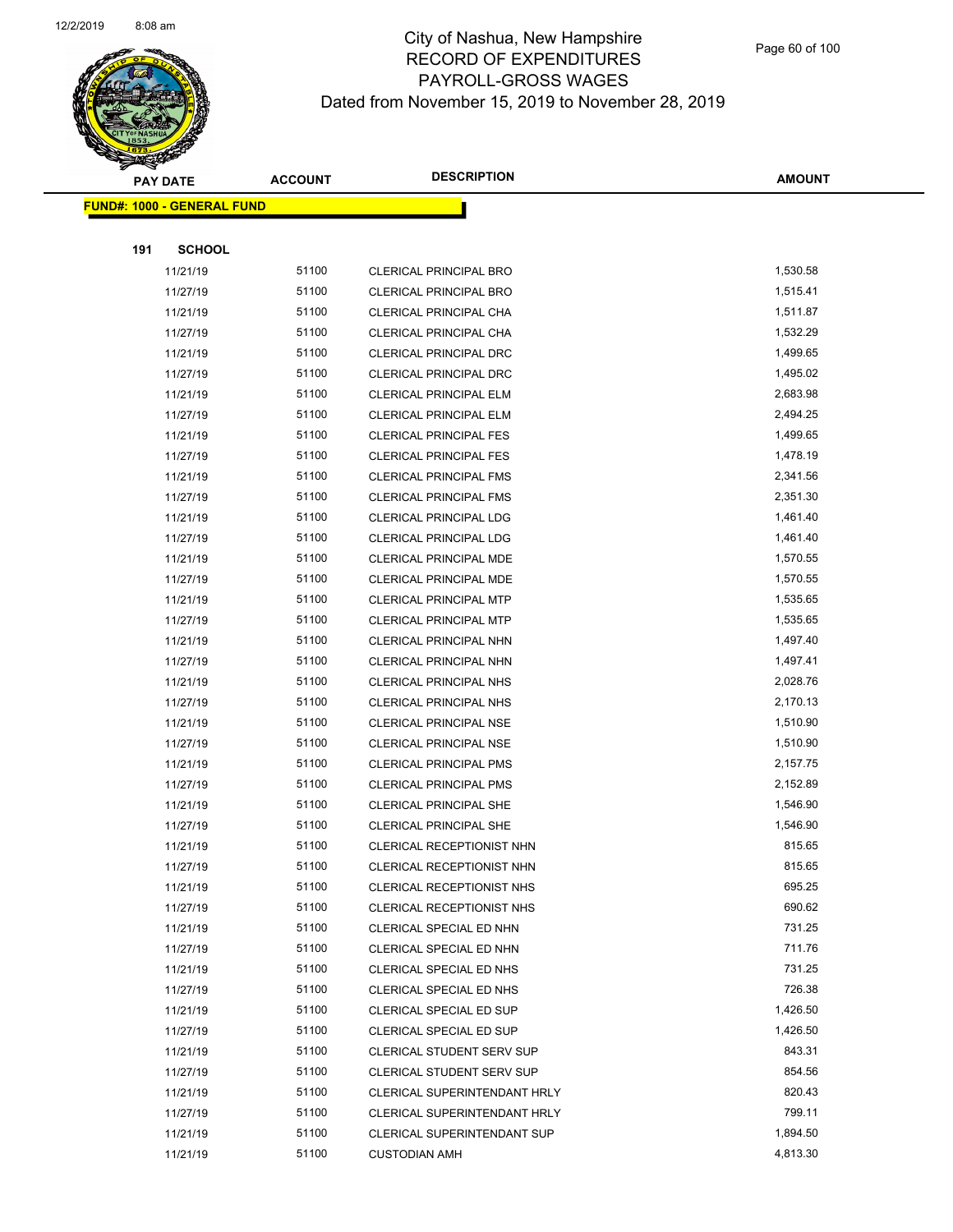

Page 61 of 100

| <b>PAY DATE</b> |                                   | <b>ACCOUNT</b> | <b>DESCRIPTION</b>             | <b>AMOUNT</b> |
|-----------------|-----------------------------------|----------------|--------------------------------|---------------|
|                 | <b>FUND#: 1000 - GENERAL FUND</b> |                |                                |               |
|                 |                                   |                |                                |               |
| 191             | <b>SCHOOL</b>                     |                |                                |               |
|                 | 11/27/19                          | 51100          | <b>CUSTODIAN AMH</b>           | 1,500.16      |
|                 | 11/21/19                          | 51100          | <b>CUSTODIAN ASST HEAD ELM</b> | 3,025.32      |
|                 | 11/27/19                          | 51100          | <b>CUSTODIAN ASST HEAD ELM</b> | 832.40        |
|                 | 11/21/19                          | 51100          | <b>CUSTODIAN ASST HEAD FMS</b> | 2,792.69      |
|                 | 11/27/19                          | 51100          | <b>CUSTODIAN ASST HEAD FMS</b> | 832.40        |
|                 | 11/21/19                          | 51100          | <b>CUSTODIAN ASST HEAD NHN</b> | 6,648.44      |
|                 | 11/27/19                          | 51100          | <b>CUSTODIAN ASST HEAD NHN</b> | 1,672.82      |
|                 | 11/21/19                          | 51100          | <b>CUSTODIAN ASST HEAD NHS</b> | 6,022.77      |
|                 | 11/27/19                          | 51100          | <b>CUSTODIAN ASST HEAD NHS</b> | 1,672.81      |
|                 | 11/21/19                          | 51100          | <b>CUSTODIAN ASST HEAD PMS</b> | 3,197.99      |
|                 | 11/27/19                          | 51100          | <b>CUSTODIAN ASST HEAD PMS</b> | 832.40        |
|                 | 11/21/19                          | 51100          | <b>CUSTODIAN BIC</b>           | 5,147.37      |
|                 | 11/27/19                          | 51100          | <b>CUSTODIAN BIC</b>           | 1,461.60      |
|                 | 11/21/19                          | 51100          | <b>CUSTODIAN BIR</b>           | 3,948.35      |
|                 | 11/27/19                          | 51100          | <b>CUSTODIAN BIR</b>           | 1,461.60      |
|                 | 11/21/19                          | 51100          | <b>CUSTODIAN BRO</b>           | 2,878.00      |
|                 | 11/27/19                          | 51100          | <b>CUSTODIAN BRO</b>           | 730.80        |
|                 | 11/21/19                          | 51100          | <b>CUSTODIAN CHA</b>           | 4,922.53      |
|                 | 11/27/19                          | 51100          | <b>CUSTODIAN CHA</b>           | 1,558.00      |
|                 | 11/21/19                          | 51100          | <b>CUSTODIAN DRC</b>           | 4,974.67      |
|                 | 11/27/19                          | 51100          | <b>CUSTODIAN DRC</b>           | 1,461.60      |
|                 | 11/21/19                          | 51100          | <b>CUSTODIAN ELM</b>           | 19,110.56     |
|                 | 11/27/19                          | 51100          | <b>CUSTODIAN ELM</b>           | 5,255.68      |
|                 | 11/21/19                          | 51100          | <b>CUSTODIAN FES</b>           | 5,175.06      |
|                 | 11/27/19                          | 51100          | <b>CUSTODIAN FES</b>           | 1,461.60      |
|                 | 11/21/19                          | 51100          | <b>CUSTODIAN FMS</b>           | 10,230.17     |
|                 | 11/27/19                          | 51100          | <b>CUSTODIAN FMS</b>           | 2,923.21      |
|                 | 11/21/19                          | 51100          | <b>CUSTODIAN HEAD AMH</b>      | 2,978.05      |
|                 | 11/27/19                          | 51100          | <b>CUSTODIAN HEAD AMH</b>      | 832.40        |
|                 | 11/21/19                          | 51100          | <b>CUSTODIAN HEAD BIC</b>      | 3,059.68      |
|                 | 11/27/19                          | 51100          | <b>CUSTODIAN HEAD BIC</b>      | 832.40        |
|                 | 11/21/19                          | 51100          | <b>CUSTODIAN HEAD BIR</b>      | 2,854.02      |
|                 | 11/27/19                          | 51100          | <b>CUSTODIAN HEAD BIR</b>      | 832.40        |
|                 | 11/21/19                          | 51100          | <b>CUSTODIAN HEAD BRO</b>      | 3,276.43      |
|                 | 11/27/19                          | 51100          | <b>CUSTODIAN HEAD BRO</b>      | 853.21        |
|                 | 11/21/19                          | 51100          | <b>CUSTODIAN HEAD CHA</b>      | 2,942.85      |
|                 | 11/27/19                          | 51100          | <b>CUSTODIAN HEAD CHA</b>      | 832.40        |
|                 | 11/21/19                          | 51100          | <b>CUSTODIAN HEAD DRC</b>      | 3,141.39      |
|                 | 11/27/19                          | 51100          | <b>CUSTODIAN HEAD DRC</b>      | 832.40        |
|                 | 11/21/19                          | 51100          | <b>CUSTODIAN HEAD ELM</b>      | 3,886.37      |
|                 | 11/27/19                          | 51100          | <b>CUSTODIAN HEAD ELM</b>      | 986.40        |
|                 | 11/21/19                          | 51100          | <b>CUSTODIAN HEAD FES</b>      | 3,024.94      |
|                 | 11/27/19                          | 51100          | <b>CUSTODIAN HEAD FES</b>      | 832.40        |
|                 | 11/21/19                          | 51100          | <b>CUSTODIAN HEAD FMS</b>      | 3,490.21      |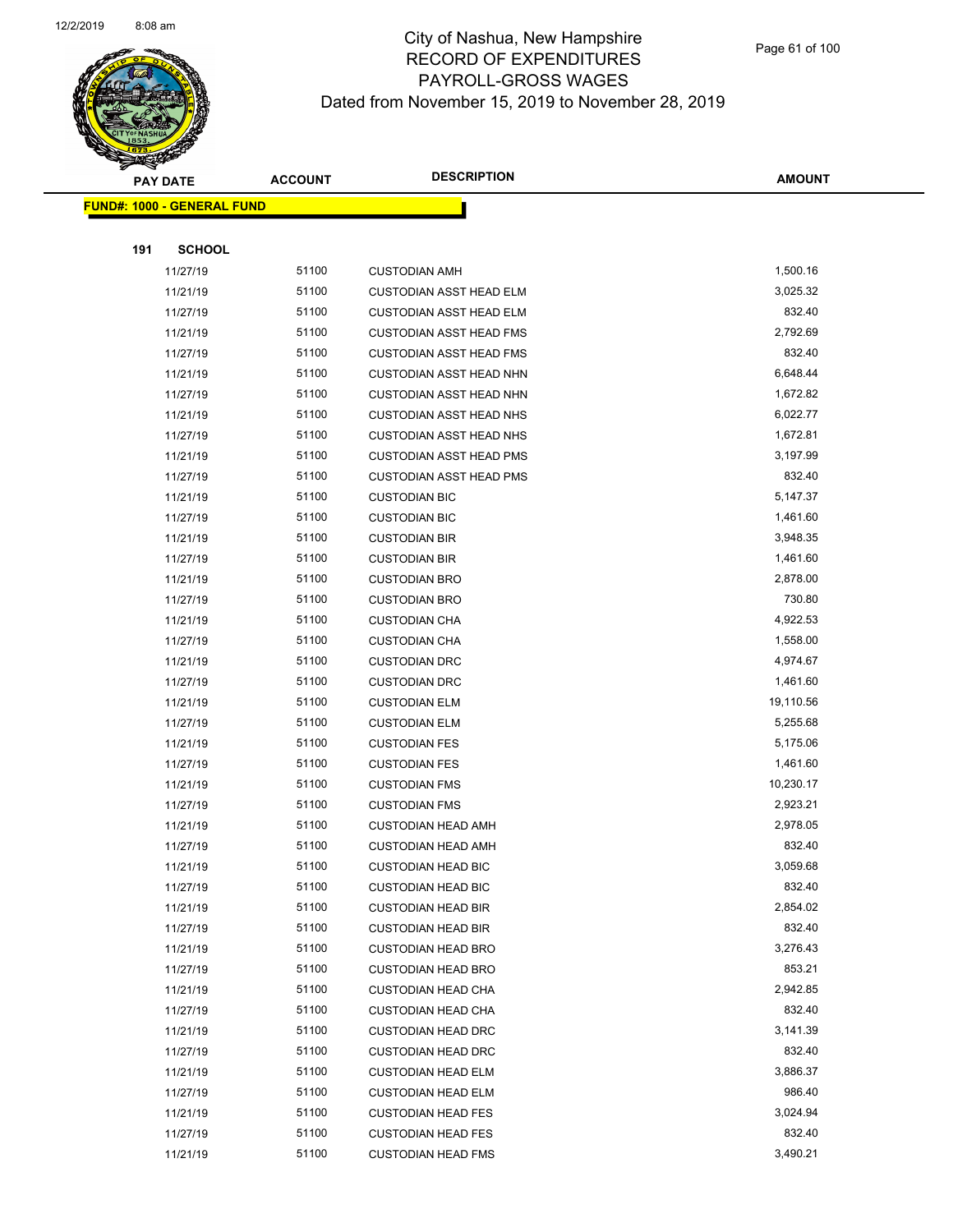

Page 62 of 100

|     | <b>PAY DATE</b>                   | <b>ACCOUNT</b> | <b>DESCRIPTION</b>              | <b>AMOUNT</b> |
|-----|-----------------------------------|----------------|---------------------------------|---------------|
|     | <b>FUND#: 1000 - GENERAL FUND</b> |                |                                 |               |
|     |                                   |                |                                 |               |
| 191 | <b>SCHOOL</b>                     |                |                                 |               |
|     | 11/27/19                          | 51100          | <b>CUSTODIAN HEAD FMS</b>       | 986.40        |
|     | 11/21/19                          | 51100          | <b>CUSTODIAN HEAD LDG</b>       | 2,972.50      |
|     | 11/27/19                          | 51100          | <b>CUSTODIAN HEAD LDG</b>       | 832.40        |
|     | 11/21/19                          | 51100          | <b>CUSTODIAN HEAD MDE</b>       | 2,952.11      |
|     | 11/27/19                          | 51100          | <b>CUSTODIAN HEAD MDE</b>       | 832.40        |
|     | 11/21/19                          | 51100          | <b>CUSTODIAN HEAD MTP</b>       | 2,955.57      |
|     | 11/27/19                          | 51100          | <b>CUSTODIAN HEAD MTP</b>       | 832.41        |
|     | 11/21/19                          | 51100          | <b>CUSTODIAN HEAD NHN</b>       | 3,395.42      |
|     | 11/27/19                          | 51100          | <b>CUSTODIAN HEAD NHN</b>       | 992.00        |
|     | 11/21/19                          | 51100          | <b>CUSTODIAN HEAD NHS</b>       | 3,418.84      |
|     | 11/27/19                          | 51100          | <b>CUSTODIAN HEAD NHS</b>       | 992.00        |
|     | 11/21/19                          | 51100          | <b>CUSTODIAN HEAD NSE</b>       | 2,919.66      |
|     | 11/27/19                          | 51100          | <b>CUSTODIAN HEAD NSE</b>       | 832.40        |
|     | 11/21/19                          | 51100          | <b>CUSTODIAN HEAD PMS</b>       | 3,305.79      |
|     | 11/27/19                          | 51100          | <b>CUSTODIAN HEAD PMS</b>       | 986.40        |
|     | 11/21/19                          | 51100          | <b>CUSTODIAN HEAD SHE</b>       | 2,916.89      |
|     | 11/27/19                          | 51100          | <b>CUSTODIAN HEAD SHE</b>       | 832.40        |
|     | 11/21/19                          | 51100          | <b>CUSTODIAN LDG</b>            | 5,698.29      |
|     | 11/27/19                          | 51100          | <b>CUSTODIAN LDG</b>            | 2,192.40      |
|     | 11/21/19                          | 51100          | <b>CUSTODIAN MDE</b>            | 4,529.30      |
|     | 11/27/19                          | 51100          | <b>CUSTODIAN MDE</b>            | 1,461.60      |
|     | 11/21/19                          | 51100          | <b>CUSTODIAN MTP</b>            | 5,026.61      |
|     | 11/27/19                          | 51100          | <b>CUSTODIAN MTP</b>            | 1,461.61      |
|     | 11/21/19                          | 51100          | <b>CUSTODIAN NHN</b>            | 29,423.67     |
|     | 11/27/19                          | 51100          | <b>CUSTODIAN NHN</b>            | 9,098.36      |
|     | 11/21/19                          | 51100          | <b>CUSTODIAN NHS</b>            | 33,373.23     |
|     | 11/27/19                          | 51100          | <b>CUSTODIAN NHS</b>            | 9,058.66      |
|     | 11/21/19                          | 51100          | <b>CUSTODIAN NSE</b>            | 4,963.27      |
|     | 11/27/19                          | 51100          | <b>CUSTODIAN NSE</b>            | 1,461.60      |
|     | 11/21/19                          | 51100          | <b>CUSTODIAN PMS</b>            | 7,869.75      |
|     | 11/27/19                          | 51100          | <b>CUSTODIAN PMS</b>            | 2,192.40      |
|     | 11/21/19                          | 51100          | <b>CUSTODIAN SHE</b>            | 5,030.98      |
|     | 11/27/19                          | 51100          | <b>CUSTODIAN SHE</b>            | 1,461.60      |
|     | 11/21/19                          | 51100          | <b>CUSTODIAN SUPERVISOR WPO</b> | 4,384.47      |
|     | 11/21/19                          | 51100          | <b>CUSTODIAN WID</b>            | 1,565.00      |
|     | 11/27/19                          | 51100          | <b>CUSTODIAN WID</b>            | 730.80        |
|     | 11/21/19                          | 51100          | DATA ANALYST                    | 3,213.00      |
|     | 11/21/19                          | 51100          | <b>DIRECTOR ATHLETICS</b>       | 3,855.50      |
|     | 11/21/19                          | 51100          | DIRECTOR COM GRANTS             | 2,528.70      |
|     | 11/21/19                          | 51100          | <b>DIRECTOR GUIDANCE</b>        | 7,372.92      |
|     | 11/21/19                          | 51100          | DIRECTOR HUMAN RESOURCES        | 3,508.10      |
|     | 11/21/19                          | 51100          | DIRECTOR PLANT OPS              | 4,002.20      |
|     | 11/21/19                          | 51100          | DIRECTOR SPECIAL ED             | 3,745.20      |
|     | 11/21/19                          | 51100          | DIRECTOR STUDENT SERVICES       | 3,515.40      |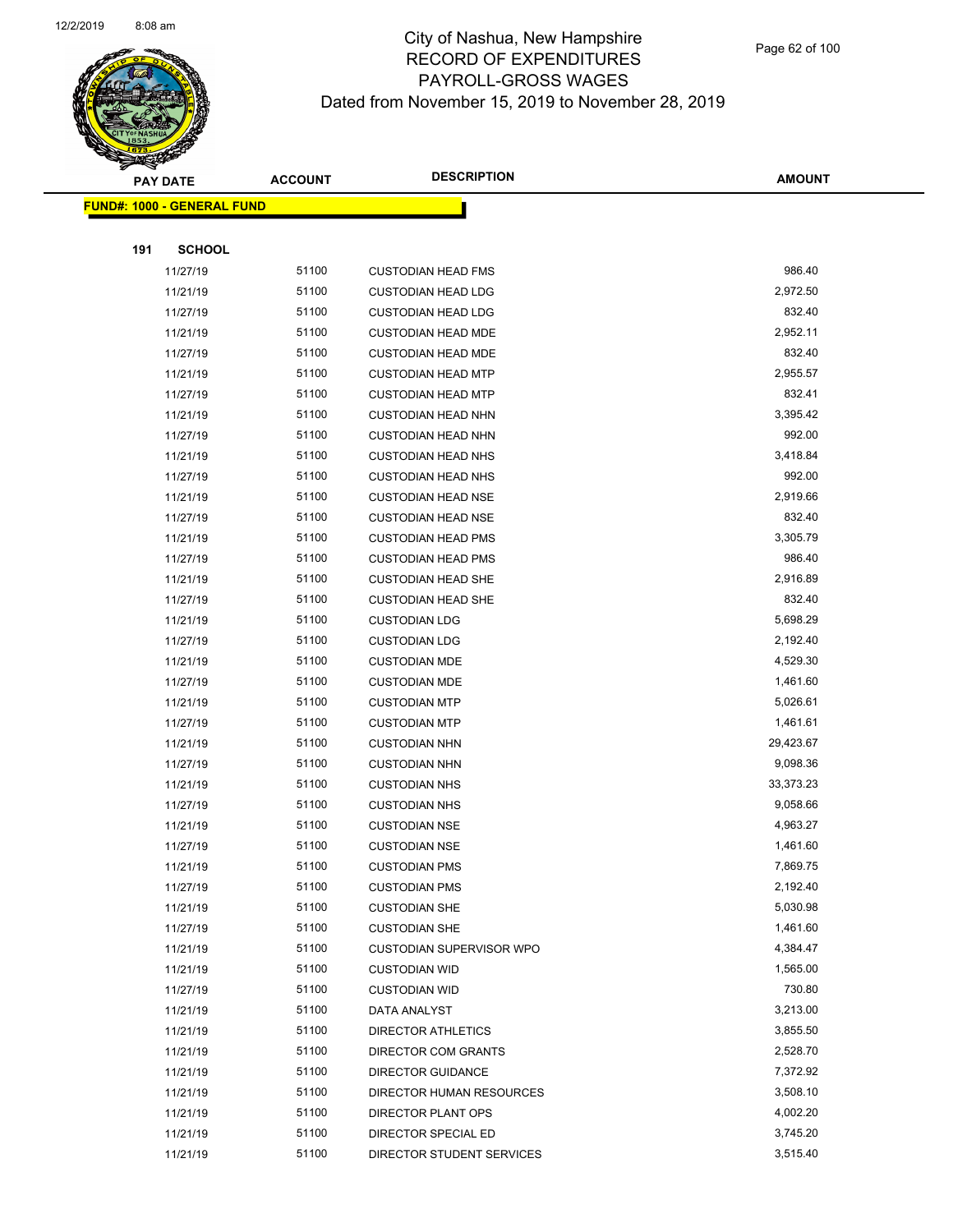

|     | <b>PAY DATE</b>                    | <b>ACCOUNT</b> | <b>DESCRIPTION</b>             | <b>AMOUNT</b> |
|-----|------------------------------------|----------------|--------------------------------|---------------|
|     | <u> FUND#: 1000 - GENERAL FUND</u> |                |                                |               |
|     |                                    |                |                                |               |
| 191 | <b>SCHOOL</b>                      |                |                                |               |
|     | 11/21/19                           | 51100          | DIRECTOR TRANSPORTATION        | 3,346.50      |
|     | 11/21/19                           | 51100          | DIRECTOR VOCATIONAL            | 6,790.00      |
|     | 11/21/19                           | 51100          | DW TECHNOLOGY PEER COACH       | 1,966.31      |
|     | 11/21/19                           | 51100          | <b>E-BLOCK TECHNICAL PARA</b>  | 557.70        |
|     | 11/27/19                           | 51100          | E-BLOCK TECHNICAL PARA         | 674.31        |
|     | 11/21/19                           | 51100          | ELL COMMUNICATIONS COORDINATOR | 2,172.00      |
|     | 11/21/19                           | 51100          | ELL OUTREACH WORKER            | 1,766.10      |
|     | 11/21/19                           | 51100          | GUIDANCE COUNSELOR AMH         | 2,403.60      |
|     | 11/21/19                           | 51100          | <b>GUIDANCE COUNSELOR BIC</b>  | 2,064.70      |
|     | 11/21/19                           | 51100          | <b>GUIDANCE COUNSELOR BIR</b>  | 3,015.80      |
|     | 11/21/19                           | 51100          | GUIDANCE COUNSELOR BRO         | 1,980.50      |
|     | 11/21/19                           | 51100          | GUIDANCE COUNSELOR CHA         | 3,015.80      |
|     | 11/21/19                           | 51100          | <b>GUIDANCE COUNSELOR DRC</b>  | 2,923.70      |
|     | 11/21/19                           | 51100          | <b>GUIDANCE COUNSELOR ELM</b>  | 13,680.19     |
|     | 11/21/19                           | 51100          | <b>GUIDANCE COUNSELOR FES</b>  | 2,923.69      |
|     | 11/21/19                           | 51100          | <b>GUIDANCE COUNSELOR FMS</b>  | 5,476.41      |
|     | 11/21/19                           | 51100          | <b>GUIDANCE COUNSELOR LDG</b>  | 3,015.80      |
|     | 11/21/19                           | 51100          | GUIDANCE COUNSELOR MDE         | 2,895.10      |
|     | 11/21/19                           | 51100          | <b>GUIDANCE COUNSELOR MTP</b>  | 2,923.69      |
|     | 11/21/19                           | 51100          | GUIDANCE COUNSELOR NHN         | 14,792.30     |
|     | 11/21/19                           | 51100          | GUIDANCE COUNSELOR NHS         | 19,076.60     |
|     | 11/21/19                           | 51100          | <b>GUIDANCE COUNSELOR NSE</b>  | 2,923.69      |
|     | 11/21/19                           | 51100          | <b>GUIDANCE COUNSELOR PMS</b>  | 8,286.60      |
|     | 11/21/19                           | 51100          | <b>GUIDANCE COUNSELOR SHE</b>  | 2,923.70      |
|     | 11/21/19                           | 51100          | JOB DEVELOPER SPED NHN         | 3,015.80      |
|     | 11/21/19                           | 51100          | LIBRARIAN AMH                  | 1,989.50      |
|     | 11/21/19                           | 51100          | <b>LIBRARIAN BIC</b>           | 1,904.30      |
|     | 11/21/19                           | 51100          | <b>LIBRARIAN BIR</b>           | 2,187.10      |
|     | 11/21/19                           | 51100          | <b>LIBRARIAN BRO</b>           | 2,204.20      |
|     | 11/21/19                           | 51100          | <b>LIBRARIAN CHA</b>           | 3,015.80      |
|     | 11/21/19                           | 51100          | <b>LIBRARIAN DRC</b>           | 2,250.50      |
|     | 11/21/19                           | 51100          | LIBRARIAN ELM                  | 2,107.10      |
|     | 11/21/19                           | 51100          | <b>LIBRARIAN FES</b>           | 2,923.69      |
|     | 11/21/19                           | 51100          | <b>LIBRARIAN FMS</b>           | 3,107.90      |
|     | 11/21/19                           | 51100          | <b>LIBRARIAN LDG</b>           | 2,426.70      |
|     | 11/21/19                           | 51100          | <b>LIBRARIAN MDE</b>           | 2,895.11      |
|     | 11/21/19                           | 51100          | <b>LIBRARIAN NHN</b>           | 4,926.70      |
|     | 11/21/19                           | 51100          | <b>LIBRARIAN NHS</b>           | 5,974.70      |
|     | 11/21/19                           | 51100          | <b>LIBRARIAN NSE</b>           | 2,895.11      |
|     | 11/21/19                           | 51100          | <b>LIBRARIAN PMS</b>           | 2,040.00      |
|     | 11/21/19                           | 51100          | <b>LIBRARIAN SHE</b>           | 2,923.69      |
|     | 11/21/19                           | 51100          | LICENSED PRACTICAL NURSE ELM   | 1,485.30      |
|     | 11/21/19                           | 51100          | LICENSED PRACTICAL NURSE FMS   | 1,459.70      |
|     | 11/21/19                           | 51100          | MAINTENANCE ALARM WPO          | 3,786.90      |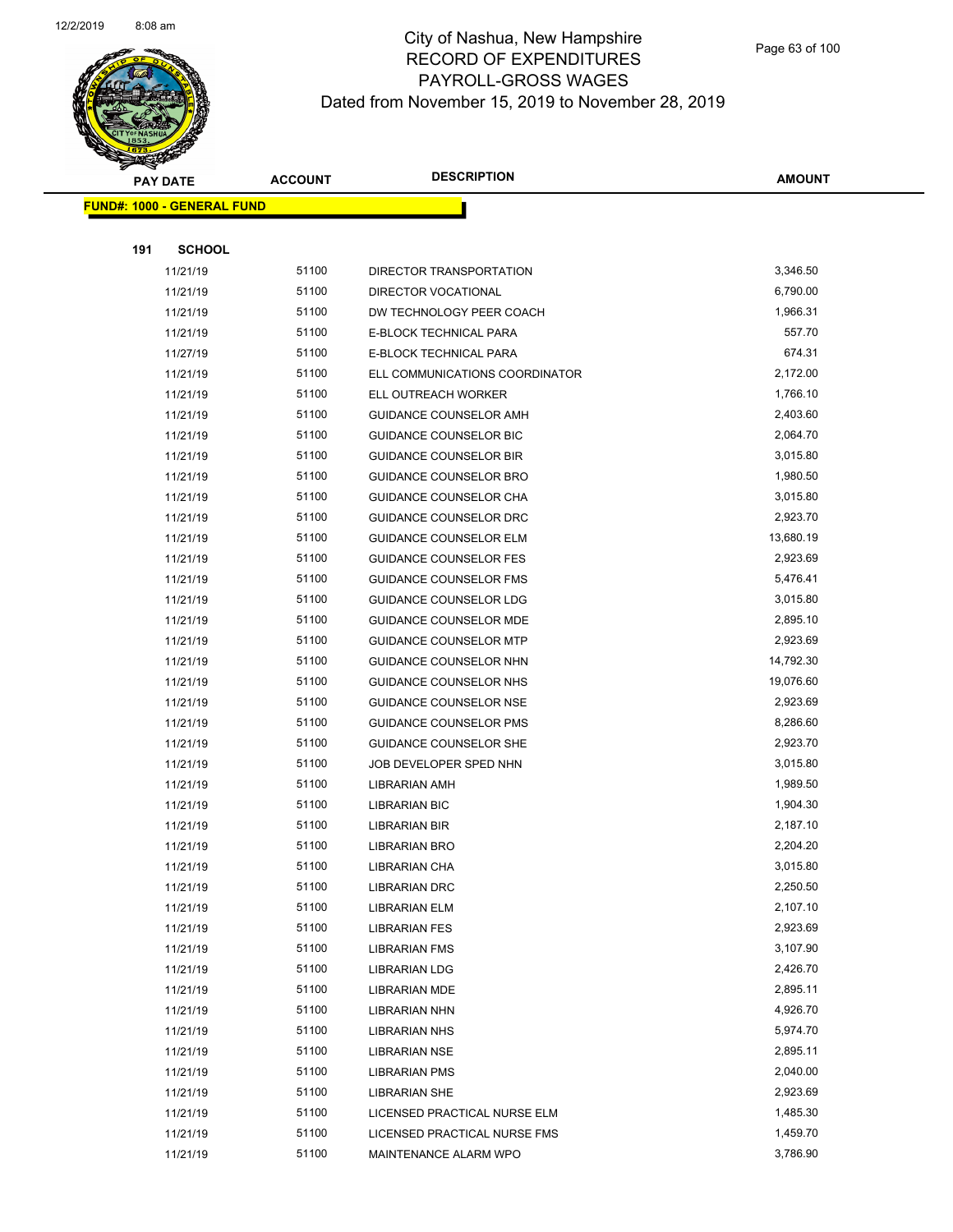

|     | <b>PAY DATE</b>                    | <b>ACCOUNT</b> | <b>DESCRIPTION</b>             | AMOUNT    |
|-----|------------------------------------|----------------|--------------------------------|-----------|
|     | <u> FUND#: 1000 - GENERAL FUND</u> |                |                                |           |
|     |                                    |                |                                |           |
| 191 | <b>SCHOOL</b>                      |                |                                |           |
|     | 11/27/19                           | 51100          | MAINTENANCE ALARM WPO          | 1,017.60  |
|     | 11/21/19                           | 51100          | MAINTENANCE CARPENTER WPO      | 3,480.77  |
|     | 11/27/19                           | 51100          | MAINTENANCE CARPENTER WPO      | 1,025.60  |
|     | 11/21/19                           | 51100          | MAINTENANCE ELECTRICIAN WPO    | 6,240.21  |
|     | 11/27/19                           | 51100          | MAINTENANCE ELECTRICIAN WPO    | 2,142.40  |
|     | 11/21/19                           | 51100          | MAINTENANCE GRDS FORMEN WPO    | 3,701.82  |
|     | 11/27/19                           | 51100          | MAINTENANCE GRDS FORMEN WPO    | 1,025.60  |
|     | 11/21/19                           | 51100          | MAINTENANCE GROUNDS WPO        | 15,123.68 |
|     | 11/27/19                           | 51100          | MAINTENANCE GROUNDS WPO        | 4,353.60  |
|     | 11/21/19                           | 51100          | MAINTENANCE HVAC WPO           | 25,603.85 |
|     | 11/27/19                           | 51100          | MAINTENANCE HVAC WPO           | 6,335.96  |
|     | 11/21/19                           | 51100          | MAINTENANCE MESSENGER WPO      | 3,349.50  |
|     | 11/27/19                           | 51100          | MAINTENANCE MESSENGER WPO      | 986.40    |
|     | 11/21/19                           | 51100          | MAINTENANCE PLUMBER WPO        | 4,479.61  |
|     | 11/27/19                           | 51100          | MAINTENANCE PLUMBER WPO        | 1,075.20  |
|     | 11/21/19                           | 51100          | MAINTENANCE TRADES WPO         | 12,479.40 |
|     | 11/27/19                           | 51100          | <b>MAINTENANCE TRADES WPO</b>  | 3,118.40  |
|     | 11/21/19                           | 51100          | <b>MARKETING TEACHER NHS</b>   | 2,838.30  |
|     | 11/21/19                           | 51100          | <b>NURSE AMH</b>               | 2,739.60  |
|     | 11/21/19                           | 51100          | <b>NURSE BIC</b>               | 2,739.60  |
|     | 11/21/19                           | 51100          | <b>NURSE BIR</b>               | 2,712.90  |
|     | 11/21/19                           | 51100          | <b>NURSE BRO</b>               | 2,739.60  |
|     | 11/21/19                           | 51100          | <b>NURSE CHA</b>               | 1,776.20  |
|     | 11/21/19                           | 51100          | <b>NURSE DRC</b>               | 2,739.60  |
|     | 11/21/19                           | 51100          | <b>NURSE ELM</b>               | 3,237.70  |
|     | 11/21/19                           | 51100          | <b>NURSE FES</b>               | 924.80    |
|     | 11/21/19                           | 51100          | <b>NURSE FMS</b>               | 1,768.90  |
|     | 11/21/19                           | 51100          | <b>NURSE LDG</b>               | 2,594.20  |
|     | 11/21/19                           | 51100          | <b>NURSE MDE</b>               | 2,253.50  |
|     | 11/21/19                           | 51100          | <b>NURSE MTP</b>               | 1,858.10  |
|     | 11/21/19                           | 51100          | <b>NURSE NHN</b>               | 3,513.80  |
|     | 11/21/19                           | 51100          | NURSE NHS                      | 4,302.90  |
|     | 11/21/19                           | 51100          | <b>NURSE NSE</b>               | 2,739.60  |
|     | 11/21/19                           | 51100          | <b>NURSE PMS</b>               | 3,199.60  |
|     | 11/21/19                           | 51100          | <b>NURSE SHE</b>               | 1,833.00  |
|     | 11/21/19                           | 51100          | OFFICE MANAGER BUSINESS        | 2,705.90  |
|     | 11/21/19                           | 51100          | OFFICE MANAGER HUMAN RESOURCES | 2,038.50  |
|     | 11/21/19                           | 51100          | OFFICE MANAGER SPED            | 2,052.10  |
|     | 11/21/19                           | 51100          | OUT DISTRICT COORDINATOR       | 2,951.90  |
|     | 11/21/19                           | 51100          | PARA PRE SCHOOL BIR            | 1,231.34  |
|     | 11/27/19                           | 51100          | PARA PRE SCHOOL BIR            | 1,614.96  |
|     | 11/21/19                           | 51100          | PARA ALT AMH                   | 499.08    |
|     | 11/27/19                           | 51100          | PARA ALT AMH                   | 632.85    |
|     | 11/21/19                           | 51100          | PARA ALT FMS                   | 532.35    |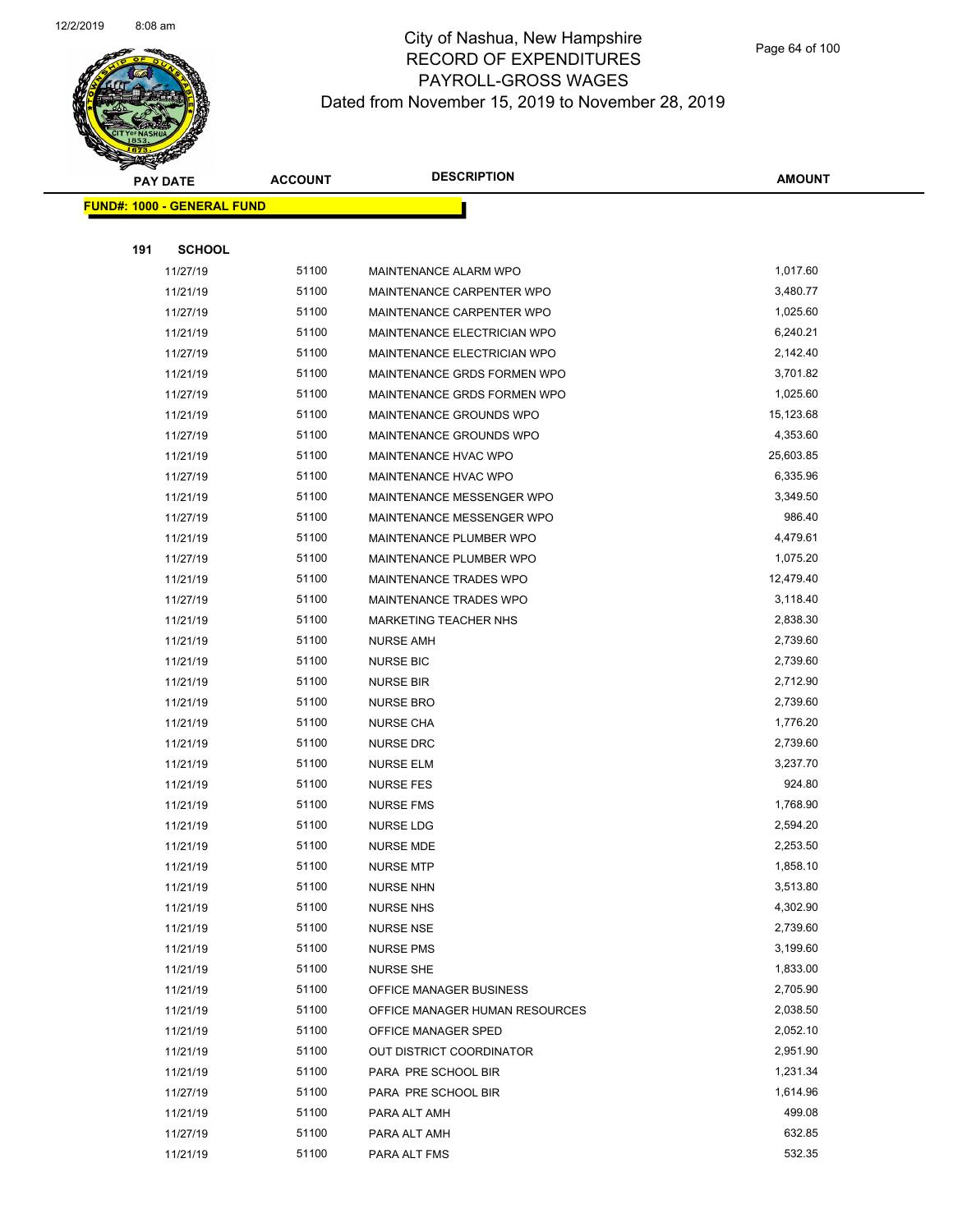

|     | <b>PAY DATE</b>                   | <b>ACCOUNT</b> | <b>DESCRIPTION</b>  | <b>AMOUNT</b>      |
|-----|-----------------------------------|----------------|---------------------|--------------------|
|     | <b>FUND#: 1000 - GENERAL FUND</b> |                |                     |                    |
|     |                                   |                |                     |                    |
| 191 | <b>SCHOOL</b>                     |                |                     |                    |
|     | 11/27/19                          | 51100          | PARA ALT FMS        | 659.10             |
|     | 11/21/19                          | 51100          | PARA ALT LDG        | 448.22             |
|     | 11/27/19                          | 51100          | PARA ALT LDG        | 545.64             |
|     | 11/21/19                          | 51100          | PARA ALT MTP        | 353.19             |
|     | 11/27/19                          | 51100          | PARA ALT MTP        | 445.95             |
|     | 11/21/19                          | 51100          | PARA ALT PMS        | 349.62             |
|     | 11/27/19                          | 51100          | PARA ALT PMS        | 445.95             |
|     | 11/21/19                          | 51100          | PARA DW SPEC ED AMH | 9,199.80           |
|     | 11/27/19                          | 51100          | PARA DW SPEC ED AMH | 11,828.15          |
|     | 11/21/19                          | 51100          | PARA DW SPEC ED BIR | 1,626.02           |
|     | 11/27/19                          | 51100          | PARA DW SPEC ED BIR | 2,066.75           |
|     | 11/21/19                          | 51100          | PARA DW SPEC ED BRO | 5,025.35           |
|     | 11/27/19                          | 51100          | PARA DW SPEC ED BRO | 6,179.33           |
|     | 11/21/19                          | 51100          | PARA DW SPEC ED CHA | 9,364.94           |
|     | 11/27/19                          | 51100          | PARA DW SPEC ED CHA | 11,592.16          |
|     | 11/27/19                          | 51100          | PARA DW SPEC ED DRC | 355.51             |
|     | 11/21/19                          | 51100          | PARA DW SPEC ED FMS | 7,859.73           |
|     | 11/27/19                          | 51100          | PARA DW SPEC ED FMS | 10,318.05          |
|     | 11/21/19                          | 51100          | PARA DW SPEC ED LDG | 519.75             |
|     | 11/27/19                          | 51100          | PARA DW SPEC ED LDG | 614.25             |
|     | 11/21/19                          | 51100          | PARA DW SPEC ED MDE | 2,680.45           |
|     | 11/27/19                          | 51100          | PARA DW SPEC ED MDE | 9,181.71           |
|     | 11/21/19                          | 51100          | PARA DW SPEC ED MTP | 385.86             |
|     | 11/27/19                          | 51100          | PARA DW SPEC ED MTP | 487.20             |
|     | 11/21/19                          | 51100          | PARA DW SPEC ED NHN | 4,083.31           |
|     | 11/27/19                          | 51100          | PARA DW SPEC ED NHN | 5,085.37           |
|     | 11/21/19                          | 51100          | PARA DW SPEC ED NHS | 5,793.47           |
|     | 11/27/19                          | 51100          | PARA DW SPEC ED NHS | 7,332.10           |
|     | 11/21/19                          | 51100          | PARA DW SPEC ED NSE | 3,501.62           |
|     | 11/27/19                          | 51100          | PARA DW SPEC ED NSE | 4,601.27           |
|     | 11/21/19                          | 51100          | PARA DW SPEC ED PMS | 1,345.95           |
|     | 11/27/19                          | 51100          | PARA DW SPEC ED PMS | 1,793.44           |
|     | 11/21/19                          | 51100          | PARA DW SPEC ED SHE | 9,059.60           |
|     | 11/27/19                          | 51100          | PARA DW SPEC ED SHE | 10,957.70          |
|     | 11/21/19                          | 51100          | PARA DW SPEC ED WID | 443.79             |
|     | 11/27/19                          | 51100<br>51100 | PARA DW SPEC ED WID | 581.04<br>6,506.01 |
|     | 11/21/19                          |                | PARA DW SPEC ELM    |                    |
|     | 11/27/19                          | 51100          | PARA DW SPEC ELM    | 8,085.89           |
|     | 11/21/19                          | 51100          | PARA ELL BIR        | 475.92             |
|     | 11/27/19                          | 51100          | PARA ELL BIR        | 594.90             |
|     | 11/21/19                          | 51100          | PARA ELL DRC        | 515.60             |
|     | 11/27/19                          | 51100          | PARA ELL DRC        | 644.50             |
|     | 11/21/19                          | 51100          | PARA ELL ELM        | 695.95             |
|     | 11/27/19                          | 51100          | PARA ELL ELM        | 889.85             |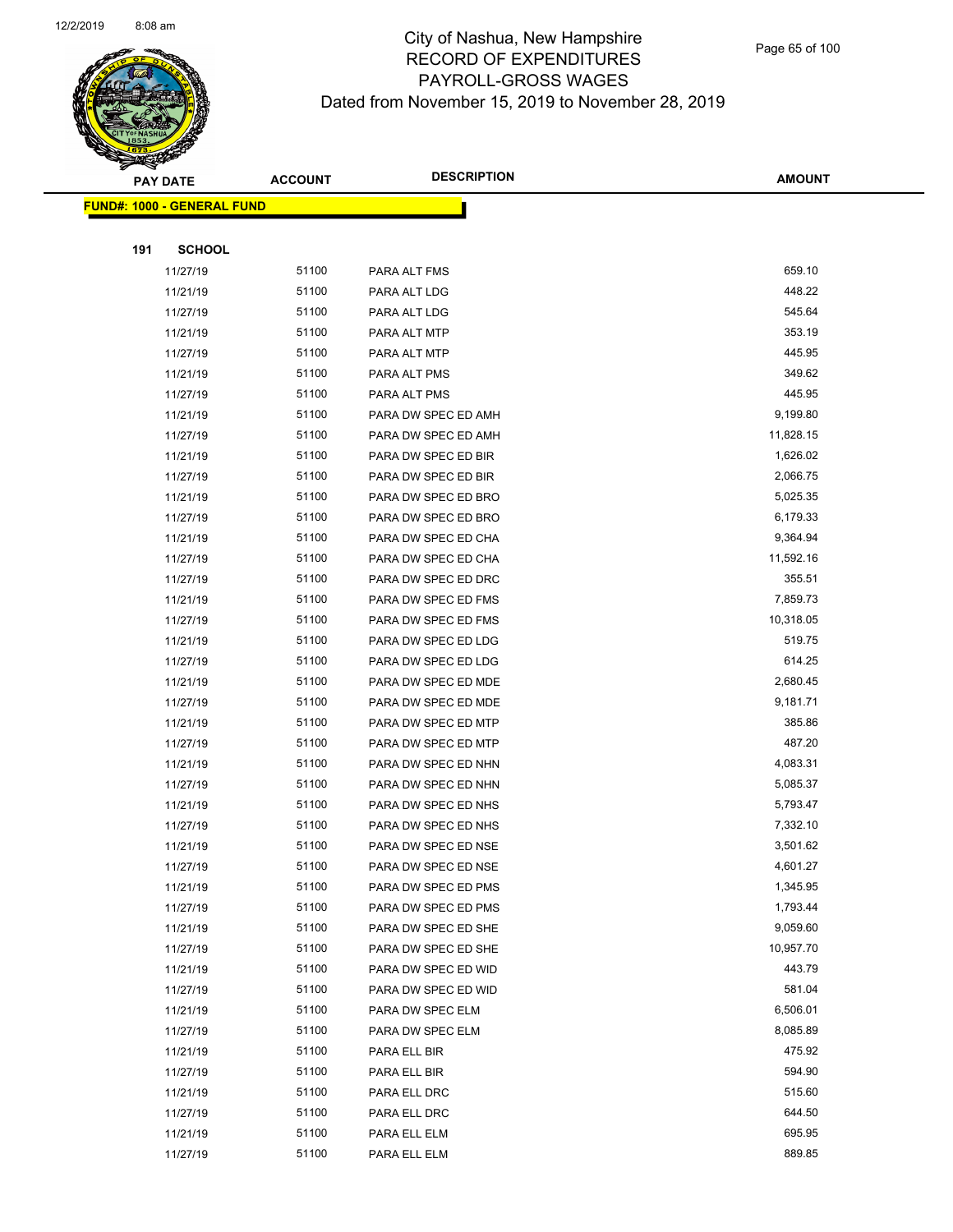

|     | <b>PAY DATE</b>                   | <b>ACCOUNT</b> | <b>DESCRIPTION</b> | <b>AMOUNT</b> |
|-----|-----------------------------------|----------------|--------------------|---------------|
|     | <b>FUND#: 1000 - GENERAL FUND</b> |                |                    |               |
|     |                                   |                |                    |               |
| 191 | <b>SCHOOL</b>                     |                |                    |               |
|     | 11/21/19                          | 51100          | PARA ELL FES       | 467.30        |
|     | 11/27/19                          | 51100          | PARA ELL FES       | 597.38        |
|     | 11/21/19                          | 51100          | PARA ELL FMS       | 353.19        |
|     | 11/27/19                          | 51100          | PARA ELL FMS       | 439.74        |
|     | 11/21/19                          | 51100          | PARA ELL LDG       | 951.84        |
|     | 11/27/19                          | 51100          | PARA ELL LDG       | 1,189.80      |
|     | 11/21/19                          | 51100          | PARA ELL MTP       | 355.80        |
|     | 11/27/19                          | 51100          | PARA ELL MTP       | 454.22        |
|     | 11/21/19                          | 51100          | PARA ELL SHE       | 515.60        |
|     | 11/27/19                          | 51100          | PARA ELL SHE       | 644.50        |
|     | 11/21/19                          | 51100          | PARA INST AMH      | 1,481.95      |
|     | 11/27/19                          | 51100          | PARA INST AMH      | 1,844.19      |
|     | 11/21/19                          | 51100          | PARA INST BIC      | 4,268.12      |
|     | 11/27/19                          | 51100          | PARA INST BIC      | 5,355.41      |
|     | 11/21/19                          | 51100          | PARA INST BIR      | 3,077.18      |
|     | 11/27/19                          | 51100          | PARA INST BIR      | 3,874.28      |
|     | 11/21/19                          | 51100          | PARA INST BRO      | 2,364.57      |
|     | 11/27/19                          | 51100          | PARA INST BRO      | 2,930.00      |
|     | 11/21/19                          | 51100          | PARA INST CHA      | 3,574.50      |
|     | 11/27/19                          | 51100          | PARA INST CHA      | 4,211.68      |
|     | 11/21/19                          | 51100          | PARA INST DRC      | 3,366.50      |
|     | 11/27/19                          | 51100          | PARA INST DRC      | 4,141.31      |
|     | 11/21/19                          | 51100          | PARA INST ELM      | 4,100.55      |
|     | 11/27/19                          | 51100          | PARA INST ELM      | 5,446.98      |
|     | 11/21/19                          | 51100          | PARA INST FES      | 4,921.51      |
|     | 11/27/19                          | 51100          | PARA INST FES      | 6,207.05      |
|     | 11/21/19                          | 51100          | PARA INST FMS      | 3,746.80      |
|     | 11/27/19                          | 51100          | PARA INST FMS      | 4,680.20      |
|     | 11/21/19                          | 51100          | PARA INST LDG      | 3,951.90      |
|     | 11/27/19                          | 51100          | PARA INST LDG      | 4,951.01      |
|     | 11/21/19                          | 51100          | PARA INST MDE      | 3,104.46      |
|     | 11/27/19                          | 51100          | PARA INST MDE      | 3,872.51      |
|     | 11/21/19                          | 51100          | PARA INST MTP      | 3,009.53      |
|     | 11/27/19                          | 51100          | PARA INST MTP      | 3,870.14      |
|     | 11/21/19                          | 51100          | PARA INST NHN      | 1,352.73      |
|     | 11/27/19                          | 51100          | PARA INST NHN      | 1,711.04      |
|     | 11/21/19                          | 51100          | PARA INST NHS      | 1,899.94      |
|     | 11/27/19                          | 51100          | PARA INST NHS      | 2,406.50      |
|     | 11/21/19                          | 51100          | PARA INST NSE      | 3,736.91      |
|     | 11/27/19                          | 51100          | PARA INST NSE      | 4,477.48      |
|     | 11/21/19                          | 51100          | PARA INST PMS      | 3,854.38      |
|     | 11/27/19                          | 51100          | PARA INST PMS      | 4,782.10      |
|     | 11/21/19                          | 51100          | PARA INST SHE      | 2,664.32      |
|     | 11/27/19                          | 51100          | PARA INST SHE      | 3,320.34      |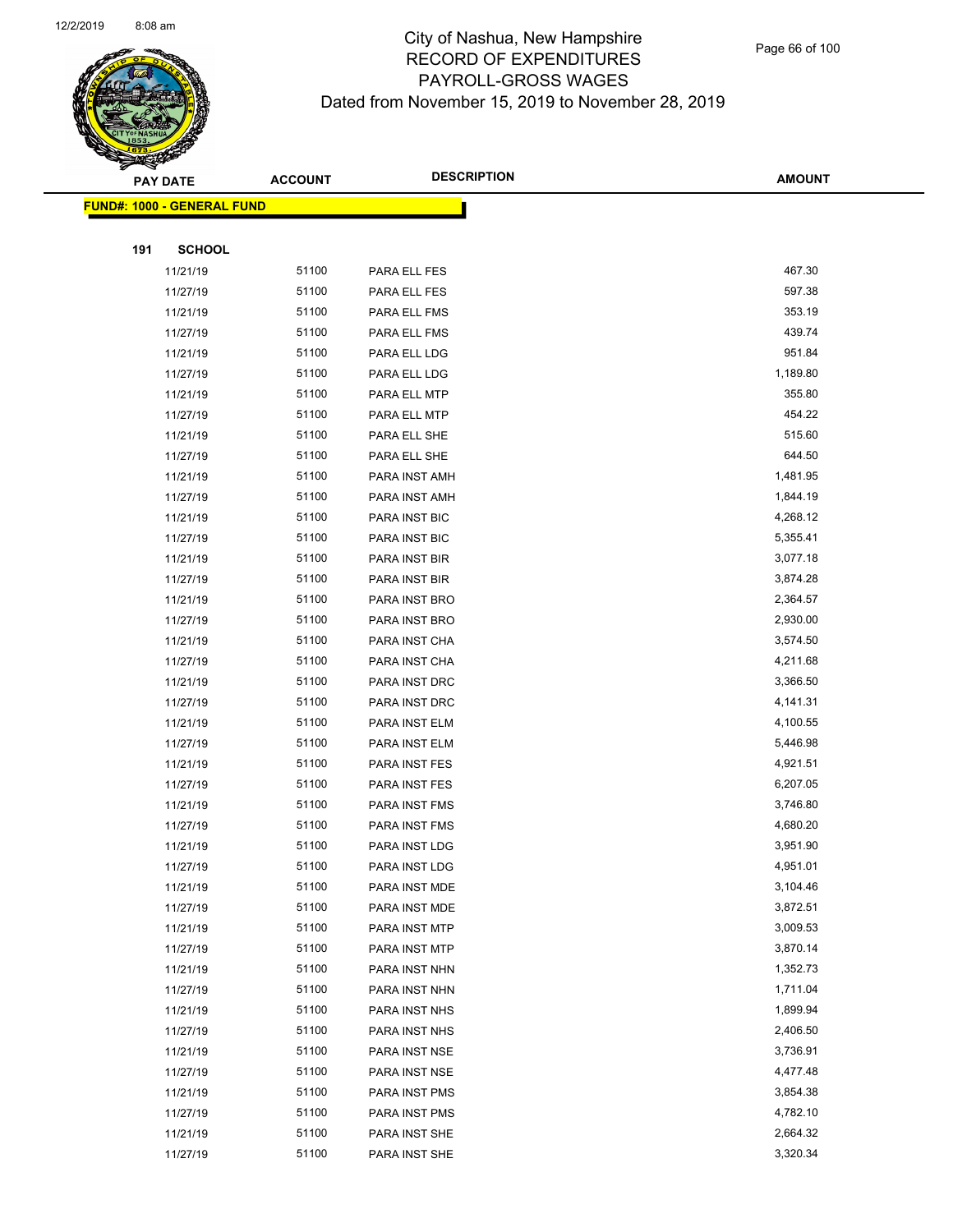

| <b>PAY DATE</b>                    | <b>ACCOUNT</b> | <b>DESCRIPTION</b> | <b>AMOUNT</b> |
|------------------------------------|----------------|--------------------|---------------|
| <u> FUND#: 1000 - GENERAL FUND</u> |                |                    |               |
|                                    |                |                    |               |
| <b>SCHOOL</b><br>191               |                |                    |               |
| 11/21/19                           | 51100          | PARA JOB COACH     | 449.28        |
| 11/27/19                           | 51100          | PARA JOB COACH     | 561.60        |
| 11/21/19                           | 51100          | PARA KIND AMH      | 928.41        |
| 11/27/19                           | 51100          | PARA KIND AMH      | 1,151.91      |
| 11/21/19                           | 51100          | PARA KIND BIC      | 678.64        |
| 11/27/19                           | 51100          | PARA KIND BIC      | 834.46        |
| 11/21/19                           | 51100          | PARA KIND BIR      | 475.92        |
| 11/27/19                           | 51100          | PARA KIND BIR      | 594.90        |
| 11/21/19                           | 51100          | PARA KIND BRO      | 495.76        |
| 11/27/19                           | 51100          | PARA KIND BRO      | 619.70        |
| 11/21/19                           | 51100          | PARA KIND CHA      | 744.21        |
| 11/27/19                           | 51100          | PARA KIND CHA      | 935.44        |
| 11/21/19                           | 51100          | PARA KIND DRC      | 472.56        |
| 11/27/19                           | 51100          | PARA KIND DRC      | 590.70        |
| 11/21/19                           | 51100          | PARA KIND FES      | 411.24        |
| 11/27/19                           | 51100          | PARA KIND FES      | 514.05        |
| 11/21/19                           | 51100          | PARA KIND LDG      | 1,001.44      |
| 11/27/19                           | 51100          | PARA KIND LDG      | 1,279.06      |
| 11/21/19                           | 51100          | PARA KIND MDE      | 955.24        |
| 11/27/19                           | 51100          | PARA KIND MDE      | 1,182.00      |
| 11/21/19                           | 51100          | PARA KIND MTP      | 339.32        |
| 11/27/19                           | 51100          | PARA KIND MTP      | 429.35        |
| 11/21/19                           | 51100          | PARA KIND NSE      | 515.60        |
| 11/27/19                           | 51100          | PARA KIND NSE      | 624.66        |
| 11/21/19                           | 51100          | PARA KIND SHE      | 1,043.68      |
| 11/27/19                           | 51100          | PARA KIND SHE      | 1,303.36      |
| 11/21/19                           | 51100          | PARA LIB NHN       | 301.95        |
| 11/27/19                           | 51100          | PARA LIB NHN       | 301.96        |
| 11/21/19                           | 51100          | PARA LIB NHS       | 207.77        |
| 11/27/19                           | 51100          | PARA LIB NHS       | 207.77        |
| 11/21/19                           | 51100          | PARA MEDIA NHN     | 547.56        |
| 11/27/19                           | 51100          | PARA MEDIA NHN     | 684.45        |
| 11/21/19                           | 51100          | PARA MEDIA NHS     | 898.21        |
| 11/27/19                           | 51100          | PARA MEDIA NHS     | 1,113.16      |
| 11/21/19                           | 51100          | PARA PRE SCH BIC   | 671.19        |
| 11/27/19                           | 51100          | PARA PRE SCH BIC   | 875.89        |
| 11/21/19                           | 51100          | PARA PRE SCH BRO   | 4,943.66      |
| 11/27/19                           | 51100          | PARA PRE SCH BRO   | 6,214.11      |
| 11/21/19                           | 51100          | PARA PRE SCH MTP   | 513.10        |
| 11/27/19                           | 51100          | PARA PRE SCH MTP   | 956.57        |
| 11/21/19                           | 51100          | PARA PRE SCH NSE   | 914.92        |
| 11/27/19                           | 51100          | PARA PRE SCH NSE   | 1,086.71      |
| 11/21/19                           | 51100          | PARA READ ELM      | 495.76        |
| 11/27/19                           | 51100          | PARA READ ELM      | 619.70        |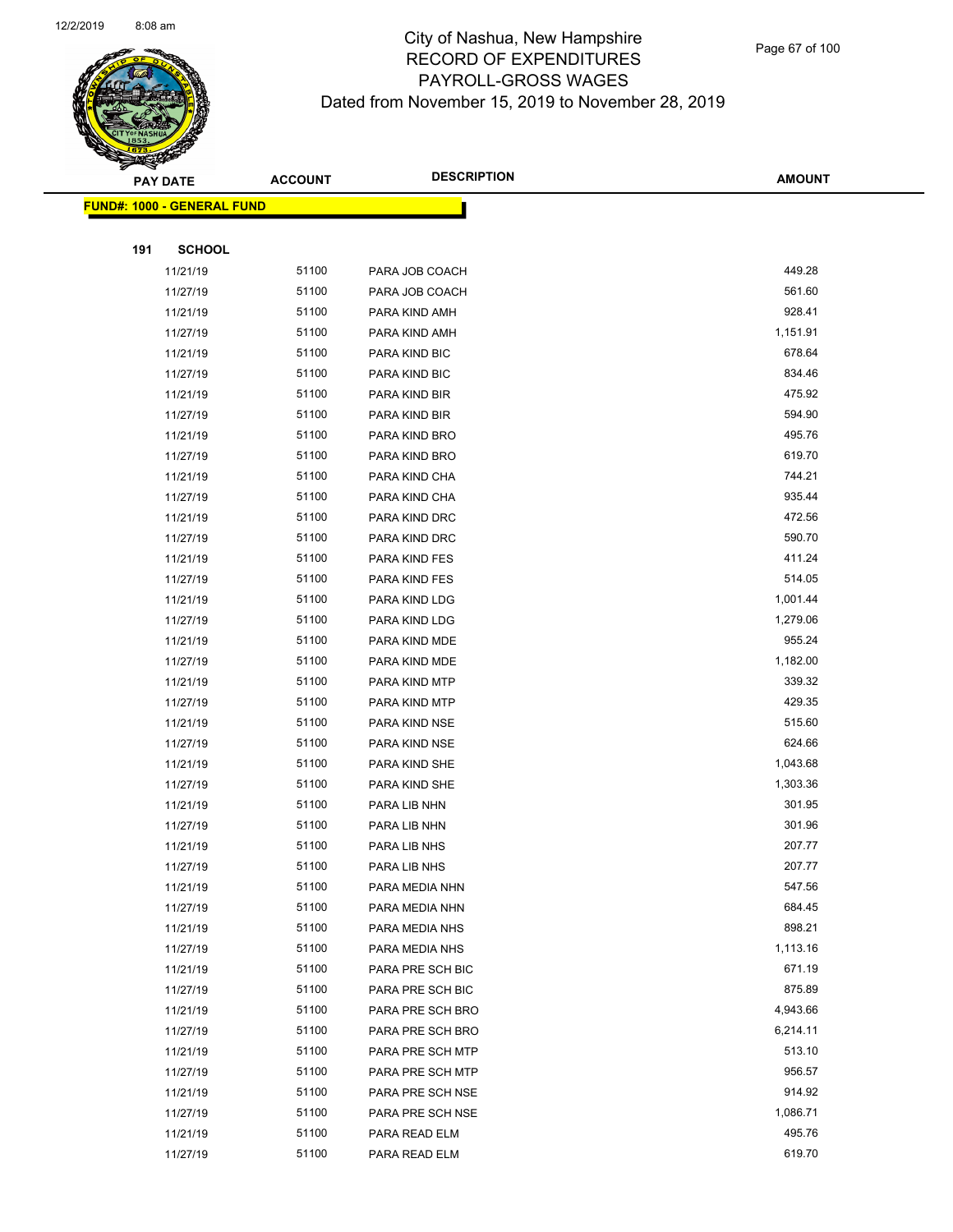

Page 68 of 100

|     | <b>PAY DATE</b>                   | <b>ACCOUNT</b> | <b>DESCRIPTION</b>          | <b>AMOUNT</b> |
|-----|-----------------------------------|----------------|-----------------------------|---------------|
|     | <b>FUND#: 1000 - GENERAL FUND</b> |                |                             |               |
|     |                                   |                |                             |               |
| 191 | <b>SCHOOL</b>                     |                |                             |               |
|     | 11/21/19                          | 51100          | PARA SCI NHN                | 517.14        |
|     | 11/27/19                          | 51100          | PARA SCI NHN                | 648.96        |
|     | 11/21/19                          | 51100          | PARA SCI NHS                | 507.00        |
|     | 11/27/19                          | 51100          | PARA SCI NHS                | 633.75        |
|     | 11/21/19                          | 51100          | PARA SPED FES               | 389.76        |
|     | 11/27/19                          | 51100          | PARA SPED FES               | 487.20        |
|     | 11/21/19                          | 51100          | PARA TTI LDG                | 495.76        |
|     | 11/27/19                          | 51100          | PARA TTI LDG                | 619.70        |
|     | 11/21/19                          | 51100          | PARA VOC NHS                | 398.66        |
|     | 11/27/19                          | 51100          | PARA VOC NHS                | 493.75        |
|     | 11/21/19                          | 51100          | PEER COACH                  | 5,939.50      |
|     | 11/21/19                          | 51100          | PRESCHOOL COORDINATOR       | 2,562.50      |
|     | 11/21/19                          | 51100          | PRINCIPAL AMH               | 3,979.40      |
|     | 11/21/19                          | 51100          | PRINCIPAL BIC               | 3,815.70      |
|     | 11/21/19                          | 51100          | PRINCIPAL BIR               | 3,966.30      |
|     | 11/21/19                          | 51100          | PRINCIPAL BRO               | 3,710.00      |
|     | 11/21/19                          | 51100          | PRINCIPAL CHA               | 3,912.80      |
|     | 11/21/19                          | 51100          | PRINCIPAL DRC               | 3,798.10      |
|     | 11/21/19                          | 51100          | PRINCIPAL ELM               | 3,849.40      |
|     | 11/21/19                          | 51100          | PRINCIPAL FES               | 3,841.30      |
|     | 11/21/19                          | 51100          | PRINCIPAL FMS               | 4,035.90      |
|     | 11/21/19                          | 51100          | PRINCIPAL LDG               | 4,023.10      |
|     | 11/21/19                          | 51100          | PRINCIPAL MDE               | 3,859.00      |
|     | 11/21/19                          | 51100          | PRINCIPAL MTP               | 3,903.80      |
|     | 11/21/19                          | 51100          | PRINCIPAL NHN               | 4,057.70      |
|     | 11/21/19                          | 51100          | PRINCIPAL NHS               | 4,288.50      |
|     | 11/21/19                          | 51100          | PRINCIPAL NSE               | 3,851.00      |
|     | 11/21/19                          | 51100          | PRINCIPAL PMS               | 3,817.30      |
|     | 11/21/19                          | 51100          | PRINCIPAL SHE               | 3,692.30      |
|     | 11/21/19                          | 51100          | SCHOOL PSYCHOLOGIST WID     | 41,004.40     |
|     | 11/21/19                          | 51100          | SCHOOL PSYCHOLOGY INTERN    | 1,174.89      |
|     | 11/21/19                          | 51100          | SECURITY MONITOR NHN        | 5,536.24      |
|     | 11/27/19                          | 51100          | SECURITY MONITOR NHN        | 2,192.41      |
|     | 11/21/19                          | 51100          | SECURITY MONITOR NHS        | 7,698.62      |
|     | 11/27/19                          | 51100          | SECURITY MONITOR NHS        | 2,923.20      |
|     | 11/21/19                          | 51100          | SIGN LANGUAGE INTERPRETER   | 5,729.12      |
|     | 11/27/19                          | 51100          | SIGN LANGUAGE INTERPRETER   | 9,543.05      |
|     | 11/21/19                          | 51100          | SOCIAL WORKER               | 4,031.00      |
|     | 11/21/19                          | 51100          | SOCIAL WORKER FMS           | 2,923.70      |
|     | 11/21/19                          | 51100          | SPEECH LANG PATHOLOGIST WID | 59,004.36     |
|     | 11/21/19                          | 51100          | SPEECH LANGUAGE ASST        | 592.89        |
|     | 11/27/19                          | 51100          | SPEECH LANGUAGE ASST        | 739.70        |
|     | 11/21/19                          | 51100          | STUDENT ACTIVITY COORD NHN  | 1,120.31      |
|     | 11/21/19                          | 51100          | <b>SUPERINTENDENT</b>       | 6,228.50      |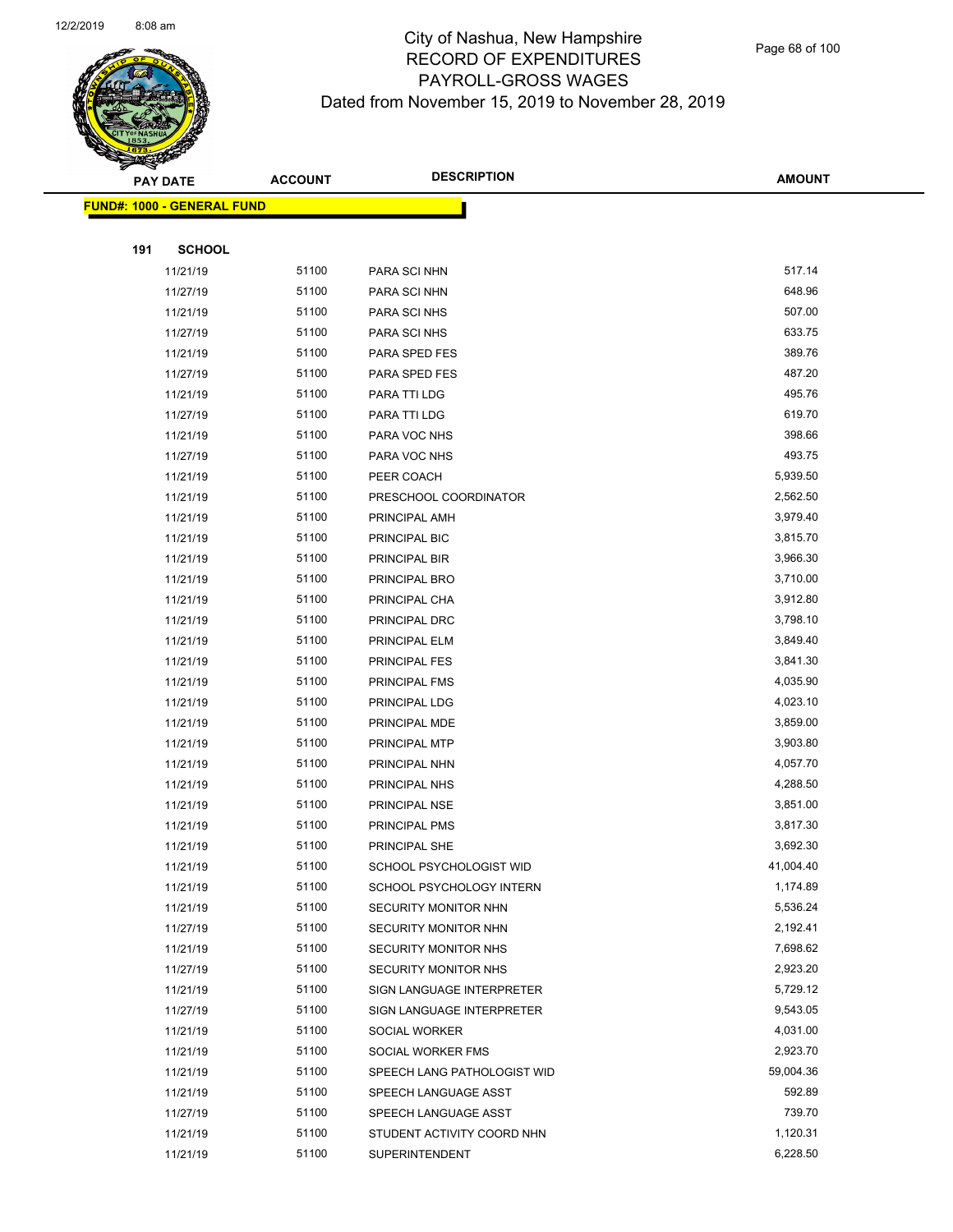

**AMOUNT**

| <u> FUND#: 1000 - GENERAL FUND</u> |       |                             |           |  |
|------------------------------------|-------|-----------------------------|-----------|--|
|                                    |       |                             |           |  |
| 191<br><b>SCHOOL</b>               |       |                             |           |  |
| 11/21/19                           | 51100 | SYSTEMS ADMIN FULL YEAR     | 8,256.60  |  |
| 11/21/19                           | 51100 | <b>TEACHER ART AMH</b>      | 2,739.60  |  |
| 11/21/19                           | 51100 | TEACHER ART BIC             | 2,187.10  |  |
| 11/21/19                           | 51100 | <b>TEACHER ART BIR</b>      | 2,923.70  |  |
| 11/21/19                           | 51100 | <b>TEACHER ART CHA</b>      | 2,123.50  |  |
| 11/21/19                           | 51100 | <b>TEACHER ART DRC</b>      | 2,064.71  |  |
| 11/21/19                           | 51100 | <b>TEACHER ART ELM</b>      | 4,904.19  |  |
| 11/21/19                           | 51100 | <b>TEACHER ART FES</b>      | 1,708.70  |  |
| 11/21/19                           | 51100 | <b>TEACHER ART FMS</b>      | 799.90    |  |
| 11/21/19                           | 51100 | <b>TEACHER ART LDG</b>      | 2,739.60  |  |
| 11/21/19                           | 51100 | <b>TEACHER ART MDE</b>      | 2,064.70  |  |
| 11/21/19                           | 51100 | <b>TEACHER ART MTP</b>      | 2,923.70  |  |
| 11/21/19                           | 51100 | <b>TEACHER ART NHN</b>      | 10,902.80 |  |
| 11/21/19                           | 51100 | <b>TEACHER ART NHS</b>      | 10,638.70 |  |
| 11/21/19                           | 51100 | <b>TEACHER ART NSE</b>      | 3,015.80  |  |
| 11/21/19                           | 51100 | <b>TEACHER ART PMS</b>      | 4,062.40  |  |
| 11/21/19                           | 51100 | <b>TEACHER ART SHE</b>      | 2,594.20  |  |
| 11/21/19                           | 51100 | TEACHER AUTO NHN            | 2,739.60  |  |
| 11/21/19                           | 51100 | TEACHER BEHAVIOR SPEC WID   | 11,786.90 |  |
| 11/21/19                           | 51100 | TEACHER BIO TEC NHN         | 2,498.80  |  |
| 11/21/19                           | 51100 | TEACHER BUILD CONST NHS     | 2,739.60  |  |
| 11/21/19                           | 51100 | <b>TEACHER BUSINESS NHN</b> | 8,668.20  |  |
| 11/21/19                           | 51100 | <b>TEACHER BUSINESS NHS</b> | 8,869.90  |  |
| 11/21/19                           | 51100 | <b>TEACHER COMPUTER ELM</b> | 3,664.50  |  |
| 11/21/19                           | 51100 | <b>TEACHER COMPUTER FMS</b> | 5,399.69  |  |
| 11/21/19                           | 51100 | TEACHER COMPUTER NHN        | 5,423.10  |  |
| 11/21/19                           | 51100 | TEACHER COMPUTER NHS        | 1,599.80  |  |
| 11/21/19                           | 51100 | <b>TEACHER COMPUTER PMS</b> | 2,923.70  |  |
| 11/21/19                           | 51100 | TEACHER COSMETOLOGY NHN     | 4,403.99  |  |
| 11/21/19                           | 51100 | TEACHER CULINARY NHN        | 5,543.60  |  |
| 11/21/19                           | 51100 | TEACHER DEAF NSE            | 4,767.90  |  |
| 11/21/19                           | 51100 | TEACHER DEAF WID            | 7,465.80  |  |
| 11/21/19                           | 51100 | TEACHER DWSE AMH            | 2,923.70  |  |
| 11/21/19                           | 51100 | <b>TEACHER DWSE BIR</b>     | 4,804.30  |  |
| 11/21/19                           | 51100 | <b>TEACHER DWSE BRO</b>     | 3,015.80  |  |
| 11/21/19                           | 51100 | <b>TEACHER DWSE CHA</b>     | 1,775.50  |  |
| 11/21/19                           | 51100 | TEACHER DWSE ELM            | 15,065.90 |  |
| 11/21/19                           | 51100 | TEACHER DWSE FMS            | 5,051.00  |  |
| 11/21/19                           | 51100 | <b>TEACHER DWSE MDE</b>     | 3,896.80  |  |
| 11/21/19                           | 51100 | TEACHER DWSE NHS            | 2,924.89  |  |
| 11/21/19                           | 51100 | <b>TEACHER DWSE SHE</b>     | 5,741.00  |  |
| 11/21/19                           | 51100 | TEACHER ECE NHS             | 5,847.40  |  |
| 11/21/19                           | 51100 | TEACHER ELECTRICAL NHS      | 2,739.60  |  |
| 11/21/19                           | 51100 | <b>TEACHER ELL AMH</b>      | 2,255.30  |  |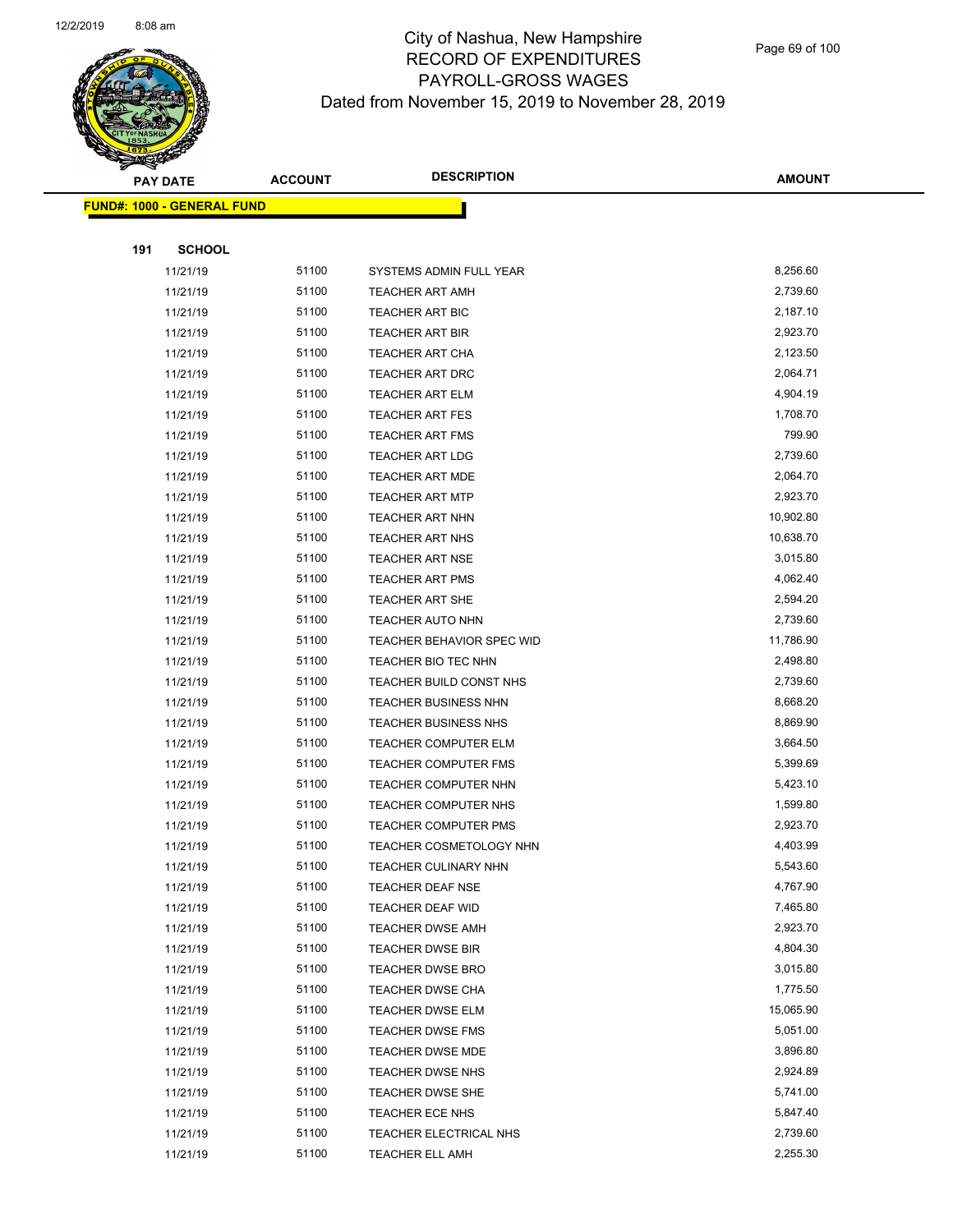

|     | <b>PAY DATE</b>                   | <b>ACCOUNT</b> | <b>DESCRIPTION</b>         | <b>AMOUNT</b> |
|-----|-----------------------------------|----------------|----------------------------|---------------|
|     | <b>FUND#: 1000 - GENERAL FUND</b> |                |                            |               |
|     |                                   |                |                            |               |
| 191 | <b>SCHOOL</b>                     |                |                            |               |
|     | 11/21/19                          | 51100          | TEACHER ELL BIC            | 3,931.80      |
|     | 11/21/19                          | 51100          | TEACHER ELL BIR            | 2,923.70      |
|     | 11/21/19                          | 51100          | <b>TEACHER ELL DRC</b>     | 5,755.30      |
|     | 11/21/19                          | 51100          | TEACHER ELL ELM            | 7,870.80      |
|     | 11/21/19                          | 51100          | TEACHER ELL FES            | 7,683.00      |
|     | 11/21/19                          | 51100          | <b>TEACHER ELL FMS</b>     | 1,904.30      |
|     | 11/21/19                          | 51100          | TEACHER ELL LDG            | 6,191.60      |
|     | 11/21/19                          | 51100          | <b>TEACHER ELL MTP</b>     | 2,923.70      |
|     | 11/21/19                          | 51100          | TEACHER ELL NHN            | 9,384.79      |
|     | 11/21/19                          | 51100          | <b>TEACHER ELL NHS</b>     | 11,234.40     |
|     | 11/21/19                          | 51100          | TEACHER ELL PMS            | 4,152.41      |
|     | 11/21/19                          | 51100          | TEACHER ELL SHE            | 2,055.30      |
|     | 11/21/19                          | 51100          | TEACHER ENGINEER NHS       | 3,455.29      |
|     | 11/21/19                          | 51100          | <b>TEACHER ENGLISH ELM</b> | 28,419.20     |
|     | 11/21/19                          | 51100          | <b>TEACHER ENGLISH FMS</b> | 16,688.70     |
|     | 11/21/19                          | 51100          | TEACHER ENGLISH NHN        | 44,925.00     |
|     | 11/21/19                          | 51100          | <b>TEACHER ENGLISH NHS</b> | 44,753.49     |
|     | 11/21/19                          | 51100          | <b>TEACHER ENGLISH PMS</b> | 16,286.10     |
|     | 11/21/19                          | 51100          | TEACHER FACS ELM           | 2,204.20      |
|     | 11/21/19                          | 51100          | <b>TEACHER FACS FMS</b>    | 4,756.70      |
|     | 11/21/19                          | 51100          | <b>TEACHER FACS NHN</b>    | 7,805.60      |
|     | 11/21/19                          | 51100          | <b>TEACHER FACS NHS</b>    | 7,587.70      |
|     | 11/21/19                          | 51100          | <b>TEACHER FACS PMS</b>    | 3,334.90      |
|     | 11/21/19                          | 51100          | TEACHER FOREIGN LANG ELM   | 6,031.60      |
|     | 11/21/19                          | 51100          | TEACHER FOREIGN LANG FMS   | 2,923.70      |
|     | 11/21/19                          | 51100          | TEACHER FOREIGN LANG NHN   | 13,870.58     |
|     | 11/21/19                          | 51100          | TEACHER FOREIGN LANG NHS   | 18,623.00     |
|     | 11/21/19                          | 51100          | TEACHER FOREIGN LANG PMS   | 5,382.00      |
|     | 11/21/19                          | 51100          | TEACHER GR1 AMH            | 9,039.90      |
|     | 11/21/19                          | 51100          | TEACHER GR1 BIC            | 9,792.20      |
|     | 11/21/19                          | 51100          | <b>TEACHER GR1 BIR</b>     | 9,482.30      |
|     | 11/21/19                          | 51100          | TEACHER GR1 BRO            | 5,636.60      |
|     | 11/21/19                          | 51100          | TEACHER GR1 CHA            | 10,185.10     |
|     | 11/21/19                          | 51100          | TEACHER GR1 DRC            | 5,426.00      |
|     | 11/21/19                          | 51100          | <b>TEACHER GR1 FES</b>     | 8,918.00      |
|     | 11/21/19                          | 51100          | <b>TEACHER GR1 LDG</b>     | 7,220.47      |
|     | 11/21/19                          | 51100          | <b>TEACHER GR1 MDE</b>     | 7,882.70      |
|     | 11/21/19                          | 51100          | <b>TEACHER GR1 MTP</b>     | 6,658.89      |
|     | 11/21/19                          | 51100          | <b>TEACHER GR1 NSE</b>     | 7,651.80      |
|     | 11/21/19                          | 51100          | <b>TEACHER GR1 SHE</b>     | 8,715.79      |
|     | 11/21/19                          | 51100          | <b>TEACHER GR2 AMH</b>     | 5,927.20      |
|     | 11/21/19                          | 51100          | TEACHER GR2 BIC            | 10,470.80     |
|     | 11/21/19                          | 51100          | <b>TEACHER GR2 BIR</b>     | 7,836.90      |
|     | 11/21/19                          | 51100          | <b>TEACHER GR2 BRO</b>     | 7,527.60      |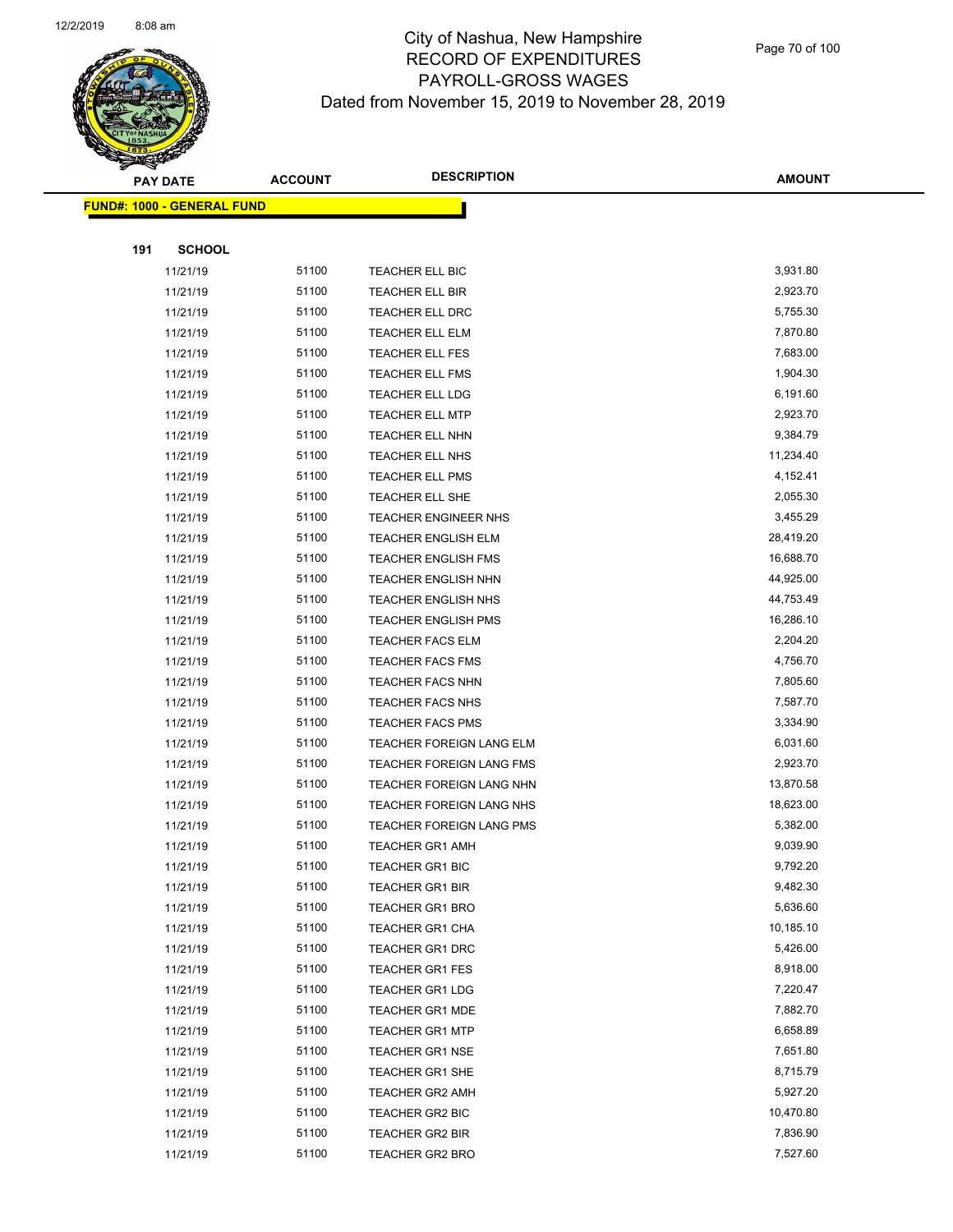

|     | <b>PAY DATE</b>                    | <b>ACCOUNT</b> | <b>DESCRIPTION</b>     | <b>AMOUNT</b> |
|-----|------------------------------------|----------------|------------------------|---------------|
|     | <u> FUND#: 1000 - GENERAL FUND</u> |                |                        |               |
|     |                                    |                |                        |               |
| 191 | <b>SCHOOL</b>                      |                |                        |               |
|     | 11/21/19                           | 51100          | <b>TEACHER GR2 CHA</b> | 7,349.10      |
|     | 11/21/19                           | 51100          | TEACHER GR2 DRC        | 5,061.10      |
|     | 11/21/19                           | 51100          | <b>TEACHER GR2 FES</b> | 11,221.70     |
|     | 11/21/19                           | 51100          | <b>TEACHER GR2 LDG</b> | 9,668.09      |
|     | 11/21/19                           | 51100          | <b>TEACHER GR2 MDE</b> | 10,138.00     |
|     | 11/21/19                           | 51100          | <b>TEACHER GR2 MTP</b> | 7,175.50      |
|     | 11/21/19                           | 51100          | <b>TEACHER GR2 NSE</b> | 5,479.20      |
|     | 11/21/19                           | 51100          | <b>TEACHER GR2 SHE</b> | 6,784.80      |
|     | 11/21/19                           | 51100          | <b>TEACHER GR3 AMH</b> | 4,727.30      |
|     | 11/21/19                           | 51100          | <b>TEACHER GR3 BIC</b> | 5,419.90      |
|     | 11/21/19                           | 51100          | <b>TEACHER GR3 BIR</b> | 6,739.70      |
|     | 11/21/19                           | 51100          | <b>TEACHER GR3 BRO</b> | 5,663.30      |
|     | 11/21/19                           | 51100          | <b>TEACHER GR3 CHA</b> | 9,502.10      |
|     | 11/21/19                           | 51100          | TEACHER GR3 DRC        | 7,601.99      |
|     | 11/21/19                           | 51100          | <b>TEACHER GR3 FES</b> | 9,519.60      |
|     | 11/21/19                           | 51100          | <b>TEACHER GR3 LDG</b> | 10,524.70     |
|     | 11/21/19                           | 51100          | <b>TEACHER GR3 MDE</b> | 10,159.00     |
|     | 11/21/19                           | 51100          | <b>TEACHER GR3 MTP</b> | 6,793.81      |
|     | 11/21/19                           | 51100          | <b>TEACHER GR3 NSE</b> | 7,730.70      |
|     | 11/21/19                           | 51100          | <b>TEACHER GR3 SHE</b> | 7,492.20      |
|     | 11/21/19                           | 51100          | <b>TEACHER GR4 AMH</b> | 4,167.60      |
|     | 11/21/19                           | 51100          | <b>TEACHER GR4 BIC</b> | 13,448.19     |
|     | 11/21/19                           | 51100          | <b>TEACHER GR4 BIR</b> | 6,210.20      |
|     | 11/21/19                           | 51100          | <b>TEACHER GR4 BRO</b> | 5,376.20      |
|     | 11/21/19                           | 51100          | <b>TEACHER GR4 CHA</b> | 10,807.20     |
|     | 11/21/19                           | 51100          | <b>TEACHER GR4 DRC</b> | 6,954.20      |
|     | 11/21/19                           | 51100          | <b>TEACHER GR4 FES</b> | 8,608.80      |
|     | 11/21/19                           | 51100          | <b>TEACHER GR4 LDG</b> | 8,541.60      |
|     | 11/21/19                           | 51100          | <b>TEACHER GR4 MDE</b> | 10,152.80     |
|     | 11/21/19                           | 51100          | <b>TEACHER GR4 MTP</b> | 6,962.20      |
|     | 11/21/19                           | 51100          | <b>TEACHER GR4 NSE</b> | 6,978.50      |
|     | 11/21/19                           | 51100          | <b>TEACHER GR4 SHE</b> | 6,539.69      |
|     | 11/21/19                           | 51100          | <b>TEACHER GR5 AMH</b> | 5,663.30      |
|     | 11/21/19                           | 51100          | TEACHER GR5 BIC        | 8,968.59      |
|     | 11/21/19                           | 51100          | <b>TEACHER GR5 BIR</b> | 9,965.30      |
|     | 11/21/19                           | 51100          | <b>TEACHER GR5 BRO</b> | 5,847.40      |
|     | 11/21/19                           | 51100          | <b>TEACHER GR5 CHA</b> | 11,095.51     |
|     | 11/21/19                           | 51100          | <b>TEACHER GR5 DRC</b> | 4,305.40      |
|     | 11/21/19                           | 51100          | <b>TEACHER GR5 FES</b> | 8,919.61      |
|     | 11/21/19                           | 51100          | <b>TEACHER GR5 LDG</b> | 10,702.39     |
|     | 11/21/19                           | 51100          | <b>TEACHER GR5 MDE</b> | 10,142.80     |
|     | 11/21/19                           | 51100          | <b>TEACHER GR5 MTP</b> | 6,704.60      |
|     | 11/21/19                           | 51100          | <b>TEACHER GR5 NSE</b> | 8,679.00      |
|     | 11/21/19                           | 51100          | <b>TEACHER GR5 SHE</b> | 7,473.70      |
|     |                                    |                |                        |               |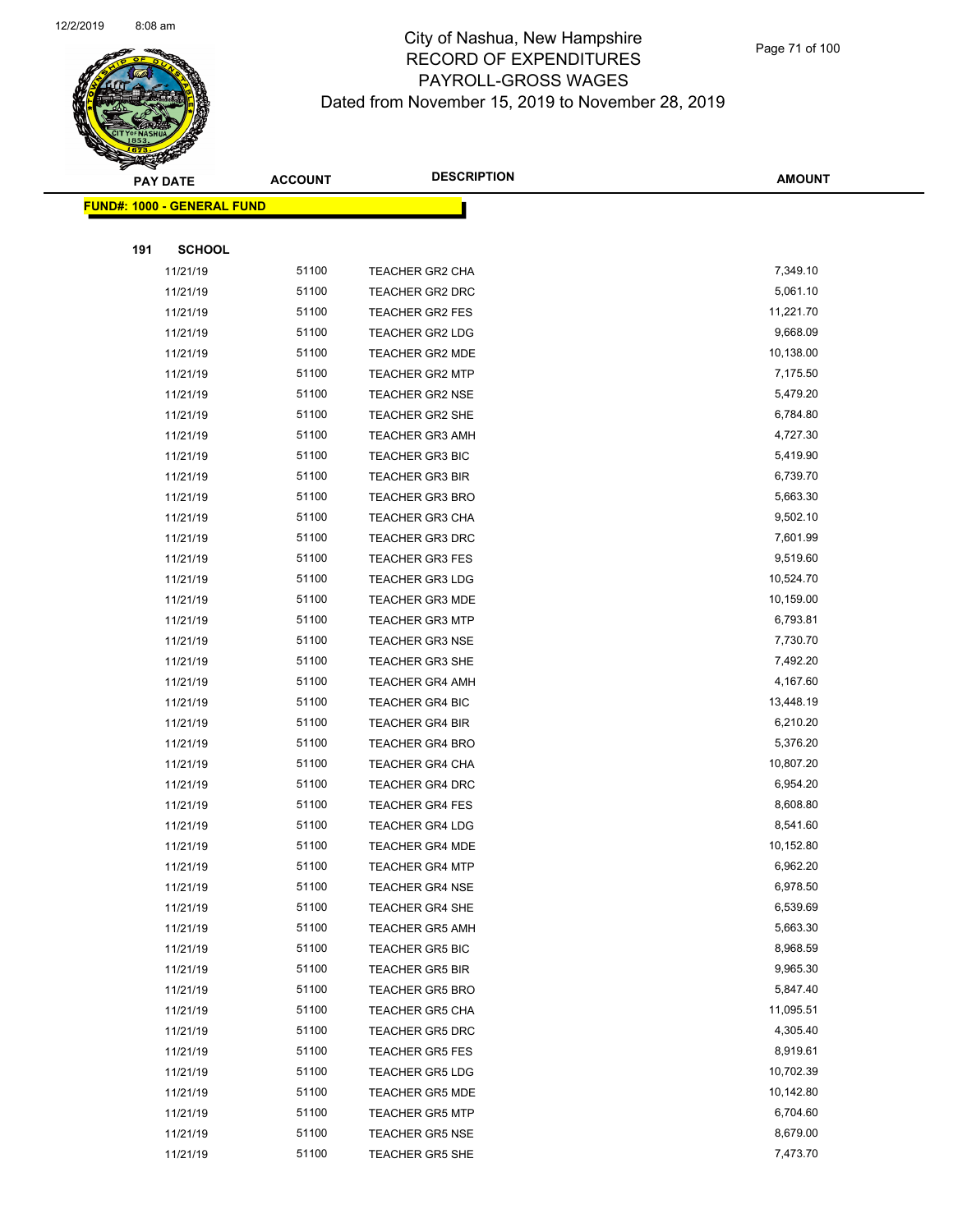

| <b>PAY DATE</b>                   | <b>ACCOUNT</b> | <b>DESCRIPTION</b>            | <b>AMOUNT</b> |
|-----------------------------------|----------------|-------------------------------|---------------|
| <b>FUND#: 1000 - GENERAL FUND</b> |                |                               |               |
|                                   |                |                               |               |
| 191<br><b>SCHOOL</b>              |                |                               |               |
| 11/21/19                          | 51100          | TEACHER GR6 ELM               | 31,774.80     |
| 11/21/19                          | 51100          | <b>TEACHER GR6 FMS</b>        | 23,910.50     |
| 11/21/19                          | 51100          | <b>TEACHER GR6 PMS</b>        | 19,654.10     |
| 11/21/19                          | 51100          | <b>TEACHER GRAPH NHS</b>      | 3,533.50      |
| 11/21/19                          | 51100          | <b>TEACHER GRAPHICS NHN</b>   | 5,977.30      |
| 11/21/19                          | 51100          | <b>TEACHER HEALTH NHN</b>     | 3,564.11      |
| 11/21/19                          | 51100          | <b>TEACHER HEALTH NHS</b>     | 2,739.60      |
| 11/21/19                          | 51100          | <b>TEACHER HEALTHOC NHS</b>   | 5,135.30      |
| 11/21/19                          | 51100          | <b>TEACHER HVAC NHS</b>       | 1,989.50      |
| 11/21/19                          | 51100          | TEACHER IN SCH SUSPENSION ELM | 1,844.20      |
| 11/21/19                          | 51100          | TEACHER IN SCH SUSPENSION NHN | 5,399.69      |
| 11/21/19                          | 51100          | TEACHER IN SCH SUSPENSION NHS | 1,844.30      |
| 11/21/19                          | 51100          | <b>TEACHER KIND AMH</b>       | 5,847.40      |
| 11/21/19                          | 51100          | <b>TEACHER KIND BIC</b>       | 10,491.30     |
| 11/21/19                          | 51100          | <b>TEACHER KIND BIR</b>       | 7,316.70      |
| 11/21/19                          | 51100          | <b>TEACHER KIND BRO</b>       | 5,755.40      |
| 11/21/19                          | 51100          | <b>TEACHER KIND CHA</b>       | 6,879.50      |
| 11/21/19                          | 51100          | <b>TEACHER KIND DRC</b>       | 10,032.09     |
| 11/21/19                          | 51100          | <b>TEACHER KIND FES</b>       | 11,568.90     |
| 11/21/19                          | 51100          | <b>TEACHER KIND LDG</b>       | 10,855.30     |
| 11/21/19                          | 51100          | TEACHER KIND MDE              | 7,508.00      |
| 11/27/19                          | 51100          | TEACHER KIND MDE              | 3,015.80      |
| 11/21/19                          | 51100          | <b>TEACHER KIND MTP</b>       | 6,209.90      |
| 11/21/19                          | 51100          | <b>TEACHER KIND NSE</b>       | 5,354.80      |
| 11/21/19                          | 51100          | <b>TEACHER KIND SHE</b>       | 7,101.40      |
| 11/21/19                          | 51100          | <b>TEACHER MATH ELM</b>       | 21,323.20     |
| 11/21/19                          | 51100          | <b>TEACHER MATH FMS</b>       | 13,577.50     |
| 11/21/19                          | 51100          | <b>TEACHER MATH NHN</b>       | 37,066.01     |
| 11/21/19                          | 51100          | <b>TEACHER MATH NHS</b>       | 44,688.60     |
| 11/21/19                          | 51100          | <b>TEACHER MATH PMS</b>       | 12,867.40     |
| 11/21/19                          | 51100          | <b>TEACHER MUSIC AMH</b>      | 1,858.10      |
| 11/21/19                          | 51100          | <b>TEACHER MUSIC BIC</b>      | 2,739.60      |
| 11/21/19                          | 51100          | <b>TEACHER MUSIC BIR</b>      | 1,768.90      |
| 11/21/19                          | 51100          | <b>TEACHER MUSIC BRO</b>      | 1,641.20      |
| 11/21/19                          | 51100          | <b>TEACHER MUSIC CHA</b>      | 2,923.70      |
| 11/21/19                          | 51100          | TEACHER MUSIC DRC             | 2,831.60      |
| 11/21/19                          | 51100          | <b>TEACHER MUSIC ELM</b>      | 4,699.70      |
| 11/21/19                          | 51100          | <b>TEACHER MUSIC FES</b>      | 1,708.70      |
| 11/21/19                          | 51100          | <b>TEACHER MUSIC FMS</b>      | 5,847.39      |
| 11/21/19                          | 51100          | <b>TEACHER MUSIC LDG</b>      | 1,587.80      |
| 11/21/19                          | 51100          | <b>TEACHER MUSIC MDE</b>      | 2,255.30      |
| 11/21/19                          | 51100          | <b>TEACHER MUSIC NHN</b>      | 4,767.90      |
| 11/21/19                          | 51100          | <b>TEACHER MUSIC NHS</b>      | 5,479.20      |
| 11/21/19                          | 51100          | <b>TEACHER MUSIC NSE</b>      | 2,665.29      |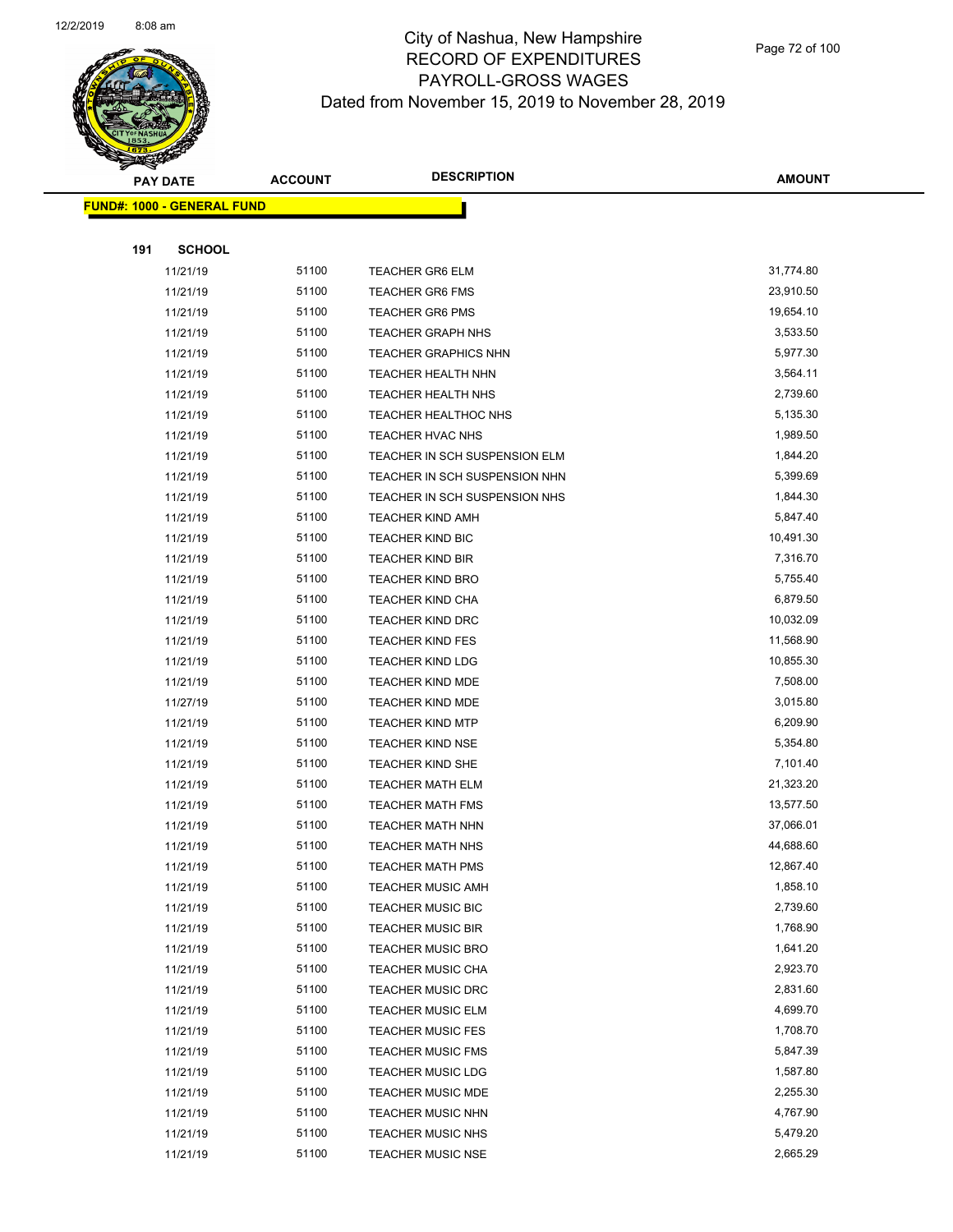

|     | <b>PAY DATE</b>                    | <b>ACCOUNT</b> | <b>DESCRIPTION</b>           | AMOUNT    |
|-----|------------------------------------|----------------|------------------------------|-----------|
|     | <u> FUND#: 1000 - GENERAL FUND</u> |                |                              |           |
|     |                                    |                |                              |           |
| 191 | <b>SCHOOL</b>                      |                |                              |           |
|     | 11/21/19                           | 51100          | <b>TEACHER MUSIC PMS</b>     | 4,327.40  |
|     | 11/21/19                           | 51100          | <b>TEACHER MUSIC SHE</b>     | 1,689.20  |
|     | 11/21/19                           | 51100          | TEACHER PE BIC               | 2,529.40  |
|     | 11/21/19                           | 51100          | TEACHER PE BIR               | 3,015.80  |
|     | 11/21/19                           | 51100          | TEACHER PE BRO               | 2,831.60  |
|     | 11/21/19                           | 51100          | <b>TEACHER PE CHA</b>        | 2,712.90  |
|     | 11/21/19                           | 51100          | TEACHER PE DRC               | 2,923.69  |
|     | 11/21/19                           | 51100          | TEACHER PE ELM               | 9,690.80  |
|     | 11/21/19                           | 51100          | <b>TEACHER PE FES</b>        | 1,768.90  |
|     | 11/21/19                           | 51100          | TEACHER PE FMS               | 5,479.20  |
|     | 11/21/19                           | 51100          | TEACHER PE LDG               | 2,051.20  |
|     | 11/21/19                           | 51100          | TEACHER PE MDE               | 3,015.80  |
|     | 11/21/19                           | 51100          | <b>TEACHER PE MTP</b>        | 2,033.80  |
|     | 11/21/19                           | 51100          | <b>TEACHER PE NHN</b>        | 9,009.79  |
|     | 11/21/19                           | 51100          | TEACHER PE NHS               | 12,004.58 |
|     | 11/21/19                           | 51100          | <b>TEACHER PE NSE</b>        | 2,989.31  |
|     | 11/21/19                           | 51100          | TEACHER PE PMS               | 3,792.00  |
|     | 11/21/19                           | 51100          | TEACHER PE SHE               | 2,774.01  |
|     | 11/21/19                           | 51100          | TEACHER PRE SCHOOL BIR       | 4,646.90  |
|     | 11/21/19                           | 51100          | <b>TEACHER PRESCHOOL BIC</b> | 5,755.29  |
|     | 11/21/19                           | 51100          | <b>TEACHER PRESCHOOL BRO</b> | 13,951.50 |
|     | 11/21/19                           | 51100          | <b>TEACHER PRESCHOOL MTP</b> | 1,768.90  |
|     | 11/21/19                           | 51100          | <b>TEACHER PRESCHOOL NSE</b> | 7,136.00  |
|     | 11/21/19                           | 51100          | TEACHER READ AMH             | 3,015.80  |
|     | 11/21/19                           | 51100          | TEACHER READ BIC             | 2,923.69  |
|     | 11/21/19                           | 51100          | <b>TEACHER READ BIR</b>      | 2,923.69  |
|     | 11/21/19                           | 51100          | <b>TEACHER READ BRO</b>      | 2,923.70  |
|     | 11/21/19                           | 51100          | TEACHER READ CHA             | 2,123.49  |
|     | 11/21/19                           | 51100          | <b>TEACHER READ DRC</b>      | 3,015.80  |
|     | 11/21/19                           | 51100          | TEACHER READ ELM             | 5,939.50  |
|     | 11/21/19                           | 51100          | <b>TEACHER READ FES</b>      | 2,923.70  |
|     | 11/21/19                           | 51100          | <b>TEACHER READ FMS</b>      | 2,923.69  |
|     | 11/21/19                           | 51100          | <b>TEACHER READ LDG</b>      | 3,564.10  |
|     | 11/21/19                           | 51100          | <b>TEACHER READ MDE</b>      | 2,923.70  |
|     | 11/21/19                           | 51100          | <b>TEACHER READ MTP</b>      | 2,426.70  |
|     | 11/21/19                           | 51100          | TEACHER READ NHN             | 1,989.50  |
|     | 11/21/19                           | 51100          | <b>TEACHER READ NHS</b>      | 2,923.70  |
|     | 11/21/19                           | 51100          | <b>TEACHER READ NSE</b>      | 2,627.80  |
|     | 11/21/19                           | 51100          | <b>TEACHER READ PMS</b>      | 5,179.00  |
|     | 11/27/19                           | 51100          | TEACHER READ SHE             | 2,923.68  |
|     | 11/21/19                           | 51100          | <b>TEACHER ROTC NHN</b>      | 2,204.20  |
|     | 11/21/19                           | 51100          | <b>TEACHER SCIENCE ELM</b>   | 25,513.40 |
|     | 11/21/19                           | 51100          | <b>TEACHER SCIENCE FMS</b>   | 9,549.10  |
|     | 11/21/19                           | 51100          | <b>TEACHER SCIENCE NHN</b>   | 30,570.01 |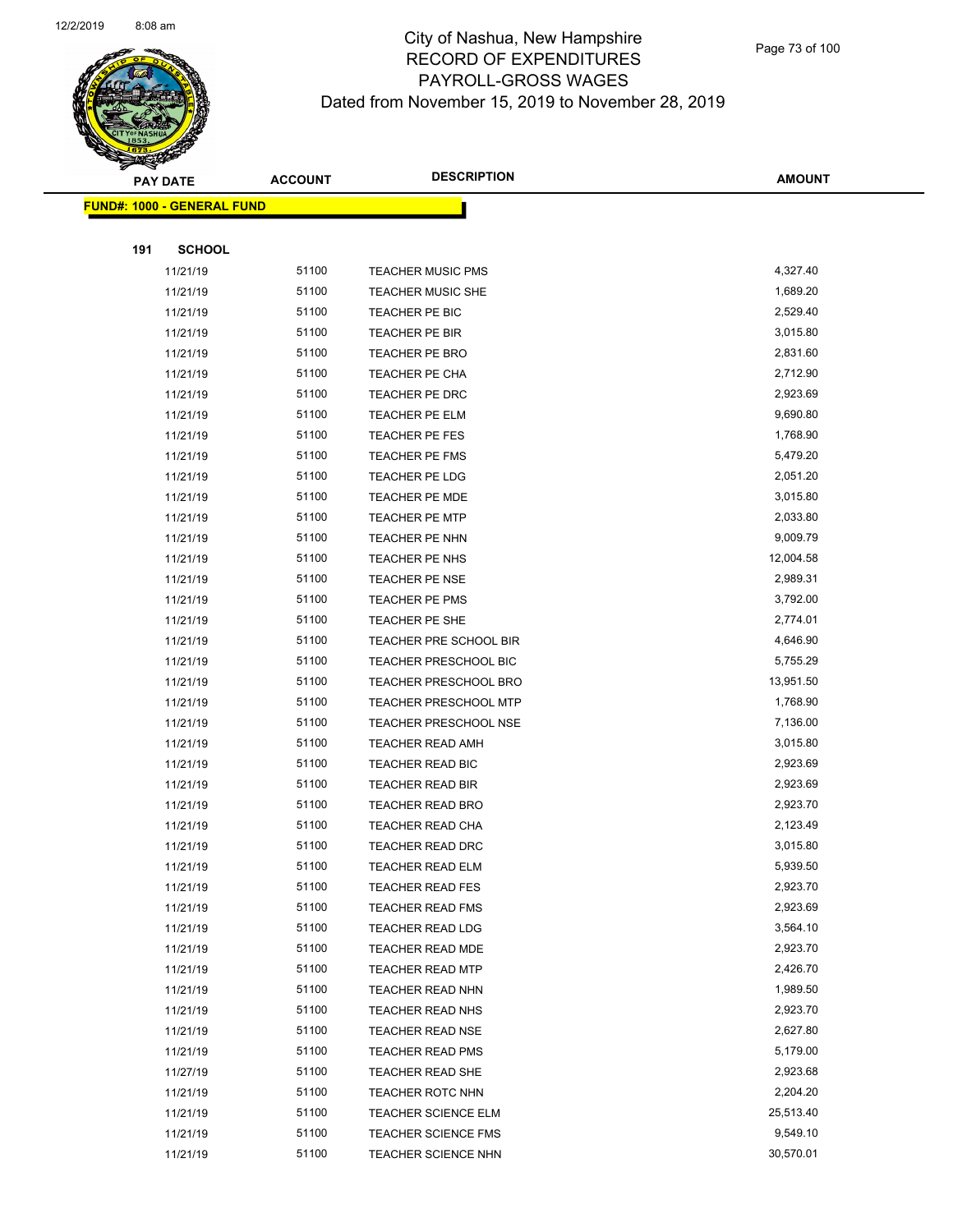

Page 74 of 100

|     | <b>PAY DATE</b>                   | <b>ACCOUNT</b> | <b>DESCRIPTION</b>                                       | <b>AMOUNT</b>    |
|-----|-----------------------------------|----------------|----------------------------------------------------------|------------------|
|     | <b>FUND#: 1000 - GENERAL FUND</b> |                |                                                          |                  |
|     |                                   |                |                                                          |                  |
| 191 | <b>SCHOOL</b>                     |                |                                                          |                  |
|     | 11/21/19                          | 51100          | TEACHER SCIENCE NHS                                      | 36,842.18        |
|     | 11/21/19                          | 51100          | <b>TEACHER SCIENCE PMS</b>                               | 10,924.50        |
|     | 11/21/19                          | 51100          | TEACHER SOCIAL STUDIES ELM                               | 17,265.00        |
|     | 11/21/19                          | 51100          | TEACHER SOCIAL STUDIES FMS                               | 12,669.20        |
|     | 11/21/19                          | 51100          | TEACHER SOCIAL STUDIES NHN                               | 33,994.92        |
|     | 11/21/19                          | 51100          | TEACHER SOCIAL STUDIES NHS                               | 42,521.19        |
|     | 11/21/19                          | 51100          | TEACHER SOCIAL STUDIES PMS                               | 13,420.30        |
|     | 11/21/19                          | 51100          | <b>TEACHER SPED AMH</b>                                  | 6,584.31         |
|     | 11/21/19                          | 51100          | TEACHER SPED BIC                                         | 7,683.51         |
|     | 11/21/19                          | 51100          | <b>TEACHER SPED BIR</b>                                  | 5,663.30         |
|     | 11/21/19                          | 51100          | <b>TEACHER SPED BRO</b>                                  | 6,699.10         |
|     | 11/21/19                          | 51100          | TEACHER SPED CHA                                         | 8,073.40         |
|     | 11/21/19                          | 51100          | <b>TEACHER SPED DRC</b>                                  | 5,560.30         |
|     | 11/21/19                          | 51100          | <b>TEACHER SPED ELM</b>                                  | 12,371.20        |
|     | 11/21/19                          | 51100          | <b>TEACHER SPED FES</b>                                  | 3,620.20         |
|     | 11/21/19                          | 51100          | <b>TEACHER SPED FMS</b>                                  | 13,069.30        |
|     | 11/21/19                          | 51100          | <b>TEACHER SPED LDG</b>                                  | 4,767.90         |
|     | 11/21/19                          | 51100          | <b>TEACHER SPED MDE</b>                                  | 4,804.60         |
|     | 11/21/19                          | 51100          | <b>TEACHER SPED MTP</b>                                  | 3,947.30         |
|     | 11/21/19                          | 51100          | <b>TEACHER SPED NHN</b>                                  | 21,106.79        |
|     | 11/21/19                          | 51100          | <b>TEACHER SPED NHS</b>                                  | 35,044.90        |
|     | 11/21/19                          | 51100          | <b>TEACHER SPED NSE</b>                                  | 1,641.20         |
|     | 11/21/19                          | 51100          | <b>TEACHER SPED PMS</b>                                  | 12,561.40        |
|     | 11/21/19                          | 51100          | TEACHER SPED SHE                                         | 7,330.79         |
|     | 11/21/19                          | 51100          | TEACHER TECHED ELM                                       | 7,369.87         |
|     | 11/21/19                          | 51100          | <b>TEACHER TECHED FMS</b>                                | 2,314.20         |
|     | 11/21/19                          | 51100          | <b>TEACHER TECHED NHN</b>                                | 7,794.80         |
|     | 11/21/19                          | 51100          | <b>TEACHER TECHED NHS</b>                                | 11,418.70        |
|     | 11/21/19                          | 51100          | <b>TEACHER TECHED PMS</b>                                | 5,847.40         |
|     | 11/21/19                          | 51100          | TEACHER TV PROD NHS                                      | 2,923.69         |
|     | 11/21/19                          | 51100          | <b>TEACHER VISION WID</b>                                | 5,408.30         |
|     | 11/21/19                          | 51100          | TECH INTERGRATION ASST AMH                               | 490.50           |
|     | 11/27/19                          | 51100          | TECH INTERGRATION ASST AMH                               | 558.00           |
|     | 11/21/19                          | 51100          | TECH INTERGRATION ASST BIC                               | 458.16<br>596.60 |
|     | 11/27/19                          | 51100          | TECH INTERGRATION ASST BIC                               |                  |
|     | 11/21/19                          | 51100          | TECH INTERGRATION ASST CHA                               | 442.80           |
|     | 11/27/19                          | 51100          | TECH INTERGRATION ASST CHA                               | 558.11           |
|     | 11/21/19                          | 51100<br>51100 | TECH INTERGRATION ASST FES                               | 544.32<br>683.18 |
|     | 11/27/19                          | 51100          | TECH INTERGRATION ASST FES                               | 449.20           |
|     | 11/21/19                          | 51100          | TECH INTERGRATION ASST LDG                               | 561.50           |
|     | 11/27/19                          | 51100          | TECH INTERGRATION ASST LDG                               | 442.80           |
|     | 11/21/19<br>11/27/19              | 51100          | TECH INTERGRATION ASST MDE<br>TECH INTERGRATION ASST MDE | 553.50           |
|     | 11/21/19                          | 51100          | TECH INTERGRATION ASST MTP                               | 493.24           |
|     |                                   |                |                                                          |                  |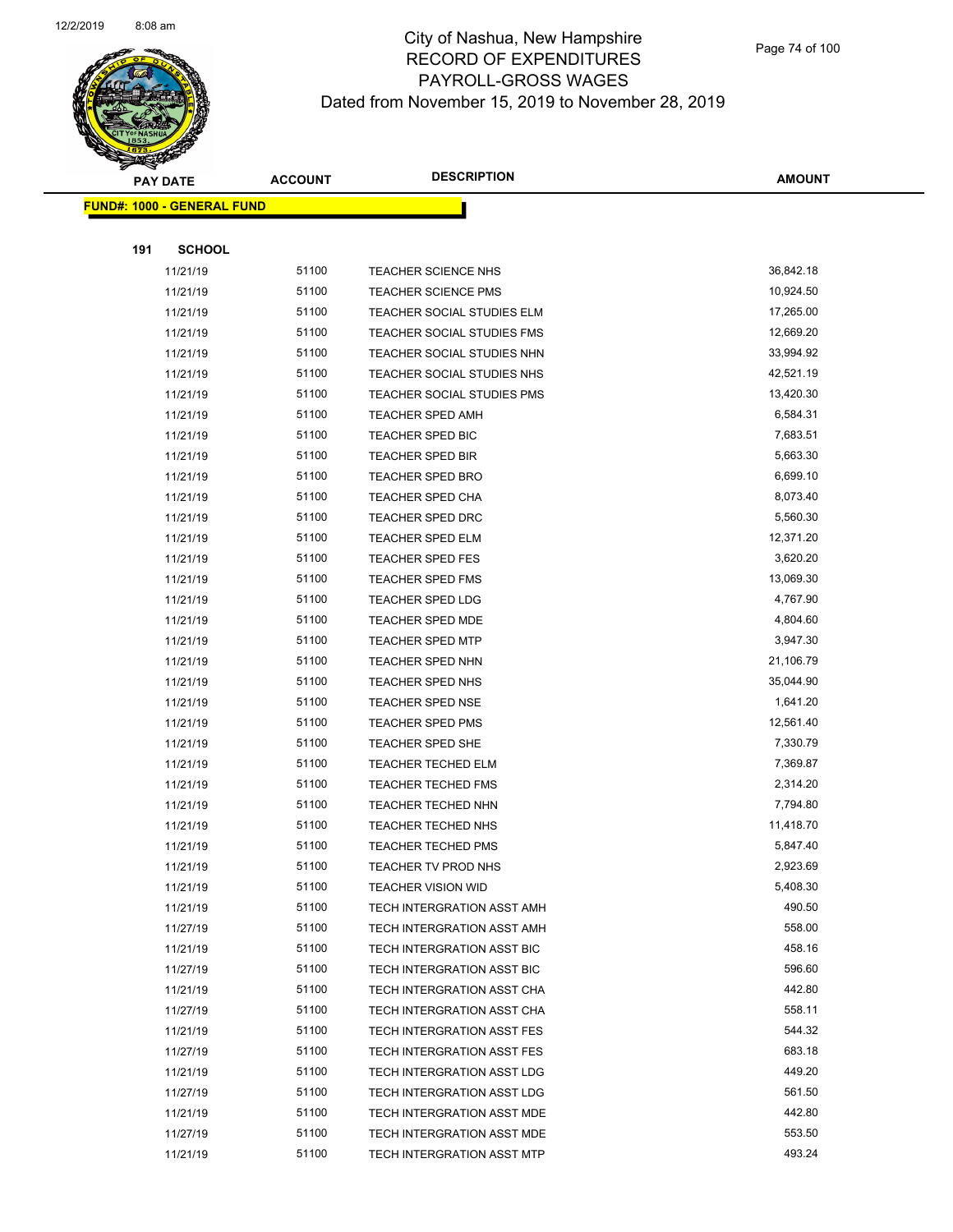

|     | <b>PAY DATE</b>                   | <b>ACCOUNT</b> | <b>DESCRIPTION</b>              | <b>AMOUNT</b> |
|-----|-----------------------------------|----------------|---------------------------------|---------------|
|     | <b>FUND#: 1000 - GENERAL FUND</b> |                |                                 |               |
|     |                                   |                |                                 |               |
| 191 | <b>SCHOOL</b>                     |                |                                 |               |
|     | 11/27/19                          | 51100          | TECH INTERGRATION ASST MTP      | 620.36        |
|     | 11/21/19                          | 51100          | TECH INTERGRATION ASST SHE      | 486.17        |
|     | 11/27/19                          | 51100          | TECH INTERGRATION ASST SHE      | 602.90        |
|     | 11/21/19                          | 51100          | <b>WORKERS COMPENSATION</b>     | 368.27        |
|     | 11/21/19                          | 51200          | ADULT ED INSTRUCTOR             | 100.00        |
|     | 11/27/19                          | 51200          | ADULT ED INSTRUCTOR             | 206.25        |
|     | 11/21/19                          | 51200          | ATHLETIC EQUIPMENT MANAGER NHN  | 60.00         |
|     | 11/21/19                          | 51200          | ATHLETIC TRAINER NHN            | 160.00        |
|     | 11/21/19                          | 51200          | CLERICAL BOARD OF ED SUP        | 831.27        |
|     | 11/27/19                          | 51200          | CLERICAL BOARD OF ED SUP        | 825.44        |
|     | 11/21/19                          | 51200          | <b>CROSSING GUARD WPO</b>       | 1,855.44      |
|     | 11/27/19                          | 51200          | <b>CROSSING GUARD WPO</b>       | 2,285.19      |
|     | 11/21/19                          | 51200          | <b>CUSTODIAN BRO</b>            | 63.88         |
|     | 11/27/19                          | 51200          | <b>CUSTODIAN BRO</b>            | 15.97         |
|     | 11/21/19                          | 51200          | <b>CUSTODIAN HEAD BRO</b>       | 63.88         |
|     | 11/27/19                          | 51200          | <b>CUSTODIAN HEAD BRO</b>       | 63.88         |
|     | 11/21/19                          | 51200          | <b>CUSTODIAN HEAD DRC</b>       | 63.88         |
|     | 11/27/19                          | 51200          | <b>CUSTODIAN HEAD DRC</b>       | 79.85         |
|     | 11/27/19                          | 51200          | <b>CUSTODIAN LDG</b>            | 79.85         |
|     | 11/21/19                          | 51200          | DIRECTOR ADULT ED               | 2,724.79      |
|     | 11/21/19                          | 51200          | FOOD SERVICE ASST PT AMH        | 41.00         |
|     | 11/27/19                          | 51200          | FOOD SERVICE ASST PT AMH        | 51.25         |
|     | 11/21/19                          | 51200          | FOOD SERVICE ASST PT CHA        | 41.00         |
|     | 11/27/19                          | 51200          | FOOD SERVICE ASST PT CHA        | 51.25         |
|     | 11/21/19                          | 51200          | FOOD SERVICE ASST PT NHS        | 37.05         |
|     | 11/27/19                          | 51200          | <b>FOOD SERVICE ASST PT NHS</b> | 46.31         |
|     | 11/21/19                          | 51200          | GUIDANCE COUNSELOR NHS          | 1,727.62      |
|     | 11/21/19                          | 51200          | <b>INSTRUMENTAL MUSIC</b>       | 1,225.00      |
|     | 11/27/19                          | 51200          | <b>INSTRUMENTAL MUSIC</b>       | 1,525.00      |
|     | 11/21/19                          | 51200          | LUNCH MONITOR AMH               | 472.72        |
|     | 11/27/19                          | 51200          | LUNCH MONITOR AMH               | 598.46        |
|     | 11/21/19                          | 51200          | LUNCH MONITOR BIC               | 686.41        |
|     | 11/27/19                          | 51200          | LUNCH MONITOR BIC               | 979.37        |
|     | 11/21/19                          | 51200          | LUNCH MONITOR BIR               | 502.36        |
|     | 11/27/19                          | 51200          | LUNCH MONITOR BIR               | 549.72        |
|     | 11/21/19                          | 51200          | LUNCH MONITOR BRO               | 302.65        |
|     | 11/27/19                          | 51200          | LUNCH MONITOR BRO               | 415.02        |
|     | 11/21/19                          | 51200          | LUNCH MONITOR CHA               | 642.32        |
|     | 11/27/19                          | 51200          | LUNCH MONITOR CHA               | 751.84        |
|     | 11/21/19                          | 51200          | LUNCH MONITOR DRC               | 361.85        |
|     | 11/27/19                          | 51200          | LUNCH MONITOR DRC               | 509.85        |
|     | 11/21/19                          | 51200          | LUNCH MONITOR ELM               | 130.24        |
|     | 11/27/19                          | 51200          | LUNCH MONITOR ELM               | 162.80        |
|     | 11/21/19                          | 51200          | LUNCH MONITOR FES               | 714.33        |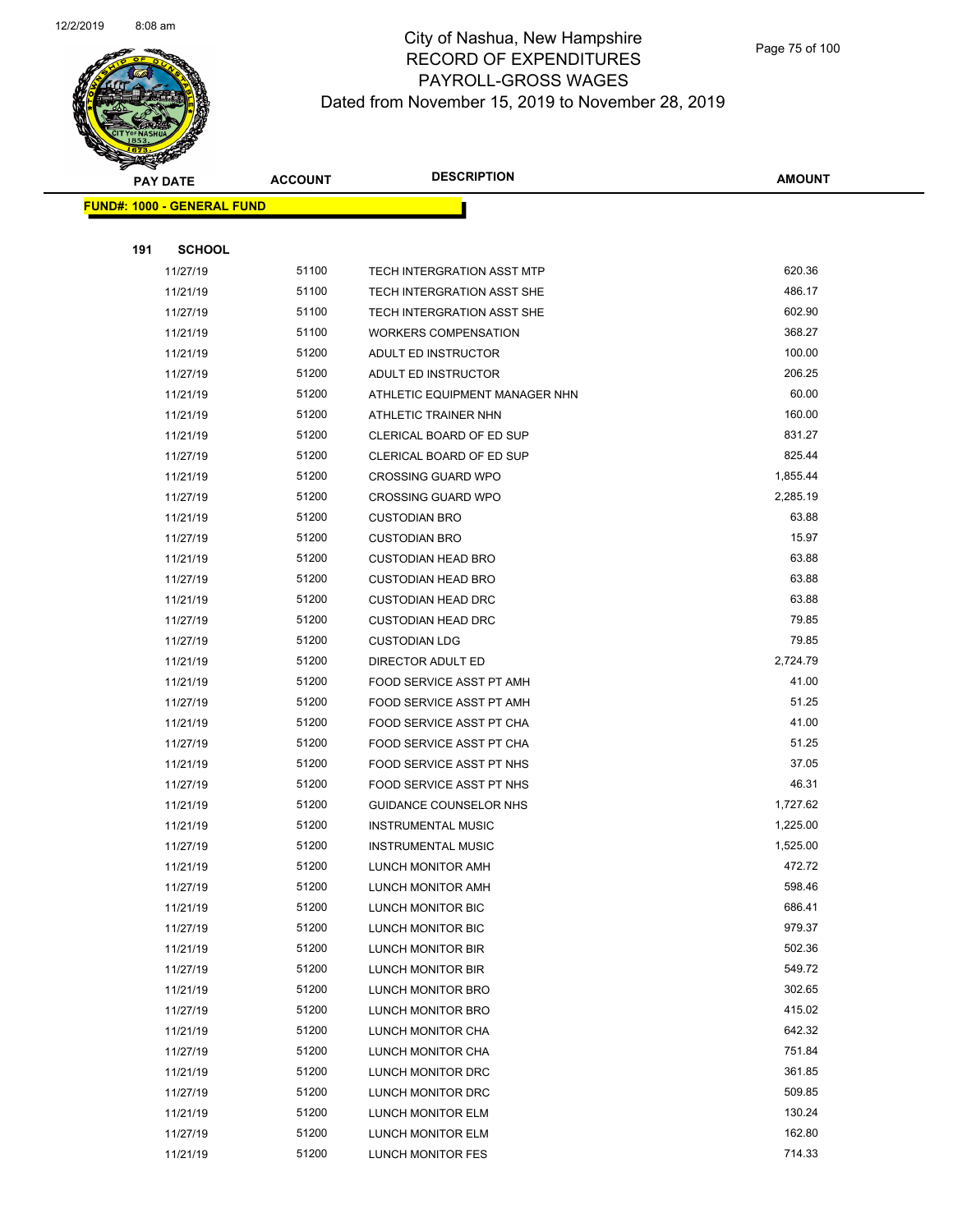

Page 76 of 100

|     | <b>PAY DATE</b>                    | <b>ACCOUNT</b> | <b>DESCRIPTION</b>  | <b>AMOUNT</b> |
|-----|------------------------------------|----------------|---------------------|---------------|
|     | <u> FUND#: 1000 - GENERAL FUND</u> |                |                     |               |
|     |                                    |                |                     |               |
| 191 | <b>SCHOOL</b>                      |                |                     |               |
|     | 11/27/19                           | 51200          | LUNCH MONITOR FES   | 1,068.42      |
|     | 11/21/19                           | 51200          | LUNCH MONITOR FMS   | 214.40        |
|     | 11/27/19                           | 51200          | LUNCH MONITOR FMS   | 283.54        |
|     | 11/21/19                           | 51200          | LUNCH MONITOR LDG   | 742.30        |
|     | 11/27/19                           | 51200          | LUNCH MONITOR LDG   | 906.87        |
|     | 11/21/19                           | 51200          | LUNCH MONITOR MDE   | 648.24        |
|     | 11/27/19                           | 51200          | LUNCH MONITOR MDE   | 781.44        |
|     | 11/21/19                           | 51200          | LUNCH MONITOR MTP   | 296.00        |
|     | 11/27/19                           | 51200          | LUNCH MONITOR MTP   | 316.72        |
|     | 11/21/19                           | 51200          | LUNCH MONITOR NHN   | 337.44        |
|     | 11/27/19                           | 51200          | LUNCH MONITOR NHN   | 414.40        |
|     | 11/21/19                           | 51200          | LUNCH MONITOR NHS   | 239.76        |
|     | 11/27/19                           | 51200          | LUNCH MONITOR NHS   | 227.92        |
|     | 11/21/19                           | 51200          | LUNCH MONITOR NSE   | 467.68        |
|     | 11/27/19                           | 51200          | LUNCH MONITOR NSE   | 565.36        |
|     | 11/21/19                           | 51200          | LUNCH MONITOR PMS   | 267.55        |
|     | 11/27/19                           | 51200          | LUNCH MONITOR PMS   | 334.44        |
|     | 11/21/19                           | 51200          | LUNCH MONITOR SHE   | 345.04        |
|     | 11/27/19                           | 51200          | LUNCH MONITOR SHE   | 399.27        |
|     | 11/21/19                           | 51200          | PARA PRE SCHOOL BIR | 546.30        |
|     | 11/27/19                           | 51200          | PARA PRE SCHOOL BIR | 724.72        |
|     | 11/21/19                           | 51200          | PARA DW SPEC ED BIR | 724.97        |
|     | 11/27/19                           | 51200          | PARA DW SPEC ED BIR | 916.86        |
|     | 11/21/19                           | 51200          | PARA DW SPEC ED MDE | 242.55        |
|     | 11/27/19                           | 51200          | PARA DW SPEC ED MDE | 227.15        |
|     | 11/21/19                           | 51200          | PARA DW SPEC ED NSE | 20.50         |
|     | 11/27/19                           | 51200          | PARA DW SPEC ED NSE | 25.63         |
|     | 11/21/19                           | 51200          | PARA ELL FES        | 30.75         |
|     | 11/27/19                           | 51200          | PARA ELL FES        | 38.44         |
|     | 11/21/19                           | 51200          | PARA INST AMH       | 793.72        |
|     | 11/27/19                           | 51200          | PARA INST AMH       | 821.73        |
|     | 11/21/19                           | 51200          | PARA INST BIC       | 735.73        |
|     | 11/27/19                           | 51200          | PARA INST BIC       | 632.13        |
|     | 11/21/19                           | 51200          | PARA INST BIR       | 20.50         |
|     | 11/27/19                           | 51200          | PARA INST BIR       | 20.50         |
|     | 11/21/19                           | 51200          | PARA INST DRC       | 57.40         |
|     | 11/27/19                           | 51200          | PARA INST DRC       | 64.58         |
|     | 11/27/19                           | 51200          | PARA INST FES       | 38.44         |
|     | 11/27/19                           | 51200          | PARA INST FMS       | 25.63         |
|     | 11/21/19                           | 51200          | PARA INST LDG       | 10.25         |
|     | 11/27/19                           | 51200          | PARA INST LDG       | 12.81         |
|     | 11/21/19                           | 51200          | PARA INST MDE       | 10.25         |
|     | 11/27/19                           | 51200          | PARA INST MDE       | 12.81         |
|     | 11/21/19                           | 51200          | PARA INST NHN       | 315.05        |
|     |                                    |                |                     |               |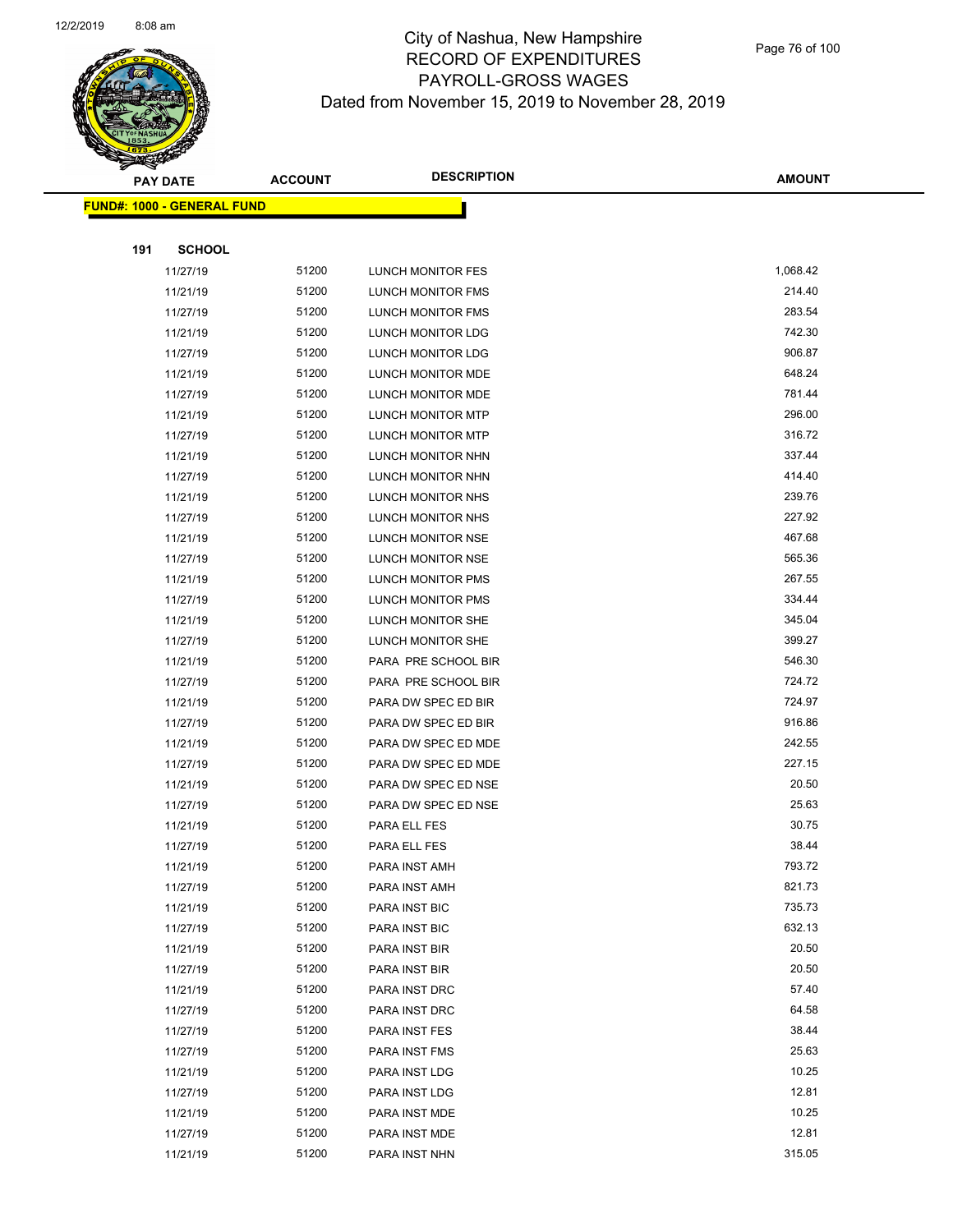

| <b>PAY DATE</b>                    | <b>ACCOUNT</b> | <b>DESCRIPTION</b>               | <b>AMOUNT</b> |
|------------------------------------|----------------|----------------------------------|---------------|
| <u> FUND#: 1000 - GENERAL FUND</u> |                |                                  |               |
|                                    |                |                                  |               |
| <b>SCHOOL</b><br>191               |                |                                  |               |
| 11/27/19                           | 51200          | PARA INST NHN                    | 315.05        |
| 11/21/19                           | 51200          | <b>PARA INST PMS</b>             | 64.68         |
| 11/27/19                           | 51200          | <b>PARA INST PMS</b>             | 80.85         |
| 11/21/19                           | 51200          | PARA INST SHE                    | 176.59        |
| 11/27/19                           | 51200          | PARA INST SHE                    | 221.59        |
| 11/21/19                           | 51200          | PARA LIB PMS                     | 312.10        |
| 11/27/19                           | 51200          | PARA LIB PMS                     | 328.96        |
| 11/21/19                           | 51200          | PARA PRE SCH BIC                 | 1,257.31      |
| 11/27/19                           | 51200          | PARA PRE SCH BIC                 | 1,653.83      |
| 11/21/19                           | 51200          | PARA PRE SCH BRO                 | 2,879.31      |
| 11/27/19                           | 51200          | PARA PRE SCH BRO                 | 3,780.42      |
| 11/21/19                           | 51200          | PARA PRE SCH NSE                 | 3,308.93      |
| 11/27/19                           | 51200          | PARA PRE SCH NSE                 | 4,317.29      |
| 11/21/19                           | 51200          | PARA SCI NHS                     | 50.00         |
| 11/21/19                           | 51200          | PARA TTI LDG                     | 63.88         |
| 11/27/19                           | 51200          | PARA TTI LDG                     | 63.88         |
| 11/21/19                           | 51200          | SCHOOL PSYCHOLOGIST WID          | 3,938.09      |
| 11/21/19                           | 51200          | SPEECH LANG PATHOLOGIST WID      | 5,452.21      |
| 11/21/19                           | 51200          | STUDENT ACTIVITY COORD NHS       | 1,093.00      |
| 11/21/19                           | 51200          | SUB CLERICAL                     | 591.50        |
| 11/27/19                           | 51200          | <b>SUB CLERICAL</b>              | 793.00        |
| 11/21/19                           | 51200          | <b>SUB CROSSING GUARD</b>        | 119.78        |
| 11/27/19                           | 51200          | <b>SUB CROSSING GUARD</b>        | 191.64        |
| 11/21/19                           | 51200          | SUB TEACHER                      | 3,166.86      |
| 11/27/19                           | 51200          | SUB TEACHER                      | 287.50        |
| 11/21/19                           | 51200          | SUB TEACHER LONG TERM            | 700.00        |
| 11/27/19                           | 51200          | SUB TEACHER LONG TERM            | 875.00        |
| 11/21/19                           | 51200          | <b>TEACHER ART FMS</b>           | 2,040.00      |
| 11/21/19                           | 51200          | <b>TEACHER ART NHS</b>           | 994.79        |
| 11/21/19                           | 51200          | <b>TEACHER BEHAVIOR SPEC WID</b> | 100.00        |
| 11/21/19                           | 51200          | TEACHER BIO TEC NHN              | 562.60        |
| 11/21/19                           | 51200          | <b>TEACHER ELL FMS</b>           | 125.00        |
| 11/21/19                           | 51200          | TEACHER ELL NHS                  | 925.15        |
| 11/21/19                           | 51200          | <b>TEACHER ENGLISH NHN</b>       | 450.00        |
| 11/21/19                           | 51200          | <b>TEACHER ENGLISH NHS</b>       | 2,184.90      |
| 11/21/19                           | 51200          | TEACHER FOREIGN LANG FMS         | 1,188.30      |
| 11/21/19                           | 51200          | <b>TEACHER MUSIC AMH</b>         | 262.50        |
| 11/21/19                           | 51200          | <b>TEACHER MUSIC DRC</b>         | 325.00        |
| 11/21/19                           | 51200          | <b>TEACHER MUSIC ELM</b>         | 1,972.90      |
| 11/21/19                           | 51200          | <b>TEACHER MUSIC LDG</b>         | 50.00         |
| 11/21/19                           | 51200          | <b>TEACHER MUSIC MTP</b>         | 1,643.77      |
| 11/21/19                           | 51200          | <b>TEACHER PE FMS</b>            | 58.00         |
| 11/21/19                           | 51200          | TEACHER PE NHN                   | 50.00         |
| 11/21/19                           | 51200          | <b>TEACHER READ ELM</b>          | 1,727.61      |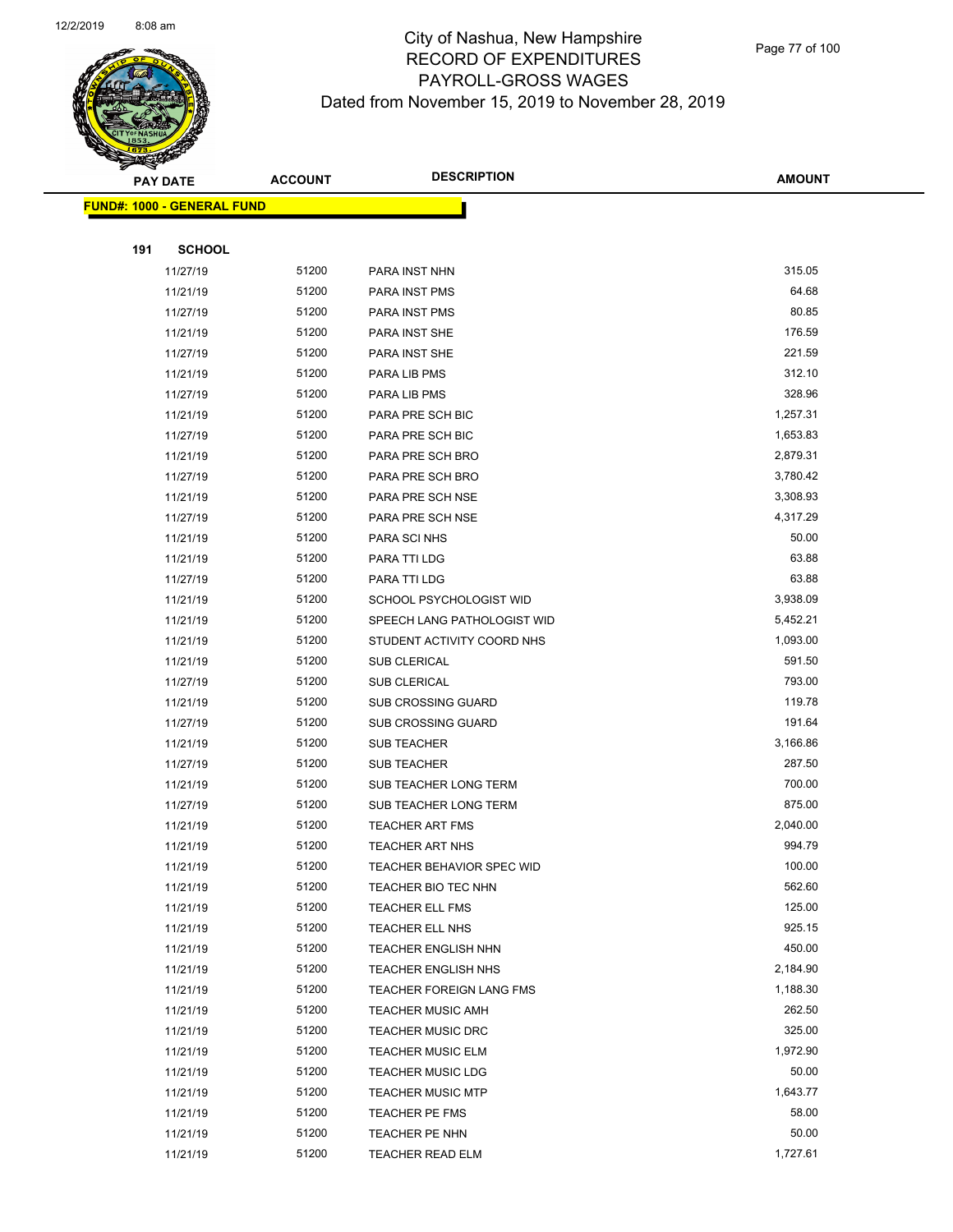

|     | <b>PAY DATE</b>                   | <b>ACCOUNT</b> | <b>DESCRIPTION</b>              | <b>AMOUNT</b> |
|-----|-----------------------------------|----------------|---------------------------------|---------------|
|     | <b>FUND#: 1000 - GENERAL FUND</b> |                |                                 |               |
|     |                                   |                |                                 |               |
| 191 | <b>SCHOOL</b>                     |                |                                 |               |
|     | 11/21/19                          | 51200          | TEACHER SOCIAL STUDIES NHN      | 662.50        |
|     | 11/21/19                          | 51200          | <b>TEACHER SPED MDE</b>         | 150.00        |
|     | 11/21/19                          | 51200          | <b>TEACHER SPED NHN</b>         | 1,809.49      |
|     | 11/21/19                          | 51200          | <b>TEACHER SPED NHS</b>         | 1,586.82      |
|     | 11/21/19                          | 51200          | <b>TEACHER SPED PMS</b>         | 100.00        |
|     | 11/21/19                          | 51200          | <b>TEACHER VISION WID</b>       | 818.82        |
|     | 11/21/19                          | 51200          | <b>TICKETSELLER</b>             | 45.00         |
|     | 11/27/19                          | 51300          | CLERICAL ACADEMY NHS            | 15.48         |
|     | 11/21/19                          | 51300          | <b>CLERICAL BUSINESS</b>        | 35.79         |
|     | 11/27/19                          | 51300          | <b>CLERICAL BUSINESS</b>        | 60.15         |
|     | 11/27/19                          | 51300          | <b>CLERICAL CTE NHS</b>         | 57.11         |
|     | 11/21/19                          | 51300          | <b>CLERICAL HUMAN RESOURCES</b> | 84.18         |
|     | 11/27/19                          | 51300          | <b>CLERICAL HUMAN RESOURCES</b> | 81.96         |
|     | 11/21/19                          | 51300          | <b>CLERICAL PAYROLL SUP</b>     | 22.99         |
|     | 11/27/19                          | 51300          | <b>CLERICAL PAYROLL SUP</b>     | 22.98         |
|     | 11/21/19                          | 51300          | <b>CLERICAL PLANT OPS</b>       | 22.99         |
|     | 11/27/19                          | 51300          | <b>CLERICAL PLANT OPS</b>       | 53.63         |
|     | 11/21/19                          | 51300          | CLERICAL PRINCIPAL AMH          | 153.93        |
|     | 11/27/19                          | 51300          | <b>CLERICAL PRINCIPAL AMH</b>   | 44.24         |
|     | 11/27/19                          | 51300          | <b>CLERICAL PRINCIPAL BIC</b>   | 16.32         |
|     | 11/21/19                          | 51300          | CLERICAL PRINCIPAL BIR          | 130.51        |
|     | 11/21/19                          | 51300          | <b>CLERICAL PRINCIPAL BRO</b>   | 24.48         |
|     | 11/27/19                          | 51300          | <b>CLERICAL PRINCIPAL BRO</b>   | 16.32         |
|     | 11/21/19                          | 51300          | CLERICAL PRINCIPAL CHA          | 145.56        |
|     | 11/27/19                          | 51300          | CLERICAL PRINCIPAL CHA          | 7.66          |
|     | 11/21/19                          | 51300          | CLERICAL PRINCIPAL DRC          | 143.70        |
|     | 11/27/19                          | 51300          | <b>CLERICAL PRINCIPAL FES</b>   | 16.08         |
|     | 11/21/19                          | 51300          | CLERICAL PRINCIPAL LDG          | 132.12        |
|     | 11/27/19                          | 51300          | <b>CLERICAL PRINCIPAL LDG</b>   | 13.92         |
|     | 11/21/19                          | 51300          | CLERICAL PRINCIPAL MTP          | 46.07         |
|     | 11/21/19                          | 51300          | CLERICAL PRINCIPAL NSE          | 16.32         |
|     | 11/27/19                          | 51300          | <b>CLERICAL PRINCIPAL NSE</b>   | 22.08         |
|     | 11/21/19                          | 51300          | CLERICAL PRINCIPAL SHE          | 8.16          |
|     | 11/27/19                          | 51300          | CLERICAL SPECIAL ED SUP         | 7.32          |
|     | 11/21/19                          | 51300          | <b>CUSTODIAN ASST HEAD ELM</b>  | 234.12        |
|     | 11/27/19                          | 51300          | <b>CUSTODIAN ASST HEAD ELM</b>  | 249.74        |
|     | 11/21/19                          | 51300          | <b>CUSTODIAN ASST HEAD NHN</b>  | 629.42        |
|     | 11/27/19                          | 51300          | <b>CUSTODIAN ASST HEAD NHN</b>  | 455.02        |
|     | 11/21/19                          | 51300          | <b>CUSTODIAN ASST HEAD NHS</b>  | 249.73        |
|     | 11/27/19                          | 51300          | <b>CUSTODIAN ASST HEAD NHS</b>  | 608.71        |
|     | 11/21/19                          | 51300          | <b>CUSTODIAN ASST HEAD PMS</b>  | 62.44         |
|     | 11/27/19                          | 51300          | <b>CUSTODIAN ASST HEAD PMS</b>  | 358.99        |
|     | 11/21/19                          | 51300          | <b>CUSTODIAN BIC</b>            | 205.54        |
|     | 11/27/19                          | 51300          | <b>CUSTODIAN BIC</b>            | 143.88        |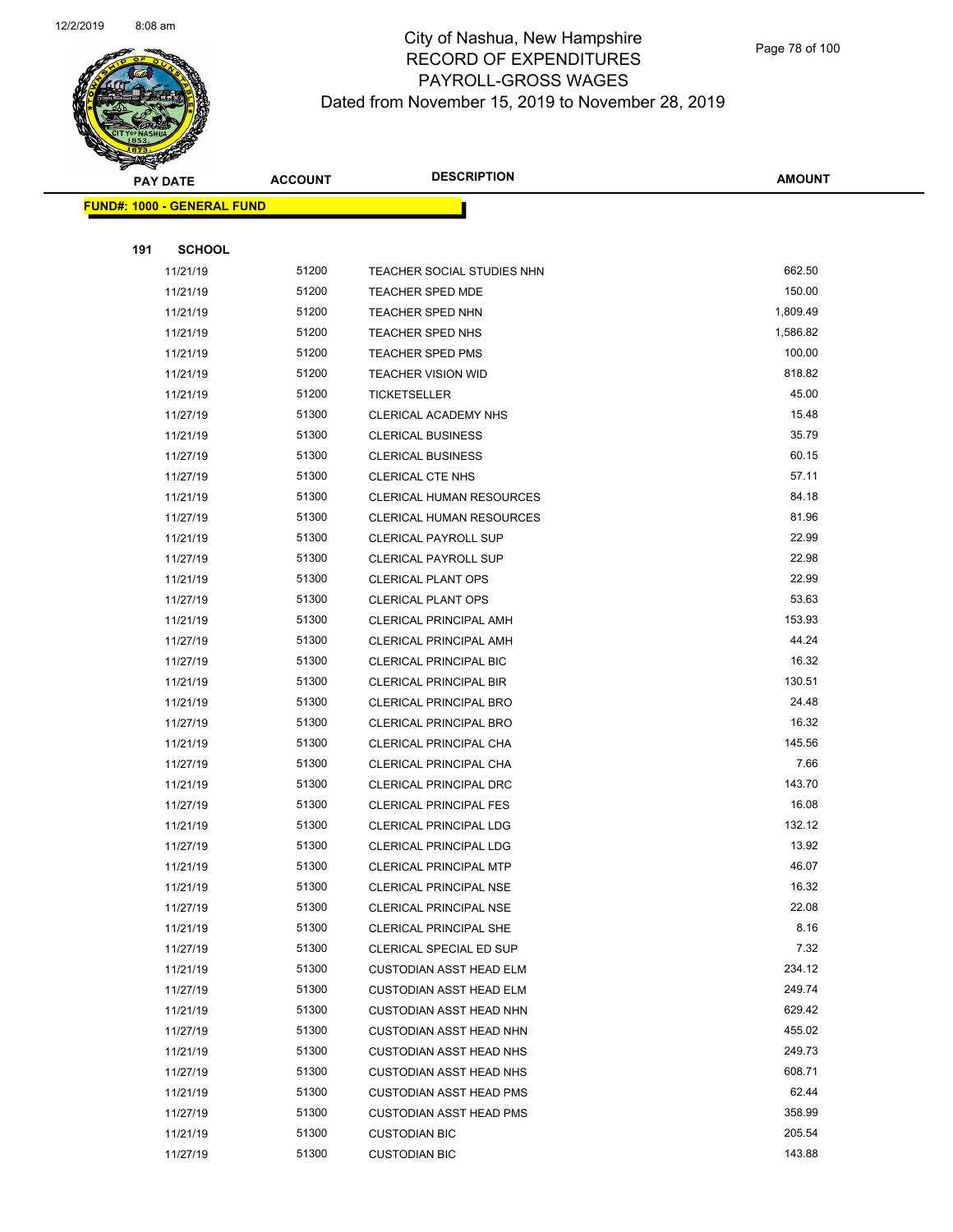

Page 79 of 100

|     | <b>PAY DATE</b>                    | <b>ACCOUNT</b> | <b>DESCRIPTION</b>          | <b>AMOUNT</b> |
|-----|------------------------------------|----------------|-----------------------------|---------------|
|     | <u> FUND#: 1000 - GENERAL FUND</u> |                |                             |               |
|     |                                    |                |                             |               |
| 191 | <b>SCHOOL</b>                      |                |                             |               |
|     | 11/21/19                           | 51300          | <b>CUSTODIAN BIR</b>        | 109.63        |
|     | 11/27/19                           | 51300          | <b>CUSTODIAN BIR</b>        | 219.26        |
|     | 11/21/19                           | 51300          | <b>CUSTODIAN BRO</b>        | 68.52         |
|     | 11/27/19                           | 51300          | <b>CUSTODIAN BRO</b>        | 212.39        |
|     | 11/27/19                           | 51300          | <b>CUSTODIAN CHA</b>        | 178.14        |
|     | 11/21/19                           | 51300          | <b>CUSTODIAN DRC</b>        | 68.52         |
|     | 11/21/19                           | 51300          | <b>CUSTODIAN ELM</b>        | 493.30        |
|     | 11/27/19                           | 51300          | <b>CUSTODIAN ELM</b>        | 1,986.92      |
|     | 11/21/19                           | 51300          | <b>CUSTODIAN FMS</b>        | 424.78        |
|     | 11/27/19                           | 51300          | <b>CUSTODIAN FMS</b>        | 452.22        |
|     | 11/27/19                           | 51300          | <b>CUSTODIAN HEAD BIC</b>   | 358.98        |
|     | 11/21/19                           | 51300          | <b>CUSTODIAN HEAD BIR</b>   | 288.74        |
|     | 11/21/19                           | 51300          | <b>CUSTODIAN HEAD BRO</b>   | 101.45        |
|     | 11/27/19                           | 51300          | <b>CUSTODIAN HEAD BRO</b>   | 429.21        |
|     | 11/21/19                           | 51300          | <b>CUSTODIAN HEAD DRC</b>   | 39.02         |
|     | 11/27/19                           | 51300          | <b>CUSTODIAN HEAD DRC</b>   | 405.80        |
|     | 11/21/19                           | 51300          | <b>CUSTODIAN HEAD ELM</b>   | 665.82        |
|     | 11/27/19                           | 51300          | <b>CUSTODIAN HEAD ELM</b>   | 388.40        |
|     | 11/21/19                           | 51300          | <b>CUSTODIAN HEAD FES</b>   | 343.37        |
|     | 11/27/19                           | 51300          | <b>CUSTODIAN HEAD FES</b>   | 655.52        |
|     | 11/27/19                           | 51300          | <b>CUSTODIAN HEAD FMS</b>   | 240.44        |
|     | 11/27/19                           | 51300          | <b>CUSTODIAN HEAD LDG</b>   | 249.72        |
|     | 11/27/19                           | 51300          | <b>CUSTODIAN HEAD MDE</b>   | 241.92        |
|     | 11/21/19                           | 51300          | <b>CUSTODIAN HEAD MTP</b>   | 202.90        |
|     | 11/27/19                           | 51300          | <b>CUSTODIAN HEAD NSE</b>   | 327.76        |
|     | 11/21/19                           | 51300          | <b>CUSTODIAN LDG</b>        | 294.62        |
|     | 11/27/19                           | 51300          | <b>CUSTODIAN LDG</b>        | 438.50        |
|     | 11/27/19                           | 51300          | <b>CUSTODIAN MTP</b>        | 41.11         |
|     | 11/21/19                           | 51300          | <b>CUSTODIAN NHN</b>        | 1,500.66      |
|     | 11/27/19                           | 51300          | <b>CUSTODIAN NHN</b>        | 431.65        |
|     | 11/21/19                           | 51300          | <b>CUSTODIAN NHS</b>        | 332.47        |
|     | 11/27/19                           | 51300          | <b>CUSTODIAN NHS</b>        | 152.38        |
|     | 11/21/19                           | 51300          | <b>CUSTODIAN PMS</b>        | 287.76        |
|     | 11/27/19                           | 51300          | <b>CUSTODIAN PMS</b>        | 280.91        |
|     | 11/27/19                           | 51300          | MAINTENANCE ALARM WPO       | 152.64        |
|     | 11/27/19                           | 51300          | MAINTENANCE ELECTRICIAN WPO | 572.43        |
|     | 11/21/19                           | 51300          | MAINTENANCE HVAC WPO        | 442.97        |
|     | 11/27/19                           | 51300          | MAINTENANCE HVAC WPO        | 19.69         |
|     | 11/21/19                           | 51300          | MAINTENANCE PLUMBER WPO     | 50.40         |
|     | 11/21/19                           | 51300          | MAINTENANCE TRADES WPO      | 630.24        |
|     | 11/27/19                           | 51300          | MAINTENANCE TRADES WPO      | 161.28        |
|     | 11/27/19                           | 51300          | PARA ALT LDG                | 93.54         |
|     | 11/27/19                           | 51300          | PARA DW SPEC ED AMH         | 16.50         |
|     | 11/27/19                           | 51300          | PARA DW SPEC ED MDE         | 199.24        |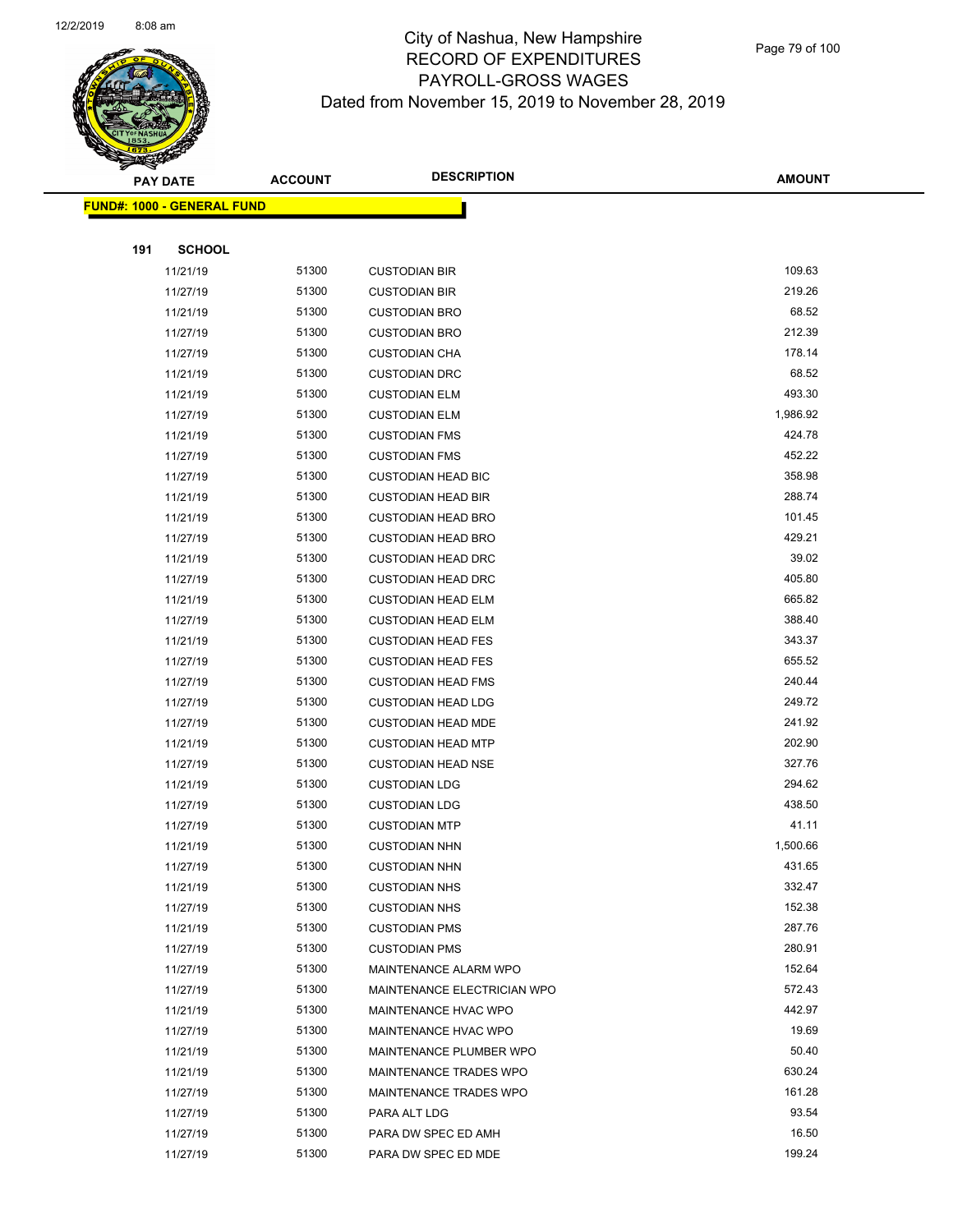

|     | <b>PAY DATE</b>                    | <b>ACCOUNT</b> | <b>DESCRIPTION</b>          | AMOUNT   |
|-----|------------------------------------|----------------|-----------------------------|----------|
|     | <u> FUND#: 1000 - GENERAL FUND</u> |                |                             |          |
|     |                                    |                |                             |          |
| 191 | <b>SCHOOL</b>                      |                |                             |          |
|     | 11/27/19                           | 51300          | PARA DW SPEC ED NHS         | 45.09    |
|     | 11/27/19                           | 51300          | PARA DW SPEC ELM            | 38.88    |
|     | 11/21/19                           | 51300          | <b>SECURITY MONITOR NHS</b> | 41.11    |
|     | 11/27/19                           | 51300          | <b>SECURITY MONITOR NHS</b> | 68.52    |
|     | 11/27/19                           | 51300          | SIGN LANGUAGE INTERPRETER   | 70.28    |
|     | 11/21/19                           | 51400          | <b>CUSTODIAN TEMP</b>       | 555.52   |
|     | 11/27/19                           | 51400          | <b>CUSTODIAN TEMP</b>       | 694.40   |
|     | 11/21/19                           | 51400          | <b>CUSTODIAN WID</b>        | 728.48   |
|     | 11/27/19                           | 51400          | <b>CUSTODIAN WID</b>        | 555.40   |
|     | 11/21/19                           | 51412          | <b>7PAR CTE NHN</b>         | 127.00   |
|     | 11/27/19                           | 51412          | <b>7PAR CTE NHN</b>         | 115.00   |
|     | 11/21/19                           | 51412          | <b>CROSSING GUARD WPO</b>   | 32.56    |
|     | 11/27/19                           | 51412          | <b>CROSSING GUARD WPO</b>   | 97.68    |
|     | 11/21/19                           | 51412          | GUIDANCE COUNSELOR NHS      | 207.90   |
|     | 11/21/19                           | 51412          | LUNCH MONITOR FES           | 133.20   |
|     | 11/21/19                           | 51412          | PARA PRE SCHOOL BIR         | 192.00   |
|     | 11/27/19                           | 51412          | PARA PRE SCHOOL BIR         | 76.00    |
|     | 11/21/19                           | 51412          | PARA DW SPEC ED AMH         | 742.10   |
|     | 11/27/19                           | 51412          | PARA DW SPEC ED BRO         | 38.00    |
|     | 11/21/19                           | 51412          | PARA DW SPEC ED FMS         | 85.00    |
|     | 11/27/19                           | 51412          | PARA DW SPEC ED FMS         | 67.00    |
|     | 11/21/19                           | 51412          | PARA DW SPEC ED LDG         | 38.00    |
|     | 11/21/19                           | 51412          | PARA DW SPEC ED MTP         | 8.00     |
|     | 11/21/19                           | 51412          | PARA DW SPEC ED NHN         | 18.00    |
|     | 11/27/19                           | 51412          | PARA DW SPEC ED NHN         | 34.00    |
|     | 11/21/19                           | 51412          | PARA DW SPEC ED NSE         | 31.00    |
|     | 11/27/19                           | 51412          | PARA DW SPEC ED NSE         | 52.00    |
|     | 11/21/19                           | 51412          | PARA DW SPEC ED PMS         | 43.00    |
|     | 11/27/19                           | 51412          | PARA DW SPEC ED SHE         | 6.00     |
|     | 11/21/19                           | 51412          | PARA DW SPEC ELM            | 798.00   |
|     | 11/27/19                           | 51412          | PARA DW SPEC ELM            | 1,131.00 |
|     | 11/21/19                           | 51412          | PARA ELL ELM                | 30.00    |
|     | 11/21/19                           | 51412          | PARA ELL FMS                | 27.00    |
|     | 11/27/19                           | 51412          | PARA ELL FMS                | 14.00    |
|     | 11/27/19                           | 51412          | PARA ELL MTP                | 76.00    |
|     | 11/21/19                           | 51412          | PARA INST AMH               | 700.00   |
|     | 11/27/19                           | 51412          | PARA INST AMH               | 909.00   |
|     | 11/21/19                           | 51412          | PARA INST BIC               | 135.00   |
|     | 11/27/19                           | 51412          | PARA INST BIC               | 210.00   |
|     | 11/21/19                           | 51412          | PARA INST BIR               | 126.00   |
|     | 11/27/19                           | 51412          | PARA INST BIR               | 43.00    |
|     | 11/21/19                           | 51412          | PARA INST BRO               | 34.00    |
|     | 11/27/19                           | 51412          | PARA INST BRO               | 42.00    |
|     | 11/21/19                           | 51412          | PARA INST CHA               | 150.00   |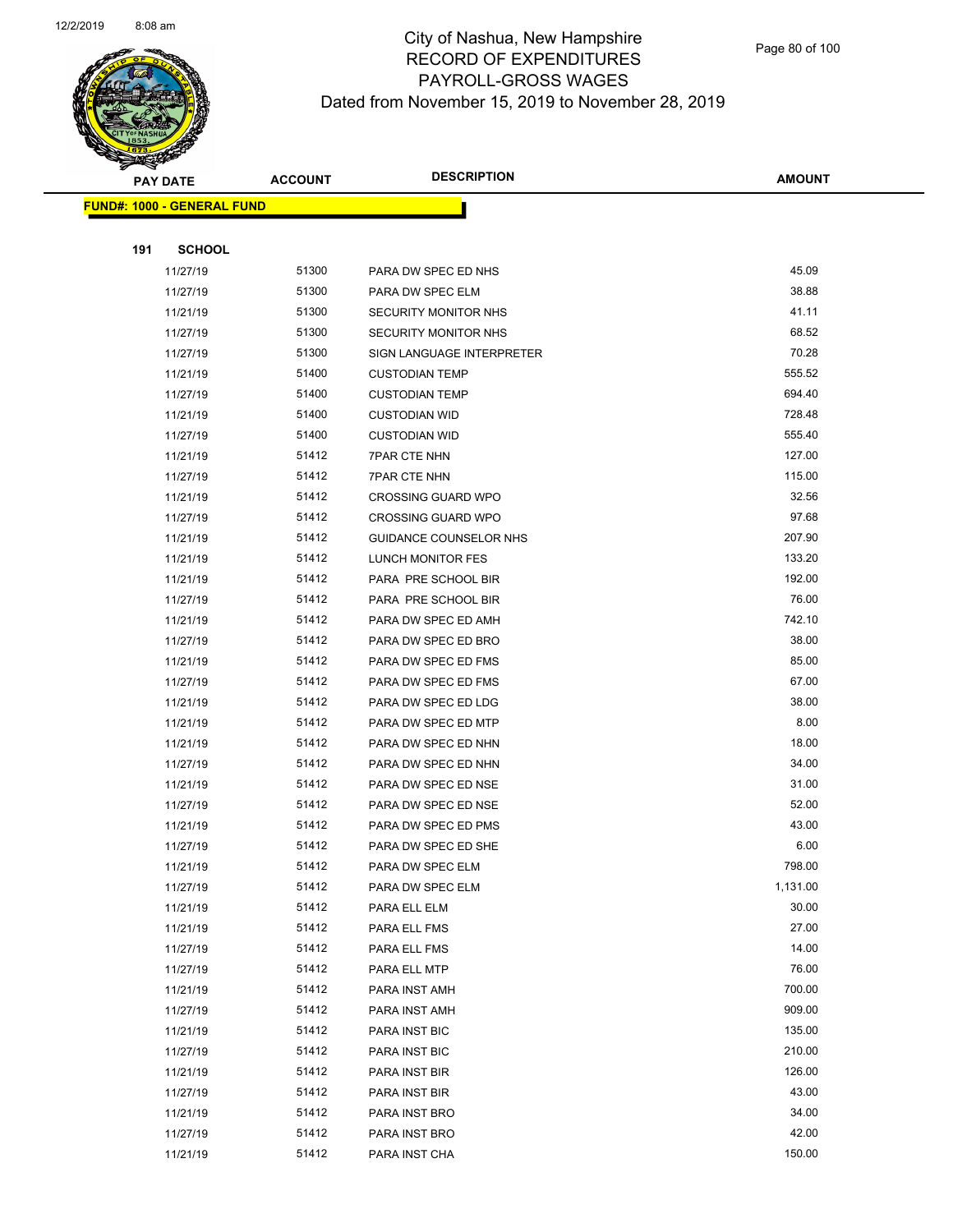

|     | <b>PAY DATE</b>                   | <b>ACCOUNT</b> | <b>DESCRIPTION</b> | <b>AMOUNT</b> |
|-----|-----------------------------------|----------------|--------------------|---------------|
|     | <b>FUND#: 1000 - GENERAL FUND</b> |                |                    |               |
|     |                                   |                |                    |               |
| 191 | <b>SCHOOL</b>                     |                |                    |               |
|     | 11/27/19                          | 51412          | PARA INST CHA      | 287.00        |
|     | 11/21/19                          | 51412          | PARA INST DRC      | 420.00        |
|     | 11/27/19                          | 51412          | PARA INST DRC      | 220.00        |
|     | 11/21/19                          | 51412          | PARA INST ELM      | 652.00        |
|     | 11/27/19                          | 51412          | PARA INST ELM      | 776.00        |
|     | 11/21/19                          | 51412          | PARA INST FES      | 54.00         |
|     | 11/27/19                          | 51412          | PARA INST FES      | 308.00        |
|     | 11/21/19                          | 51412          | PARA INST FMS      | 82.00         |
|     | 11/27/19                          | 51412          | PARA INST FMS      | 668.00        |
|     | 11/21/19                          | 51412          | PARA INST LDG      | 127.00        |
|     | 11/27/19                          | 51412          | PARA INST LDG      | 94.00         |
|     | 11/21/19                          | 51412          | PARA INST MDE      | 38.00         |
|     | 11/27/19                          | 51412          | PARA INST MDE      | 38.00         |
|     | 11/21/19                          | 51412          | PARA INST MTP      | 45.00         |
|     | 11/27/19                          | 51412          | PARA INST MTP      | 31.00         |
|     | 11/21/19                          | 51412          | PARA INST NHN      | 39.00         |
|     | 11/27/19                          | 51412          | PARA INST NHN      | 50.00         |
|     | 11/27/19                          | 51412          | PARA INST NHS      | 30.00         |
|     | 11/21/19                          | 51412          | PARA INST NSE      | 217.00        |
|     | 11/21/19                          | 51412          | PARA INST PMS      | 62.00         |
|     | 11/27/19                          | 51412          | PARA INST PMS      | 117.00        |
|     | 11/21/19                          | 51412          | PARA INST SHE      | 268.40        |
|     | 11/27/19                          | 51412          | PARA INST SHE      | 131.40        |
|     | 11/27/19                          | 51412          | PARA KIND AMH      | 5.00          |
|     | 11/21/19                          | 51412          | PARA KIND BIC      | 16.00         |
|     | 11/27/19                          | 51412          | PARA KIND BIC      | 14.00         |
|     | 11/21/19                          | 51412          | PARA KIND BRO      | 6.00          |
|     | 11/27/19                          | 51412          | PARA KIND BRO      | 5.00          |
|     | 11/21/19                          | 51412          | PARA KIND CHA      | 7.00          |
|     | 11/27/19                          | 51412          | PARA KIND CHA      | 13.00         |
|     | 11/21/19                          | 51412          | PARA KIND DRC      | 10.00         |
|     | 11/27/19                          | 51412          | PARA KIND DRC      | 24.00         |
|     | 11/21/19                          | 51412          | PARA KIND LDG      | 6.00          |
|     | 11/21/19                          | 51412          | PARA KIND MDE      | 7.00          |
|     | 11/27/19                          | 51412          | PARA KIND MDE      | 23.00         |
|     | 11/21/19                          | 51412          | PARA PRE SCH BIC   | 17.00         |
|     | 11/27/19                          | 51412          | PARA PRE SCH BRO   | 15.00         |
|     | 11/21/19                          | 51412          | PARA PRE SCH NSE   | 38.00         |
|     | 11/27/19                          | 51412          | PARA SPED FES      | 45.00         |
|     | 11/27/19                          | 51412          | PARA TTI AMH       | 26.00         |
|     | 11/21/19                          | 51412          | PARA TTI LDG       | 80.00         |
|     | 11/27/19                          | 51412          | PARA TTI LDG       | 33.00         |
|     | 11/21/19                          | 51412          | PARA TTI MTP       | 273.00        |
|     | 11/27/19                          | 51412          | PARA TTI MTP       | 239.00        |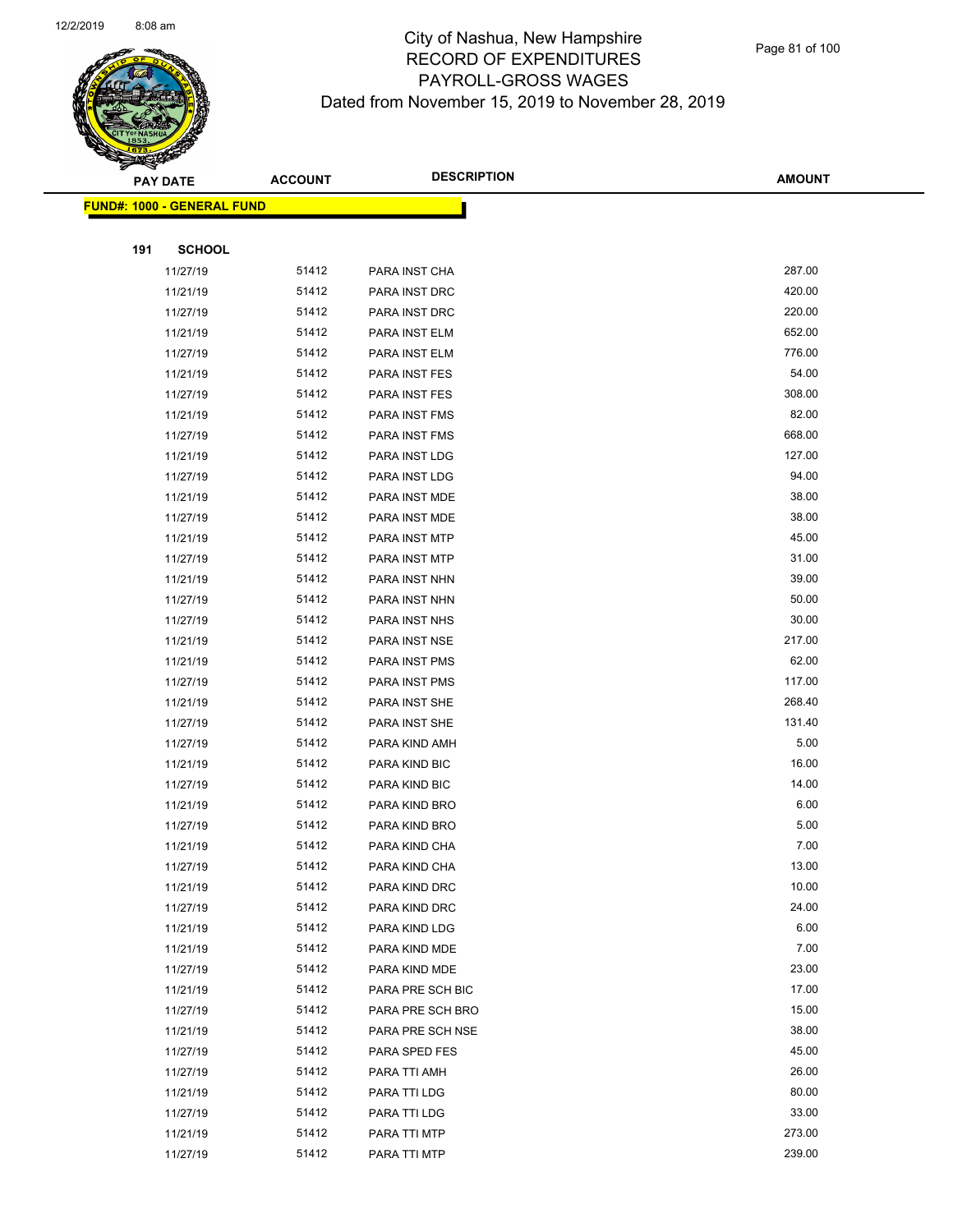

|     | <b>PAY DATE</b>                   | <b>ACCOUNT</b> | <b>DESCRIPTION</b>             | <b>AMOUNT</b> |
|-----|-----------------------------------|----------------|--------------------------------|---------------|
|     | <b>FUND#: 1000 - GENERAL FUND</b> |                |                                |               |
|     |                                   |                |                                |               |
| 191 | <b>SCHOOL</b>                     |                |                                |               |
|     | 11/21/19                          | 51412          | PARA VOC NHS                   | 220.00        |
|     | 11/21/19                          | 51412          | SCHOOL PSYCHOLOGIST WID        | 264.60        |
|     | 11/21/19                          | 51412          | SIGN LANGUAGE INTERPRETER      | 2,012.14      |
|     | 11/21/19                          | 51412          | <b>SUB CLERICAL</b>            | 773.68        |
|     | 11/27/19                          | 51412          | <b>SUB CLERICAL</b>            | 997.58        |
|     | 11/27/19                          | 51412          | SUB FOOD SERVICE               | 26.64         |
|     | 11/21/19                          | 51412          | <b>SUB LUNCH MONITOR</b>       | 553.52        |
|     | 11/27/19                          | 51412          | <b>SUB LUNCH MONITOR</b>       | 751.73        |
|     | 11/14/19                          | 51412          | SUB PARA PROFESSIONAL          | (97.50)       |
|     | 11/21/19                          | 51412          | SUB PARA PROFESSIONAL          | 2,403.11      |
|     | 11/27/19                          | 51412          | SUB PARA PROFESSIONAL          | 2,545.42      |
|     | 11/21/19                          | 51412          | <b>SUB TEACHER</b>             | 7,794.69      |
|     | 11/27/19                          | 51412          | <b>SUB TEACHER</b>             | 11,604.28     |
|     | 11/21/19                          | 51412          | SUB TEACHER LONG TERM          | 9,178.00      |
|     | 11/27/19                          | 51412          | SUB TEACHER LONG TERM          | 9,722.00      |
|     | 11/21/19                          | 51412          | SUMMER SCHOOL PARA             | 260.23        |
|     | 11/27/19                          | 51412          | SUMMER SCHOOL PARA             | 189.09        |
|     | 11/21/19                          | 51412          | TEACHER BUILD CONST NHS        | 1,161.36      |
|     | 11/21/19                          | 51412          | TEACHER ELECTRICAL NHS         | 774.24        |
|     | 11/21/19                          | 51412          | TEACHER FOREIGN LANG NHN       | 33.50         |
|     | 11/21/19                          | 51412          | <b>TEACHER SPED NHS</b>        | 128.10        |
|     | 11/21/19                          | 51412          | TITLE ONE PARA FES             | 56.00         |
|     | 11/27/19                          | 51412          | TITLE ONE PARA FES             | 43.00         |
|     | 11/21/19                          | 51650          | <b>ACCESS ADMINISTRATOR</b>    | 50.00         |
|     | 11/21/19                          | 51650          | ELL COMMUNICATIONS COORDINATOR | 25.00         |
|     | 11/21/19                          | 51650          | ELL OUTREACH WORKER HOURLY     | 193.75        |
|     | 11/21/19                          | 51650          | HOME SCHOOL CORD TTI           | 400.00        |
|     | 11/27/19                          | 51650          | HOME SCHOOL CORD TTI           | 131.25        |
|     | 11/21/19                          | 51650          | <b>INTERPRETER</b>             | 875.00        |
|     | 11/21/19                          | 51650          | LUNCH MONITOR NHN              | 312.50        |
|     | 11/27/19                          | 51650          | PARA DW SPEC ED AMH            | 106.25        |
|     | 10/31/19                          | 51650          | PARA DW SPEC ED BIR            | 110.80        |
|     | 11/21/19                          | 51650          | PARA DW SPEC ED NHN            | 187.50        |
|     | 11/21/19                          | 51650          | PEER COACH MATH                | 75.00         |
|     | 11/21/19                          | 51650          | SIGN LANGUAGE INTERPRETER      | 70.00         |
|     | 11/21/19                          | 51650          | <b>SUB TEACHER</b>             | 3,036.33      |
|     | 11/27/19                          | 51650          | <b>SUB TEACHER</b>             | 647.19        |
|     | 10/31/19                          | 51650          | <b>TEACHER BUSINESS NHS</b>    | 250.00        |
|     | 11/21/19                          | 51650          | TEACHER COSMETOLOGY NHN        | 25.00         |
|     | 11/21/19                          | 51650          | TEACHER ELL DRC                | 25.00         |
|     | 11/21/19                          | 51650          | <b>TEACHER ELL FMS</b>         | 212.50        |
|     | 11/21/19                          | 51650          | TEACHER ELL LDG                | 25.00         |
|     | 11/21/19                          | 51650          | <b>TEACHER ELL MTP</b>         | 25.00         |
|     | 11/21/19                          | 51650          | <b>TEACHER ELL NHN</b>         | 125.00        |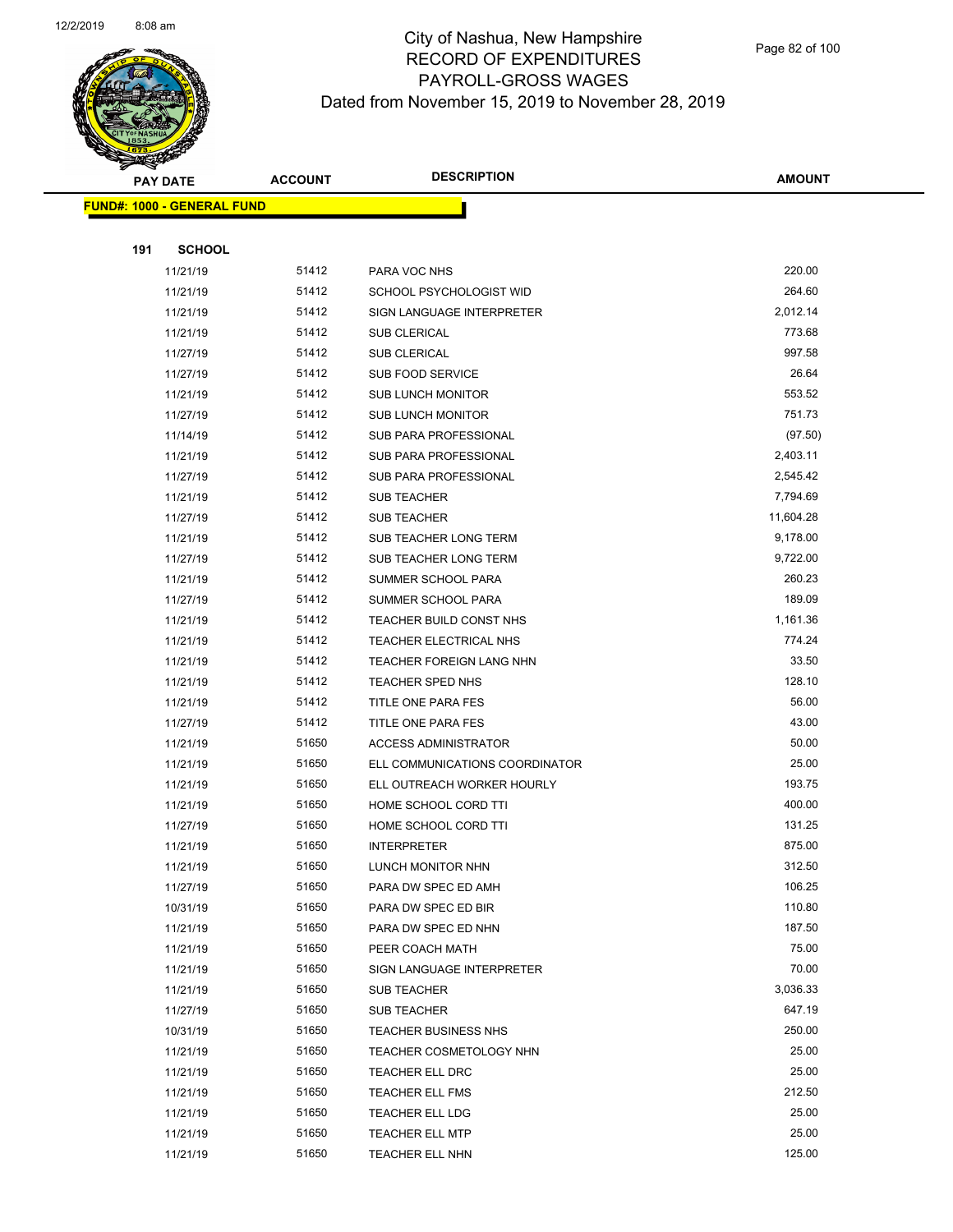

Page 83 of 100

|     | <b>PAY DATE</b>                    | <b>ACCOUNT</b> | <b>DESCRIPTION</b>              | <b>AMOUNT</b> |
|-----|------------------------------------|----------------|---------------------------------|---------------|
|     | <u> FUND#: 1000 - GENERAL FUND</u> |                |                                 |               |
|     |                                    |                |                                 |               |
| 191 | <b>SCHOOL</b>                      |                |                                 |               |
|     | 11/21/19                           | 51650          | TEACHER ELL NHS                 | 250.00        |
|     | 11/21/19                           | 51650          | TEACHER ELL SHE                 | 25.00         |
|     | 11/21/19                           | 51650          | <b>TEACHER ENGLISH NHS</b>      | 50.00         |
|     | 11/21/19                           | 51650          | <b>TEACHER FACS NHN</b>         | 75.00         |
|     | 11/21/19                           | 51650          | <b>TEACHER SCIENCE ELM</b>      | 97.50         |
|     | 11/21/19                           | 51650          | <b>TEACHER SCIENCE NHN</b>      | 100.00        |
|     | 11/21/19                           | 51650          | <b>TEACHER SCIENCE NHS</b>      | 100.00        |
|     | 11/21/19                           | 51700          | <b>GUIDANCE COUNSELOR BIR</b>   | 69.23         |
|     | 11/21/19                           | 51700          | <b>GUIDANCE COUNSELOR ELM</b>   | 69.23         |
|     | 11/21/19                           | 51700          | <b>LIBRARIAN NHS</b>            | 81.81         |
|     | 11/21/19                           | 51700          | <b>NURSE ELM</b>                | 81.81         |
|     | 11/21/19                           | 51700          | SCHOOL PSYCHOLOGIST WID         | 69.23         |
|     | 11/21/19                           | 51700          | SPEECH LANG PATHOLOGIST WID     | 69.23         |
|     | 11/21/19                           | 51700          | <b>TEACHER ART CHA</b>          | 34.61         |
|     | 11/21/19                           | 51700          | <b>TEACHER ART NHS</b>          | 34.61         |
|     | 11/21/19                           | 51700          | <b>TEACHER BUSINESS NHS</b>     | 69.23         |
|     | 11/21/19                           | 51700          | <b>TEACHER DWSE ELM</b>         | 69.23         |
|     | 11/21/19                           | 51700          | <b>TEACHER ENGLISH NHN</b>      | 69.23         |
|     | 11/21/19                           | 51700          | <b>TEACHER ENGLISH NHS</b>      | 69.23         |
|     | 11/21/19                           | 51700          | <b>TEACHER FOREIGN LANG NHN</b> | 69.23         |
|     | 11/21/19                           | 51700          | <b>TEACHER FOREIGN LANG NHS</b> | 69.23         |
|     | 11/21/19                           | 51700          | <b>TEACHER GR6 ELM</b>          | 69.23         |
|     | 11/21/19                           | 51700          | <b>TEACHER GR6 FMS</b>          | 69.23         |
|     | 11/21/19                           | 51700          | <b>TEACHER GR6 PMS</b>          | 69.23         |
|     | 11/21/19                           | 51700          | <b>TEACHER MATH ELM</b>         | 81.81         |
|     | 11/21/19                           | 51700          | <b>TEACHER MATH FMS</b>         | 69.23         |
|     | 11/21/19                           | 51700          | <b>TEACHER MATH NHN</b>         | 69.23         |
|     | 11/21/19                           | 51700          | <b>TEACHER MATH NHS</b>         | 69.23         |
|     | 11/21/19                           | 51700          | <b>TEACHER MATH PMS</b>         | 69.23         |
|     | 11/21/19                           | 51700          | TEACHER MUSIC FMS               | 69.23         |
|     | 11/21/19                           | 51700          | <b>TEACHER PE MDE</b>           | 34.61         |
|     | 11/21/19                           | 51700          | TEACHER PE NHN                  | 34.61         |
|     | 11/21/19                           | 51700          | <b>TEACHER SCIENCE ELM</b>      | 69.23         |
|     | 11/21/19                           | 51700          | <b>TEACHER SCIENCE FMS</b>      | 69.23         |
|     | 11/21/19                           | 51700          | TEACHER SCIENCE NHN             | 69.23         |
|     | 11/21/19                           | 51700          | <b>TEACHER SCIENCE NHS</b>      | 69.23         |
|     | 11/21/19                           | 51700          | <b>TEACHER SCIENCE PMS</b>      | 69.23         |
|     | 11/21/19                           | 51700          | TEACHER SOCIAL STUDIES ELM      | 69.23         |
|     | 11/21/19                           | 51700          | TEACHER SOCIAL STUDIES FMS      | 69.23         |
|     | 11/21/19                           | 51700          | TEACHER SOCIAL STUDIES NHN      | 69.23         |
|     | 11/21/19                           | 51700          | TEACHER SOCIAL STUDIES NHS      | 69.23         |
|     | 11/21/19                           | 51700          | TEACHER SOCIAL STUDIES PMS      | 69.23         |
|     | 11/21/19                           | 51700          | TEACHER SPED NHN                | 69.23         |
|     | 11/21/19                           | 51700          | TEACHER SPED NHS                | 69.23         |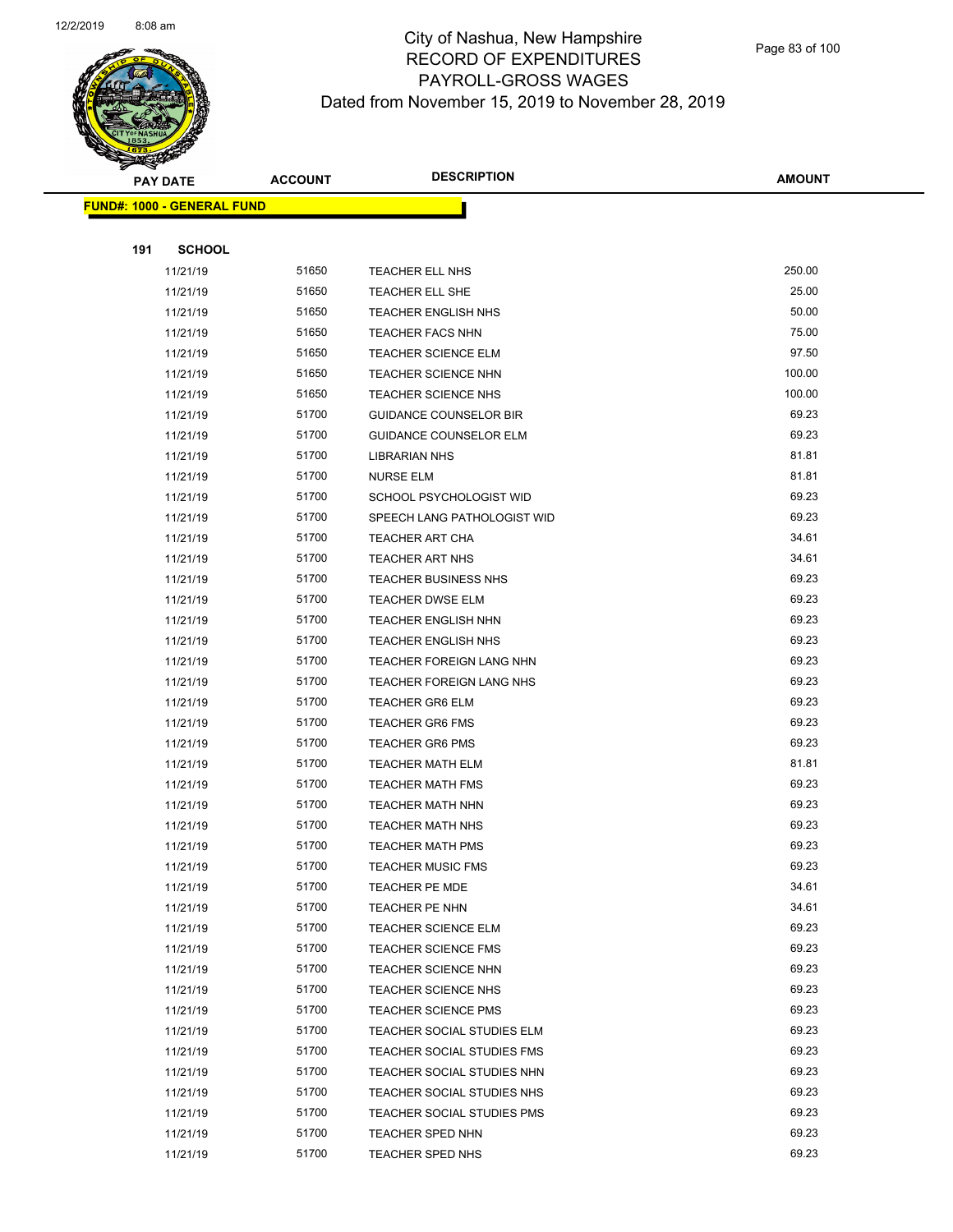J.



# City of Nashua, New Hampshire RECORD OF EXPENDITURES PAYROLL-GROSS WAGES Dated from November 15, 2019 to November 28, 2019

Page 84 of 100

| $\boldsymbol{z}$<br>⊸<br><b>PAY DATE</b> |                                       | <b>DESCRIPTION</b><br><b>ACCOUNT</b> |                            | <b>AMOUNT</b>  |  |  |  |  |
|------------------------------------------|---------------------------------------|--------------------------------------|----------------------------|----------------|--|--|--|--|
| <b>FUND#: 1000 - GENERAL FUND</b>        |                                       |                                      |                            |                |  |  |  |  |
| 191                                      | <b>SCHOOL</b>                         |                                      |                            |                |  |  |  |  |
|                                          | 11/21/19                              | 51700                                | <b>TEACHER TECHED NHN</b>  | 69.23          |  |  |  |  |
|                                          | 11/21/19                              | 51750                                | <b>DIRECTOR VOCATIONAL</b> | 8,012.87       |  |  |  |  |
|                                          | 11/21/19                              | 52800                                | EDUCATIONAL ASSISTANCE     | 18,426.40      |  |  |  |  |
|                                          | 11/21/19                              | 55118                                | TELEPHONE-CELLULAR         | 2,320.00       |  |  |  |  |
|                                          | <b>TOTAL 191 - SCHOOL</b>             |                                      |                            | \$3,644,269.36 |  |  |  |  |
|                                          | <b>TOTAL FUND 1000 - GENERAL FUND</b> |                                      |                            | \$5,854,165.31 |  |  |  |  |

#### **FUND#: 2100 - FOOD SERVICES FUND**

| 11/21/19 | 51100 | <b>CLERICAL FOOD SERVICE NHS</b>     | 804.40   |
|----------|-------|--------------------------------------|----------|
| 11/27/19 | 51100 | CLERICAL FOOD SERVICE NHS            | 804.40   |
| 11/21/19 | 51100 | DELIVERY DRIVER FOOD SERVICE         | 625.74   |
| 11/27/19 | 51100 | DELIVERY DRIVER FOOD SERVICE         | 752.76   |
| 11/21/19 | 51100 | DIRECTOR FOOD SERVICE                | 2,956.70 |
| 11/21/19 | 51100 | <b>FOOD SERVICE BUSINESS MANAGER</b> | 2,275.20 |
| 11/21/19 | 51100 | FOOD SERVICE COOK AMH                | 518.35   |
| 11/27/19 | 51100 | <b>FOOD SERVICE COOK AMH</b>         | 518.35   |
| 11/21/19 | 51100 | FOOD SERVICE COOK BIC                | 530.95   |
| 11/27/19 | 51100 | <b>FOOD SERVICE COOK BIC</b>         | 530.95   |
| 11/21/19 | 51100 | FOOD SERVICE COOK BIR                | 535.85   |
| 11/27/19 | 51100 | FOOD SERVICE COOK BIR                | 535.85   |
| 11/21/19 | 51100 | FOOD SERVICE COOK BRO                | 530.95   |
| 11/27/19 | 51100 | FOOD SERVICE COOK BRO                | 530.95   |
| 11/21/19 | 51100 | <b>FOOD SERVICE COOK CHA</b>         | 535.85   |
| 11/27/19 | 51100 | FOOD SERVICE COOK CHA                | 535.85   |
| 11/21/19 | 51100 | FOOD SERVICE COOK ELM                | 1,026.55 |
| 11/27/19 | 51100 | FOOD SERVICE COOK ELM                | 1,026.55 |
| 11/21/19 | 51100 | <b>FOOD SERVICE COOK FES</b>         | 535.85   |
| 11/27/19 | 51100 | <b>FOOD SERVICE COOK FES</b>         | 535.85   |
| 11/21/19 | 51100 | FOOD SERVICE COOK FMS                | 529.55   |
| 11/27/19 | 51100 | <b>FOOD SERVICE COOK FMS</b>         | 529.55   |
| 11/21/19 | 51100 | FOOD SERVICE COOK LDG                | 513.45   |
| 11/27/19 | 51100 | <b>FOOD SERVICE COOK LDG</b>         | 513.45   |
| 11/21/19 | 51100 | FOOD SERVICE COOK MDE                | 518.35   |
| 11/27/19 | 51100 | FOOD SERVICE COOK MDE                | 518.35   |
| 11/21/19 | 51100 | FOOD SERVICE COOK NHN                | 1,146.60 |
| 11/27/19 | 51100 | FOOD SERVICE COOK NHN                | 1,146.60 |
| 11/21/19 | 51100 | FOOD SERVICE COOK NHS                | 1,096.55 |
| 11/27/19 | 51100 | FOOD SERVICE COOK NHS                | 1,096.55 |
| 11/21/19 | 51100 | <b>FOOD SERVICE COOK NSE</b>         | 530.95   |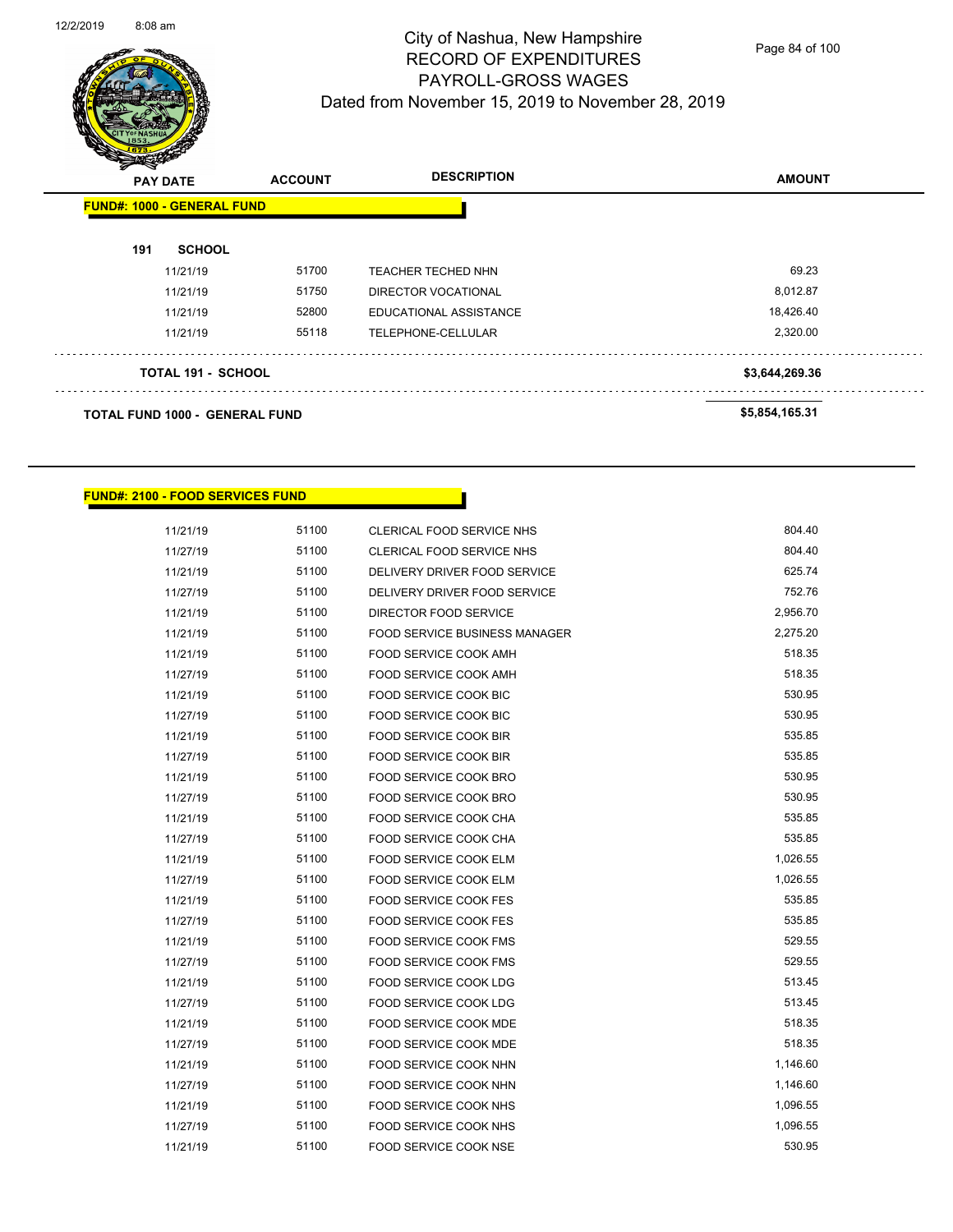| <b>PAY DATE</b>                          | <b>ACCOUNT</b> | <b>DESCRIPTION</b>              | <b>AMOUNT</b> |
|------------------------------------------|----------------|---------------------------------|---------------|
| <u> FUND#: 2100 - FOOD SERVICES FUND</u> |                |                                 |               |
| 11/27/19                                 | 51100          | FOOD SERVICE COOK NSE           | 530.95        |
| 11/21/19                                 | 51100          | <b>FOOD SERVICE COOK PMS</b>    | 547.05        |
| 11/27/19                                 | 51100          | <b>FOOD SERVICE COOK PMS</b>    | 547.05        |
| 11/21/19                                 | 51100          | FOOD SERVICE COOK SHE           | 518.35        |
| 11/27/19                                 | 51100          | FOOD SERVICE COOK SHE           | 518.35        |
| 11/21/19                                 | 51100          | <b>FOOD SERVICE SITE CORD</b>   | 12,481.00     |
| 11/21/19                                 | 51100          | <b>FOOD SERVICECOOK MTP</b>     | 513.45        |
| 11/27/19                                 | 51100          | <b>FOOD SERVICECOOK MTP</b>     | 513.45        |
| 11/21/19                                 | 51200          | FOOD SERVICE ASST PT AMH        | 621.75        |
| 11/27/19                                 | 51200          | FOOD SERVICE ASST PT AMH        | 621.75        |
| 11/21/19                                 | 51200          | FOOD SERVICE ASST PT BIC        | 562.00        |
| 11/27/19                                 | 51200          | FOOD SERVICE ASST PT BIC        | 562.00        |
| 11/21/19                                 | 51200          | FOOD SERVICE ASST PT BIR        | 375.90        |
| 11/27/19                                 | 51200          | <b>FOOD SERVICE ASST PT BIR</b> | 707.73        |
| 11/21/19                                 | 51200          | FOOD SERVICE ASST PT BRO        | 384.00        |
| 11/27/19                                 | 51200          | <b>FOOD SERVICE ASST PT BRO</b> | 384.00        |
| 11/21/19                                 | 51200          | FOOD SERVICE ASST PT CHA        | 546.48        |
| 11/27/19                                 | 51200          | FOOD SERVICE ASST PT CHA        | 509.61        |
| 11/21/19                                 | 51200          | FOOD SERVICE ASST PT DRC        | 1,096.69      |
| 11/27/19                                 | 51200          | FOOD SERVICE ASST PT DRC        | 1,132.00      |
| 11/21/19                                 | 51200          | FOOD SERVICE ASST PT ELM        | 2,075.40      |
| 11/27/19                                 | 51200          | FOOD SERVICE ASST PT ELM        | 2,139.43      |
| 11/21/19                                 | 51200          | <b>FOOD SERVICE ASST PT FES</b> | 927.92        |
| 11/27/19                                 | 51200          | <b>FOOD SERVICE ASST PT FES</b> | 952.50        |
| 11/21/19                                 | 51200          | <b>FOOD SERVICE ASST PT FMS</b> | 2,308.72      |
| 11/27/19                                 | 51200          | FOOD SERVICE ASST PT FMS        | 2,506.60      |
| 11/21/19                                 | 51200          | FOOD SERVICE ASST PT LDG        | 691.76        |
| 11/27/19                                 | 51200          | FOOD SERVICE ASST PT LDG        | 719.41        |
| 11/21/19                                 | 51200          | FOOD SERVICE ASST PT MDE        | 610.06        |
| 11/27/19                                 | 51200          | FOOD SERVICE ASST PT MDE        | 385.29        |
| 11/21/19                                 | 51200          | FOOD SERVICE ASST PT MTP        | 325.70        |
| 11/27/19                                 | 51200          | FOOD SERVICE ASST PT MTP        | 341.07        |
| 11/21/19                                 | 51200          | FOOD SERVICE ASST PT NHN        | 4,098.36      |
| 11/27/19                                 | 51200          | <b>FOOD SERVICE ASST PT NHN</b> | 4,140.77      |
| 11/21/19                                 | 51200          | FOOD SERVICE ASST PT NHS        | 4,829.68      |
| 11/27/19                                 | 51200          | FOOD SERVICE ASST PT NHS        | 4,945.85      |
| 11/21/19                                 | 51200          | FOOD SERVICE ASST PT NSE        | 355.85        |
| 11/27/19                                 | 51200          | FOOD SERVICE ASST PT NSE        | 352.62        |
| 11/21/19                                 | 51200          | <b>FOOD SERVICE ASST PT PMS</b> | 2,483.04      |
| 11/27/19                                 | 51200          | <b>FOOD SERVICE ASST PT PMS</b> | 2,593.24      |
| 11/21/19                                 | 51200          | <b>FOOD SERVICE ASST PT SHE</b> | 352.00        |
| 11/27/19                                 | 51200          | FOOD SERVICE ASST PT SHE        | 545.57        |
| 11/21/19                                 | 51300          | CLERICAL FOOD SERVICE NHS       | 32.17         |
| 11/27/19                                 | 51300          | DELIVERY DRIVER FOOD SERVICE    | 105.86        |
| 11/21/19                                 | 51300          | FOOD SERVICE ASST PT FMS        | 92.18         |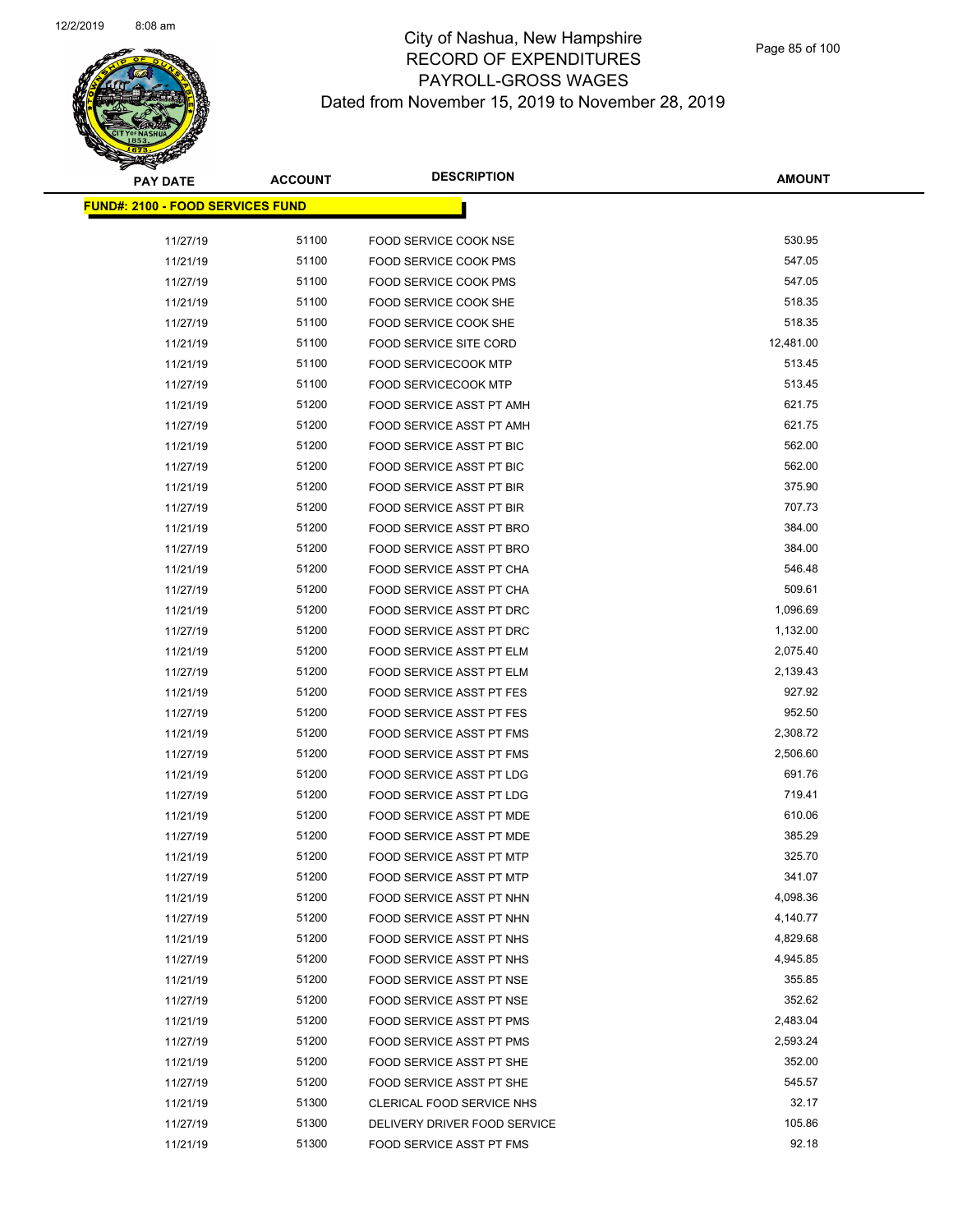| <b>PAY DATE</b>                             | <b>ACCOUNT</b> | <b>DESCRIPTION</b>              | <b>AMOUNT</b> |
|---------------------------------------------|----------------|---------------------------------|---------------|
| <b>FUND#: 2100 - FOOD SERVICES FUND</b>     |                |                                 |               |
|                                             |                |                                 |               |
| 11/27/19                                    | 51300          | <b>FOOD SERVICE ASST PT NHS</b> | 36.87         |
| 11/27/19                                    | 51300          | <b>FOOD SERVICE COOK ELM</b>    | 22.01         |
| 11/21/19                                    | 51300          | <b>FOOD SERVICE COOK FMS</b>    | 5.67          |
| 11/21/19                                    | 51300          | FOOD SERVICE COOK LDG           | 5.50          |
| 11/27/19                                    | 51300          | <b>FOOD SERVICE COOK LDG</b>    | 5.50          |
| 11/21/19                                    | 51300          | <b>FOOD SERVICE COOK MDE</b>    | 22.22         |
| 11/27/19                                    | 51300          | <b>FOOD SERVICE COOK MDE</b>    | 16.65         |
| 11/21/19                                    | 51300          | FOOD SERVICE COOK NHN           | 37.97         |
| 11/27/19                                    | 51300          | <b>FOOD SERVICE COOK NHN</b>    | 43.82         |
| 11/21/19                                    | 51300          | <b>FOOD SERVICE COOK NHS</b>    | 41.67         |
| 11/27/19                                    | 51300          | FOOD SERVICE COOK NHS           | 24.59         |
| 11/27/19                                    | 51300          | <b>FOOD SERVICE COOK PMS</b>    | 5.86          |
| 11/21/19                                    | 51300          | <b>FOOD SERVICECOOK MTP</b>     | 5.50          |
| 11/27/19                                    | 51300          | <b>FOOD SERVICECOOK MTP</b>     | 143.04        |
| 11/21/19                                    | 51412          | <b>SUB FOOD SERVICE</b>         | 749.71        |
| 11/27/19                                    | 51412          | <b>SUB FOOD SERVICE</b>         | 1,026.23      |
| 11/21/19                                    | 55118          | TELEPHONE-CELLULAR              | 80.00         |
| <b>TOTAL FUND 2100 - FOOD SERVICES FUND</b> |                |                                 | \$89,645.27   |

| 11/21/19 | 51200 | DRIVER INSTRUCTOR | 665.00   |
|----------|-------|-------------------|----------|
| 11/27/19 | 51200 | DRIVER INSTRUCTOR | 1,350.00 |
| 11/21/19 | 51200 | TEACHER ELL FES   | 210.00   |

| <b>FUND#: 2207 - ADULT ED/CONTINUING ED</b> |       |                             |        |
|---------------------------------------------|-------|-----------------------------|--------|
| 11/21/19                                    | 51100 | CLERICAL ADULT ED NHN       | 782.08 |
| 11/27/19                                    | 51100 | CLERICAL ADULT ED NHN       | 793.43 |
| 11/21/19                                    | 51200 | ADULT ED ENRICHMENT INST    | 175.00 |
| 11/27/19                                    | 51200 | ADULT ED ENRICHMENT INST    | 175.00 |
| 11/21/19                                    | 51200 | ADULT ED ENRICHMENT TEACHER | 100.00 |
| 11/27/19                                    | 51200 | ADULT ED ENRICHMENT TEACHER | 125.00 |
| 11/21/19                                    | 51200 | ADULT ED INSTRUCTOR         | 50.00  |
| 11/21/19                                    | 51200 | <b>SUB TEACHER</b>          | 100.00 |
| 11/27/19                                    | 51200 | <b>SUB TEACHER</b>          | 100.00 |
| 11/21/19                                    | 51200 | <b>TEACHER ART NHN</b>      | 225.00 |
| 11/21/19                                    | 51200 | <b>TEACHER BUSINESS NHS</b> | 100.00 |
| 11/21/19                                    | 51200 | TEACHER ELL NHS             | 75.00  |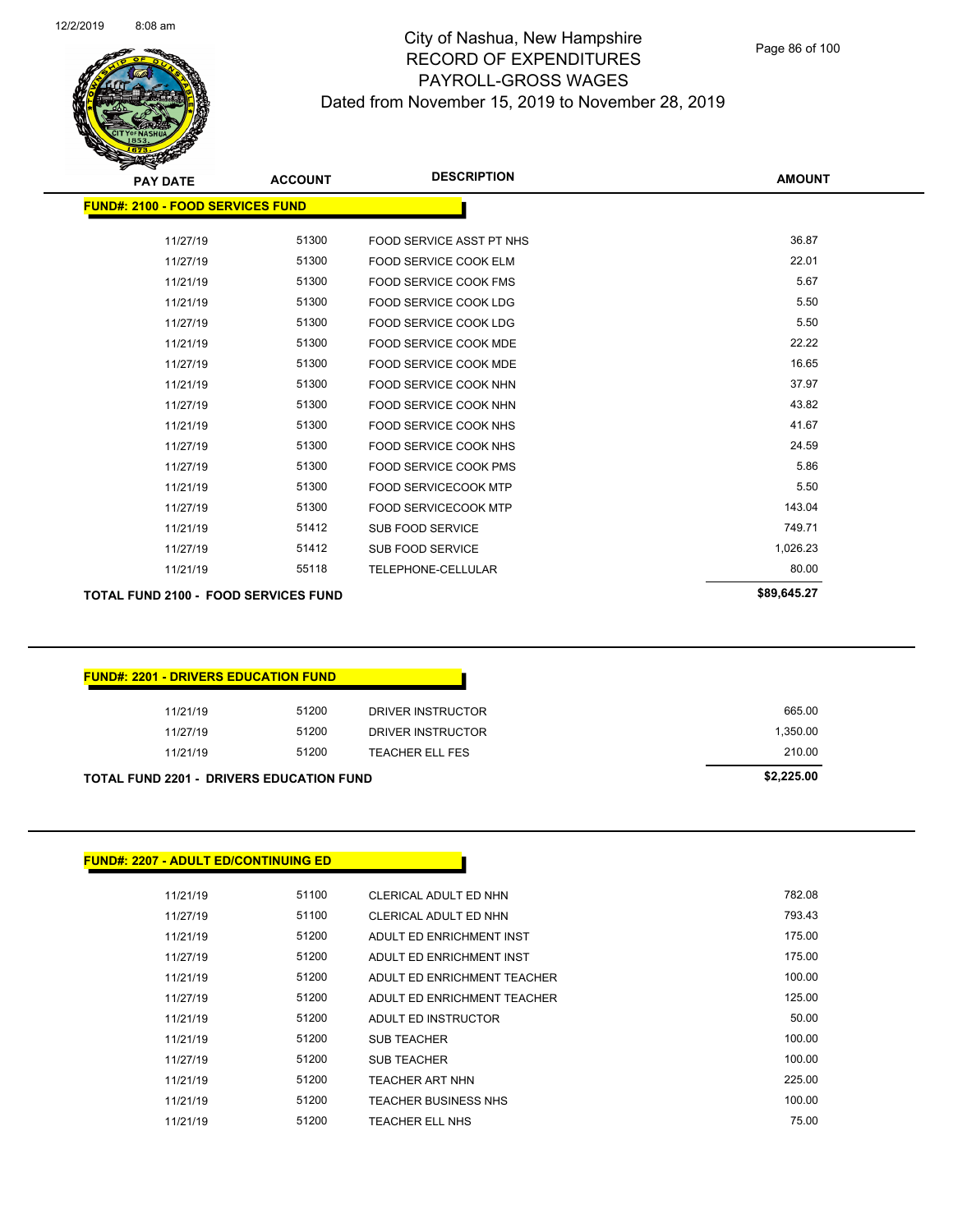

Page 87 of 100

| <b>PAY DATE</b>                                                                                         | <b>ACCOUNT</b> | <b>DESCRIPTION</b>                         | <b>AMOUNT</b>    |
|---------------------------------------------------------------------------------------------------------|----------------|--------------------------------------------|------------------|
| <b>TOTAL FUND 2207 - ADULT ED/CONTINUING ED</b>                                                         |                |                                            | \$2,800.51       |
| <b>FUND#: 2252 - DAY CARE</b>                                                                           |                |                                            |                  |
| 11/21/19                                                                                                | 51100          | PANTHER PRESCHOOL DIRECTOR                 | 1,123.60         |
| <b>TOTAL FUND 2252 - DAY CARE</b>                                                                       |                |                                            | \$1,123.60       |
| <b>FUND#: 2257 - SPECIAL ED LOCAL</b>                                                                   |                |                                            |                  |
| 11/21/19                                                                                                | 51100          | PARA DW SPEC ED AMH                        | 400.40           |
| 11/27/19                                                                                                | 51100          | PARA DW SPEC ED AMH                        | 462.00           |
| 11/19/19                                                                                                | 51100          | PARA DW SPEC ED MDE                        | 5,189.45         |
| 11/27/19                                                                                                | 51100          | PARA DW SPEC ED MDE                        | 454.36           |
| 11/21/19                                                                                                | 51100          | PARA DW SPEC ED NHS                        | 366.52           |
| 11/27/19                                                                                                | 51100          | PARA DW SPEC ED NHS                        | 443.48           |
| 11/21/19                                                                                                | 51100          | PARA DW SPEC ED WID                        | 388.49           |
| 11/27/19                                                                                                | 51100          | PARA DW SPEC ED WID                        | 494.78           |
| <b>TOTAL FUND 2257 - SPECIAL ED LOCAL</b>                                                               |                |                                            | \$8,199.48       |
| <b>FUND#: 2503 - PARKS &amp; REC PROGRAMS FUND</b><br>11/21/19<br>11/27/19                              | 51100<br>51100 | PROGRAM COORDINATOR<br>PROGRAM COORDINATOR | 390.95<br>390.95 |
| 11/27/19                                                                                                | 51300          | PROGRAM COORDINATOR                        | 54.98            |
| <b>TOTAL FUND 2503 - PARKS &amp; REC PROGRAMS FUND</b><br><b>FUND#: 2505 - PEG ACCESS CHANNELS FUND</b> |                |                                            | \$836.88         |
|                                                                                                         |                |                                            |                  |
| 11/21/19                                                                                                | 51100          | <b>ECHANNEL ACCESS ADMINISTRATOR</b>       | 1,184.00         |
| 11/27/19                                                                                                | 51100          | ECHANNEL ACCESS ADMINISTRATOR              | 1,184.00         |
| 11/21/19                                                                                                | 51100          | PEG PROGRAM MANAGER                        | 1,282.70         |
| 11/27/19                                                                                                | 51100          | PEG PROGRAM MANAGER                        | 1,282.70         |
| 11/21/19                                                                                                | 51200          | <b>VIDEOGRAPHER</b>                        | 843.75           |
| 11/27/19<br>11/27/19                                                                                    | 51200<br>55118 | <b>VIDEOGRAPHER</b><br>TELEPHONE-CELLULAR  | 945.00<br>100.00 |
|                                                                                                         |                |                                            |                  |

**TOTAL FUND 2505 - PEG ACCESS CHANNELS FUND \$6,822.15**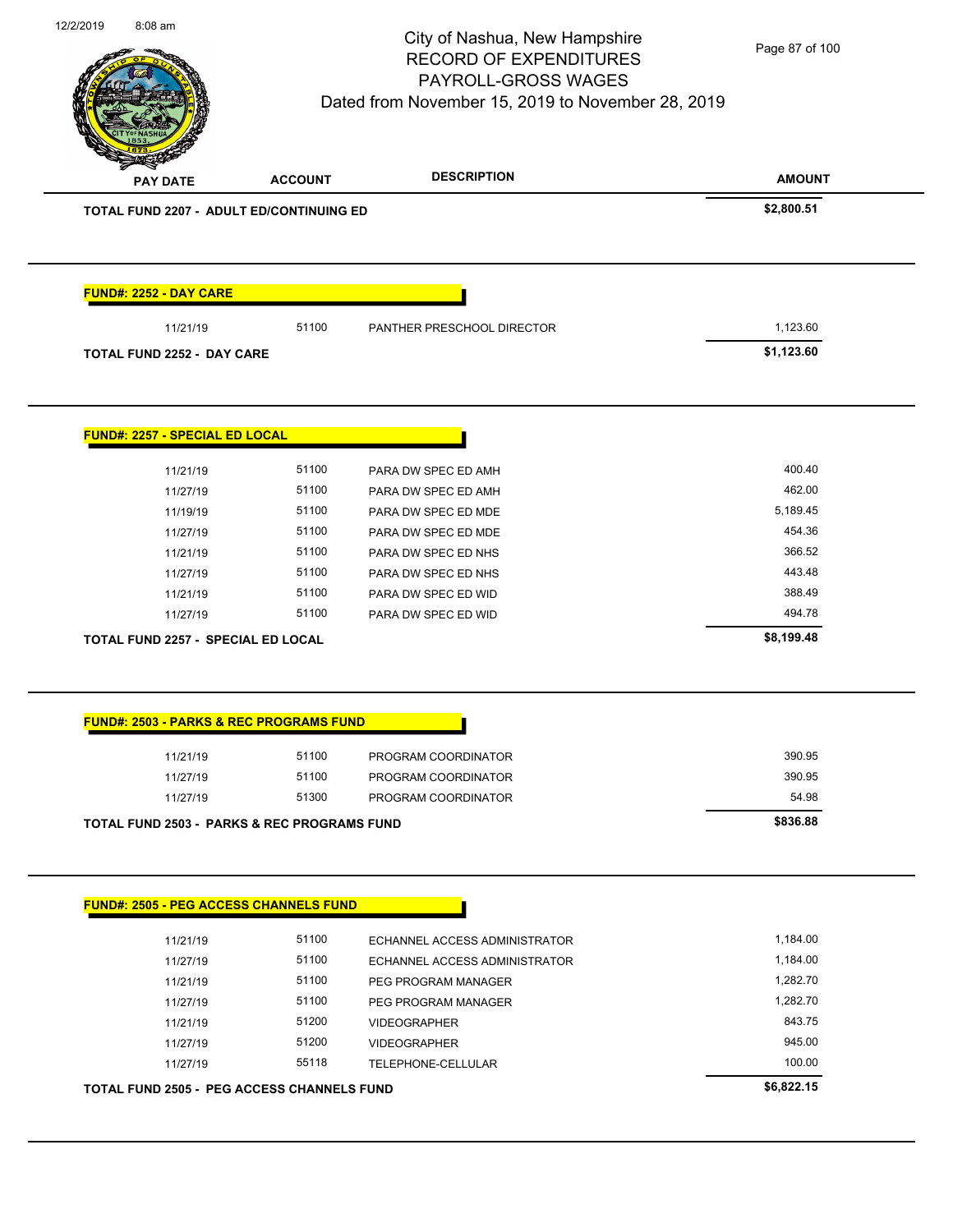

Page 88 of 100

| <b>PAY DATE</b>                                         | <b>ACCOUNT</b> | <b>DESCRIPTION</b> | <b>AMOUNT</b> |
|---------------------------------------------------------|----------------|--------------------|---------------|
| <b>FUND#: 2506 - HUNT BLDG FACILITY RENTAL FUND</b>     |                |                    |               |
| 11/27/19                                                | 55118          | TELEPHONE-CELLULAR | 17.00         |
| <b>TOTAL FUND 2506 - HUNT BLDG FACILITY RENTAL FUND</b> |                |                    | \$17.00       |

#### **FUND#: 3050 - POLICE GRANTS FUND**

| TOTAL FUND 3050 - POLICE GRANTS FUND |       |                            | \$6,430.18 |
|--------------------------------------|-------|----------------------------|------------|
| 11/21/19                             | 51628 | PATROLMAN ALL RANKS        | 288.19     |
| 11/21/19                             | 51300 | PATROLMAN ALL RANKS        | 1,045.11   |
| 11/21/19                             | 51300 | LIEUTENANT                 | 450.48     |
| 11/27/19                             | 51100 | PATROLMAN ALL RANKS        | 1,440.95   |
| 11/21/19                             | 51100 | PATROLMAN ALL RANKS        | 1,440.95   |
| 11/27/19                             | 51100 | DOMESTIC VIOLENCE ADVOCATE | 882.25     |
| 11/21/19                             | 51100 | DOMESTIC VIOLENCE ADVOCATE | 882.25     |
|                                      |       |                            |            |

#### **FUND#: 3068 - COMMUNITY SERVICES GRANTS FUND**

| \$7,826.31 | <b>TOTAL FUND 3068 - COMMUNITY SERVICES GRANTS FUND</b> |       |          |  |  |
|------------|---------------------------------------------------------|-------|----------|--|--|
| 50.00      | TELEPHONE-CELLULAR                                      | 55118 | 11/27/19 |  |  |
| 8.40       | PROGRAM ASSISTANT COMMUNITY HEALTH                      | 51300 | 11/27/19 |  |  |
| 1,030.95   | SMP PROGRAM COORDINATOR                                 | 51100 | 11/27/19 |  |  |
| 1,030.95   | SMP PROGRAM COORDINATOR                                 | 51100 | 11/21/19 |  |  |
| 228.00     | PUB HEALTH NURSE                                        | 51100 | 11/27/19 |  |  |
| 228.00     | PUB HEALTH NURSE                                        | 51100 | 11/21/19 |  |  |
| 1,392.50   | PUB HEALTH NET SVS COORD                                | 51100 | 11/27/19 |  |  |
| 1,392.50   | PUB HEALTH NET SVS COORD                                | 51100 | 11/21/19 |  |  |
| 223.90     | PROGRAM ASSISTANT COMMUNITY HEALTH                      | 51100 | 11/27/19 |  |  |
| 223.90     | PROGRAM ASSISTANT COMMUNITY HEALTH                      | 51100 | 11/21/19 |  |  |
| 853.70     | PHNS PROGRAM ASSISTANT                                  | 51100 | 11/27/19 |  |  |
| 853.71     | PHNS PROGRAM ASSISTANT                                  | 51100 | 11/21/19 |  |  |
| 154.90     | <b>EPIDEMIOLOGIST</b>                                   | 51100 | 11/27/19 |  |  |
| 154.90     | <b>EPIDEMIOLOGIST</b>                                   | 51100 | 11/21/19 |  |  |
|            |                                                         |       |          |  |  |

#### **FUND#: 3070 - COMMUNITY HEALTH GRANTS FUND**

| 11/21/19 | 51100 | BILINGUAL COMM HEALTH WORKER       | 726.16 |
|----------|-------|------------------------------------|--------|
| 11/27/19 | 51100 | BILINGUAL COMM HEALTH WORKER       | 749.59 |
| 11/21/19 | 51100 | PROGRAM ASSISTANT COMMUNITY HEALTH | 671.60 |
| 11/27/19 | 51100 | PROGRAM ASSISTANT COMMUNITY HEALTH | 671.60 |
| 11/21/19 | 51100 | PUB HEALTH NURSE                   | 912.15 |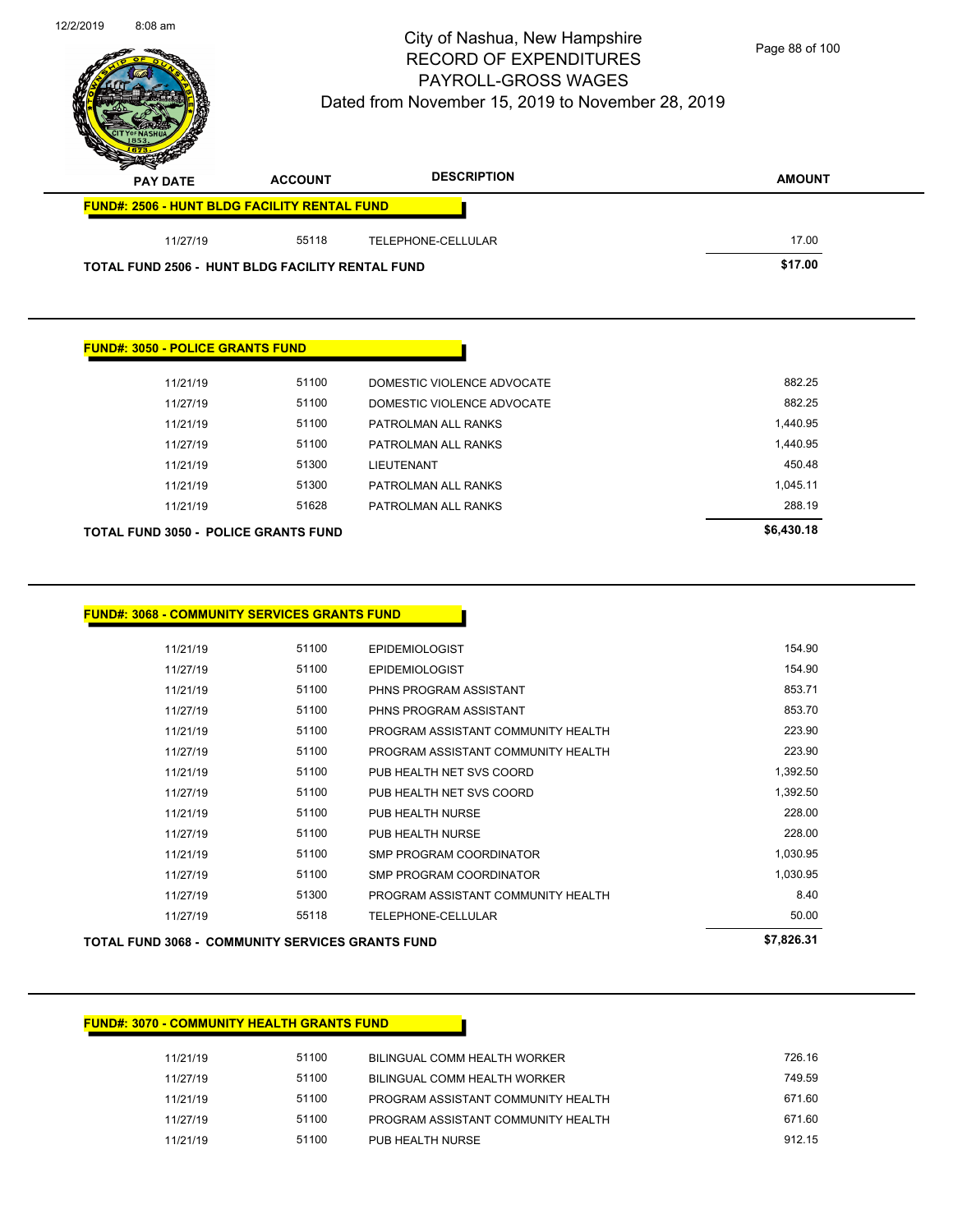

| $\boldsymbol{z}$<br>$\sim$<br><b>PAY DATE</b>         | <b>ACCOUNT</b> | <b>DESCRIPTION</b>                 | <b>AMOUNT</b> |
|-------------------------------------------------------|----------------|------------------------------------|---------------|
| <b>FUND#: 3070 - COMMUNITY HEALTH GRANTS FUND</b>     |                |                                    |               |
| 11/27/19                                              | 51100          | PUB HEALTH NURSE                   | 912.15        |
| 11/27/19                                              | 51300          | PROGRAM ASSISTANT COMMUNITY HEALTH | 25.18         |
| 11/21/19                                              | 51412          | NURSE PER DIEM (PRACTIONER)        | 164.00        |
| 11/27/19                                              | 51412          | NURSE PER DIEM (PRACTIONER)        | 164.00        |
| <b>TOTAL FUND 3070 - COMMUNITY HEALTH GRANTS FUND</b> |                |                                    | \$4,996.43    |

#### **FUND#: 3090 - URBAN PROGRAM GRANTS FUND**

| 11/27/19 | 55118 | TELEPHONE-CELLULAR             | 142.50   |
|----------|-------|--------------------------------|----------|
| 11/27/19 | 51100 | PROJECT SPECIALIST URBAN PROGR | 1,196.35 |
| 11/21/19 | 51100 | PROJECT SPECIALIST URBAN PROGR | 1,196.35 |
| 11/27/19 | 51100 | PROJECT ADMINISTRATOR LP&HH    | 1,257.20 |
| 11/21/19 | 51100 | PROJECT ADMINISTRATOR LP&HH    | 1,257.20 |
| 11/27/19 | 51100 | PROJECT ADMINISTRATOR          | 1,334.15 |
| 11/21/19 | 51100 | PROJECT ADMINISTRATOR          | 1,334.14 |
| 11/27/19 | 51100 | PROGRAM COORDINATOR LP&HH      | 1,282.35 |
| 11/21/19 | 51100 | PROGRAM COORDINATOR LP&HH      | 1,282.35 |
| 11/27/19 | 51100 | <b>MANAGER URBAN PROGRAMS</b>  | 1,677.35 |
| 11/21/19 | 51100 | <b>MANAGER URBAN PROGRAMS</b>  | 1,677.35 |
| 11/27/19 | 51100 | <b>GRANT MGMT SPECIALIST</b>   | 1,103.65 |
| 11/21/19 | 51100 | <b>GRANT MGMT SPECIALIST</b>   | 1,103.65 |
| 11/27/19 | 51100 | CODE ENFORCEMENT OFFICER II    | 488.50   |
| 11/21/19 | 51100 | CODE ENFORCEMENT OFFICER II    | 488.50   |
|          |       |                                |          |

**TOTAL FUND 3090 - URBAN PROGRAM GRANTS FUND \$16,821.59** 

| <b>FUND#: 3120 - TRANSIT GRANTS FUND</b> |  |
|------------------------------------------|--|
|                                          |  |

| 11/21/19 | 51100 | <b>COMMUNICATION SPEC</b>             | 1,083.16 |
|----------|-------|---------------------------------------|----------|
| 11/27/19 | 51100 | <b>COMMUNICATION SPEC</b>             | 1,083.17 |
| 11/21/19 | 51100 | <b>TRANSIT FINANCE COORDINATOR</b>    | 1,308.00 |
| 11/27/19 | 51100 | TRANSIT FINANCE COORDINATOR           | 1,308.00 |
| 11/21/19 | 51100 | <b>TRANSIT FLEET FACILITIES SUPV</b>  | 1,103.65 |
| 11/27/19 | 51100 | <b>TRANSIT FLEET FACILITIES SUPV</b>  | 1,103.64 |
| 11/21/19 | 51100 | <b>TRANSIT MECHANICS</b>              | 2.001.65 |
| 11/27/19 | 51100 | <b>TRANSIT MECHANICS</b>              | 2,001.65 |
| 11/21/19 | 51100 | TRANSIT OPERATIONS COORDINATOR        | 990.90   |
| 11/27/19 | 51100 | <b>TRANSIT OPERATIONS COORDINATOR</b> | 990.90   |
| 11/21/19 | 51100 | <b>TRANSIT OPERATIONS SUPERVISOR</b>  | 1,180.95 |
| 11/27/19 | 51100 | <b>TRANSIT OPERATIONS SUPERVISOR</b>  | 1,180.95 |
| 11/21/19 | 51100 | <b>TRANSIT UTILITY SERVICE WORKER</b> | 1.473.65 |
| 11/27/19 | 51100 | TRANSIT UTILITY SERVICE WORKER        | 1.473.65 |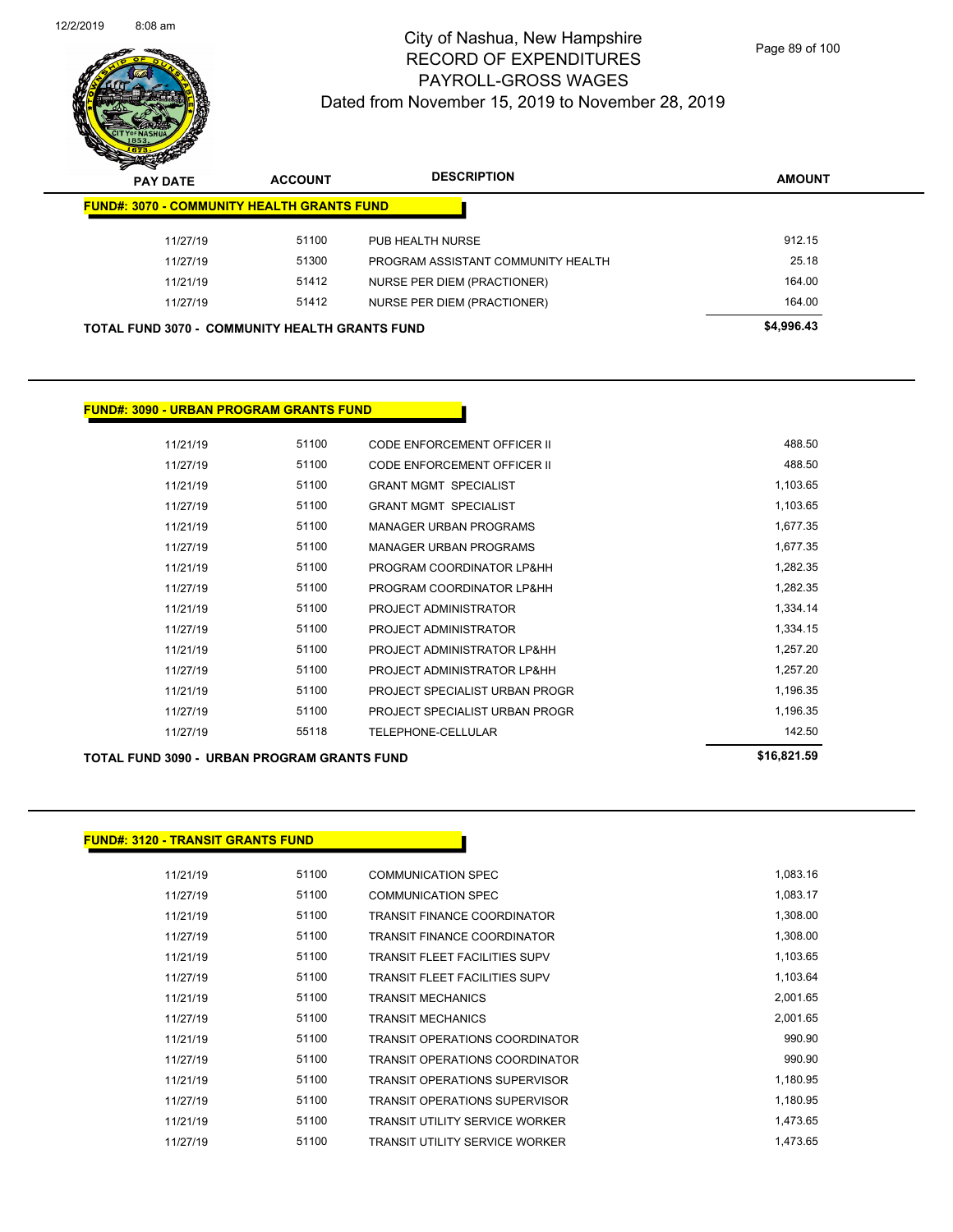

| <b>PAY DATE</b>                              | <b>ACCOUNT</b> | <b>DESCRIPTION</b>                    | <b>AMOUNT</b> |
|----------------------------------------------|----------------|---------------------------------------|---------------|
| <b>FUND#: 3120 - TRANSIT GRANTS FUND</b>     |                |                                       |               |
| 11/21/19                                     | 51100          | <b>TRANSPORTATION DEPT MANAGER</b>    | 1,776.05      |
| 11/27/19                                     | 51100          | <b>TRANSPORTATION DEPT MANAGER</b>    | 1.776.05      |
| 11/21/19                                     | 51300          | <b>TRANSIT OPERATIONS COORDINATOR</b> | 260.12        |
| 11/21/19                                     | 51300          | <b>TRANSIT UTILITY SERVICE WORKER</b> | 194.35        |
| 11/27/19                                     | 51300          | <b>TRANSIT UTILITY SERVICE WORKER</b> | 116.28        |
| 11/27/19                                     | 55118          | TELEPHONE-CELLULAR                    | 67.00         |
| 11/27/19                                     | 61107          | <b>CLOTHING &amp; UNIFORMS</b>        | 100.00        |
| <b>TOTAL FUND 3120 - TRANSIT GRANTS FUND</b> |                |                                       | \$22,573.77   |

#### **FUND#: 3800 - SCHOOL GRANTS FUND**

| 11/21/19 | 51100 | 21 CENTURY ASST COORDINATOR    | 1,971.20  |
|----------|-------|--------------------------------|-----------|
| 11/21/19 | 51100 | 21 CENTURY ELEM MFAM RES COORD | 10,986.57 |
| 11/21/19 | 51100 | ASSISTANT PRINCIPAL AMH        | 1,581.80  |
| 11/21/19 | 51100 | ASSISTANT PRINCIPAL BIR        | 1,509.60  |
| 11/21/19 | 51100 | ASSISTANT PRINCIPAL DR CRSP    | 1,646.50  |
| 11/21/19 | 51100 | ASSISTANT PRINCIPAL MTP        | 1,437.50  |
| 11/21/19 | 51100 | ASSISTANT PRINCIPAL SHE        | 1,461.50  |
| 11/21/19 | 51100 | CLERICAL 21 CENTURY            | 793.66    |
| 11/27/19 | 51100 | <b>CLERICAL 21 CENTURY</b>     | 788.31    |
| 11/21/19 | 51100 | <b>DIRECTOR TITLE 1</b>        | 3,329.40  |
| 11/21/19 | 51100 | DW TECHNOLOGY PEER COACH       | 1,589.40  |
| 11/21/19 | 51100 | ELL OUTREACH WORKER HOURLY     | 1,356.25  |
| 11/27/19 | 51100 | ELL OUTREACH WORKER HOURLY     | 856.25    |
| 11/21/19 | 51100 | <b>HOMELESS LIASION</b>        | 1,157.11  |
| 11/27/19 | 51100 | <b>HOMELESS LIASION</b>        | 1,456.04  |
| 11/21/19 | 51100 | <b>INTRUCTIONAL LEADER FES</b> | 3,074.40  |
| 11/21/19 | 51100 | LICENSED PRACTICAL NURSE NHS   | 1,681.80  |
| 11/21/19 | 51100 | <b>OFFICE MANAGER TITLE 1</b>  | 1,583.80  |
| 11/21/19 | 51100 | PARA INST AMH                  | 363.36    |
| 11/27/19 | 51100 | PARA INST AMH                  | 454.20    |
| 11/21/19 | 51100 | PARA INST SHE                  | 400.40    |
| 11/27/19 | 51100 | PARA INST SHE                  | 500.50    |
| 11/21/19 | 51100 | PARA TTI AMH                   | 1,027.16  |
| 11/27/19 | 51100 | PARA TTI AMH                   | 1,272.12  |
| 11/21/19 | 51100 | PARA TTI LDG                   | 2,953.59  |
| 11/27/19 | 51100 | PARA TTI LDG                   | 3,622.33  |
| 11/21/19 | 51100 | PARA TTI MTP                   | 3,027.63  |
| 11/27/19 | 51100 | PARA TTI MTP                   | 3,816.60  |
| 11/21/19 | 51100 | PARA TTI NURSERY               | 937.97    |
| 11/27/19 | 51100 | PARA TTI NURSERY               | 1,096.40  |
| 11/21/19 | 51100 | PEER COACH                     | 11,035.90 |
| 11/21/19 | 51100 | PEER COACH MATH                | 2,678.68  |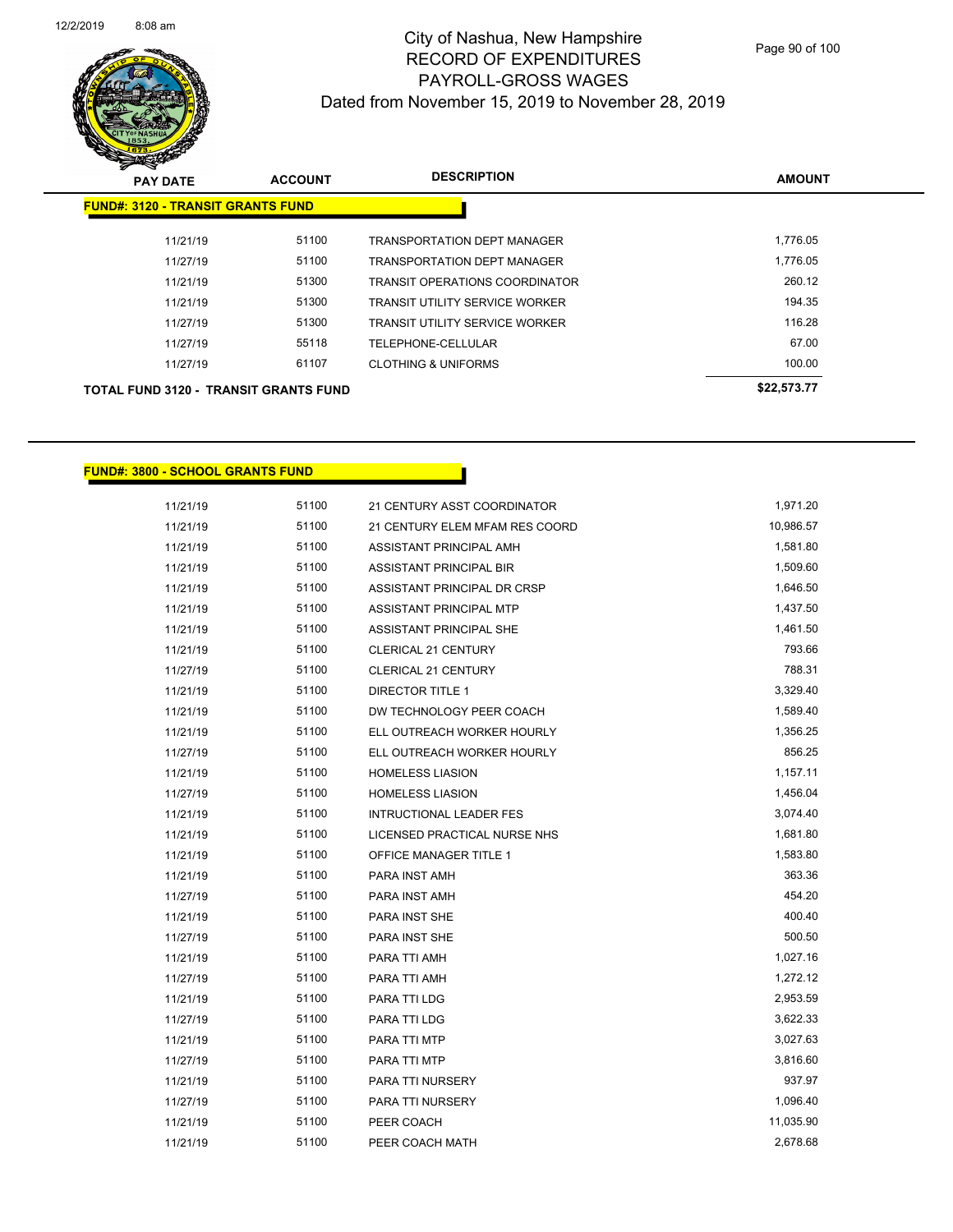$\overline{\phantom{0}}$ 

| <b>PAY DATE</b>                          | <b>ACCOUNT</b> | <b>DESCRIPTION</b>           | <b>AMOUNT</b> |
|------------------------------------------|----------------|------------------------------|---------------|
| <u> FUND#: 3800 - SCHOOL GRANTS FUND</u> |                |                              |               |
| 11/21/19                                 | 51100          | SOCIAL WORKER                | 7,111.89      |
| 11/21/19                                 | 51100          | TEACHER BEHAVIOR SPEC WID    | 2,923.70      |
| 11/21/19                                 | 51100          | <b>TEACHER DWSE BRO</b>      | 1,833.00      |
| 11/21/19                                 | 51100          | TEACHER DWSE CHA             | 4,091.40      |
| 11/21/19                                 | 51100          | TEACHER DWSE ELM             | 1,858.10      |
| 11/21/19                                 | 51100          | <b>TEACHER DWSE NHS</b>      | 2,712.90      |
| 11/21/19                                 | 51100          | TEACHER PRESCHOOL NHS        | 2,712.90      |
| 11/21/19                                 | 51100          | <b>TEACHER SPED AMH</b>      | 2,123.50      |
| 11/21/19                                 | 51100          | TEACHER SPED BRO             | 1,736.80      |
| 11/21/19                                 | 51100          | <b>TEACHER SPED DRC</b>      | 1,844.20      |
| 11/21/19                                 | 51100          | <b>TEACHER SPED ELM</b>      | 3,574.40      |
| 11/21/19                                 | 51100          | <b>TEACHER SPED FES</b>      | 3,308.69      |
| 11/21/19                                 | 51100          | <b>TEACHER SPED FMS</b>      | 1,736.80      |
| 11/21/19                                 | 51100          | TEACHER SPED LDG             | 1,835.60      |
| 11/21/19                                 | 51100          | <b>TEACHER SPED MDE</b>      | 4,031.00      |
| 11/21/19                                 | 51100          | TEACHER SPED NHN             | 9,577.40      |
| 11/21/19                                 | 51100          | <b>TEACHER SPED NHS</b>      | 8,658.20      |
| 11/21/19                                 | 51100          | <b>TEACHER SPED NSE</b>      | 6,564.50      |
| 11/21/19                                 | 51100          | TEACHER SPED PMS             | 3,962.40      |
| 11/21/19                                 | 51100          | TITLE ONE PARA FES           | 1,815.00      |
| 11/27/19                                 | 51100          | TITLE ONE PARA FES           | 2,153.63      |
| 11/21/19                                 | 51100          | TTI PARA SHE                 | 360.12        |
| 11/27/19                                 | 51100          | TTI PARA SHE                 | 446.68        |
| 11/21/19                                 | 51200          | 21 CENTURY PROGRAM ASSISTANT | 3,675.10      |
| 11/27/19                                 | 51200          | 21 CENTURY PROGRAM ASSISTANT | 4,544.50      |
| 11/21/19                                 | 51200          | 21ST CENTURY INSTRUCTOR      | 72.80         |
| 11/27/19                                 | 51200          | 21ST CENTURY INSTRUCTOR      | 136.20        |
| 11/21/19                                 | 51200          | <b>FAMILY LIAISON</b>        | 362.50        |
| 11/27/19                                 | 51200          | <b>FAMILY LIAISON</b>        | 418.75        |
| 11/21/19                                 | 51200          | HOME SCHOOL CORD TTI         | 3,793.34      |
| 11/27/19                                 | 51200          | HOME SCHOOL CORD TTI         | 4,326.84      |
| 10/31/19                                 | 51200          | PARA DW SPEC ED BIR          | (110.80)      |
| 11/21/19                                 | 51200          | PARA DW SPEC ED BIR          | 17.28         |
| 11/27/19                                 | 51200          | PARA DW SPEC ED BIR          | 34.56         |
| 11/27/19                                 | 51200          | PARA ELL FES                 | 19.27         |
| 11/21/19                                 | 51200          | PARA ELL SHE                 | 59.49         |
| 11/27/19                                 | 51200          | PARA ELL SHE                 | 59.49         |
| 11/21/19                                 | 51200          | PARA INST BIC                | 33.74         |
| 11/21/19                                 | 51200          | PARA INST BIR                | 38.96         |
| 11/27/19                                 | 51200          | PARA INST BIR                | 78.76         |
| 11/21/19                                 | 51200          | PARA INST CHA                | 89.24         |
| 11/27/19                                 | 51200          | PARA INST CHA                | 89.24         |
| 11/21/19                                 | 51200          | PARA INST FES                | 59.49         |
| 11/27/19                                 | 51200          | PARA INST FES                | 39.66         |
| 11/21/19                                 | 51200          | PARA INST SHE                | 119.88        |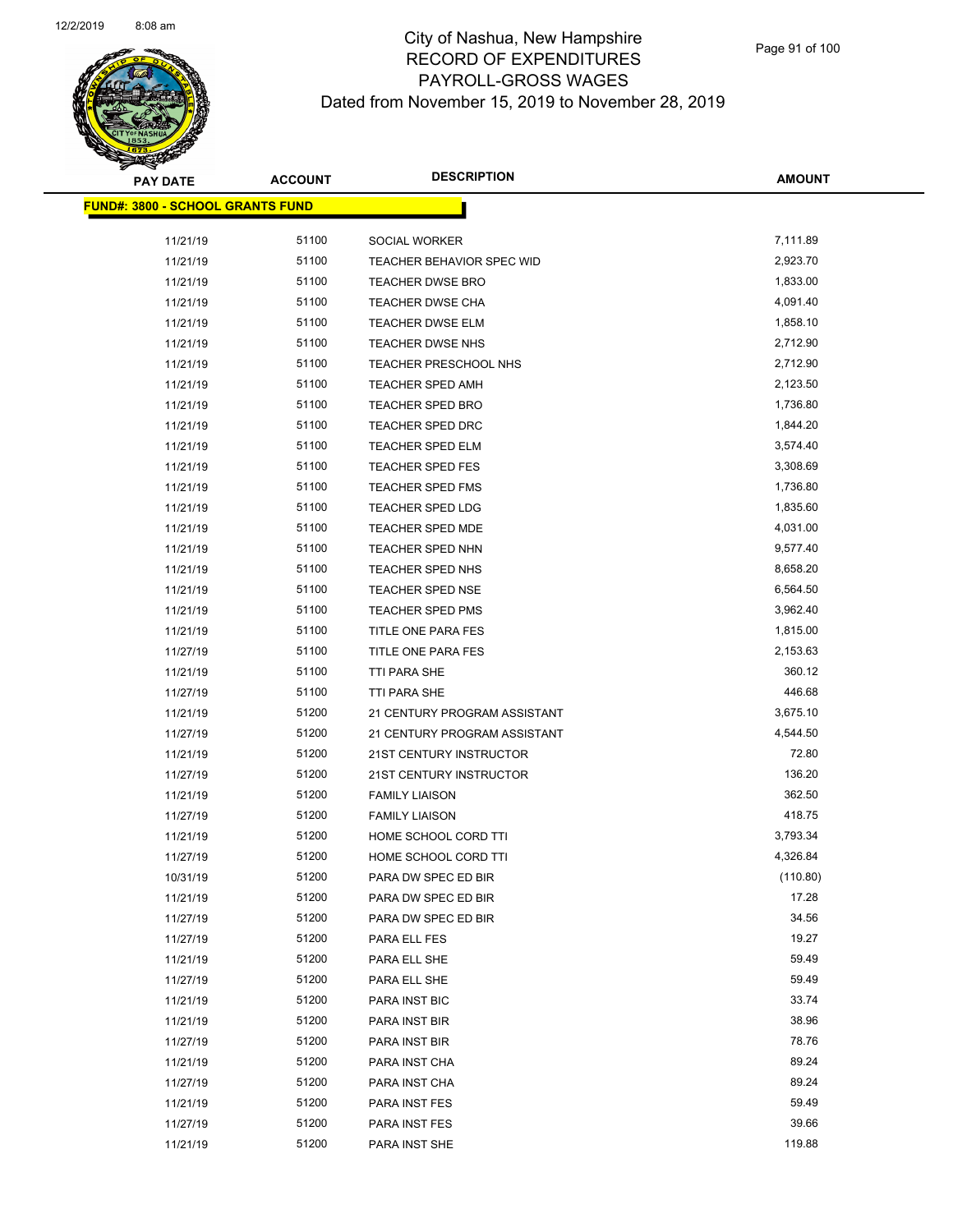| <b>PAY DATE</b>                          | <b>ACCOUNT</b> | <b>DESCRIPTION</b>                           | <b>AMOUNT</b> |
|------------------------------------------|----------------|----------------------------------------------|---------------|
| <u> FUND#: 3800 - SCHOOL GRANTS FUND</u> |                |                                              |               |
|                                          |                |                                              | 119.88        |
| 11/27/19                                 | 51200<br>51200 | PARA INST SHE<br><b>TEACHER BUSINESS NHS</b> | (250.00)      |
| 10/31/19                                 | 51200          |                                              | 50.00         |
| 11/21/19                                 | 51200          | TEACHER ELL BIC                              | 25.00         |
| 11/21/19                                 |                | TEACHER ELL BIR                              | 150.00        |
| 11/21/19                                 | 51200          | TEACHER ELL ELM                              |               |
| 11/21/19                                 | 51200          | TEACHER ELL FES                              | 25.00         |
| 11/21/19                                 | 51200          | TEACHER ELL SHE                              | 75.00         |
| 11/21/19                                 | 51200          | TEACHER GR1 DRC                              | 100.00        |
| 11/21/19                                 | 51200          | <b>TEACHER GR1 FES</b>                       | 225.00        |
| 11/21/19                                 | 51200          | <b>TEACHER GR2 AMH</b>                       | 50.00         |
| 11/21/19                                 | 51200          | <b>TEACHER GR2 FES</b>                       | 125.00        |
| 11/21/19                                 | 51200          | <b>TEACHER GR3 CHA</b>                       | 112.50        |
| 11/21/19                                 | 51200          | <b>TEACHER GR3 DRC</b>                       | 200.00        |
| 11/21/19                                 | 51200          | <b>TEACHER GR3 MTP</b>                       | 50.00         |
| 11/21/19                                 | 51200          | <b>TEACHER GR4 AMH</b>                       | 125.00        |
| 11/21/19                                 | 51200          | <b>TEACHER GR4 BIC</b>                       | 100.00        |
| 11/21/19                                 | 51200          | <b>TEACHER GR4 DRC</b>                       | 125.00        |
| 11/21/19                                 | 51200          | <b>TEACHER GR4 FES</b>                       | 100.00        |
| 11/21/19                                 | 51200          | <b>TEACHER GR5 LDG</b>                       | 100.00        |
| 11/21/19                                 | 51200          | <b>TEACHER GR6 ELM</b>                       | 100.00        |
| 11/21/19                                 | 51200          | <b>TEACHER TTI AMH</b>                       | 8,831.00      |
| 11/21/19                                 | 51200          | TEACHER TTI BIR                              | 2,412.61      |
| 11/21/19                                 | 51200          | <b>TEACHER TTI FES</b>                       | 1,408.50      |
| 11/21/19                                 | 51200          | <b>TEACHER TTI LDG</b>                       | 13,396.98     |
| 11/21/19                                 | 51200          | <b>TEACHER TTI MTP</b>                       | 10,449.15     |
| 11/21/19                                 | 51200          | <b>TEACHER TTI NURSERY</b>                   | 5,294.90      |
| 11/21/19                                 | 51200          | TEACHER TTI SHE                              | 2,338.99      |
| 11/21/19                                 | 51200          | <b>TEACHER TTIDRC</b>                        | 6,293.99      |
| 11/21/19                                 | 51200          | TITLE ONE PARA FES                           | 56.84         |
| 11/21/19                                 | 51200          | TITLE ONE TUTOR                              | 243.75        |
| 11/27/19                                 | 51200          | TITLE ONE TUTOR                              | 262.50        |
| 11/27/19                                 | 51300          | <b>CLERICAL 21 CENTURY</b>                   | 40.21         |
| 11/21/19                                 | 51650          | ADULT ED DIPOLMA TEACHER                     | 425.00        |
| 11/27/19                                 | 51650          | ADULT ED DIPOLMA TEACHER                     | 525.00        |
| 11/21/19                                 | 51650          | ADULT ED INSTRUCTOR                          | 200.00        |
| 11/21/19                                 | 51650          | ASSISTANT PRINCIPAL NHS                      | 150.00        |
| 11/21/19                                 | 51650          | GUIDANCE COUNSELOR NHN                       | 200.00        |
| 11/21/19                                 | 51650          | <b>GUIDANCE COUNSELOR NHS</b>                | 500.00        |
| 11/21/19                                 | 51650          | HOME SCHOOL CORD TTI                         | 25.00         |
| 11/21/19                                 | 51650          | <b>INTERPRETER</b>                           | 206.25        |
| 11/21/19                                 | 51650          | <b>LIBRARIAN NHN</b>                         | 25.00         |
| 11/21/19                                 | 51650          | <b>LIBRARIAN NHS</b>                         | 25.00         |
| 11/21/19                                 | 51650          | LUNCH MONITOR NHN                            | 50.00         |
| 11/21/19                                 | 51650          | TEACHER COMPUTER NHN                         | 200.00        |
| 11/21/19                                 | 51650          | TEACHER ELL NHS                              | 200.00        |
|                                          |                |                                              |               |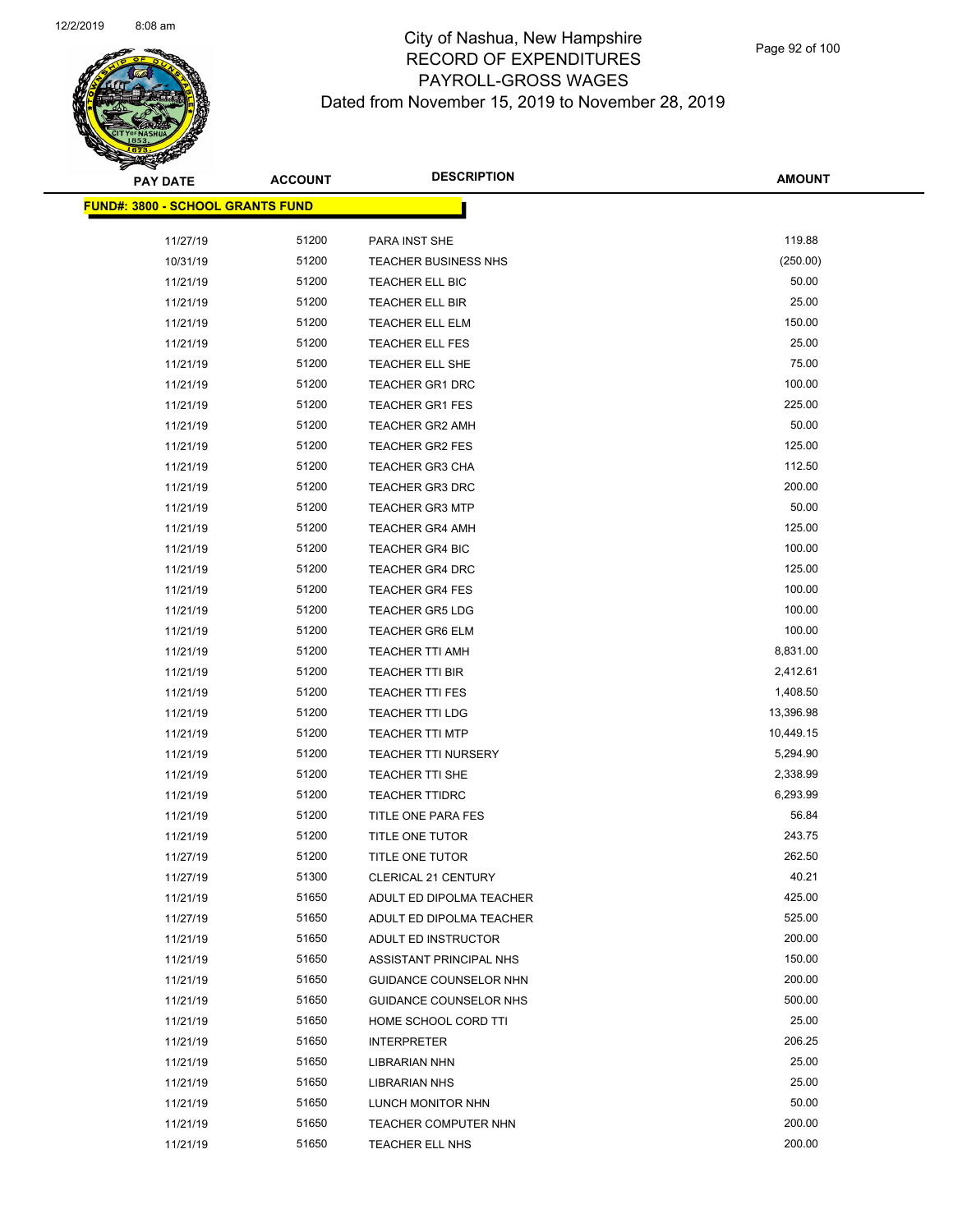

| <b>PAY DATE</b>                             | <b>ACCOUNT</b> | <b>DESCRIPTION</b>         | <b>AMOUNT</b> |
|---------------------------------------------|----------------|----------------------------|---------------|
| <b>FUND#: 3800 - SCHOOL GRANTS FUND</b>     |                |                            |               |
| 11/21/19                                    | 51650          | <b>TEACHER ENGLISH NHN</b> | 300.00        |
| 11/21/19                                    | 51650          | <b>TEACHER ENGLISH NHS</b> | 300.00        |
| 11/21/19                                    | 51650          | TEACHER MATH NHS           | 425.00        |
| 11/21/19                                    | 51650          | <b>TEACHER SCIENCE NHN</b> | 400.00        |
| 11/21/19                                    | 51650          | TEACHER SOCIAL STUDIES NHN | 100.00        |
| 11/21/19                                    | 51650          | TEACHER SOCIAL STUDIES NHS | 100.00        |
| 11/21/19                                    | 51650          | <b>TEACHER SPED AMH</b>    | 187.50        |
| 11/21/19                                    | 51650          | TEACHER SPED NHN           | 200.00        |
| 11/21/19                                    | 51650          | <b>TEACHER SPED NHS</b>    | 400.00        |
| 11/21/19                                    | 51700          | <b>TEACHER DWSE ELM</b>    | 57.69         |
| <b>TOTAL FUND 3800 - SCHOOL GRANTS FUND</b> |                |                            | \$224,317.27  |

| 73.74  | FOOD SERVICE ASST PT CHA | 51650 | 11/21/19 |
|--------|--------------------------|-------|----------|
| 98.32  | FOOD SERVICE ASST PT CHA | 51650 | 11/27/19 |
| 86.03  | FOOD SERVICE ASST PT DRC | 51650 | 11/21/19 |
| 107.54 | FOOD SERVICE ASST PT DRC | 51650 | 11/27/19 |
| 64.52  | FOOD SERVICE ASST PT FES | 51650 | 11/21/19 |
| 107.54 | FOOD SERVICE ASST PT FES | 51650 | 11/27/19 |
| 83.13  | FOOD SERVICE ASST PT FMS | 51650 | 11/21/19 |
| 96.43  | FOOD SERVICE ASST PT FMS | 51650 | 11/27/19 |
| 77.90  | FOOD SERVICE ASST PT PMS | 51650 | 11/21/19 |
| 149.29 | FOOD SERVICE ASST PT PMS | 51650 | 11/27/19 |
| 86.03  | FOOD SERVICE ASST PT SHE | 51650 | 11/27/19 |
|        |                          |       |          |

#### **TOTAL FUND 3810 - FOOD SERVICE GRANTS FUND \$1,128.79**

**FUND#: 3810 - FOOD SERVICE GRANTS FUND**

| FUND#: 4005 - TRAFFIC VIOLATIONS FUND |       |                                  |        |
|---------------------------------------|-------|----------------------------------|--------|
| 11/21/19                              | 51100 | <b>MVR CLERK II</b>              | 327.95 |
| 11/27/19                              | 51100 | <b>MVR CLERK II</b>              | 327.95 |
| 11/21/19                              | 51100 | ORDINANCE VIOLATIONS COORDINATOR | 449.35 |
| 11/27/19                              | 51100 | ORDINANCE VIOLATIONS COORDINATOR | 449.34 |
| 11/21/19                              | 51100 | PARKING ENFORCEMENT SPECIALIST   | 205.56 |
| 11/27/19                              | 51100 | PARKING ENFORCEMENT SPECIALIST   | 328.90 |
| 11/21/19                              | 51100 | <b>PARKING MANAGER</b>           | 315.83 |
| 11/27/19                              | 51100 | <b>PARKING MANAGER</b>           | 315.85 |
| 11/21/19                              | 51200 | PARKING ENFORCEMENT SPECIALIST   | 263.12 |
| 11/27/19                              | 51200 | PARKING ENFORCEMENT SPECIALIST   | 279.56 |

11/21/19 51650 LUNCH MONITOR LDG 49.16 11/27/19 51650 LUNCH MONITOR LDG 49.16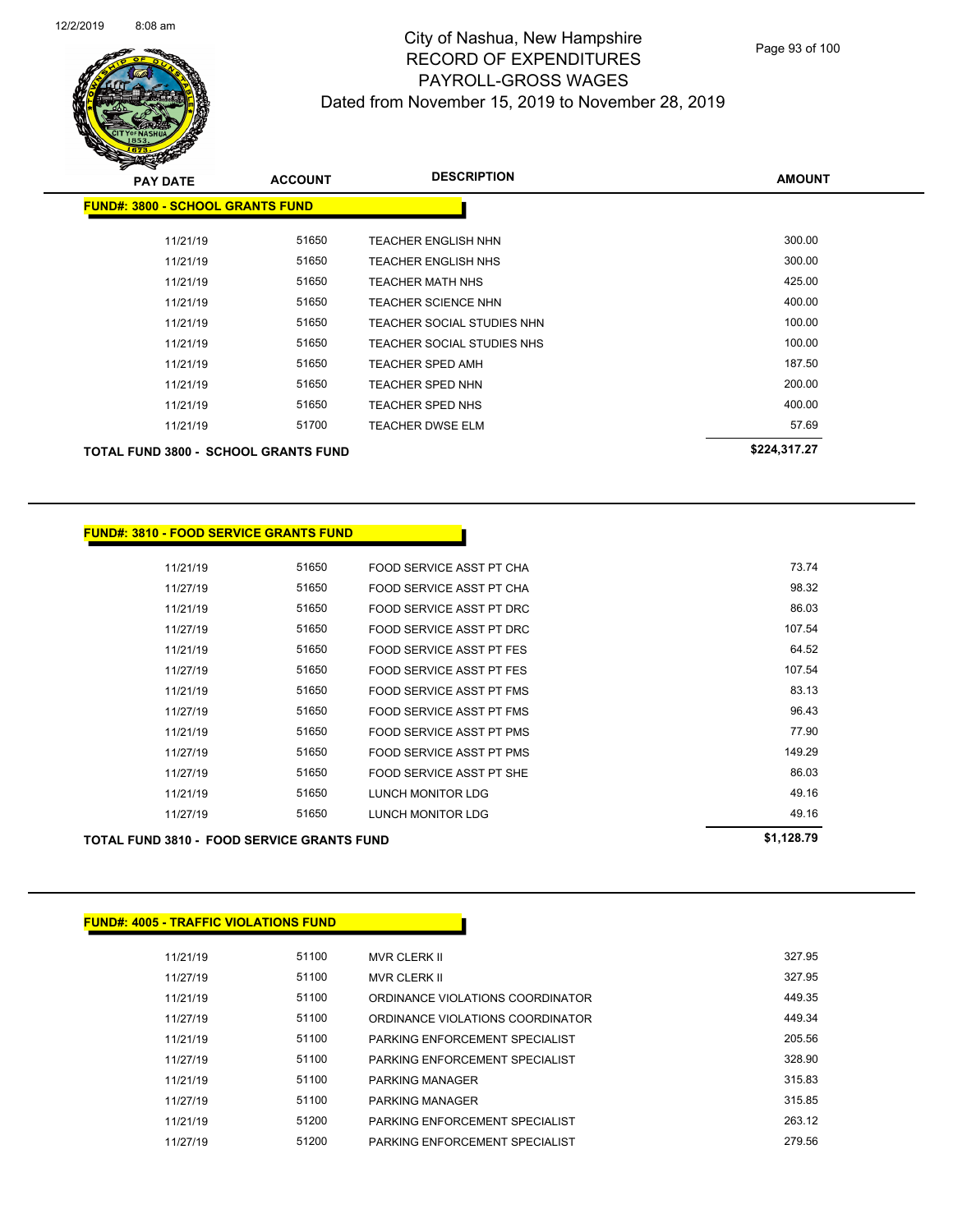| 12/2/2019 | $8:08$ am |
|-----------|-----------|
|-----------|-----------|



Page 94 of 100

| PAY DATE                                                                                                              | <b>ACCOUNT</b> | <b>DESCRIPTION</b>                  | <b>AMOUNT</b> |
|-----------------------------------------------------------------------------------------------------------------------|----------------|-------------------------------------|---------------|
| <b>FUND#: 4005 - TRAFFIC VIOLATIONS FUND</b>                                                                          |                |                                     |               |
| 11/21/19                                                                                                              | 51300          | ORDINANCE VIOLATIONS COORDINATOR    | 16.85         |
| 11/27/19                                                                                                              | 51300          | ORDINANCE VIOLATIONS COORDINATOR    | 16.85         |
| TOTAL FUND 4005 - TRAFFIC VIOLATIONS FUND                                                                             |                |                                     | \$3,297.11    |
| <b>FUND#: 4010 - MOTOR VEHICLE ADMIN FUND</b>                                                                         |                |                                     |               |
| 11/21/19                                                                                                              | 51100          | <b>MVR CLERK II</b>                 | 310.95        |
| 11/27/19                                                                                                              | 51100          | <b>MVR CLERK II</b>                 | 310.95        |
| <b>TOTAL FUND 4010 - MOTOR VEHICLE ADMIN FUND</b>                                                                     |                |                                     | \$621.90      |
| <b>FUND#: 4030 - POLICE SPECIAL DETAILS FUND</b>                                                                      |                |                                     |               |
| 11/21/19                                                                                                              | 51710          | <b>1ST YEAR OFFICERS</b>            | 918.90        |
|                                                                                                                       |                |                                     |               |
| 11/27/19                                                                                                              | 51710          | <b>1ST YEAR OFFICERS</b>            | 735.12        |
| 11/27/19                                                                                                              | 51710          | 1ST YR OFFICERS CERTIFIED SPEC      | 490.08        |
| 11/27/19                                                                                                              | 51710          | 1st YR SPECIAL OFFICER CERTIFIED II | 306.30        |
| 11/21/19                                                                                                              | 51710          | PATROLMAN ALL RANKS                 | 3,538.02      |
| 11/27/19                                                                                                              | 51710          | PATROLMAN ALL RANKS                 | 3,637.44      |
| 11/21/19                                                                                                              | 51712          | LIEUTENANT                          | 304.20        |
| 11/27/19                                                                                                              | 51712          | LIEUTENANT                          | 304.20        |
| 11/21/19                                                                                                              | 51712          | PATROLMAN ALL RANKS                 | 286.20        |
| 11/27/19                                                                                                              | 51712          | PATROLMAN ALL RANKS                 | (95.40)       |
| 11/21/19                                                                                                              | 51712          | <b>SERGEANT</b>                     | 1,144.80      |
| 11/27/19                                                                                                              | 51712          | <b>SERGEANT</b>                     | 1,067.40      |
|                                                                                                                       |                |                                     | \$12,637.26   |
|                                                                                                                       |                |                                     |               |
|                                                                                                                       |                |                                     |               |
| <b>TOTAL FUND 4030 - POLICE SPECIAL DETAILS FUND</b><br><b>FUND#: 4035 - POLICE OVERTIME BILLING FUND</b><br>11/21/19 | 51300          | PATROLMAN ALL RANKS                 | 1,013.03      |

|          | <b>FUND#: 4065 - FIRE WATCHGUARDS FUND</b> |                        |
|----------|--------------------------------------------|------------------------|
| 11/21/19 | 51712                                      | <b>CAPTAIN</b>         |
| 11/21/19 | 51712                                      | FIREFIGHTERS ALL RANKS |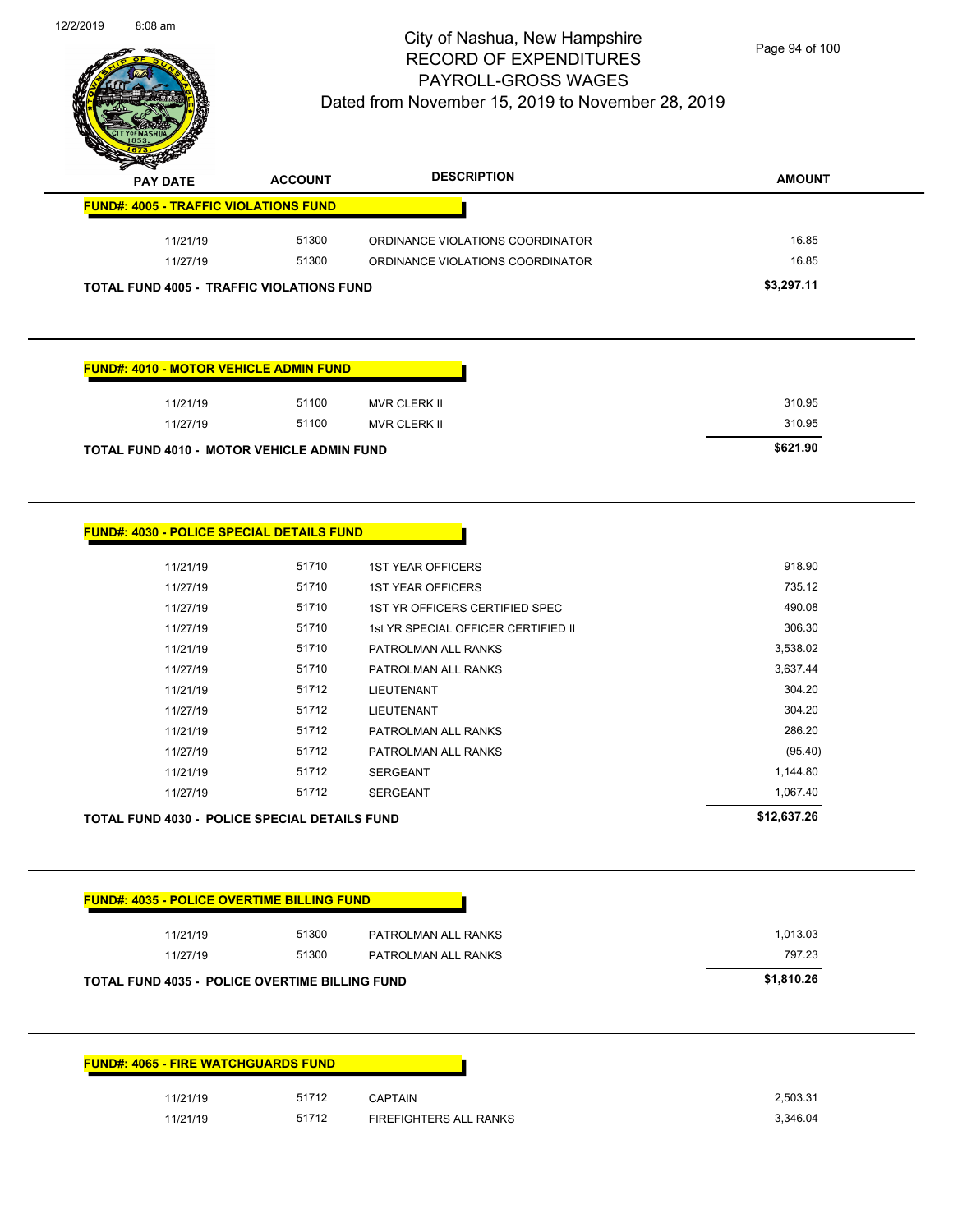| 12/2/2019 | 8:08 am         |                                                  | City of Nashua, New Hampshire<br><b>RECORD OF EXPENDITURES</b><br>PAYROLL-GROSS WAGES<br>Dated from November 15, 2019 to November 28, 2019 | Page 95 of 100 |
|-----------|-----------------|--------------------------------------------------|--------------------------------------------------------------------------------------------------------------------------------------------|----------------|
|           | <b>PAY DATE</b> | <b>ACCOUNT</b>                                   | <b>DESCRIPTION</b>                                                                                                                         | <b>AMOUNT</b>  |
|           |                 | TOTAL FUND 4065 - FIRE WATCHGUARDS FUND          |                                                                                                                                            | \$5,849.35     |
|           |                 | <b>FUND#: 4600 - ECON DEV-GREATER NASHUA RLF</b> |                                                                                                                                            |                |
|           | 11/21/19        | 51100                                            | DWNTWN SPCLST & OED PGRM COOR                                                                                                              | 197.35         |
|           | 11/27/19        | 51100                                            | DWNTWN SPCLST & OED PGRM COOR                                                                                                              | 197.35         |
|           | 11/27/19        | 55118                                            | TELEPHONE-CELLULAR                                                                                                                         | 7.50           |
|           |                 | TOTAL FUND 4600 - ECON DEV-GREATER NASHUA RLF    |                                                                                                                                            | \$402.20       |
|           |                 | <b>FUND#: 4610 - ECON DEV-BROWNFIELDS RLF</b>    |                                                                                                                                            |                |
|           | 11/21/19        | 51100                                            | DWNTWN SPCLST & OED PGRM COOR                                                                                                              | 197.35         |
|           | 11/27/19        | 51100                                            | DWNTWN SPCLST & OED PGRM COOR                                                                                                              | 197.35         |
|           | 11/27/19        | 55118                                            | TELEPHONE-CELLULAR                                                                                                                         | 7.50           |

| 11/2//19                                          | 55 1 1 0 | TELEPHONE-CELLULAR | . JU     |
|---------------------------------------------------|----------|--------------------|----------|
| <b>TOTAL FUND 4610 - ECON DEV-BROWNFIELDS RLF</b> |          |                    | \$402.20 |

# **FUND#: 6000 - SOLID WASTE FUND**

| 11/21/19 | 51100 | ADMINISTRATIVE ASSISTANT II        | 1,637.54 |
|----------|-------|------------------------------------|----------|
| 11/27/19 | 51100 | ADMINISTRATIVE ASSISTANT II        | 1.637.56 |
| 11/21/19 | 51100 | ASSISTANT DIRECTOR OF PUBLIC WORKS | 213.90   |
| 11/27/19 | 51100 | ASSISTANT DIRECTOR OF PUBLIC WORKS | 213.90   |
| 11/21/19 | 51100 | AUTOMATED TRASH COLLECTION OPR     | 5,072.66 |
| 11/27/19 | 51100 | AUTOMATED TRASH COLLECTION OPR     | 4,855.44 |
| 11/21/19 | 51100 | <b>COLLECTION EQUIP OPR</b>        | 6,495.44 |
| 11/27/19 | 51100 | <b>COLLECTION EQUIP OPR</b>        | 6,484.80 |
| 11/21/19 | 51100 | COLLECTION EQUIP OPR LANDFILL      | 1,940.81 |
| 11/27/19 | 51100 | COLLECTION EQUIP OPR LANDFILL      | 1,940.80 |
| 11/21/19 | 51100 | DEP TREASURER TAX COLLECTOR        | 266.40   |
| 11/27/19 | 51100 | DEP TREASURER TAX COLLECTOR        | 266.40   |
| 11/21/19 | 51100 | <b>DEPUTY CITY ENGINEER</b>        | 86.70    |
| 11/27/19 | 51100 | <b>DEPUTY CITY ENGINEER</b>        | 86.71    |
| 11/21/19 | 51100 | DIRECTOR PUBLIC WORKS              | 276.30   |
| 11/27/19 | 51100 | DIRECTOR PUBLIC WORKS              | 276.30   |
| 11/21/19 | 51100 | DPW BILLING ACCOUNTANT             | 509.80   |
| 11/27/19 | 51100 | DPW BILLING ACCOUNTANT             | 509.80   |
| 11/21/19 | 51100 | DPW COLLECTIONS SPEC III           | 414.80   |
| 11/27/19 | 51100 | DPW COLLECTIONS SPEC III           | 414.80   |
| 11/21/19 | 51100 | DPW CONTRACT ADMINISTRATOR         | 124.30   |
| 11/27/19 | 51100 | DPW CONTRACT ADMINISTRATOR         | 124.30   |
| 11/21/19 | 51100 | <b>ENVIRONMENTAL ENGINEER</b>      | 1.565.25 |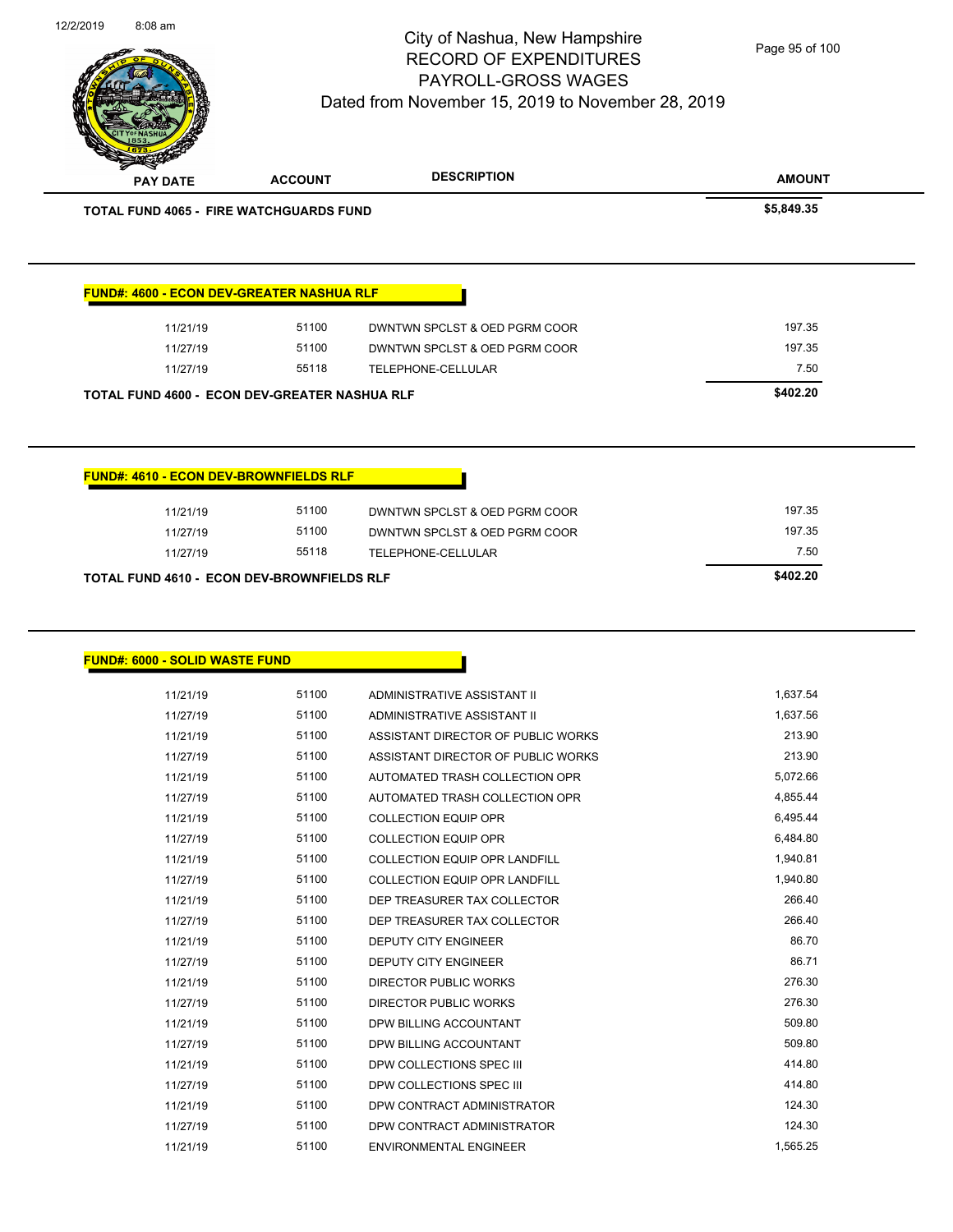

| <b>PAY DATE</b>                        | <b>ACCOUNT</b> | <b>DESCRIPTION</b>                   | <b>AMOUNT</b> |
|----------------------------------------|----------------|--------------------------------------|---------------|
| <u> FUND#: 6000 - SOLID WASTE FUND</u> |                |                                      |               |
|                                        |                |                                      |               |
| 11/27/19                               | 51100          | <b>ENVIRONMENTAL ENGINEER</b>        | 1,565.25      |
| 11/21/19                               | 51100          | <b>EQUIPMENT OPR LANDFILL</b>        | 5,916.00      |
| 11/27/19                               | 51100          | <b>EQUIPMENT OPR LANDFILL</b>        | 5,916.00      |
| 11/21/19                               | 51100          | <b>EXECUTIVE ASSISTANT</b>           | 173.75        |
| 11/27/19                               | 51100          | <b>EXECUTIVE ASSISTANT</b>           | 173.77        |
| 11/21/19                               | 51100          | FINANCE AND ADMIN MANAGER            | 444.00        |
| 11/27/19                               | 51100          | FINANCE AND ADMIN MANAGER            | 444.00        |
| 11/21/19                               | 51100          | FLEET MANAGER STREET DEPT            | 352.25        |
| 11/27/19                               | 51100          | FLEET MANAGER STREET DEPT            | 352.25        |
| 11/21/19                               | 51100          | LICENSED SCALE OPERATOR              | 1,760.75      |
| 11/27/19                               | 51100          | LICENSED SCALE OPERATOR              | 1,760.76      |
| 11/21/19                               | 51100          | PUBLIC RELATIONS ADMINISTRATOR       | 173.75        |
| 11/27/19                               | 51100          | PUBLIC RELATIONS ADMINISTRATOR       | 173.75        |
| 11/21/19                               | 51100          | RECYCLING COORDINATOR                | 1,218.50      |
| 11/27/19                               | 51100          | <b>RECYCLING COORDINATOR</b>         | 1,218.50      |
| 11/21/19                               | 51100          | SENIOR STAFF ENGINEER                | 152.00        |
| 11/27/19                               | 51100          | SENIOR STAFF ENGINEER                | 152.00        |
| 11/21/19                               | 51100          | <b>SOLID WASTE FOREMAN</b>           | 2,649.20      |
| 11/27/19                               | 51100          | SOLID WASTE FOREMAN                  | 2,649.19      |
| 11/21/19                               | 51100          | SOLID WASTE TECHNICIAN               | 1,184.00      |
| 11/27/19                               | 51100          | SOLID WASTE TECHNICIAN               | 1,184.00      |
| 11/21/19                               | 51100          | SR MGR ACCT FIN REPORTING            | 197.30        |
| 11/27/19                               | 51100          | SR MGR ACCT FIN REPORTING            | 197.30        |
| 11/21/19                               | 51100          | SUPERINTENDENT OF SOLID WASTE        | 1,907.15      |
| 11/27/19                               | 51100          | SUPERINTENDENT OF SOLID WASTE        | 1,907.15      |
| 11/21/19                               | 51300          | ADMINISTRATIVE ASSISTANT II          | 213.86        |
| 11/27/19                               | 51300          | ADMINISTRATIVE ASSISTANT II          | 189.18        |
| 11/21/19                               | 51300          | AUTO MECH 1ST CLASS NIGHTS           | 336.72        |
| 11/21/19                               | 51300          | AUTO MECH 2ND CLASS                  | 293.88        |
| 11/21/19                               | 51300          | AUTO MECHANIC 1ST CLASS              | 322.92        |
| 11/21/19                               | 51300          | AUTOMATED TRASH COLLECTION OPR       | 1,942.97      |
| 11/27/19                               | 51300          | AUTOMATED TRASH COLLECTION OPR       | 430.92        |
| 11/21/19                               | 51300          | <b>COLLECTION EQUIP OPR</b>          | 3,579.86      |
| 11/27/19                               | 51300          | <b>COLLECTION EQUIP OPR</b>          | 668.24        |
| 11/21/19                               | 51300          | <b>COLLECTION EQUIP OPR LANDFILL</b> | 838.35        |
| 11/27/19                               | 51300          | COLLECTION EQUIP OPR LANDFILL        | 223.56        |
| 11/27/19                               | 51300          | DPW COLLECTIONS SPEC III             | 3.88          |
| 11/21/19                               | 51300          | EQUIP OPR STREET REPAIR              | 1,427.57      |
| 11/21/19                               | 51300          | EQUIPMENT OPR LANDFILL               | 3,312.36      |
| 11/27/19                               | 51300          | EQUIPMENT OPR LANDFILL               | 1,262.90      |
| 11/21/19                               | 51300          | FOREMAN LABOR STREET                 | 235.95        |
| 11/21/19                               | 51300          | LICENSED SCALE OPERATOR              | 525.79        |
| 11/27/19                               | 51300          | LICENSED SCALE OPERATOR              | 324.09        |
| 11/21/19                               | 51300          | <b>MASON PIPELAYER</b>               | 553.56        |
| 11/27/19                               | 51300          | <b>MASON PIPELAYER</b>               | 122.96        |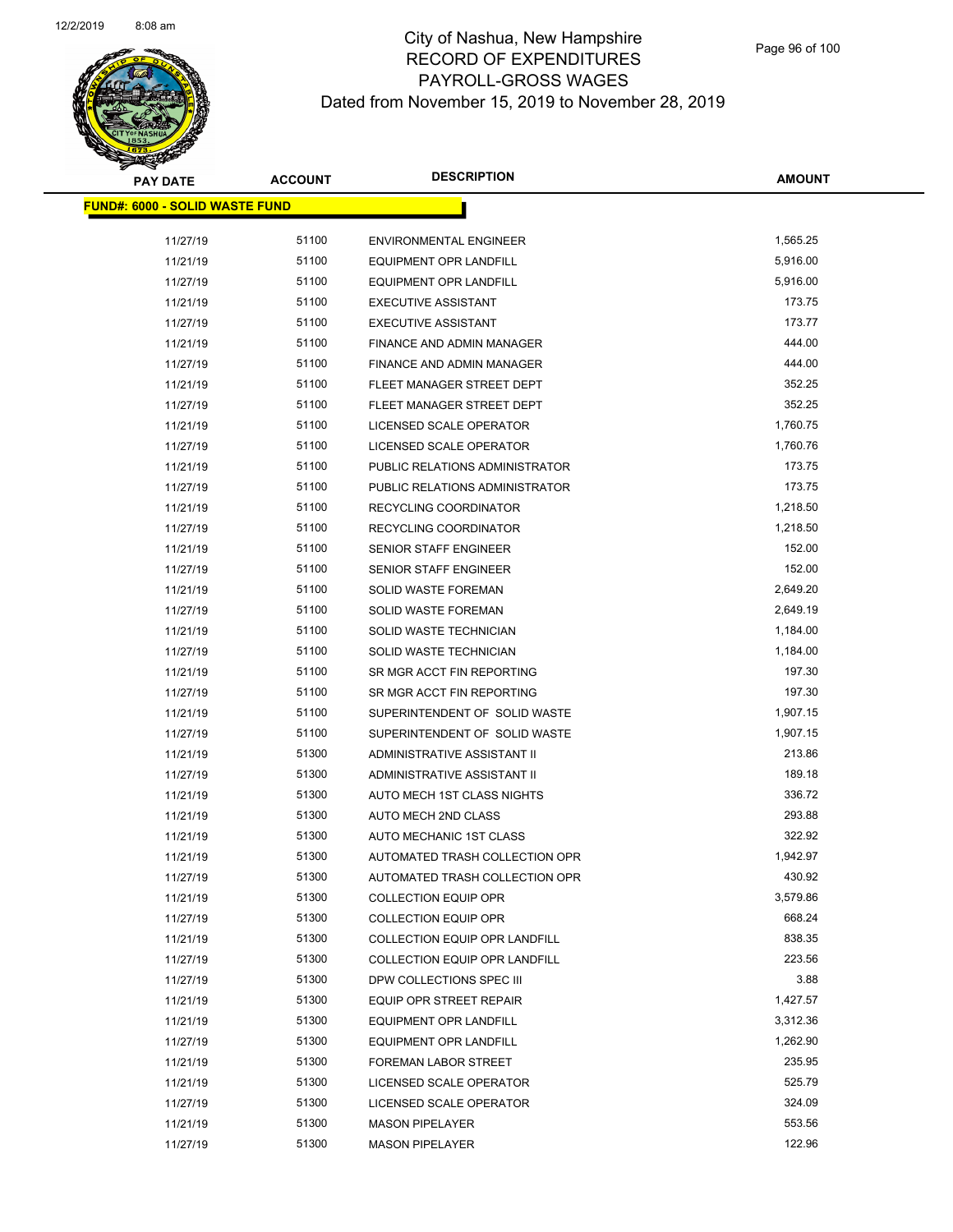

| <b>PAY DATE</b>                           | <b>ACCOUNT</b> | <b>DESCRIPTION</b>                | <b>AMOUNT</b> |
|-------------------------------------------|----------------|-----------------------------------|---------------|
| <b>FUND#: 6000 - SOLID WASTE FUND</b>     |                |                                   |               |
| 11/21/19                                  | 51300          | <b>SIGN MAINTENANCE</b>           | 742.20        |
| 11/21/19                                  | 51300          | <b>SOLID WASTE FOREMAN</b>        | 2,235.24      |
| 11/27/19                                  | 51300          | <b>SOLID WASTE FOREMAN</b>        | 869.27        |
| 11/21/19                                  | 51300          | TRUCK DRIVER STREET REPAIR        | 2,753.18      |
| 11/27/19                                  | 51300          | <b>TRUCK DRIVER STREET REPAIR</b> | 477.68        |
| 11/27/19                                  | 55118          | TELEPHONE-CELLULAR                | 128.00        |
| <b>TOTAL FUND 6000 - SOLID WASTE FUND</b> |                |                                   | \$93,252.37   |
|                                           |                |                                   |               |

#### **FUND#: 6200 - WASTEWATER FUND**

| 11/21/19 | 51100 | ADMINISTRATIVE ASSISTANT II                 | 760.20   |
|----------|-------|---------------------------------------------|----------|
| 11/27/19 | 51100 | <b>ADMINISTRATIVE ASSISTANT II</b>          | 760.20   |
| 11/21/19 | 51100 | <b>ANALYTICAL CHEMIST</b>                   | 880.50   |
| 11/27/19 | 51100 | <b>ANALYTICAL CHEMIST</b>                   | 880.50   |
| 11/21/19 | 51100 | ASSISTANT CONSTRUCTION ENGINEER             | 1,129.00 |
| 11/27/19 | 51100 | ASSISTANT CONSTRUCTION ENGINEER             | 1,129.00 |
| 11/21/19 | 51100 | ASSISTANT DIRECTOR OF PUBLIC WORKS          | 213.95   |
| 11/27/19 | 51100 | ASSISTANT DIRECTOR OF PUBLIC WORKS          | 213.95   |
| 11/21/19 | 51100 | <b>COLLECTION SYSTEMS OPERATOR</b>          | 2,080.11 |
| 11/27/19 | 51100 | <b>COLLECTION SYSTEMS OPERATOR</b>          | 2,085.96 |
| 11/21/19 | 51100 | <b>COLLECTION SYSTEMS TECHNICIAN</b>        | 2,103.21 |
| 11/27/19 | 51100 | <b>COLLECTION SYSTEMS TECHNICIAN</b>        | 2,103.20 |
| 11/21/19 | 51100 | <b>COLLECTIONS SPEC II</b>                  | 822.90   |
| 11/27/19 | 51100 | <b>COLLECTIONS SPEC II</b>                  | 822.90   |
| 11/21/19 | 51100 | DEP TREASURER TAX COLLECTOR                 | 266.40   |
| 11/27/19 | 51100 | DEP TREASURER TAX COLLECTOR                 | 266.40   |
| 11/21/19 | 51100 | <b>DEPUTY CITY ENGINEER</b>                 | 867.15   |
| 11/27/19 | 51100 | <b>DEPUTY CITY ENGINEER</b>                 | 867.14   |
| 11/21/19 | 51100 | <b>DIRECTOR PUBLIC WORKS</b>                | 552.50   |
| 11/27/19 | 51100 | DIRECTOR PUBLIC WORKS                       | 552.50   |
| 11/21/19 | 51100 | DPW BILLING ACCOUNTANT                      | 509.75   |
| 11/27/19 | 51100 | DPW BILLING ACCOUNTANT                      | 509.75   |
| 11/21/19 | 51100 | DPW COLLECTIONS SPEC III                    | 414.85   |
| 11/27/19 | 51100 | DPW COLLECTIONS SPEC III                    | 414.85   |
| 11/21/19 | 51100 | DPW CONTRACT ADMINISTRATOR                  | 745.70   |
| 11/27/19 | 51100 | DPW CONTRACT ADMINISTRATOR                  | 745.70   |
| 11/21/19 | 51100 | ELECTRICAL DIAGNOSTIC TECH I                | 1,120.00 |
| 11/27/19 | 51100 | ELECTRICAL DIAGNOSTIC TECH I                | 1,120.00 |
| 11/21/19 | 51100 | ENVIRONMENTAL PERMIT & PROGRAMS COORDINATOR | 1,360.80 |
| 11/27/19 | 51100 | ENVIRONMENTAL PERMIT & PROGRAMS COORDINATOR | 1,360.80 |
| 11/21/19 | 51100 | <b>EXECUTIVE ASSISTANT</b>                  | 173.75   |
| 11/27/19 | 51100 | <b>EXECUTIVE ASSISTANT</b>                  | 173.73   |
| 11/21/19 | 51100 | FINANCE AND ADMIN MANAGER                   | 444.00   |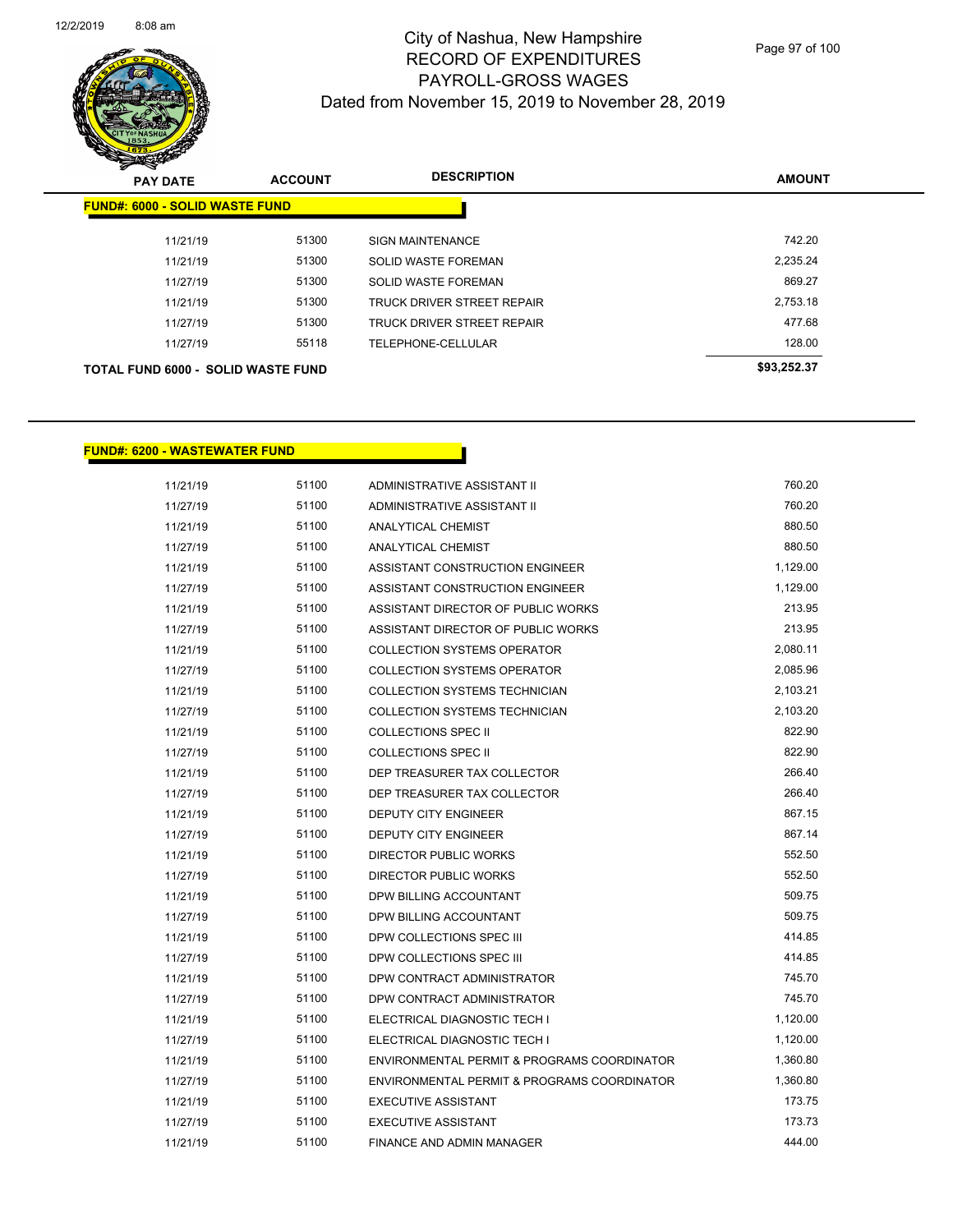

| <b>PAY DATE</b>                       | <b>ACCOUNT</b> | <b>DESCRIPTION</b>                 | <b>AMOUNT</b> |
|---------------------------------------|----------------|------------------------------------|---------------|
| <u> FUND#: 6200 - WASTEWATER FUND</u> |                |                                    |               |
|                                       |                |                                    |               |
| 11/27/19                              | 51100          | FINANCE AND ADMIN MANAGER          | 444.00        |
| 11/21/19                              | 51100          | FLEET MANAGER STREET DEPT          | 117.40        |
| 11/27/19                              | 51100          | FLEET MANAGER STREET DEPT          | 117.40        |
| 11/21/19                              | 51100          | MECHANIC WWTP 1ST CLASS            | 4,315.20      |
| 11/27/19                              | 51100          | <b>MECHANIC WWTP 1ST CLASS</b>     | 4,315.20      |
| 11/21/19                              | 51100          | OPERATOR I CERTIFIED WWTP 1st      | 1,074.40      |
| 11/27/19                              | 51100          | OPERATOR I CERTIFIED WWTP 1st      | 1,074.40      |
| 11/21/19                              | 51100          | OPERATOR II WWTP 1st               | 3,219.20      |
| 11/27/19                              | 51100          | OPERATOR II WWTP 1st               | 3,219.20      |
| 11/21/19                              | 51100          | OPERATOR II WWTP 2nd               | 1,086.40      |
| 11/27/19                              | 51100          | OPERATOR II WWTP 2nd               | 1,086.40      |
| 11/21/19                              | 51100          | OPERATOR II WWTP 3rd               | 2,177.64      |
| 11/27/19                              | 51100          | OPERATOR II WWTP 3rd               | 2,180.83      |
| 11/21/19                              | 51100          | OPERATOR III WWTP 1st              | 3,387.60      |
| 11/27/19                              | 51100          | OPERATOR III WWTP 1st              | 3,390.80      |
| 11/21/19                              | 51100          | PLANT OPERATIONS SUPERVISOR        | 1,523.20      |
| 11/27/19                              | 51100          | PLANT OPERATIONS SUPERVISOR        | 1,523.20      |
| 11/21/19                              | 51100          | PROCESS CHEMIST                    | 802.00        |
| 11/27/19                              | 51100          | PROCESS CHEMIST                    | 1,002.50      |
| 11/21/19                              | 51100          | PUBLIC RELATIONS ADMINISTRATOR     | 231.65        |
| 11/27/19                              | 51100          | PUBLIC RELATIONS ADMINISTRATOR     | 231.65        |
| 11/21/19                              | 51100          | SENIOR STAFF ENGINEER              | 2,380.90      |
| 11/27/19                              | 51100          | SENIOR STAFF ENGINEER              | 2,380.90      |
| 11/21/19                              | 51100          | SR MGR ACCT FIN REPORTING          | 394.70        |
| 11/27/19                              | 51100          | SR MGR ACCT FIN REPORTING          | 394.70        |
| 11/21/19                              | 51100          | <b>STAFF ENGINEER</b>              | 1,124.60      |
| 11/27/19                              | 51100          | <b>STAFF ENGINEER</b>              | 1,124.60      |
| 11/21/19                              | 51100          | SUPERINTENDENT OF WASTEWATER       | 1,998.10      |
| 11/27/19                              | 51100          | SUPERINTENDENT OF WASTEWATER       | 1,998.10      |
| 11/21/19                              | 51100          | <b>SUPV LABORATORY</b>             | 1,237.60      |
| 11/27/19                              | 51100          | <b>SUPV LABORATORY</b>             | 1,237.60      |
| 11/21/19                              | 51100          | <b>TRUCK DRIVER STREET REPAIR</b>  | 896.40        |
| 11/27/19                              | 51100          | <b>TRUCK DRIVER STREET REPAIR</b>  | 909.20        |
| 11/21/19                              | 51100          | WASTEWATER ASSISTANT               | 1,816.80      |
| 11/27/19                              | 51100          | <b>WASTEWATER ASSISTANT</b>        | 1,822.80      |
| 11/21/19                              | 51100          | <b>WASTEWATER FOREMAN</b>          | 2,649.20      |
| 11/27/19                              | 51100          | <b>WASTEWATER FOREMAN</b>          | 2,649.20      |
| 11/21/19                              | 51100          | WASTEWATER PROJECT ENGINEER        | 1,578.70      |
| 11/27/19                              | 51100          | WASTEWATER PROJECT ENGINEER        | 1,578.70      |
| 11/21/19                              | 51300          | ANALYTICAL CHEMIST                 | 239.39        |
| 11/27/19                              | 51300          | ANALYTICAL CHEMIST                 | 264.15        |
| 11/21/19                              | 51300          | <b>COLLECTION EQUIP OPR</b>        | 104.22        |
| 11/21/19                              | 51300          | <b>COLLECTION SYSTEMS OPERATOR</b> | 110.21        |
| 11/27/19                              | 51300          | <b>COLLECTION SYSTEMS OPERATOR</b> | 220.42        |
| 11/27/19                              | 51300          | DPW COLLECTIONS SPEC III           | 3.90          |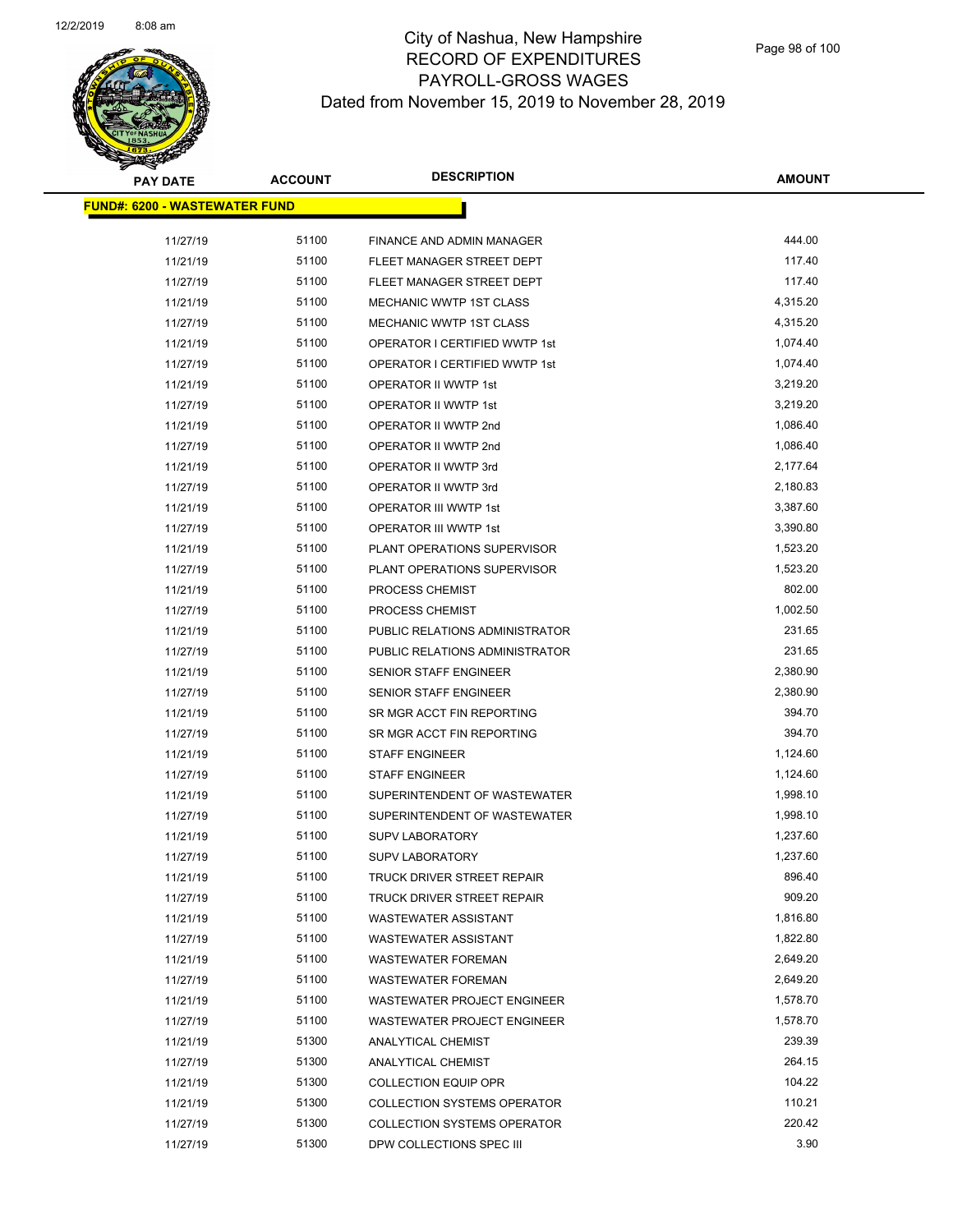

| <b>PAY DATE</b>                      | <b>ACCOUNT</b> | <b>DESCRIPTION</b>                | <b>AMOUNT</b> |
|--------------------------------------|----------------|-----------------------------------|---------------|
| <b>FUND#: 6200 - WASTEWATER FUND</b> |                |                                   |               |
|                                      |                |                                   |               |
| 11/21/19                             | 51300          | ELECTRICAL DIAGNOSTIC TECH I      | 243.14        |
| 11/21/19                             | 51300          | <b>EQUIP OPR STREET REPAIR</b>    | 223.48        |
| 11/21/19                             | 51300          | <b>FOREMAN LABOR STREET</b>       | 149.01        |
| 11/21/19                             | 51300          | <b>MASON PIPELAYER</b>            | 217.36        |
| 11/21/19                             | 51300          | <b>MECHANIC WWTP 1ST CLASS</b>    | 486.33        |
| 11/27/19                             | 51300          | MECHANIC WWTP 1ST CLASS           | 487.18        |
| 11/21/19                             | 51300          | <b>OPERATOR II WWTP 1st</b>       | 2,080.25      |
| 11/27/19                             | 51300          | <b>OPERATOR II WWTP 1st</b>       | 981.00        |
| 11/21/19                             | 51300          | OPERATOR II WWTP 2nd              | 327.13        |
| 11/21/19                             | 51300          | OPERATOR II WWTP 3rd              | 654.24        |
| 11/27/19                             | 51300          | OPERATOR II WWTP 3rd              | 654.24        |
| 11/21/19                             | 51300          | <b>OPERATOR III WWTP 1st</b>      | 1,052.88      |
| 11/27/19                             | 51300          | <b>OPERATOR III WWTP 1st</b>      | 359.00        |
| 11/27/19                             | 51300          | PROCESS CHEMIST                   | 9.40          |
| 11/21/19                             | 51300          | <b>SUPV LABORATORY</b>            | 104.40        |
| 11/27/19                             | 51300          | <b>SUPV LABORATORY</b>            | 139.21        |
| 11/21/19                             | 51300          | <b>TRUCK DRIVER STREET REPAIR</b> | 305.10        |
| 11/21/19                             | 51300          | <b>WASTEWATER ASSISTANT</b>       | 521.11        |
| 11/27/19                             | 51300          | WASTEWATER ASSISTANT              | 399.51        |
| 11/21/19                             | 51300          | <b>WASTEWATER FOREMAN</b>         | 658.17        |
| 11/27/19                             | 51300          | <b>WASTEWATER FOREMAN</b>         | 972.23        |
| 11/27/19                             | 55118          | TELEPHONE-CELLULAR                | 314.35        |
| TOTAL FUND 6200 - WASTEWATER FUND    |                |                                   | \$105,425.43  |

#### **FUND#: 6500 - PROPERTY & CASUALTY FUND**

| 1,424.80  | <b>PROGRAM SUPV</b>             | 51100 | 11/21/19 |
|-----------|---------------------------------|-------|----------|
| 1,424.80  | <b>PROGRAM SUPV</b>             | 51100 | 11/27/19 |
| 2,491.15  | PROPERTY AND CASUALTY ADJUSTER  | 51100 | 11/21/19 |
| 2,491.15  | PROPERTY AND CASUALTY ADJUSTER  | 51100 | 11/27/19 |
| 1,911.60  | <b>RISK MANAGER</b>             | 51100 | 11/21/19 |
| 1,911.60  | <b>RISK MANAGER</b>             | 51100 | 11/27/19 |
| 1,161.45  | SAFETY LOSS PREVENTION SPEC     | 51100 | 11/21/19 |
| 1,161.45  | SAFETY LOSS PREVENTION SPEC     | 51100 | 11/27/19 |
| 100.00    | TELEPHONE-CELLULAR              | 55118 | 11/27/19 |
| 10.387.86 | WORKERS COMPENSATION CLAIMS     | 59207 | 11/21/19 |
| 8,896.80  | WORKERS COMPENSATION CLAIMS     | 59207 | 11/27/19 |
| 50,000.00 | <b>GENERAL LIABILITY CLAIMS</b> | 59225 | 11/27/19 |
| 4,098.71  | LONG TERM DISABILITY CLAIMS     | 59290 | 11/21/19 |
| 1.319.80  | LONG TERM DISABILITY CLAIMS     | 59290 | 11/27/19 |